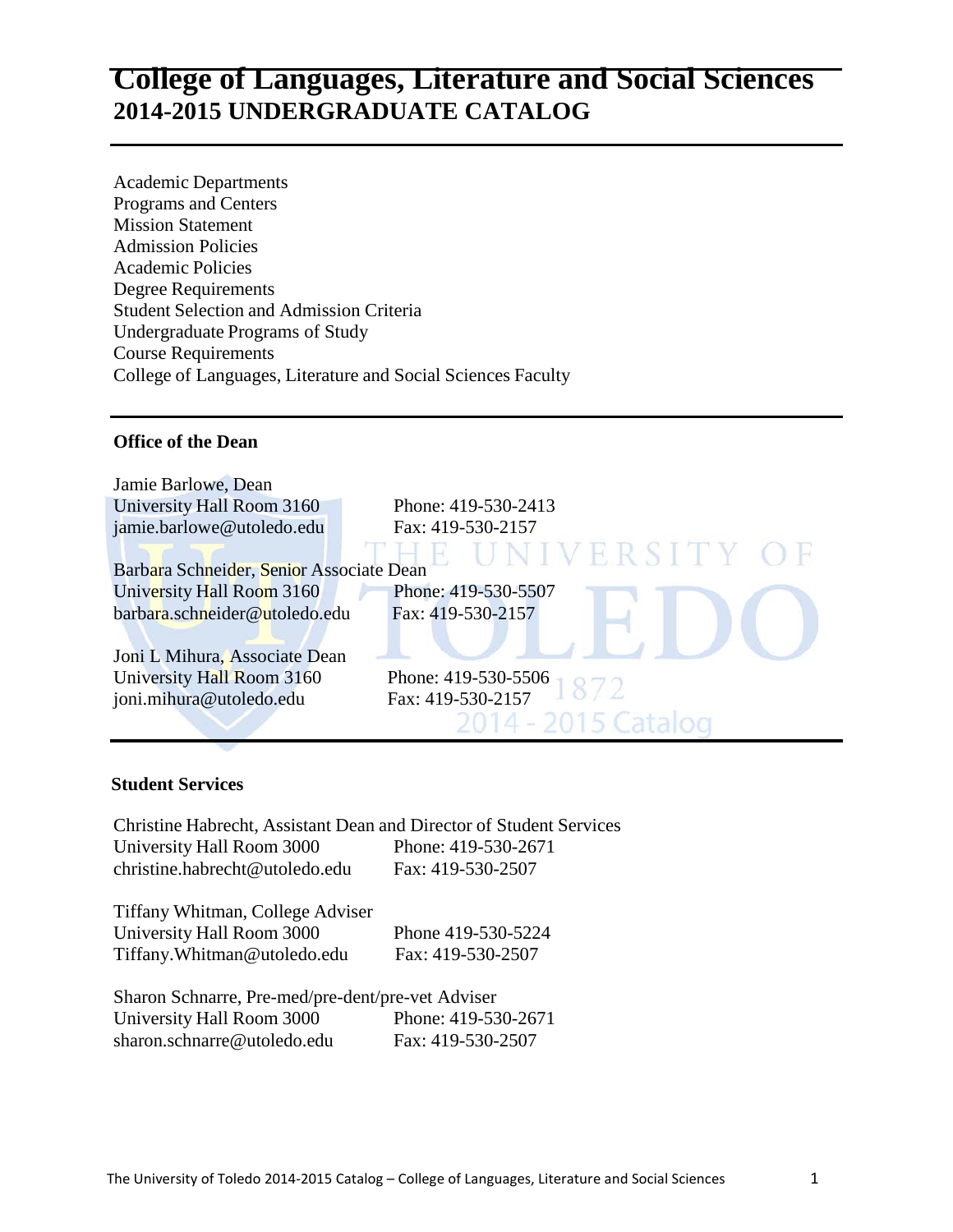#### **Academic Departments**

Department of Economics

Michael Dowd, Chair University Hall Room 4120 Phone: 419-530-2572 & 419-530-4603 [michael.dowd@utoledo.edu](mailto:michael.dowd@utoledo.edu) Fax: 419-530-7844

Department of English

Sara Lundquist, Chair Field House Room 1500J Phone: 419-530-2318 [sara.lundquist@utoledo.edu](mailto:sara.lundquist@utoledo.edu) Fax: 419-530-4440

Department of Foreign Languages

Ruth Hottell, Chair Field House Room 2400F Phone: 419-530-2606 [ruth.hottell@utoledo.edu](mailto:ruth.hottell@utoledo.edu) Fax: 419-530-4954

Department of Geography and Planning

Patrick Lawrence, Chair Snyder Memorial Hall Room 3000 Phone: 419-530-2545 [patrick.lawrence@utoledo.edu](mailto:patrick.lawrence@utoledo.edu) Fax: 419-530-7919

Department of History

Charles Beatty Medina, Chair University Hall Room 5420A Phone 419-530-2845 charles.beattymedina@utoledo.edu Fax: 419-530-4539

Department of Philosophy and Religious Studies

John Sarnecki, Chair University Hall Room 4680 Phone: 419-530-6190 [john.sarnecki@utoledo.edu](mailto:john.sarnecki@utoledo.edu) Fax: 419-530-6189

atalog

Department of Political Science and Public Administration

Sam Nelson, Chair Snyder Memorial Hall Room 3000 sam.nelson@utoledo.edu Phone: 419-530-4151 Department of Psychology Fax: 419-530-4199

A. John McSweeny, Chair University Hall Room 5020A Phone: 419-530-2717 [John.McSweeny@utoledo.edu](mailto:jjasper@utoledo.edu) Fax: 419-530-8479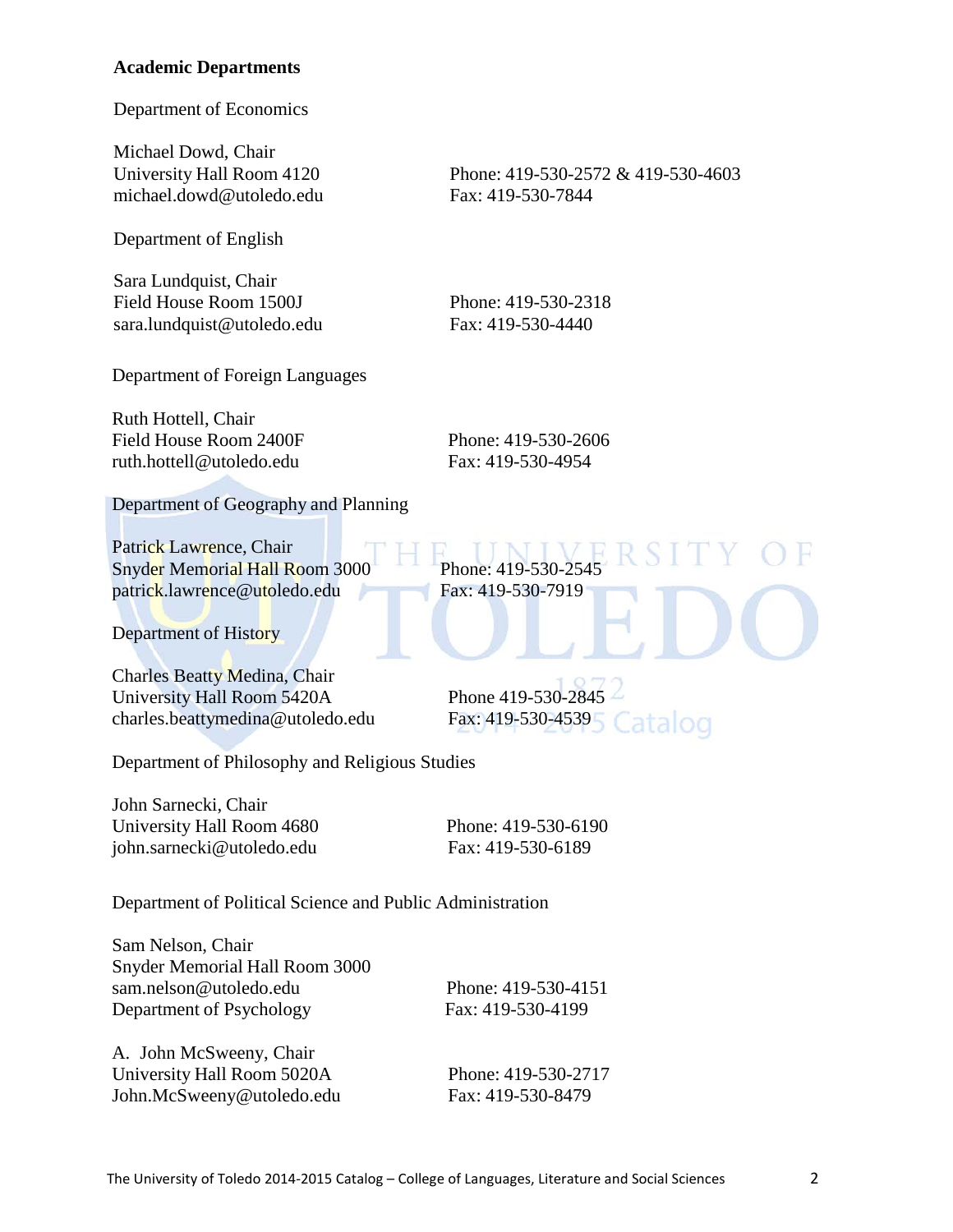Department of Sociology and Anthropology

TBA, Chair University Hall Room 2520 Phone: 419-530-2791

[F](mailto:rubin.patterson@utoledo.edu)ax: 419-530-8406

Department of Women's and Gender Studies

Sharon Barnes, Interim Chair University Hall 4260A Phone: 419-530-2233 [sharon.barnes@utoledo.edu](mailto:charlene.gilbert@utoledo.edu) Fax: 419-530-4411

#### **Academic Programs and Centers**

Africana Studies

TBA, Director University Hall Room 2370 Phone: 419-530-7253

[F](mailto:rubin.patterson@utoledo.edu)ax: 419-530-8406

#### American Studies

James Campbell, Director University Hall Room 4630A Phone: 419-530-452 [james.campbell@utoledo.edu](mailto:james.campbell@utoledo.edu) Fax: 419-530-6189

Asian Studies

Gene Chang, Director University Hall Room 4140F Phone: 419-530-4677 [gene.chang@utoledo.edu](mailto:gene.chang@utoledo.edu) Fax: 419-530-7844

Disability Studies

James Ferris, Ability Center of Greater Toledo Endowed Chair University Hall Room 4390B Phone: 419-530-7245 [jim.ferris@utoledo.edu](mailto:jim.ferris@utoledo.edu) Fax: 419-530-7238

Global Studies

Jetsabe Caceres, Director Snyder Memorial Hall Room 3002 Phone: 419-530-2265 jetsabe.caceres@utoledo.edu Fax: 419-530-4199

**Humanities** 

Christina Fitzgerald, Director Memorial Field House, 1500E Phone: 419-530-4407 christina.fitzgerald@utoledo.edu Fax: 419-530-4440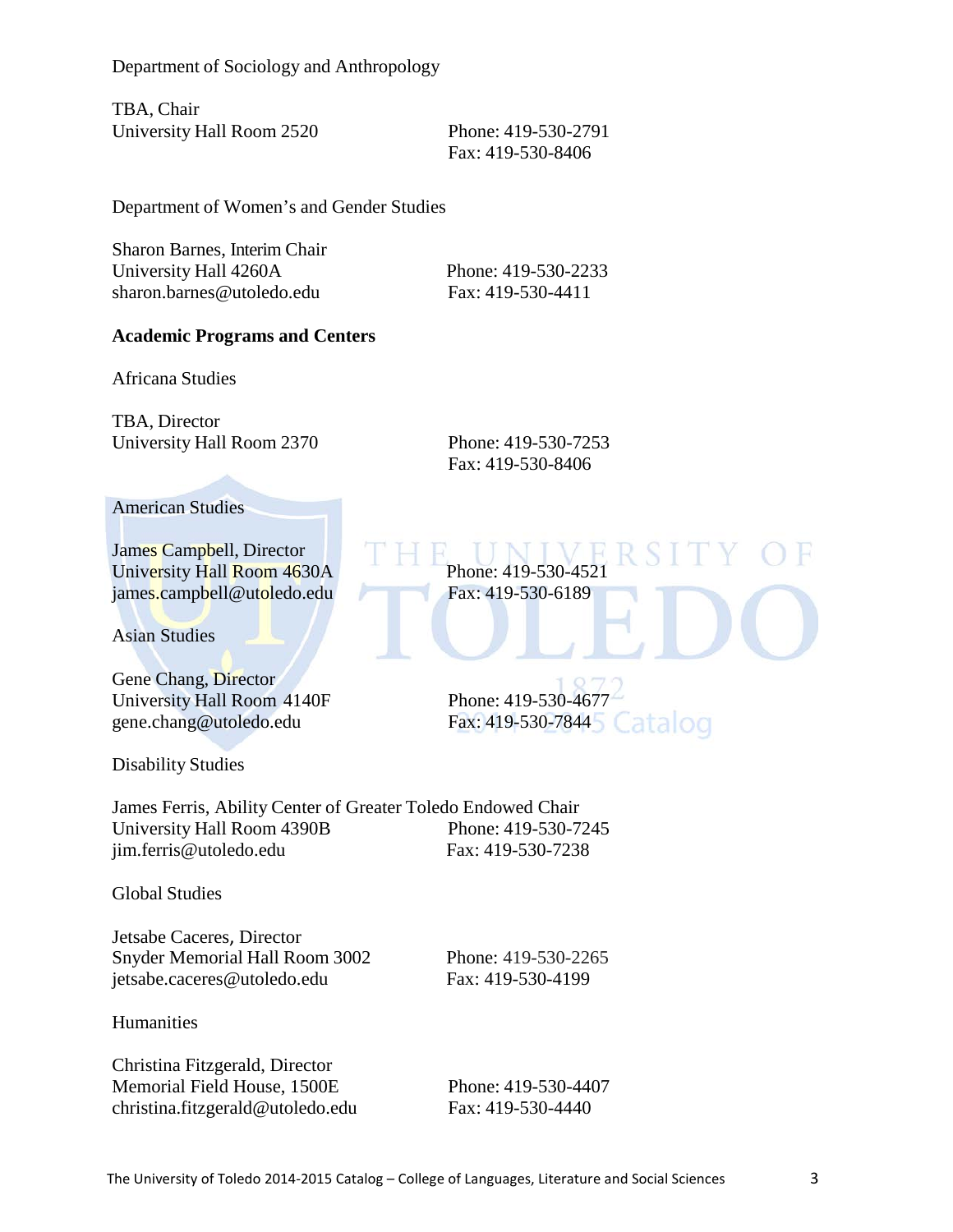Law and Social Thought

Renee Heberle, Co-Director Snyder Memorial 3008 Phone: 419-530-4061 [renee.heberle@utoledo.edu](mailto:renee.heberle@utoledo.edu) Fax: 419-530-4199

Jerry Van Hoy, Co-Director University Hall 2100 Phone 419-530-7268 [jerry.vanhoy@utoledo.edu](mailto:jerry.vanhoy@utoledo.edu) Fax: 419-530-7277

Middle East Studies

Gaby Semaan, Director Memorial Field House 2400N Phone: 419-530-2546 gaby.semaan[@utoledo.edu](mailto:enigem@utoledo.edu) Fax: 419-530-4954

Spatially Integrated Social Sciences

Peter Lindquist Snyder Memorial 3020 Phone: 419-530-4287 peter.lindquist@utoledo.edu Fax: 419-530-7919

Urban Studies

Neil Reid, Director Neil.reid@utoledo.edu

Center for Religious Understanding

Jeanine Diller, Director University Hall Room 4640 Phone: 419-530-6187 [jeanine.diller@utoledo.edu](mailto:jeanine.diller@utoledo.edu) Fax: 419-530-6189

Snyder Memorial 3024<br>
Neil.reid@utoledo.edu<br>
Phone: 419-530-3593<br>
Fax: 419-530-3548 1872 2014 - 2015 Catalog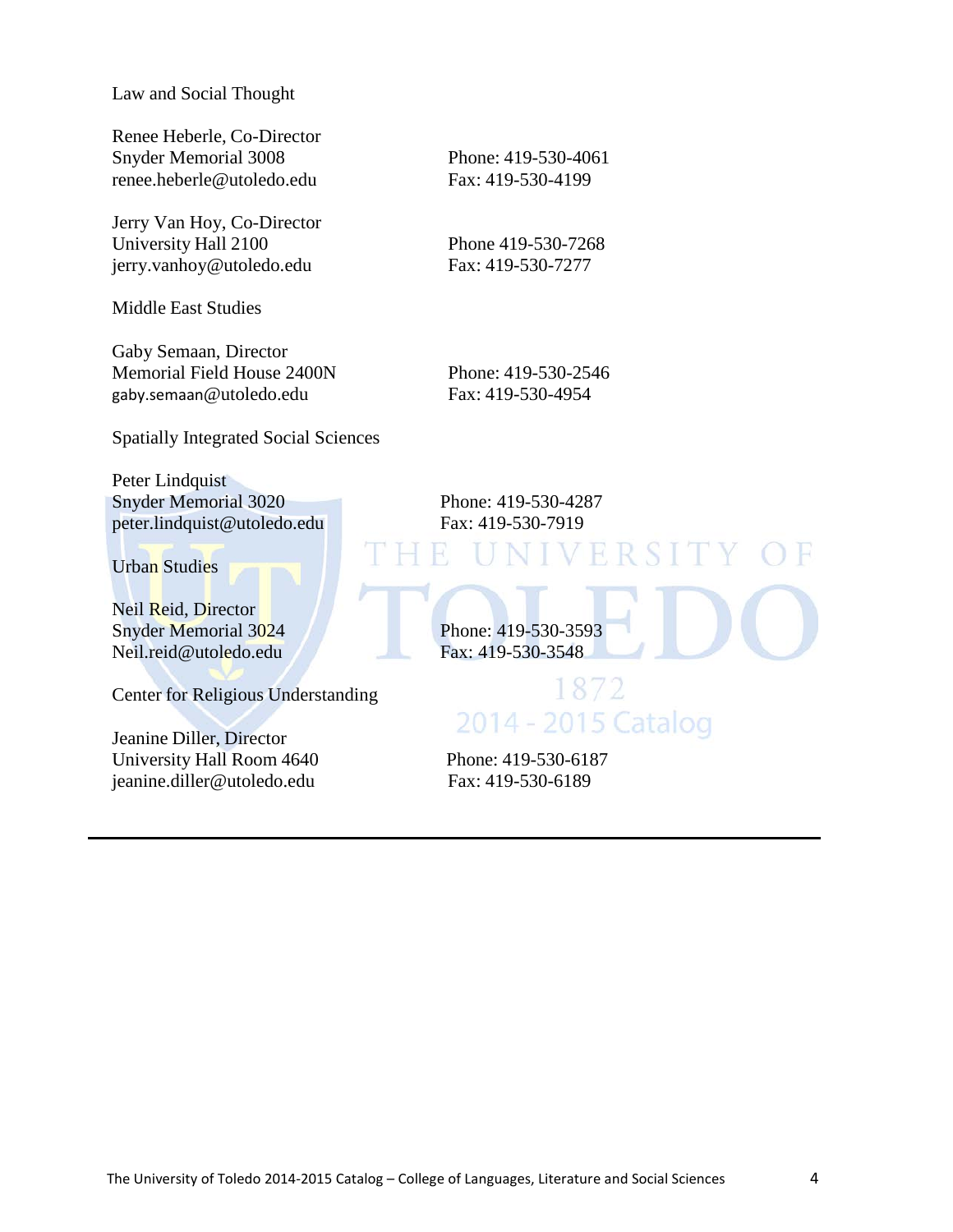#### **Mission Statement**

The College of Languages, Literature, and Social Sciences is dedicated to offering a rich and unified environment that is deftly responsive to change, student need, and higher education in the 21st century, to promoting the value of liberal education, to excelling in research in the liberal arts, humanities, social sciences, and interdisciplinary studies, and to outreach and engagement that serves the university, the global and local community, and the professions.

#### **Admission Policies**

New first-year students must (1) submit a college test score (ACT or SAT) and (2) have either a 2.5 high school GPA or ACT composite of 20 (or SAT combined reading and math score of 950) to be admitted to the College of Languages, Literature, and Social Sciences. Applicants not meeting these standards will be admitted to the Department of Exploratory Studies in the College of Languages, Literature, and Social Sciences..

To be considered for admission to the pre-med, pre-dent and pre-vet programs, students will need a minimum high school cumulative GPA of 3.2 and an ACT composite score of 25 (or minimum SAT combined reading and math score of 1150). Students should also have successfully completed a minimum of three years of high school mathematics (algebra I, algebra II and geometry) and high school chemistry. Applicants not meeting these standards but meeting the Languages, Literature, and Social Sciences college admission standards will be admitted to the College of Languages, Literature, and Social Sciences degree program of their choice as BA (undecided) majors.

#### **Change of College**

Students in good standing (i.e., with a cumulative GPA of 2.0 or higher) who wish to change from another college of The University of Toledo to the College of Languages, Literature, and Social Sciences should make an appointment with a college Adviser in the College Student Services Office to discuss their transfer and have their academic records reviewed. External transfer course work previously evaluated by other UT colleges will be re-evaluated. All college requirements, including core, distributive, major and related requirements, must be fulfilled as specified in the catalog for the year in which the student enters the College of Languages, Literature, and Social Sciences. Credit restrictions and level requirements for College of Languages, Literature, and Social Science students will apply. Continuing UT students seeking admission to pre-medical, pre-dental and pre-veterinary programs must have a 3.0 cumulative college GPA and have completed CHEM 1090 or 1230 and MATH 1320 or higher with a B or better.

#### **Admission with Transfer Credit from Another Institution**

No more than 94 semester hours of credit earned at other institutions may apply toward a degree in the College of Languages, Literature, and Social Sciences. Course work from other institutions is accepted at the level of the UT course equivalent. Students with transfer credit are generally expected to fulfill all University and college course requirements for a degree in the College of Languages, Literature, and Social Sciences as specified in the catalog for the year in which they enter the College of Languages, Literature, and Social Sciences. In some cases, not all the credits that transfer into The University of Toledo will apply toward a degree in the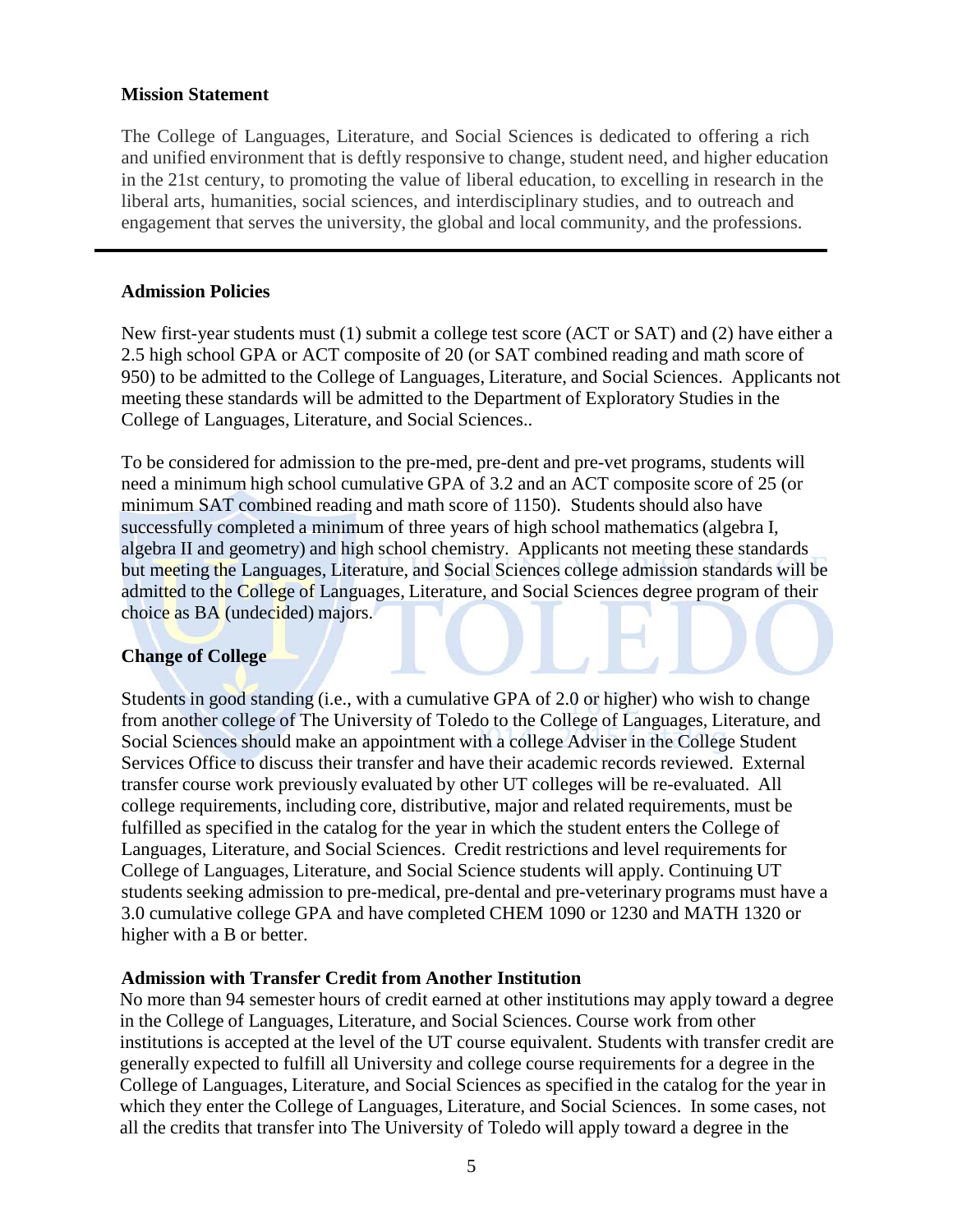College of Languages, Literature, and Social Sciences, e.g., developmental courses and excess credits in the major and in technical subjects. Transfers from other institutions shall take at least 30 semester hours at The University of Toledo, including 12 semester hours of work in their major field and 9 semester hours in their minor field, regardless of the number of hours transferred.

Students transferring to the University of Toledo in Spring 2007 or later, including transfer readmits, must meet minimum GPA requirements in their Languages, Literature, and Social Sciences majors and minors with both (1) the grades of all courses attempted at UT and (2) in a second calculation, the grades of all courses attempted at all institutions (including UT). The grades of all courses (from all institutions) that are used by those students to satisfy UT general education competency requirements must be used in the calculation of the UT general education GPA.

UT students who attend other institutions as guests or transient students in Fall 2008 or later must also meet minimum GPA requirements in their Languages, Literature, and Social Sciences majors and minors with (1) the grades of all courses attempted at UT and (2) in a second calculation, the grades of all courses attempted at all institutions (including UT). For students admitted prior to Fall 2012, the grades of all courses (from all institutions) that are used by those students to satisfy UT Core requirements must be used in the calculation of the UT Core GPA. For students admitted Fall 2012 or later, grades of all courses used to satisfy general education competency and distributive requirements must be used.

Transfer students should note that The University of Toledo will include all course work taken at all institutions of higher education in the calculation to determine if a student will graduate with honors. All college course work ever taken is computed in determining eligibility for graduation with honors, although no student will be awarded a level of honors above that indicated by The University of Toledo cumulative grade point average (GPA). Note: The University of Toledo requires a minimum of 30 semester hours of standard letter graded courses from UT in order to qualify for graduation with honors.

An applicant who has undertaken courses at a regionally accredited college or university and who submits through the Office of Undergraduate Admission for Adult, Transfer and International Students an official transcript listing courses and grades and giving evidence of good standing will be admitted to the College of Languages, Literature, and Social Sciences, provided the student has maintained a minimum GPA of 2.0 on a 4.0 scale.

Exceptions to this minimum admission requirement for academic majors are rarely made and require the applicant to demonstrate, in a written petition to the committee on academic standing, that there are special circumstances that warrant waiver of the requirement. Approval of the petition is not automatic, and those students who are admitted by petition will be placed on special probationary status and must meet certain conditions to remain enrolled.

If the college from which the applicant transfers lacks proper accreditation, the student may be denied transfer credit on the basis of the transcript, but may be allowed to obtain credit by passing advanced standing examinations with at least a C grade. Official transcripts of records from all schools previously attended must be on file with the Office of Undergraduate Admission for Adult, Transfer and International Students before the student will be permitted to register.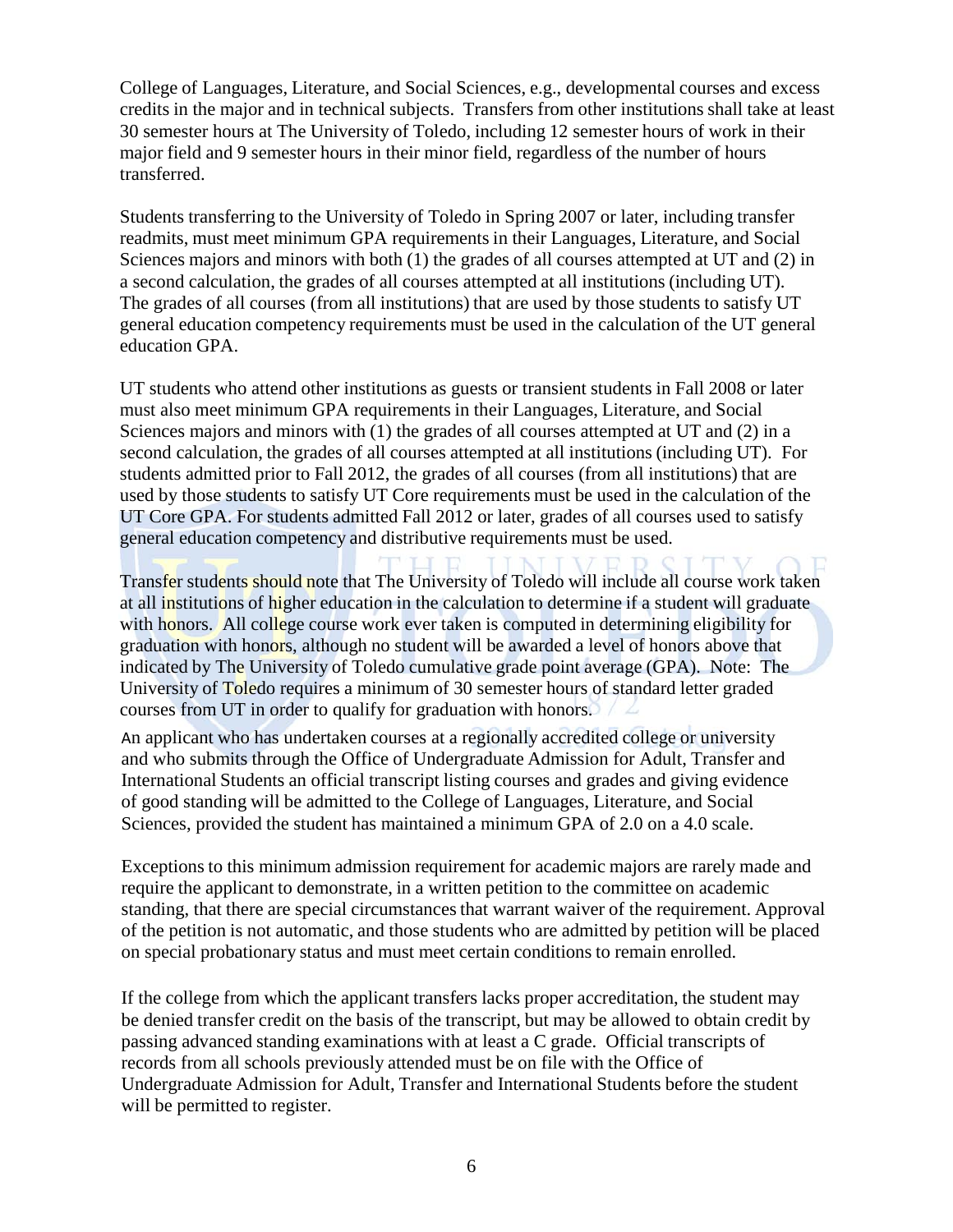#### **A Second Degree at The University of Toledo**

A student earning a first degree at The University of Toledo may earn a second bachelor's degree in the College of Languages, Literature, and Social Sciences by satisfying all requirements for both degrees. An undergraduate with a degree from another institution is considered a transfer student. Such a student is then considered a candidate for a second degree. See requirements for admission with transfer credit from another institution. See also sections on majors and minors for restrictions.

#### **Requirements for Students with an Associate's Degree**

Students holding an Associate of Arts or Associate of Science degree from an accredited college are encouraged to enroll in the College of Languages, Literature, and Social Sciences and, in many instances, may expect to earn an appropriate baccalaureate upon completion of two years of full-time study. Students with an Associate's degree in a technical program will likely require more time to complete a bachelor's degree. The following regulations apply:

• Students must complete the equivalent of the specified University and college general education and distributive requirements for a bachelor's degree. In all baccalaureate programs, a minimum of 64 hours must be taken at the 2000 to 4000 levels; of these, a minimum of 32 hours must be taken at the 3000 to 4000 levels in baccalaureate degree - granting colleges. Course work from other institutions is accepted at the level of the UT course equivalent. H

• Students may enroll in any departmental, interdepartmental or interdisciplinary program for which they meet the admission criteria. All of the usual major and related area requirements must be fulfilled as specified in the catalog for the year in which the student entered the College of Languages, Literature, and Social Sciences.

• For students with an Associate's degree in a technical program, no more than six additional hours of credit outside the college may apply toward graduation.

#### **Readmission of Former Arts and Sciences or College of Languages, Literature, and Social Sciences Students**

Students who have withdrawn from the former College of Arts and Sciences or the College of Languages, Literature, and Social Sciences and The University of Toledo and have not attended any other institution in the interim may be readmitted, provided they were eligible to continue enrollment in the college at the time they discontinued attendance. Such students should readmit at the College Student Services Office. Students who have been suspended from the former College of Arts and Sciences or the College of Languages, Literature, and Social Sciences must submit a written letter of petition. Students who readmit after more than 12 consecutive months' absence must comply with existing college requirements at the time of readmission.

#### **Academic Policies**

Refer to UT Policy website [\(http://www.utoledo.edu/policies/\)](http://www.utoledo.edu/policies/) for academic policies that apply to all students.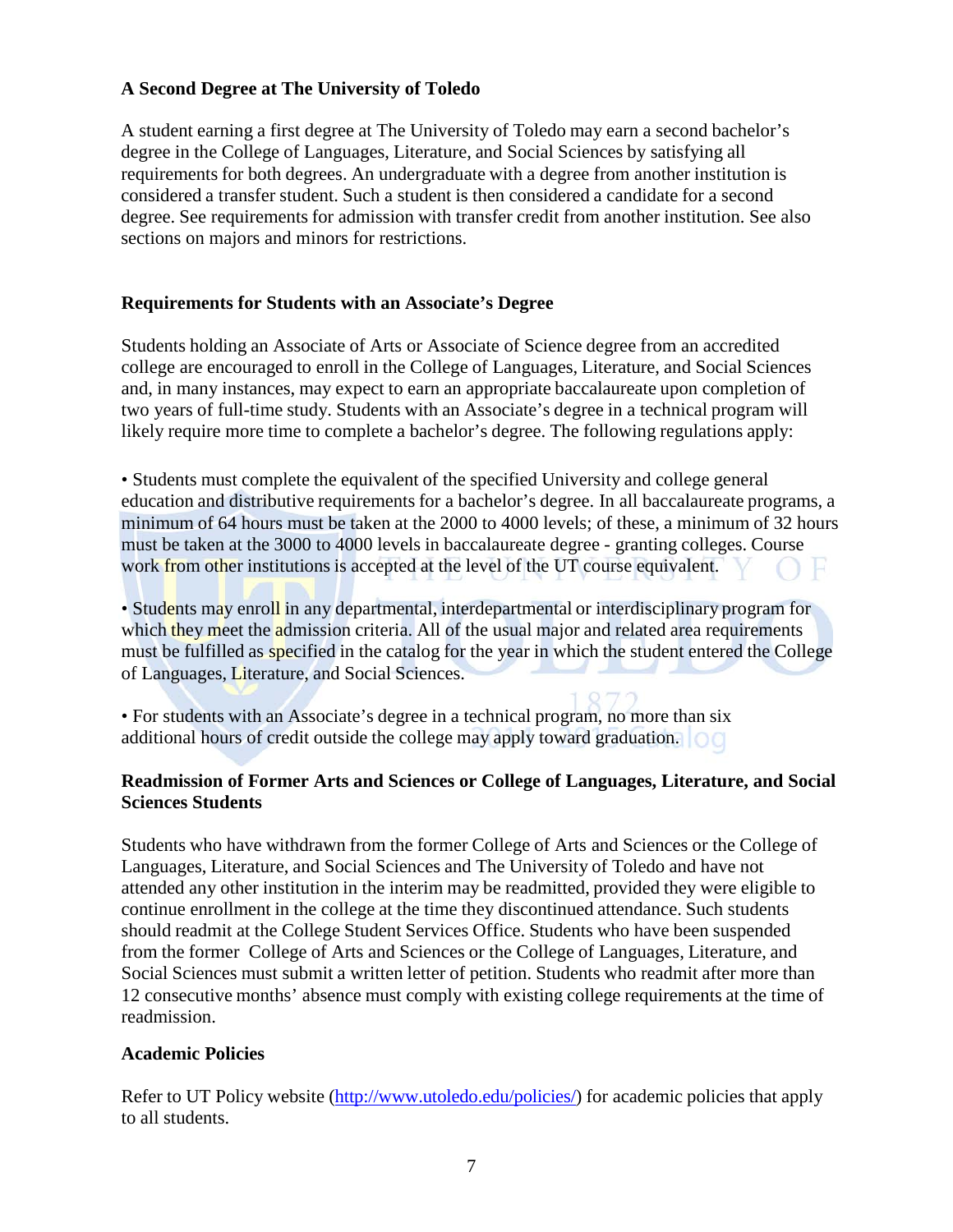#### **Academic Advising**

Academic advising is a process intended to help students derive as many benefits as possible from their education. This occurs when Advisers help students develop and reach academic and career goals. While the ultimate responsibility for making personal and educational decisions rests with the student, Advisers assist by helping to identify and assess alternatives and the consequences of decisions. Advising can be much more than selecting courses. The more frequently students arrange to meet with their Advisers, the better their needs can be served. New students, transfer students, students changing colleges, and continuing general studies students are advised in the College of Languages, Literature, and Social Sciences Student Services Office, University Hall Room 3000, by college staff Advisers. Students with declared majors and/or minors are advised by departmental major or program Advisers, faculty who provide general information as well as more specialized information about majors and minor programs, departmental course offerings, and career and graduate opportunities. They help students select courses for general, major, related, and other requirements. Students seeking more than one major or degree, a minor, or admission to professional school should meet periodically with one or more additional Advisers. A complete list of academic Advisers is available on the College website or in the College office.

#### **Student Responsibilities**

Students are responsible for correctly selecting courses for their programs of study each semester and for fulfilling all degree requirements. Although Advisers will assist wherever possible, the final responsibility rests with the student. Students are expected to make sure that they are fulfilling all degree requirements, as published in the issue of the catalog of the former College of Arts and Sciences or the College of Languages, Literature, and Social Sciences under which they entered. Students who have been out of the former College of Arts and Sciences or the College of Languages, Literature, and Social Sciences for 12 consecutive months are responsible for the requirements in the University catalog under which they reenter.

#### **Transcripts and Degree Audit Reports**

A transcript is a complete chronological list of a student's academic course work (including all courses attempted and grades earned). It does not show how specific courses apply or do not apply to University and college requirements as stipulated in this catalog. For example, developmental, excess technical, non-repeatable and certain other courses are not counted toward minimum credits for degrees, but appear on transcripts.

2014 - 2015 Catalog

The Degree Audit Report (DAR) details all requirements applicable to a student's academic program (degree, major, minor) and applies the student's courses on the transcript (including transfer credit) to those requirements. The DAR should be used to identify requirements remaining when all registered courses are completed. The College of Languages, Literature, and Social Sciences Student Services Office (UH Room 3000) will provide an unofficial transcript and DAR to a College of Languages, Literature, and Social Sciences student presenting a picture ID. Students also may view their transcript and DAR through the myUT portal with Student Self-Service.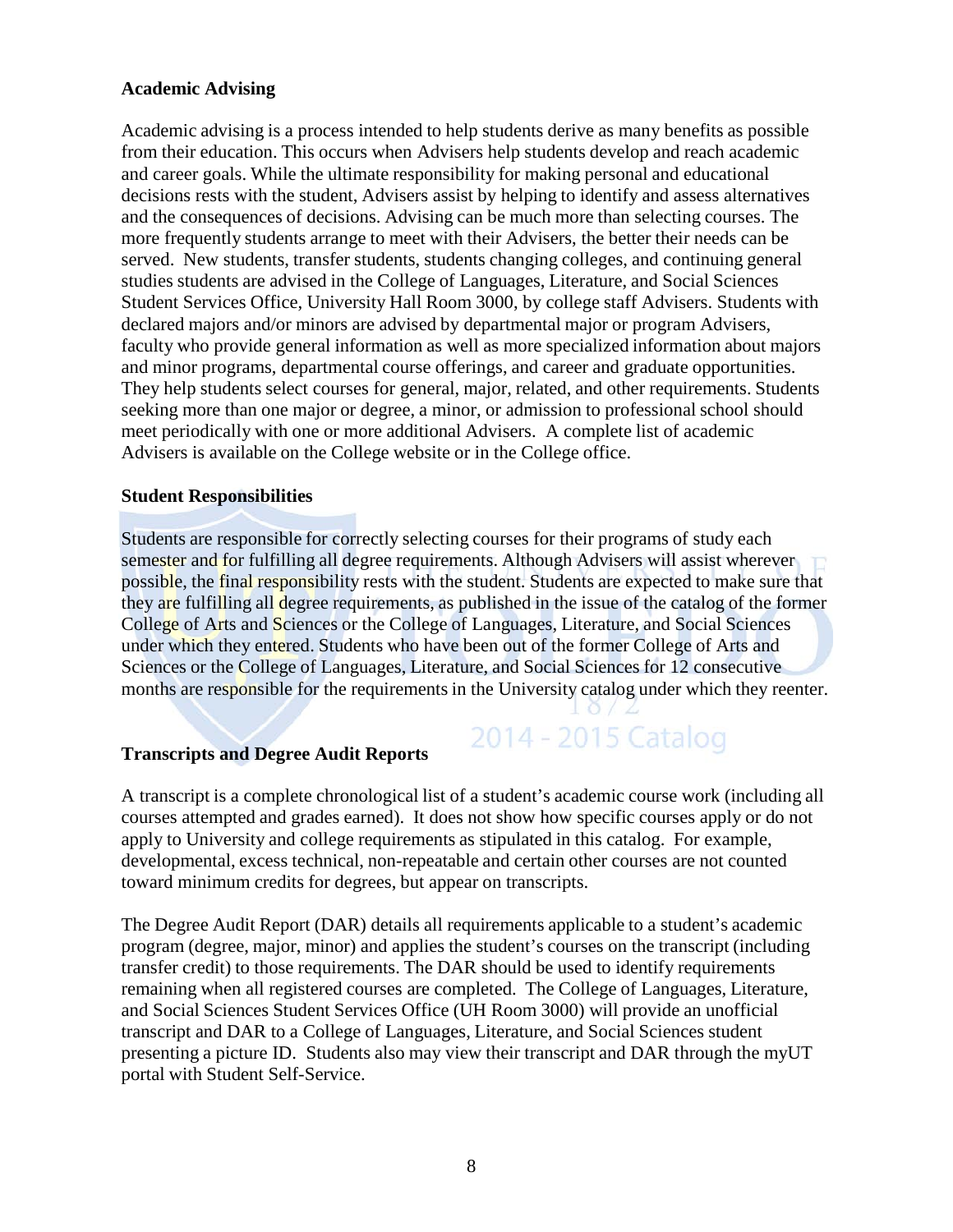#### **Declaring or Changing a Major or Minor**

To declare a major or minor or change one previously declared, students must fill out a form that is available in the College Student Services Office. Once students admitted as Exploratory Students have chosen a major, they must see an academic adviser in the college that houses the major and complete the change of college forms.

#### **Sequence of Courses**

There is no single prescribed sequence of courses, except that all first-year students should take LLSS 1000 Orientation, College Composition I and II, and any developmental courses required on the basis of placement testing and/or high school deficiencies. Students should consult the later sections of the catalog devoted to programs of study and course offerings, and they should review their programs with their academic Advisers to ensure they complete courses in the proper sequences. In addition, students should use their Degree Audit Reports to track their progress.

Students majoring in the areas of humanities and social sciences are expected to defer most of their major work until the junior and senior years, except for courses prerequisite to the 3000 and 4000 level courses in their fields. Outside the major, during the first two years, they should be sure to take those courses in the general requirements that are prerequisite to courses they wish to take as juniors and seniors.

**HE UNIVERSITY** 

#### **Study Abroad or Study Away**

Students who plan to study abroad or away must be sure that their proposed course of study is properly accredited. Its academic acceptability should be verified by the college before departure. Students also should ascertain in advance from their Advisers whether the course work will count toward their general requirements, majors, or related areas or only be regarded as elective. Credit for foreign language study is subject to the approval and recommendation of the department of foreign languages.

Information about study abroad programs is generally available from Advisers in many college programs and departments and from the Center for International Studies and Programs, Snyder Memorial, suite 1000.

#### **Transient (Guest) Enrollment at Another Institution**

College of Languages, Literature, and Social Sciences students must have advance permission both to enroll elsewhere as a guest and to take specific courses. The Transient Student form for this purpose is available in the College Student Services Office and on the college website. Students enrolling without permission will be considered transfer readmits upon their return to UT. LLSS students enrolled as transients or guests at another institution must submit an official transcript to the UT Office of Admission at the conclusion of the enrolled term. Grades of all courses attempted in the major, minor, and UT Core will be used in cumulative GPA calculations for students admitted prior to Fall 2012. For students admitted Fall 2012 or later, the second calculation will be based on all courses attempted in the major, minor, and general education competency requirements.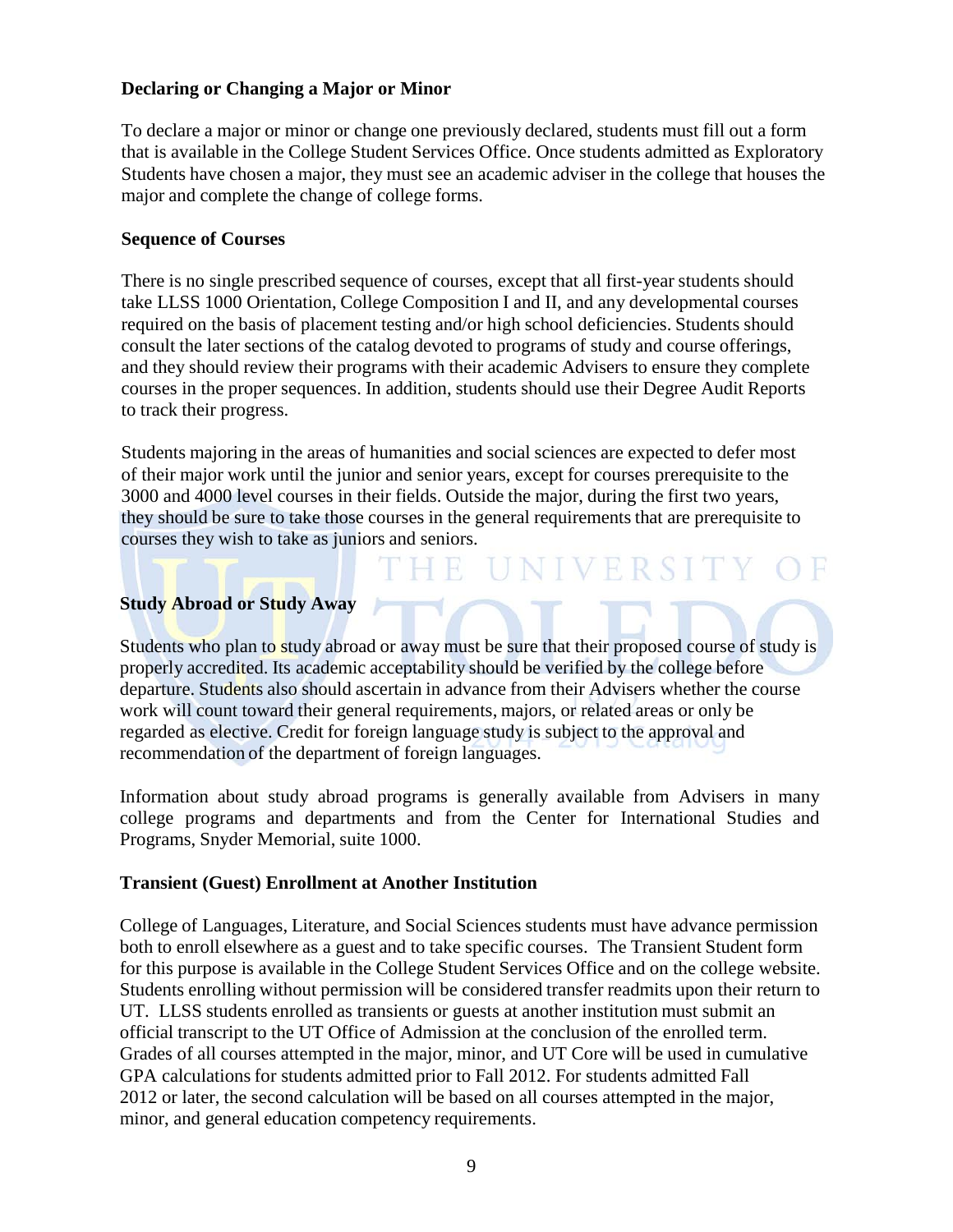#### **GPA Recalculation for Repeated Courses**

The College of Languages, Literature, and Social Sciences permits a maximum of 12 semester hours or the equivalent of 18 quarter hours of course work to be deleted from the GPA calculation. Students who have had their GPAs recomputed under the Academic Forgiveness Policy are not eligible for grade deletions. Criteria governing GPA recalculation are given in the General Section of this catalog. Students should check with the College Student Services Office for more specific information on this policy. Students may not use repeat courses taken at other institutions to qualify for a GPA recalculation.

#### **Withdrawal Policy** (W, IW, DR Grades)

The number of credit hours of W, IW and DR is limited to 22 hours for all undergraduate students in degree programs in the College of Languages, Literature, and Social Sciences. Once a student has accumulated 22 hours of W, IW or DR, further withdrawals will be counted as F's in computation of the student's GPA for purposes of probation or suspension. In addition, students who receive financial aid risk the loss of financial aid if they accumulate excessive hours of W, IW and DR.

Students who transfer into the College of Languages, Literature, and Social Sciences from another college at The University of Toledo will bring with them the number of W's, IW's and DR's accumulated in their previous work.

Note: Assignment of the IW and DR grades has been discontinued. A student wanting to be withdrawn from a course must file a petition in the Registrar's Office by the deadline in the term of enrollment.

#### **Academic Probation**

A student whose cumulative GPA is less than 2.0 is automatically placed on probation until a 2.0 cumulative GPA is achieved (See Withdrawal Policy above). It is recommended that a student on probation not enroll for more than 12 to 14 credits.

#### **Academic Suspension**

Academic suspension means that a student is prohibited from registering at The University of Toledo for a period of at least one semester. Students are subject to academic suspension if their GPA falls below the minimum GPA listed below or if they fail to make sufficient progress toward attainment of the degree. (See Withdrawal Policy). Students may remove Incompletes while under suspension.

A student is subject to academic suspension if the cumulative GPA is less than:

- 1.0 for 10 to 19 hours attempted
- 1.5 for 20 to 29 hours attempted
- 1.7 for 30 to 39 hours attempted
- 1.8 for 40 to 49 hours attempted
- 1.9 for 50 to 59 hours attempted
- 2.0 for 60 or more hours attempted
- the cumulative GPA falls below 2.0 for two consecutive semesters. • After accumulating 60 credit hours without suspension, a student may be suspended if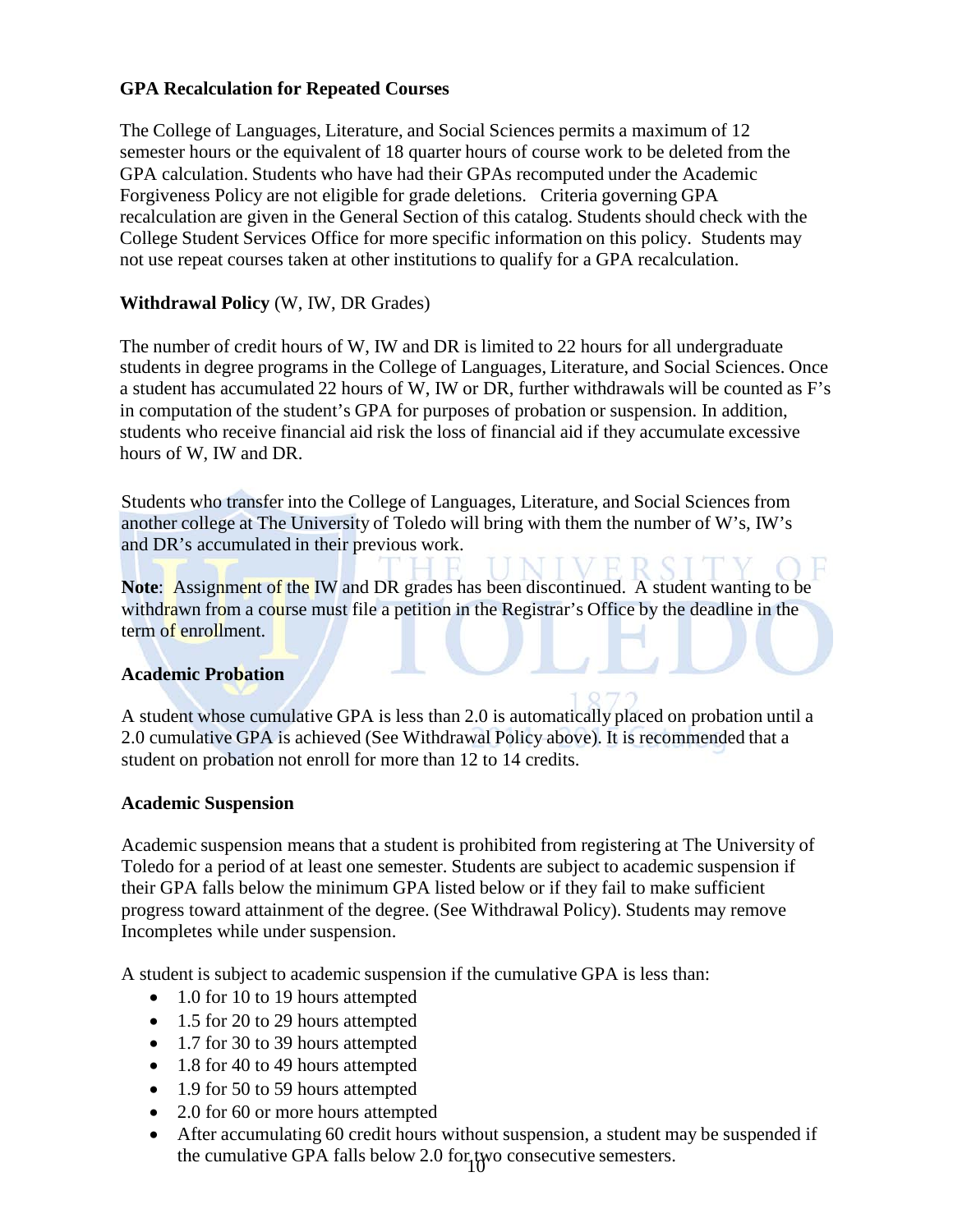#### **Trial Readmission Policy**

After the required suspension period, a student may petition for readmission to the College of Languages, Literature, and Social Sciences committee on academic standing.(See <http://www.utoledo.edu/llss/des/iarp.html> for form). The petition must be received at least one month before the beginning of the semester in which the student wishes to readmit. If the petition is accepted, the college committee will determine the terms of the conditional registration agreement, under which the student will be permitted to re-enroll. Suspended students who are granted readmission must maintain the designated GPA for each semester thereafter and meet the conditions of their readmission agreement. Students failing to meet these conditions are subject

to a one-year suspension.

#### **Dismissal Policy**

Students who fail to meet the conditions for readmission after their second suspension are subject to dismissal and are not eligible for readmission to the College of Languages, Literature, and Social Sciences for at least three years. *Refer to the General Section of this catalog for information on the Academic Forgiveness Policy.*

THE UNIVERSI

#### **Academic Grievance**

A student has the responsibility and right to call to the attention of an instructor any grade that the student believes to be in error or unfair. A student may appeal the decision of the instructor, in order, to the department Chair, the Dean, then to the college appeals committee if the problem is not resolved. If the problem is not resolved at the college level, the student may appeal to the student grievance council (*See also The University of Toledo Student Handbook*). A student must begin the appeals process no later than the end of the semester following the one in which the grievance arose. 2014 - 2015 Catalog

#### **Statement on Academic Dishonesty**

A student found to be academically dishonest by a faculty member may appeal, in order, to the department Chair, the Dean, the college appeals committee and the University student grievance council. The procedures for making an appeal to the student grievance council may be found in The University of Toledo Student Handbook. *Refer to the General Section of this catalog for the policy statement on academic dishonesty*.

#### **College Level Examination Program (CLEP)**

The College of Languages, Literature, and Social Sciences will accept a maximum of 21 semester hours of CLEP through successful completion of the four general examinations. Additional credit may be earned through satisfactory scores on individual subject examinations. Required minimum scores and credits awarded are as follows: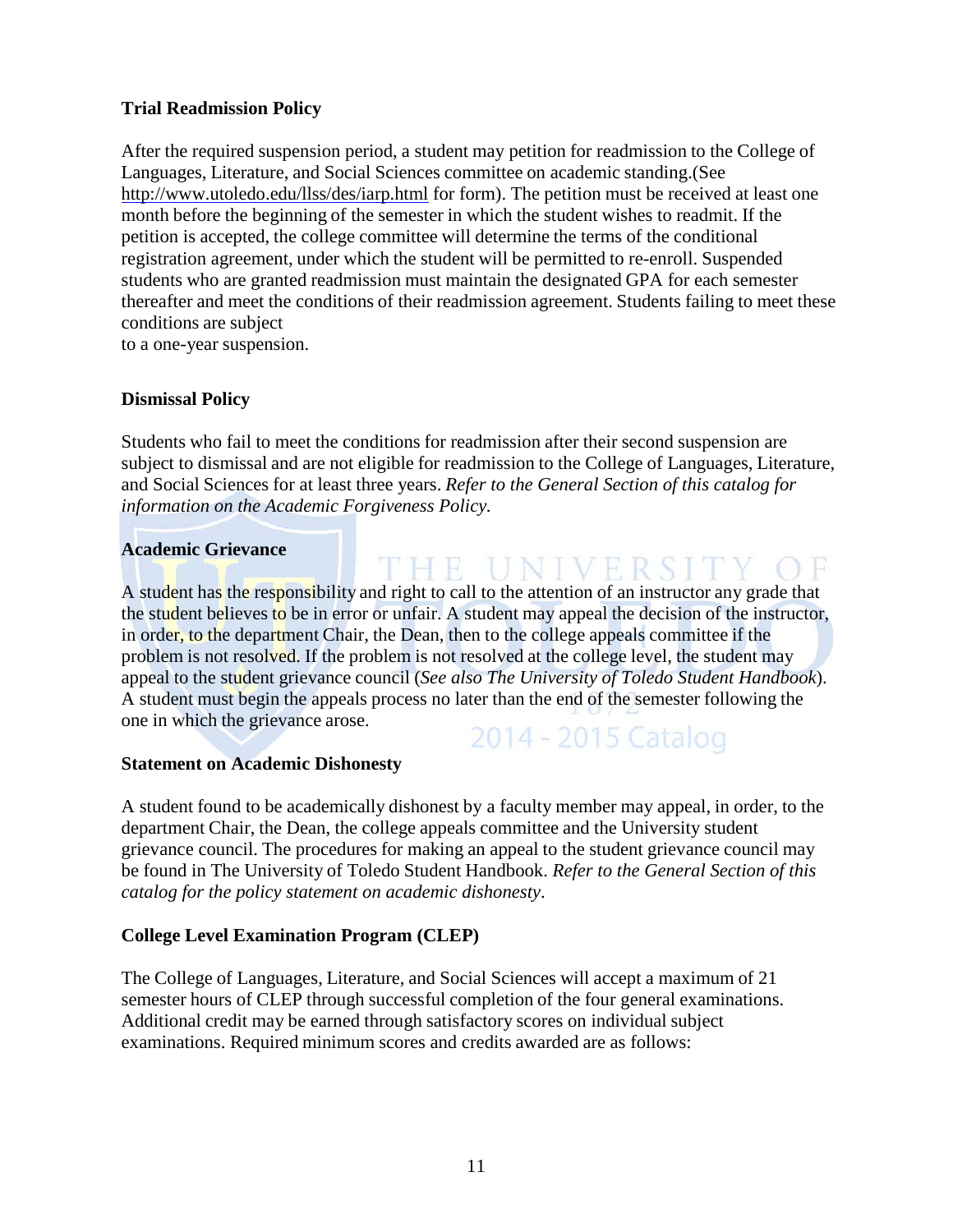#### **General Examinations**

**Humanities:** For a score of 50, a student will receive six hours credit for College of Languages, Literature, and Social Sciences distributive requirements in the humanities.

**College mathematics:** For a score of 65, a student will receive three hours credit for MATH 1180.

**Natural sciences:** For a score of 50, a student will receive six hours credit for College of Languages, Literature, and Social Sciences distributive requirements in the natural sciences.

**Social sciences and history:** For a score of 50, a student will receive six hours credit for College of Languages, Literature, and Sciences distributive requirements in the social sciences.

#### **Subject Examinations**

**American government:** For a score of 50, a student will receive three hours credit for PSC 1200.

**Biology:** For a score of 50, a student will receive three hours credit for BIOL 1120.

Calculus: For a score of 65, a student will receive four hours credit for MATH 1850.

**Chemistry:** For a score of 50, a student will receive eight hours credit for CHEM 1230 and CHEM 1240.

**College algebra:** For a score of 65, a student will receive three hours credit for MATH 1320.

**French language:** For a score of 50, a student will receive four hours credit for FREN 1500. For a score of 62, a student will receive seven hours credit for FREN 1500 and FREN 2140.

**German language:** For a score of 50, a student will receive four hours credit for GERM 1500. For a score of 62, a student will receive seven hours credit for GERM 1500 and GERM 2140.

**Human growth and development:** For a score of 50, a student will receive three hours of credit for PSY 2510.

**Introductory psychology**: For a score of 50, a student will receive three hours of credit for PSY 1010.

**Introductory Sociology**: For a score of 50, a student will receive three hours credit for SOC 1010.

**Pre-calculus**: For a score of 65, a student will receive four hours of credit for MATH 1340.

**Principles of macroeconomics:** For a score of 50, a student will receive three hours credit for ECON 1150.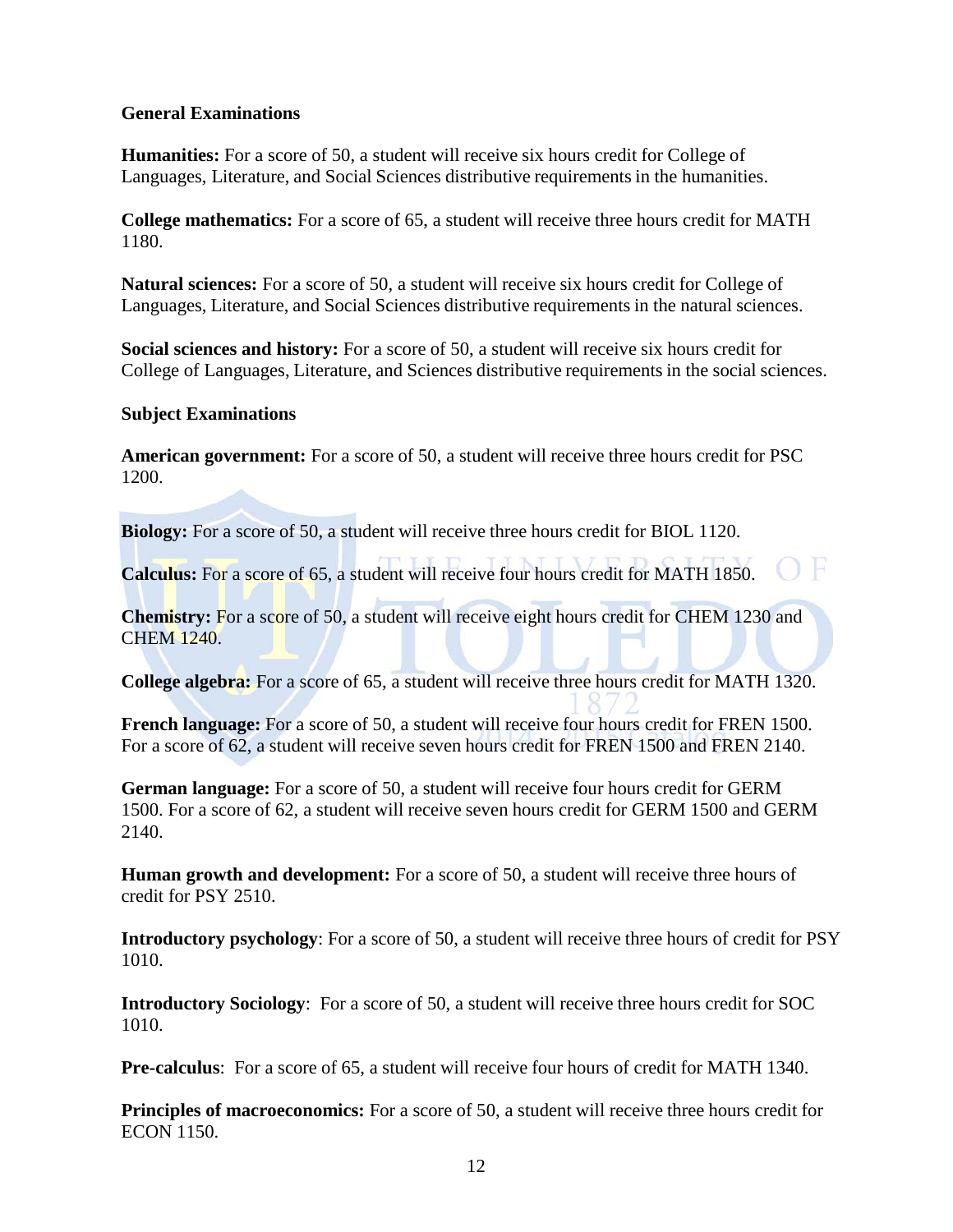**Principles of microeconomics:** For a score of 50, a student will receive three hours credit for ECON 1200.

**Spanish language:** For a score of 50, a student will receive four hours credit for SPAN 1500. For a score of 66, a student will receive seven hours of credit for SPAN 1500 and SPAN 2140.

#### **Advanced Placement Program**

Refer to the College of Languages, Literature, and Social Sciences programs of study section for specific information on minimum scores and credits awarded for Advanced Placement examinations administered b the College Board Advanced Placement Program.

#### **Pass/No Credit Option**

Refer to the General Section of this catalog for an explanation of the pass/no credit grading option. Refer to programs of study in the College of Languages, Literature, and Social Sciences section of this catalog for the limitations on pass/no credit grading in effect for different majors. Undecided students, as a general rule, should not elect pass/no credit grading in major-level courses.

#### **Graduation Evaluation Requirements**

Two or three semesters before a student intends to graduate, the student and the student's major Adviser should complete a Graduation Quick Check. This process is initiated by the student. Students with more than one major or one or more minors should be evaluated for the completion of each major and minor. Detailed instructions on planning for graduation and ensuring the completion of requirements are available on the college services website.

#### **Field Experience/Internship**

Policies and procedures for incorporating field experiences or internships in academic programs vary from major to major. Some majors require a field experience or internship; for other majors, they are optional. Students should seek information from their major departments and obtain advance approval for all field experiences or internships.

#### **Degree Requirements**

#### **A. Grade Point Averages**

A cumulative grade point average (GPA) reflects all grades earned, including grades of F and grades in repeated courses. Candidates must earn a minimum overall cumulative GPA of C (that is, a 2.0 GPA on a 4.0 scale) for all UT course work. In addition, candidates must earn a minimum cumulative GPA of C in the major, minor (optional) and UT general education competency and distributive requirements with the grades of all courses attempted at all institutions included in the GPA calculation. Some programs require a higher GPA in the major. *Refer to the General Section of this catalog for information on grade deletions and academic forgiveness.*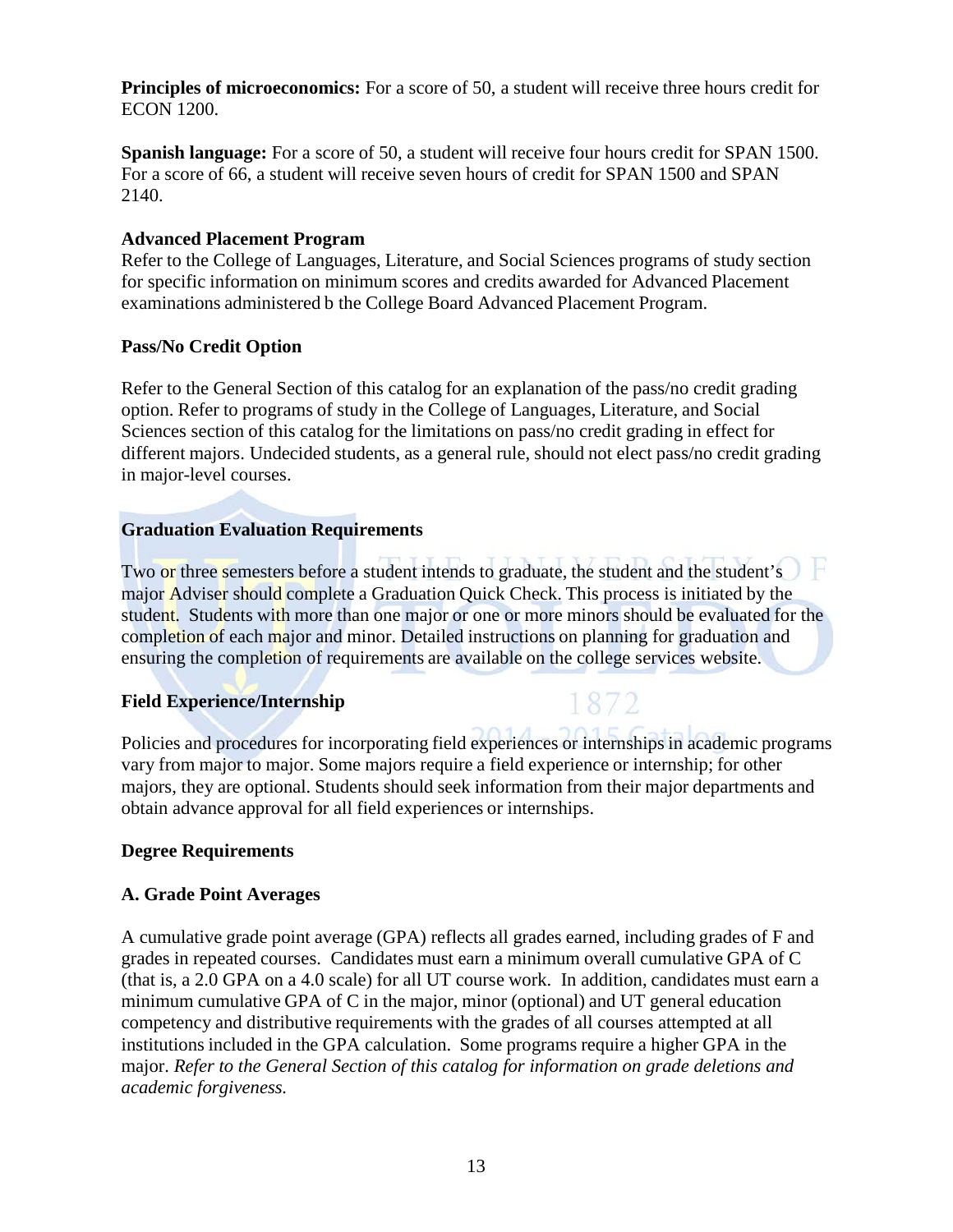#### **B. Residency Requirement**

Students transferring from other institutions must earn at least 30 hours of credit at The University of Toledo; at least 12 of these must be in the major area, and for students pursuing a minor, at least 9 hours must be earned at The University of Toledo. Full-time students must take their last semester, and part-time students their last 12 hours, in residence, unless alternative arrangements have been made in advance with the Dean of the College of Languages, Literature, and Social Sciences.

#### **C. Credit Hours and Levels**

1. Students must complete a minimum of 124 hours of course work that must include the University and college general education competency and distributive requirements, and either an area of concentration (major) and course work related to the major, or an interdisciplinary program.

2. In all baccalaureate programs, a minimum of 64 hours must be taken at the 2000 to 4000 levels; of these a minimum of 32 hours must be taken at the 3000 to 4000 levels. (Courses transferred from community, junior or technical colleges offering Associate degrees will count at the levels of their UT equivalents.)

3. Students are cautioned to make use of their degree audit and review remaining requirements with their Adviser before every registration in order to make progress toward completion of their requirements in an orderly, timely manner. R

4. Insofar as a student can complete the basic courses and the courses required for a chosen major (as outlined in sections  $E - K$  below) in fewer than the 124 hours required for a degree, the student must choose elective courses to complete the total of 124 hours, subject to the restrictions outlined below.

#### **D. Credit Restrictions**

1872

Total earned hours shown on a student's transcript may not all be applicable to the minimum 124 credits required for a degree, as follows:

1. Students with entrance deficiencies in mathematics and other students who are required or choose to take developmental course work will need to complete additional hours.

2. No more than four hours of credit in performing ensembles (MUS 3010/3190) will apply toward the degree.

3. No courses in typing, shorthand or keyboarding will apply toward the degree.

4. No more than two hours in skill courses in physical education or recreation courses at the 1000 level will apply toward the degree.

5. No more than two hours in Student Leadership Development I and II will apply toward the degree.

6. Restriction on technical electives – no more than 15 hours of credit earned in colleges other than the College of Languages, Literature, and Social Sciences, either at The University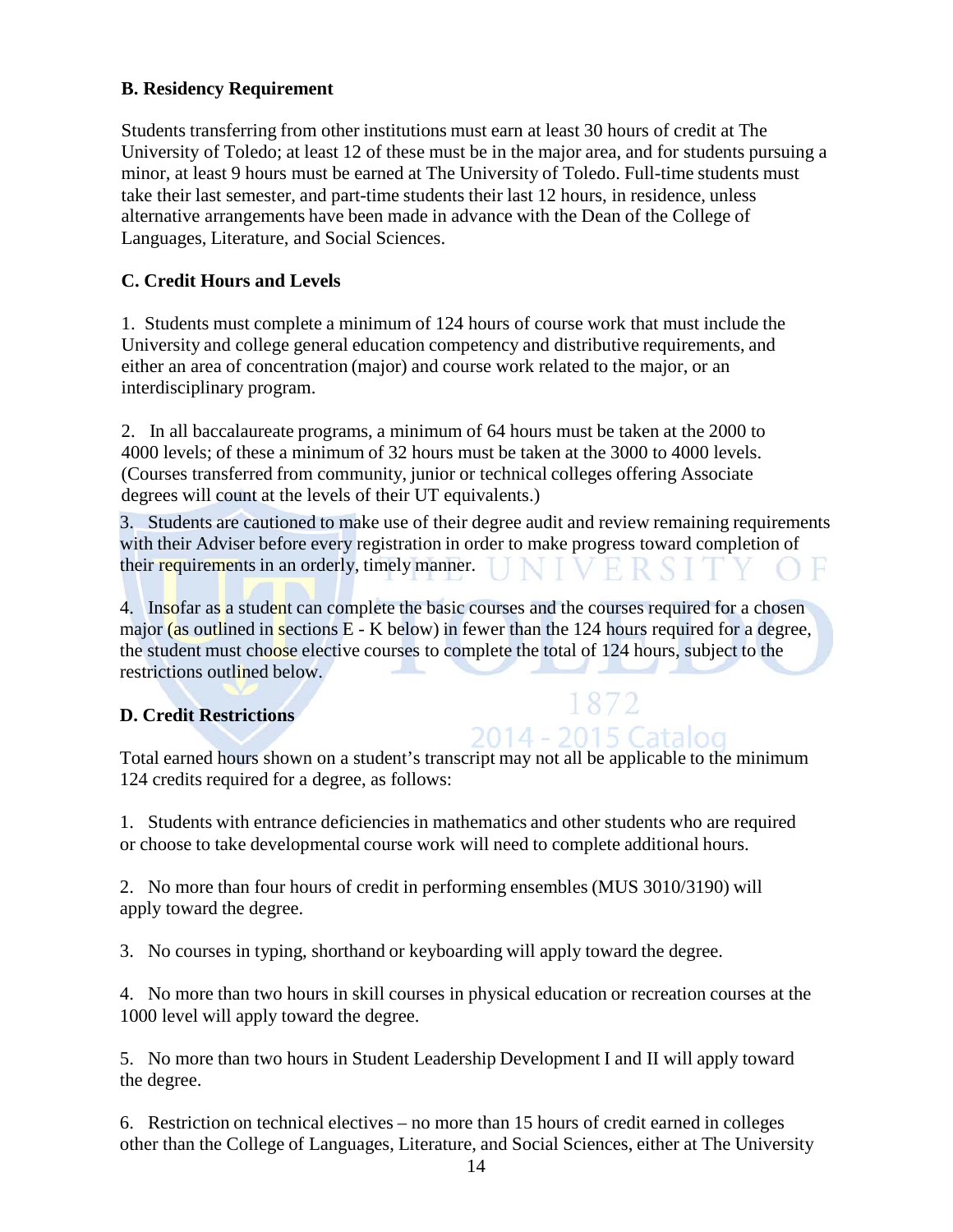of Toledo or elsewhere, will apply toward the degree. Exceptions to this restriction include courses approved for UT General Education requirements and courses which are required or approved by departments to satisfy related requirements. In addition, College of Languages, Literature, and Social Sciences students taking a business minor will be permitted to take 21 hours of business courses. However, no additional technical electives beyond these 21 hours will apply to the degree.

7. Duplicate credit – except for courses identified as repeatable courses, students will not receive credit for repeated courses (taking the same course twice), whether taken at The University of Toledo or elsewhere.

8. The college reserves the right to deny credit for other specific courses (including most SKLS and some AL courses) and for blanket technical credit not applicable to a student's specific program.

#### **E. University General Education Competency and Distributive Requirements**

Students earning baccalaureatesin all colleges and programs are required to complete between 27 and 30 credit hours of courses that comprise the general education competency and distributive requirements. Those courses are distributed in the areas of English composition, humanities/fine arts, social sciences, natural sciences and mathematics, and multicultural studies (see the General Section of this catalog for details). Some colleges and programs require courses in these areas above those required to fulfill University Core requirements. Students should contact their academic department or college office for specific details.

#### **F. Orientation (LS 1000) – 1 hour**

All new first-year students are required to take LS1000 Orientation. The course is optional for transfer students.

#### **G. Languages, Literature, and Social Sciences Skill Areas Requirements**

- 1. **English Composition** (University of Toledo core and College of Languages, Literature, and Social Sciences requirement) – 6 hours. Students must pass Composition I and Composition II with a grade of C or better.
- a. Native speakers track (for students for whom English is a first language).

#### **ENGL 1110 – 3 hours**

College Composition I Students may complete this course either in a traditional class setting or in the Writing Studio. See class description.

#### **ENGL 1130 (or 1140 or 1150) – 3 hours** College Composition II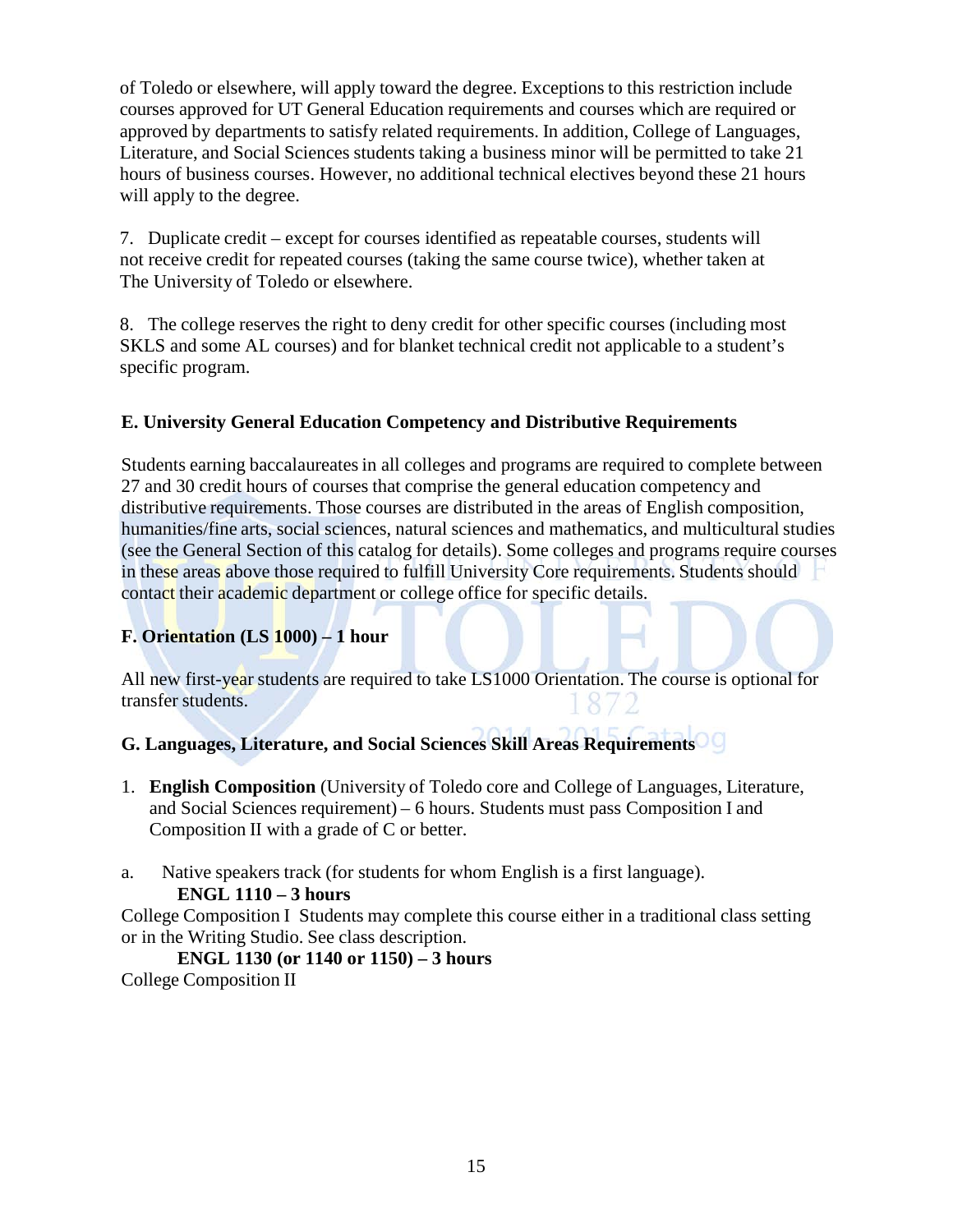b. Nonnative speakers track (for students for whom English is a second language) Students will take an English placement test to determine appropriate level.

#### **ENGL 1020 – 3 hours**

Writing and Grammar for English as a Second Language

#### **ENGL 1110 – 3 hours**

Composition I Note: Non-native speakers of English should choose an ESL designated section of ENGL1110.

#### **ENGL 1130 (or 1140 or 1150) – 3 hours**

Composition II (A maximum of three hours of ENGL 1020 and ENGL 1120 will count toward the degree.)

#### 2**. Mathematics**

Students are placed into mathematics courses by ACT scores or placement tests. **Mathematics 1180** (UT core and College of Languages, Literature, and Social Sciences requirement) – 3 hours (may replace with any mathematics course greater than MATH 1180, except MATH 2280).

3. **Foreign Languages** Students are placed into foreign language courses through placement testing. College of Languages, Literature, and Social Sciences requirement – 0 to 14 hours (foreign languages 1110, 1120, 1500, 2140, 2150). Every student is required to demonstrate proficiency in a single foreign language (Arabic, Chinese, French, German, Japanese, Latin or Spanish) through the intermediate (foreign languages 2150) level by successfully completing a foreign

language course at this level or by achieving an appropriate score on a proficiency/placement test administered by the department of foreign languages that reflects the equivalent.

Students beginning a foreign language should enroll in their chosen language at the elementary 1110 level and take four semesters of foreign language. Those continuing a foreign language or attempting to demonstrate competency by examination should take a proficiency/placement test. Students with two or more years of French, German or Spanish in high school who place below an intermediate course may enroll in an intensive review course (foreign languages 1500) that covers the material in the first two semesters (foreign languages 1110 and 1120), and then complete the second-year courses (foreign languages 2140 and 2150).

#### **H. Languages, Literature, and Social Sciences Distributive Requirements**

Students should consult with their Advisers in selecting courses that will meet distributive requirements. With their Adviser's approval, students may select higher-level courses for which they have the prerequisites. With careful planning, students will be able to satisfy UT Core Curriculum and College of Languages, Literature, and Social Sciences requirements by taking the minimum required hours. A student may take no more than two courses (or two courses and one lab for natural sciences) under each departmental code in satisfying the general education distributive requirements.

arts course. Students may select humanities courses that also will satisfy a UT general **I. Humanities and Fine Arts** UT general education competency and distributive requirement is two courses for six hours; College of Languages, Literature, and Social Sciences requires nine to 12 hours, depending on student's major. Students not majoring in the humanities or fine arts will take four courses (12 hours) in the humanities in addition to those taken to meet the English composition and foreign language requirements. Students majoring in the humanities or fine arts will be required to complete one history course, one literature course and one fine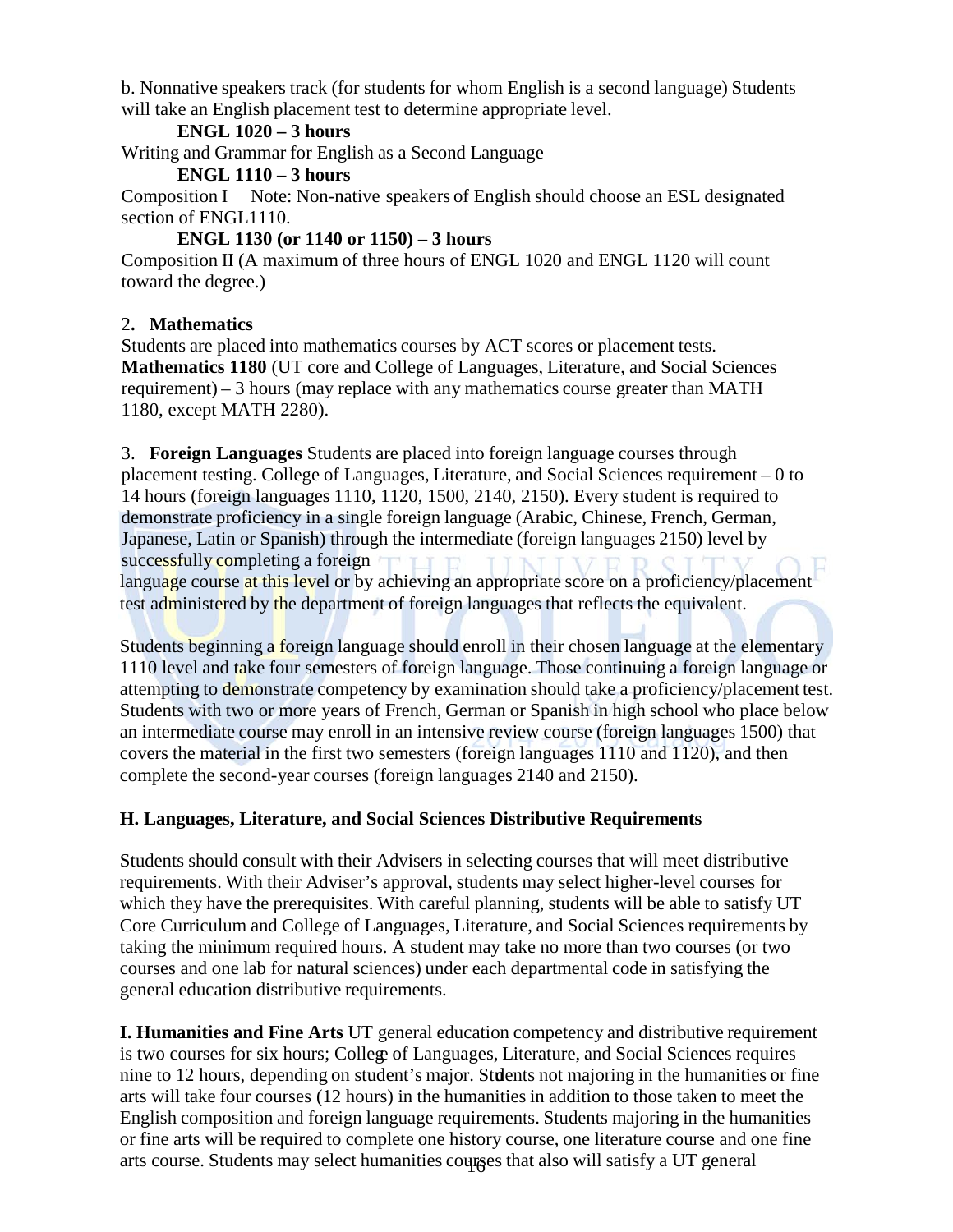education distributive humanities or multicultural requirement.

**Required Courses** (for all majors) – 9 hours (see suggested courses listed below): **English Literature** – 3 hours **History** – 3 hours **Fine Arts** – 3 hours (course must be an appreciation or theory course, not a studio or skills course) **Electives** (for students not majoring in humanities or fine arts) – one course for 3 hours

Students may select courses from art, art history, communication, English, film, foreign languages (courses higher than 2150 or culture courses 1080 and 1090, or a second foreign language), history, humanities, music, philosophy, religious studies and theatre.

Among the courses with minimal or no prerequisites are the following: ARTH 1500; CLC 1010; COMM 1010, 2000; ENGL 2710, 2720, 2730, 2740 and 2760; FILM 1310; FREN 1080 and 1090; GERM 1080 and 1090; HIST 1000 through 1200; HUM 1010, 1200, 2220, 2010 and 2020; JAPN 1080 and 1090; MUS 2200, 2210, 2220, 2240, 2250 and 2420; PHIL 1010, 1020, 2200 and 2400; REL 1220 and 2000; SPAN 1080, 1090 and 1100; and THR 1010 and 1100. However, higher-level humanities courses will satisfy these requirements and may be taken if student has met the prerequisites.

2. **Natural Sciences** UT general education distributive requirement and the College of Languages, Literature, and Social Sciences requirement is two courses for a minimum of 6 hours and must include one laboratory course). Students must take two courses from two different departments.

Students may select courses from astronomy, biology, chemistry, geology, mathematics and physics. Among the courses with minimal or no prerequisites are as follows: ASTR 1010, 2010, 2020 and 2050; BIOL 1120, 1140, 1150, 1340, 2010 and 2020; CHEM 1100 and 1150; EEES 1010, 1020, 1030, 1050, 1130, 1140, 1150, 1160 and 1170; and PHYS 1050, 1300, 1310, 1320, 1330 and 1750. However, higher-level natural sciences courses will satisfy this requirement and may be taken if the student has met the prerequisites.

3. **Social Sciences** UT general education distributive requirement is two courses for six hours; the Languages, Literature, and Social Sciences requirement is three courses for nine hours.

Students majoring in a social science will need to take six hours from The University of Toledo general education competency social sciences requirements. Students not majoring in a social science will take nine hours of courses in social sciences. Students may select social science courses that also will meet a UT general education competency distributive social science requirement and one multicultural requirement.

Students may select courses from anthropology, economics, geography, political science, psychology, and sociology. Among the courses with minimal or no prerequisites are as follows: ANTH 1020, 2020, 2800, and 2900; ECON 1010, 1150 and 1200; GEPL 1010 and 1100; PSC 1200, 1300, 1400 and 1710; PSY 1010; and SOC 1010 and SOC 1750.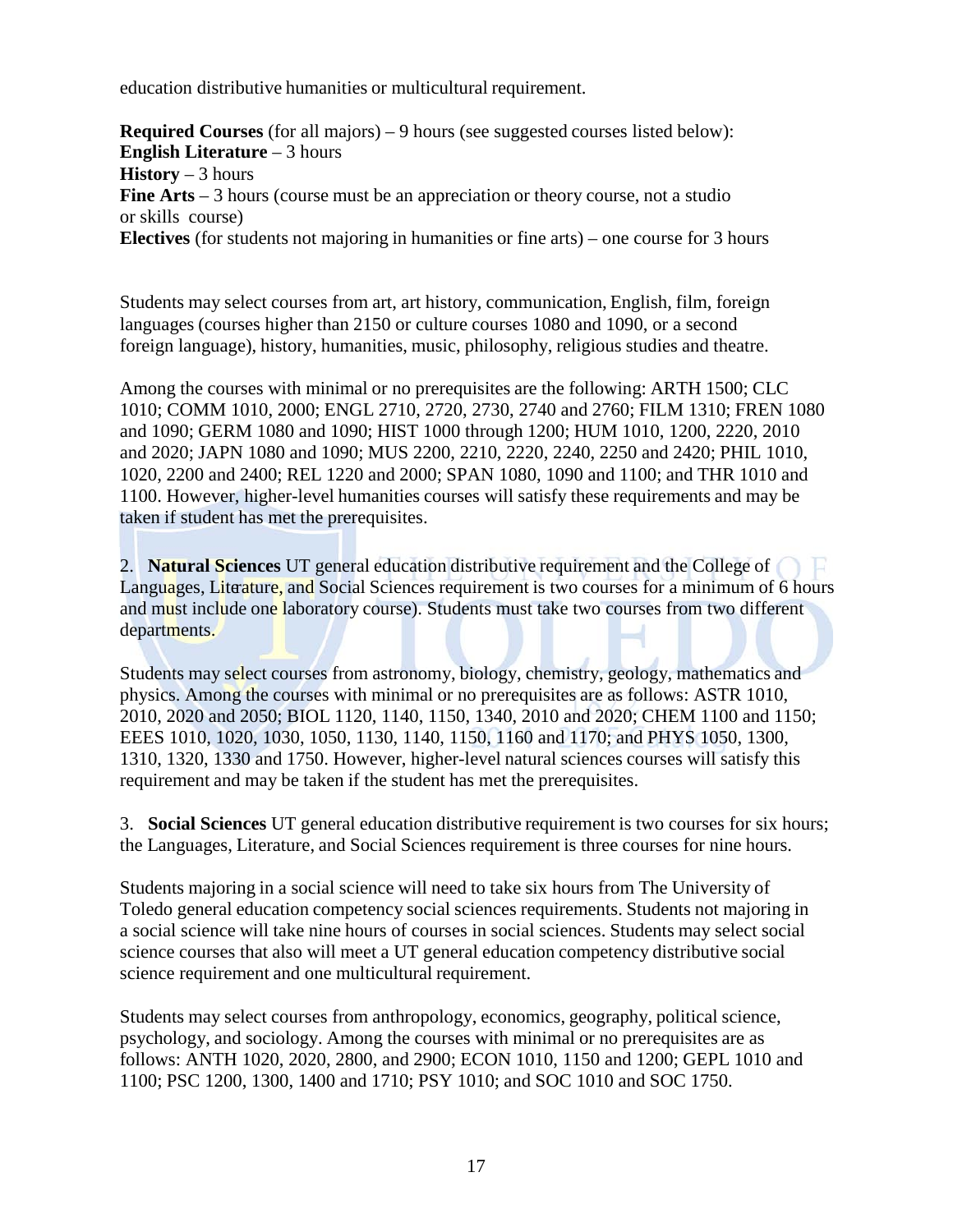#### **I. Writing Across the Curriculum**

Students must pass both Composition I and II with a C or better. The College of Languages, Literature, and Social Sciences recommends that these requirements be met before completing 45 hours of course work. Students in the Honors Program will complete HON 1010 and 1020 to meet the Composition I and II requirement.

After completing Composition I and II (or HON 1010 and HON 1020 for Honors Program students) with a C or better, students must pass two writing intensive courses approved by their Adviser. The College of Languages, Literature, and Social Sciences recommends that the first of these writing courses be completed within the first 65 hours of course work, and the second within the first 90 hours. One of these courses must be taken within the student's major. Students with dual majors must take a writing intensive course in each major. Students with interdisciplinary majors will meet this requirement by selecting courses in consultation with their Advisers, who will monitor students' progress to help them complete these requirements in a timely fashion.

Transfer students from institutions that have required writing intensive courses should have their former institution certify that they have completed writing intensive courses comparable to those required in the College of Languages, Literature, and Social Sciences. Transfer students who have not taken writing intensive courses must meet the College of Languages, Literature, and Social Sciences Writing Across the Curriculum requirements.

Fersi

#### **J. Major Area**

Every student must complete either a departmental major or an interdepartmental or interdisciplinary major. Courses given in other colleges of the University may be credited to the major only with the approval of the Dean of the College of Languages, Literature, and Social Sciences upon recommendation of the Department Chair. Waiver of a required course or the substitution of a course from another department does not necessarily reduce the minimum credits required in the major. 2014 - 2015 Catalog

#### **1. Departmental Major**

#### **See the complete list of departmental majors under "Degrees Offered" in the College of Languages, Literature, and Social Sciences section of this catalog.**

The minimum number of semester hours a student must complete for a departmental major is prescribed by the department, but rarely exceeds 34 hours. The maximum number of hours a student may elect for the major within the total 124 hours for a Bachelor of Arts degree is 45 hours. A student may have two majors from two different departments, provided the requirements of both programs are satisfied. Work in the second major may be accepted as fulfilling the related course requirement upon the approval of the Advisers in both departments. A student cannot use courses from the first major to satisfy the second and viceversa. See section on "Earning a Second Degree" for statement on requirements when two or more desired major programs are offered as different degrees.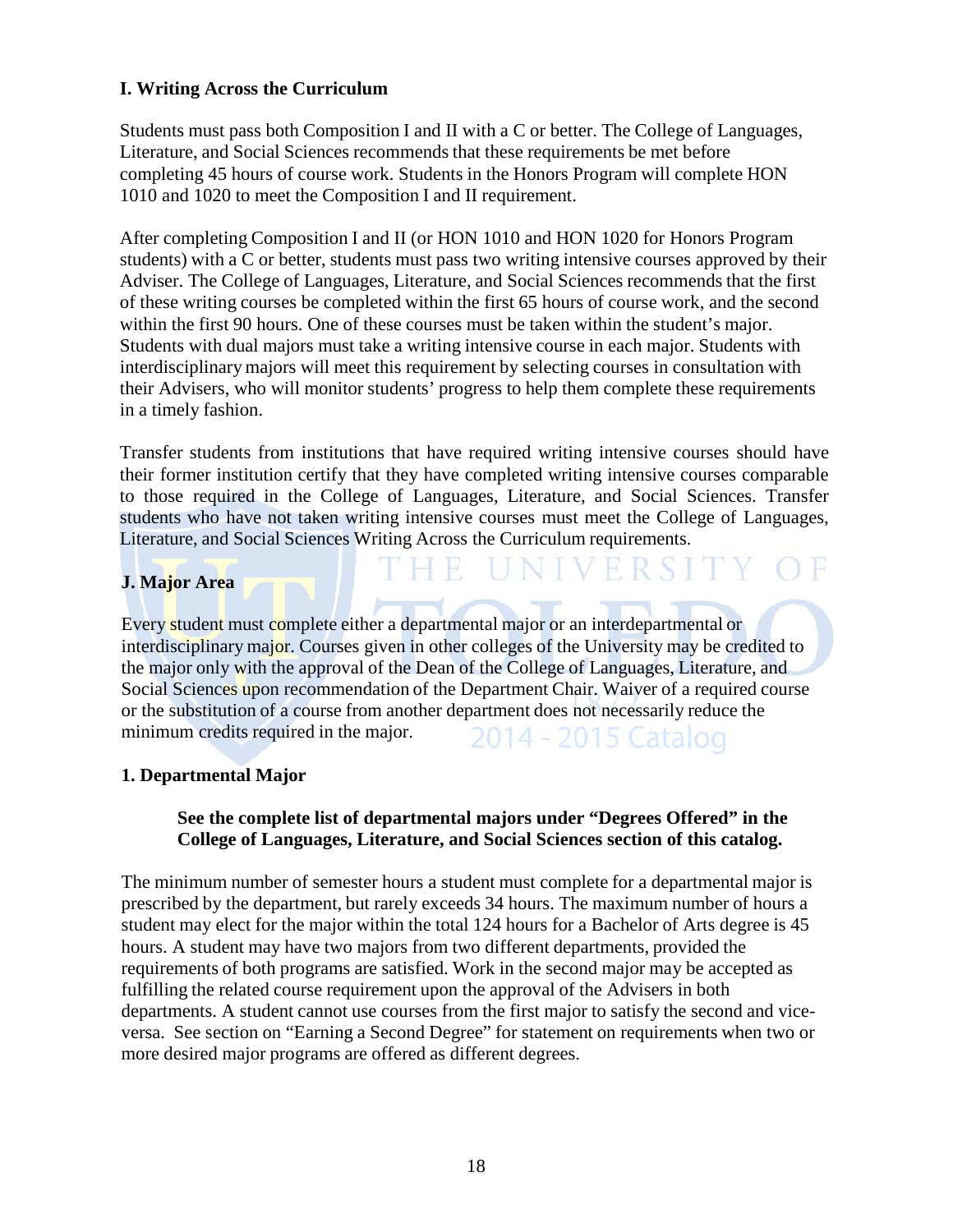#### **2. Interdisciplinary Majors**

A student may complete one of the interdisciplinary majors if accepted into that particular program. A student completing a departmental major and a second major in an interdisciplinary or interdepartmental major cannot use courses from the first major to satisfy the second or vice- versa. See the complete list of interdisciplinary majors under "Degrees Offered" in the College of Languages, Literature, and Social Sciences section of this catalog.

#### **3. Interdepartmental Major**

A student who chooses an interdepartmental major must complete at least 60 hours divided approximately equally among three related departments. These 60 hours are in lieu of the prescribed hours in a departmental major and the 18 hours in related courses (see K below).

The student must have at least a C average in all courses attempted in each of the three departments of the interdepartmental major. In planning a program, the student must consult with the interdepartmental Adviser of the college to select courses in each area that have the approval of the appropriate department Chair.

The three departments selected from the list of departmental majors (found under "Degrees Offered" in the College of Languages, Literature, and Social Sciences section of this catalog) are subject to the approval of the Dean and the department Chairs concerned. A student completing a departmental major and second major in an interdisciplinary or interdepartmental major cannot use courses from the first major to satisfy the second or vice-versa.

#### **K. Related Courses**

Every student who chooses a departmental major and students in some interdisciplinary majors also must complete a minimum of 18 hours in courses related to the major. These 18 hours must be in addition to courses taken to fulfill the basic requirements listed above. Each department defines the areas from which courses may be chosen by its majors, and these listings are given in the later sections of this catalog under Programs of Study. Related courses must be chosen from courses acceptable for credit in a College of Languages, Literature, and Social Sciences major. Generally, these are upper-level courses.

Courses given in other colleges of the University may be credited to the major or to related courses only with the approval of the Dean of the College of Languages, Literature, and Social Sciences upon recommendation of the department Chair.

#### **L. Minors**

Many College of Languages, Literature, and Social Sciences departments offer minors. Departmental requirements for particular minors are given in later sections of the catalog under Programs of Study. Students wishing to pursue minors should consult with their primary program Advisers and then with an Adviser in the Languages, Literature, and Social Sciences college office. Not all minors can be added to all degree programs. Courses selected for the minor must be chosen from courses acceptable for credit toward a major in that department. In meeting requirements for some majors, work in the minor may be accepted as fulfilling the 18 hours of related courses, but only with the approval of the student's major Adviser. Students completing a minor cannot use courses from their minor to satisfy requirements in the major.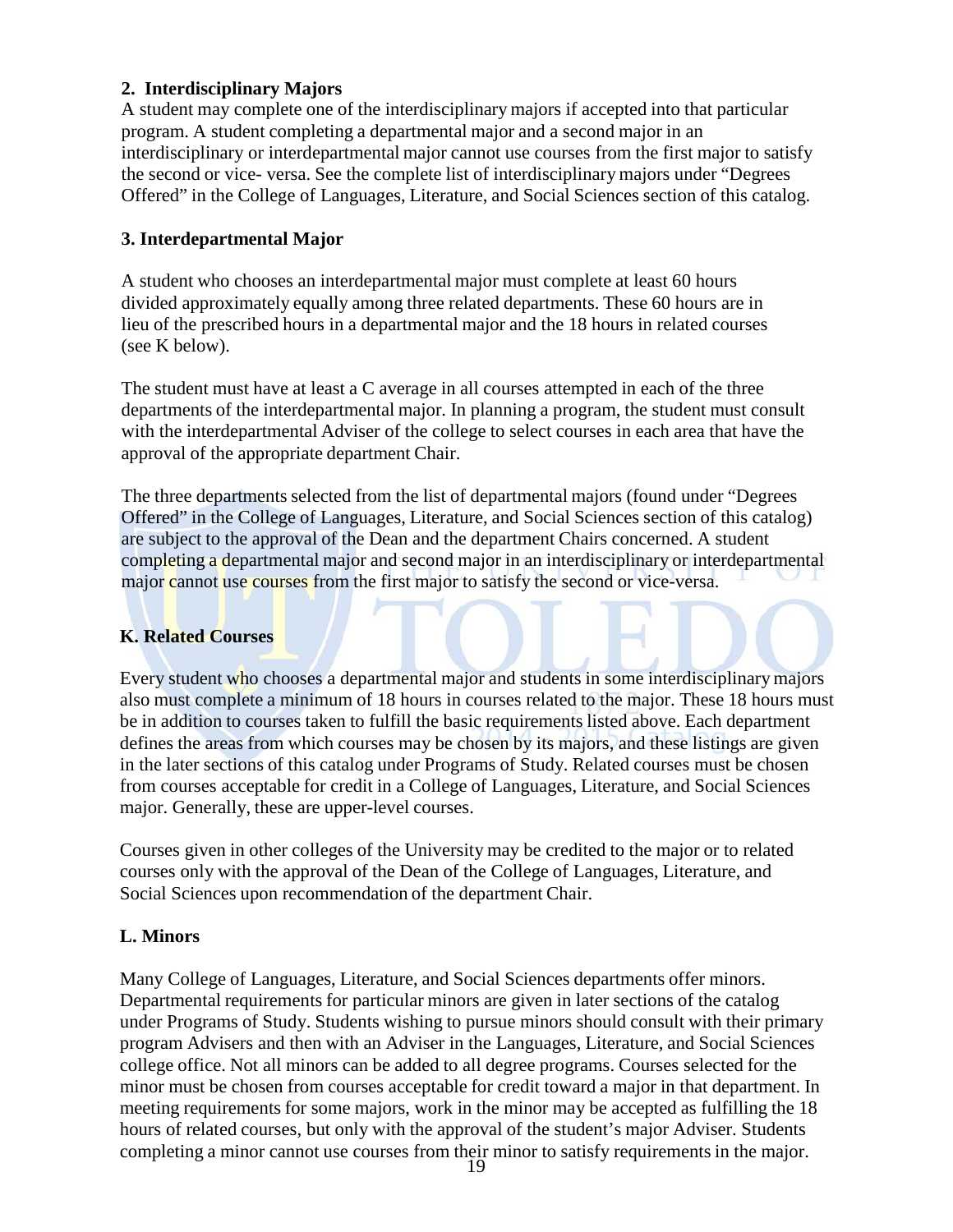No more than six hours of courses taken for minor credit may be applied to the total College of Languages, Literature, and Social Sciences distributive requirements. A minimum GPA of 2.0 is required in the minor. Credit hours required for minor vary from 18 to 22 hours, depending on the minor. At least nine of those hours must be completed at The University of Toledo.

#### **Premedical, Predental and Preveterinary Program**

Sharon L. Schnarre, Adviser

Students interested in professional medical, dental or veterinary careers may choose to apply for the premedical, predental and preveterinary programs. **Students choosing this option must also complete the requirements for a major in a specific discipline or in an interdisciplinary baccalaureate program.**

Because admission to a professional school is very competitive, students need to maintain high GPAs, both cumulative and in the sciences. The premedical/predental Adviser will continually monitor a student's academic performance and make recommendations as to whether this program should be continued. If at any time a student's GPA drops below a 3.0, the student will be dropped from the program, unless extenuating circumstances exist, in which case the student will be placed on a probationary status until the grades improve.

The premedical/predental Adviser will assist the student in determining the entrance requirements of the professional school being considered, since these requirements vary among schools. In general, these professional schools specify for entrance a core set of science courses that include one year (two semesters) each of biology, general chemistry, organic chemistry, physics and mathematics. Most schools recommend that candidates plan a broad course of study leading to either a B.A. or a B.S. degree in any discipline.

#### **Honors**

2014 - 2015 Catalog

Honors work in the College of Languages, Literature, and Social Sciences is available to academically talented students. The college Honors Program is offered as part of the Jesup Scott Honors College; departmental honors are offered by individual departments within the college.

#### **Languages, Literature, and Social Sciences Honors Program**

#### **Student Selection and Admission**

Admission to the Honors Program of the College of Languages, Literature, and Social Sciences is competitive and limited to academically talented students. Students entering directly from high school are admitted based on a review of application materials, which include a high school transcript, references, an essay, an extracurricular resume, and ACT or SAT scores. Students with an ACT composite score of 28 or higher (SAT composite of 1240 or higher) and a high school GPA of 3.75 or higher are encouraged to apply. Highly motivated students with an ACT composite of at least 25 (SAT composite of at least 1140) and a minimum high school GPA of 3.5 also are considered for admission to the program.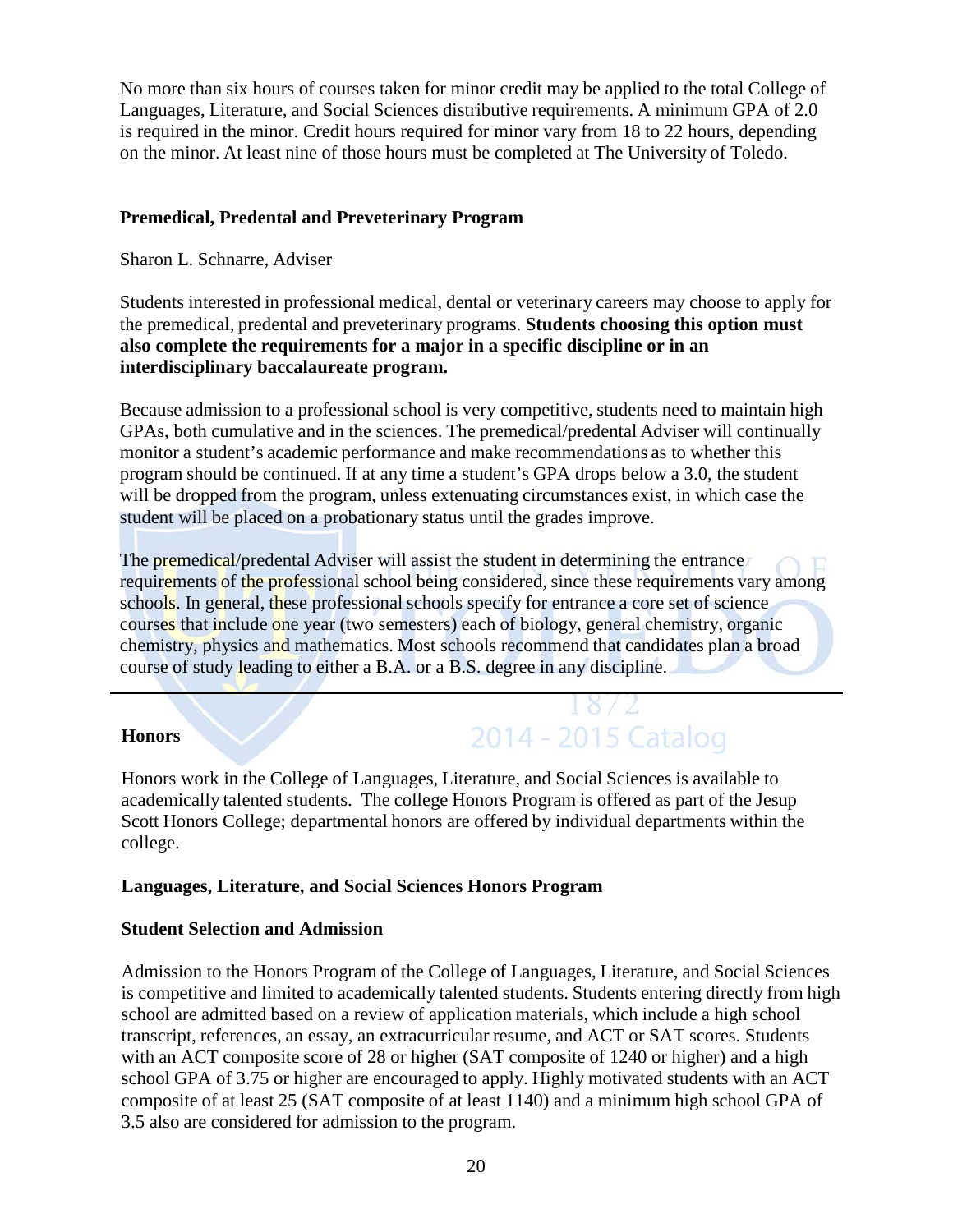Currently enrolled University of Toledo students and transfer students may apply for admission to the College Honors Program if they have completed at least 15, but not more than 60, graded semester hours of college work, and earned a minimum GPA of 3.3 (4.0 scale).

Students are admitted to the College Honors program on a space-available basis.

#### **Program Requirements**

In order to graduate with College of Languages, Literature, and Social Sciences Honors, a student must:

- Complete all requirements for an approved degree program within the college.
- Complete a minimum of 33 semester hours of honors courses, which must include:

a. Six semester hours of HON 1010 and HON 1020 (Ideas, Innovation, and Society I and II).

b. A minimum of three semester hours selected from HON 2020 (Multicultural Literatures: The North American Experience) or HON 2030 (Multicultural Literatures: The Non-European World).

c. A minimum of six semester hours earned by successful completion of two upperdivision interdisciplinary seminars offered through the Honors program (HON 4950 and 4960).

d. All of the requirements for departmental honors in the student's major. This includes the completion of an honors thesis or project supervised by a faculty member in the major department. Note: For a student pursuing more than one major or an interdepartmental major, the departmental honors requirement may be fulfilled through meeting requirements for one of the student's majors or in an interdisciplinary manner through a program of selected upperdivision course work

• Earn a minimum overall GPA of 3.3.

#### **Retention Standards**

To remain in good standing in the college Honors Program, a student must:

• Earn a minimum overall GPA of 3.0 by the end of the first year (typically at least 30 semester hours); 3.1 by the end of the second year (typically at least 60 semester hours); and 3.2 by the end of the third year (typically at least 90 semester hours).

Make satisfactory progress toward fulfillment of the requirements for a degree with honors in the college.

#### **Honors Courses (HON)**

Honors courses are of two kinds – those offered by the Jesup Scott Honors College and those offered by various departments and colleges. Consult the appropriate portion of this catalog for a listing.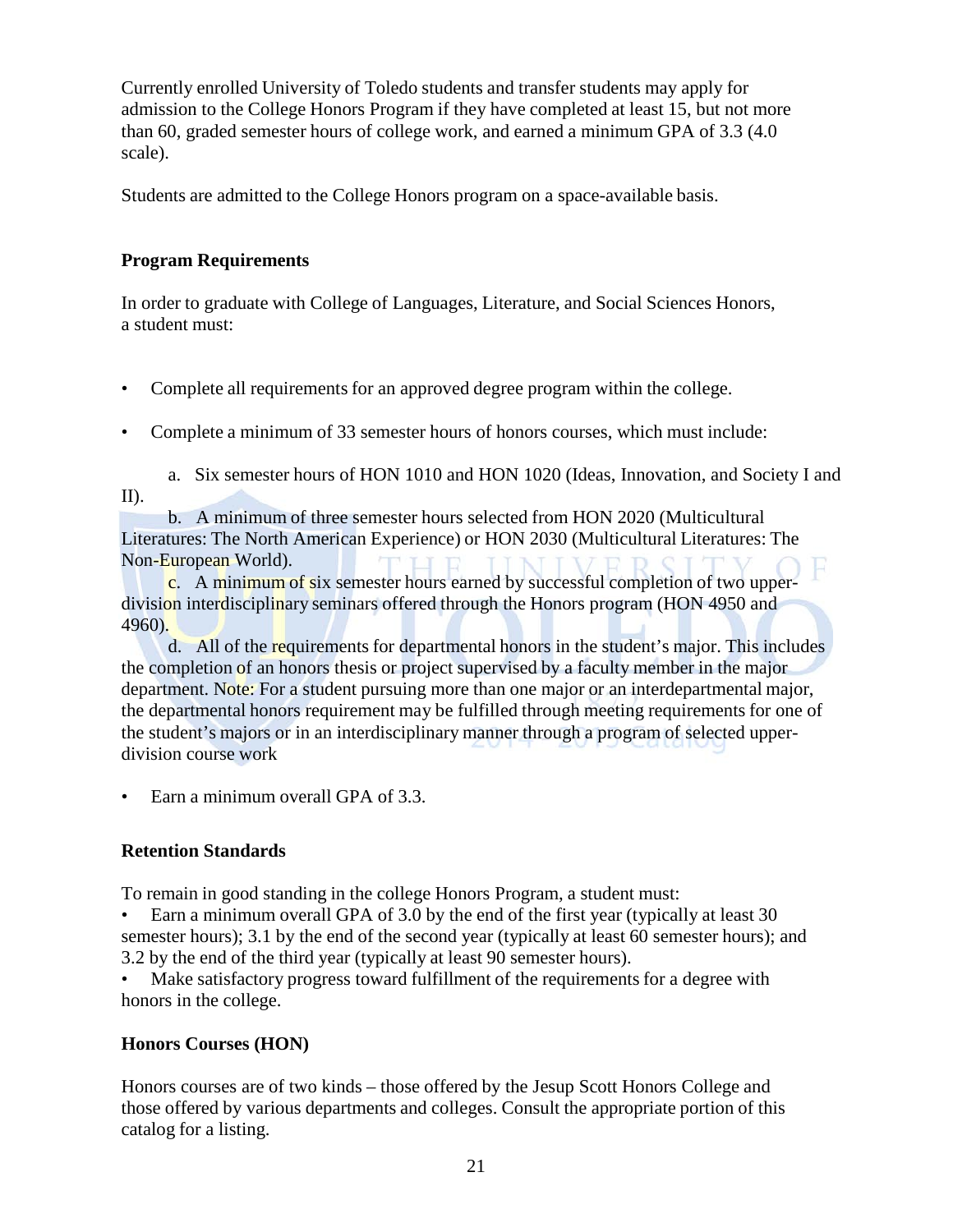#### **Departmental Honors**

Requirements for departmental honors designations are set by the various College of Languages, Literature, and Social Sciences departments and are described under the departmental entries in this catalog. All departments, however, require successful completion of an honors thesis or project supervised by a faculty member in that department.

It is possible for a student to fulfill all departmental requirements and earn the departmental honors citation upon graduation without participating in the college Honors Program as part of the University Honors Program. The reverse is not possible, however, as the requirements for departmental honors are an integral part of the college Honors Program. Students with two majors may earn departmental honors in one or both areas of study. They also may pursue an interdisciplinary honors Thesis; permission of department or program honors Advisers is required.

# **Africana Studies Program**

#### **Interdisciplinary Major**

TBA, Director and Adviser

**Degrees Offered**: Africana studies offers a program for a bachelor of arts.

#### **Requirements for the Undergraduate Major**

A major in Africana Studies consists of a minimum of 33 hours of coursework, 15 required hours of Africana Studies and an additional 18 elective hours, at least 15 of which must be at the 3000/4000 level. Students can choose from the following subjects to fulfill the 15 required hours of the Africana Studies major:

 $\bigcap$  E

5 K J

AFST 1100 Introduction to Africana Studies-3 hours

AFST 1200 Introduction to the African Experience-3 hours *or*

AFST 2100 Foundations of Black Intellectual History-3 hours

AFST 2300 Black Community Research Methods-3 hours

AFST 3500 Environmental Inequalities & Opportunities-3 hours *or* 

AFST 3600 Entrepreneurship in the Black Community-3 hours

AFST 4900 Senior Seminar-3 hours

Course work in related disciplines: 18 hours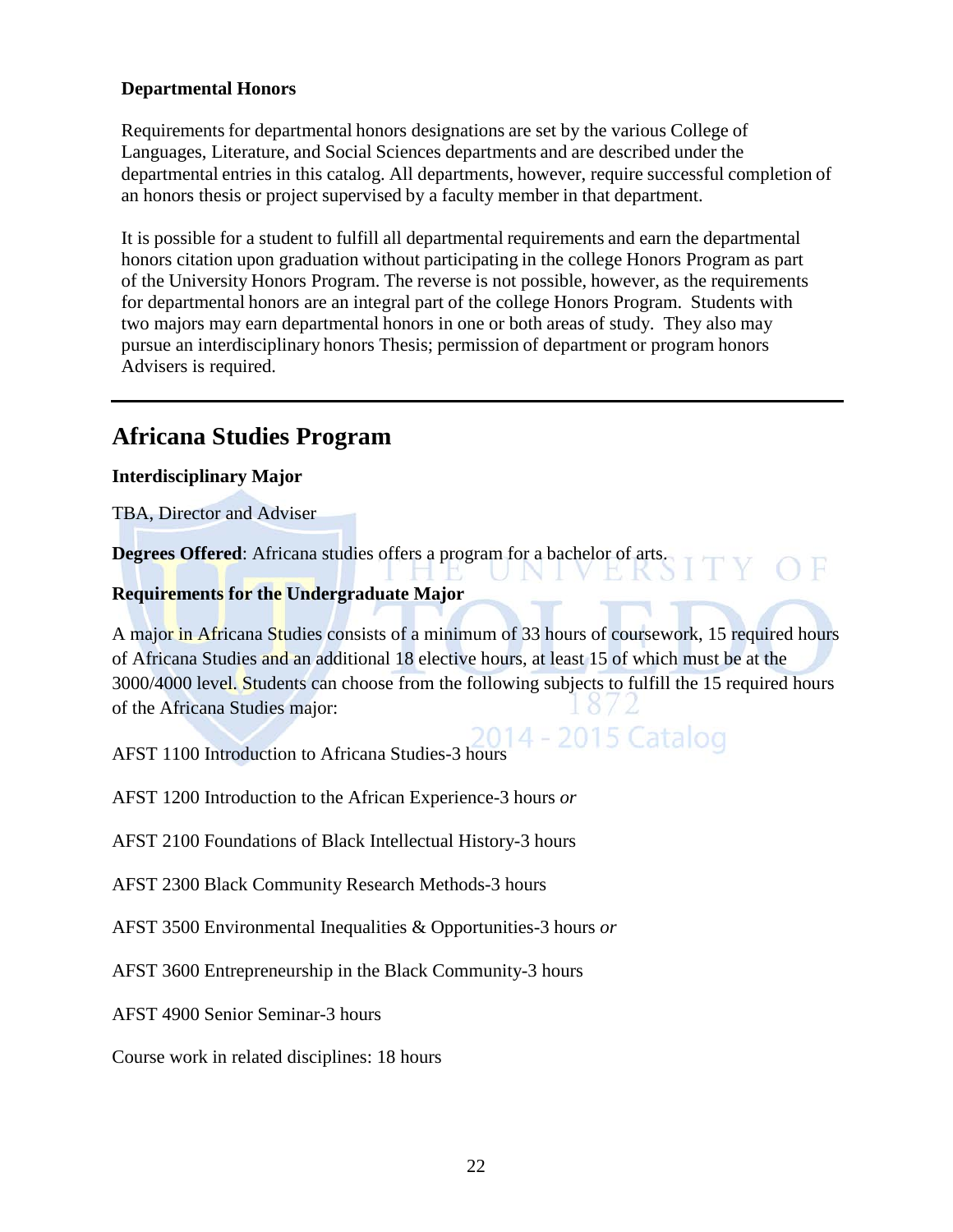#### **Requirements for the Minor**

To earn a minor in African studies, students must complete a total of 21 hours of course work in Africana studies: 9 hours of required courses in Africana Studies, and an additional 12 hours of advanced courses at the 3000/4000 level in Africana Studies.

Required Courses: 9 hours from the following compose the core courses for the minor in Africana Studies.

AFST 1100 Introduction to Africana Studies

AFST 1200 Introduction to the African Experience

*Or*

AFST 2100 Foundations of Black Intellectual History

AFST 2300 Black Community Research Methods

Advance Courses: With the approval of the program adviser, select a minimum of 12 hours of coursework at the 3000/4000 level in Africana Studies

VERSI

2015 Catalog

# **American Studies Program**

#### **Interdisciplinary Major**

James Campbell, Director and Adviser

**Degrees Offered**: American studies offers a program for a bachelor of arts.

#### **Requirements for the Undergraduate Major**

Totaling 40 semester hours, the major consists of 30 semester hours in courses selected from two or three Languages, Literature, and Social Sciences departments in consultation with the American Studies faculty committee and 10 credits for designing and writing an extended research paper on a topic on some aspect of American culture. 18 hours of related courses round out the major and often leave room for a second major within a four-year course of study.

The Program in American Studies provides students with a broad understanding and appreciation of American life and culture(s). It is an interdisciplinary major in which work is done independently with a faculty committee and adviser shaping a curriculum to suit a student's individual interests and goals. Majors are exposed to various methodologies they learn how historians, artists, geographers, philosophers, literary critics, writers, film makers, social scientists and artists practice their disciplines. They also have the opportunity to work closely with a small faculty committee in researching and writing a senior thesis. The major is for students who want a multifaceted college experience rather than the traditional single focus of one academic department. Some typical areas of emphasis for American Studies are: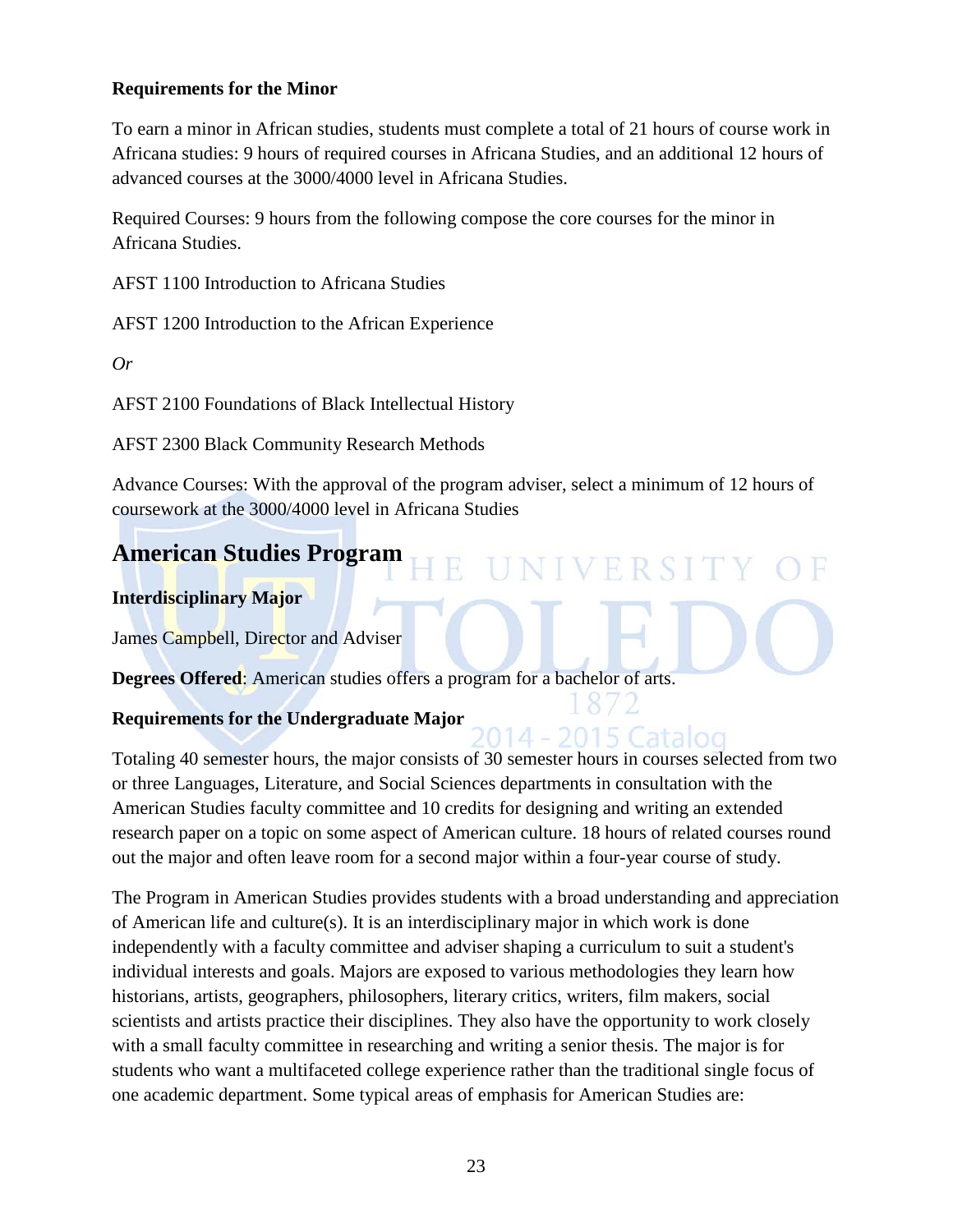**Culture and Community-**This emphasis is for students whose interests lie in the study of subcultures within American society. Options include occupational, regional, religious, gender or age groups and the disciplinary orientations might include geography, folklore, women's studies and/or cultural anthropology.

**Society and Social Institutions -**Students choosing this emphasis draw their methodology and content from sociology, political science, history and philosophy and look at the larger social and political forces at work at the macro level of American society.

**Artists Expressive Culture -**This emphasis focuses on American art, music, dance, literature and film as revelatory of national and regional culture and/or subcultures.

# **Anthropology**

(Administered by the **Department of Sociology and Anthropology**)

TBA, Chair

Angela Siner, Adviser

**Degrees Offered**: Anthropology offers a program for a bachelor of arts.

### **Requirements for the Undergraduate Major**

A major in anthropology consists of a minimum of 33 hours of coursework: 21 hours of core courses in anthropology and an additional 12 hours of elective courses at the 3000/4000 level in anthropology. Also required are 18 hours of related course work in other fields.

ERSITY

2014 - 2015 Catalog

 $\bigcap$   $\vdash$ 

The undergraduate major of 33 hours must include the following:

- ANTH 2700 Human Evolution, 3 hours
- ANTH 2750 World Prehistory, 3hours
- ANTH 2800 Cultural Anthropology, 3 hours
- ANTH 3520 Qualitative Approaches in Social Science Research, 3 hours
- ANTH 3850 Peoples of the World, 3 hours

#### **OR**

ANTH 3290 Indians of North America, 3 hours

#### **OR**

- ANTH 3940 People of Sub-Saharan Africa, 3 hours
- ANTH 4200 History of Anthropological Theory—WAC, 3 hours
- ANTH 2000 Proseminar I, 1 hour
- ANTH 4000 Proseminar II, 2 hours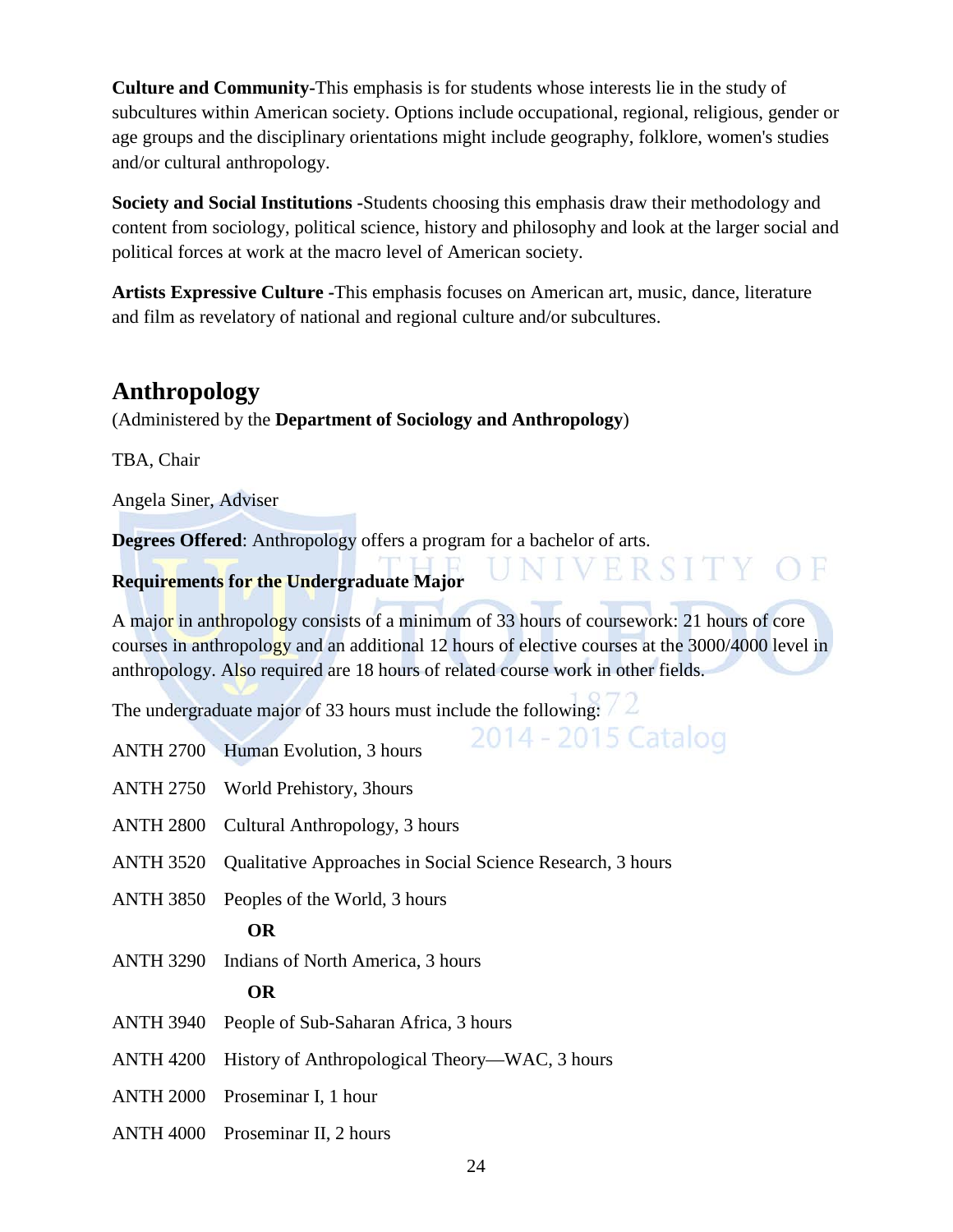#### 1 WAC in discipline

12 additional elective hours of anthropology courses. Courses in the subfields of anthropology not listed in the catalog can sometimes be arranged through independent study (ANTH 4910, 4920 or 4990) with departmental faculty. Other options may be:

| $\triangle$ NTH 4860 – Irish American Experience – WAC | <b>Independent Readings</b> |
|--------------------------------------------------------|-----------------------------|
| ANTH 3500 – Cultural Diversity in Business             | <b>Independent Research</b> |
| ANTH 4790 – Urban Anthropology: Exploring the City     | <b>Study Abroad</b>         |

Students should discuss their personal and professional interests with the undergraduate adviser before selecting elective courses to complete the major.

#### **Related Hours**

The requirement of 18 related hours is to be met with ARTH 2200 (Ethnographic Art) or ARTH 3270 (Topics in Ethnographic Art), LING 3150 (Linguistic Principles), and 12 hours of electives. In special circumstances, the undergraduate adviser may approve alternatives to those courses listed above. Students may not take P/NC in major or related courses.

#### **Requirements for the Undergraduate Minor in Anthropology**

To complete a minor in Anthropology, students must complete a minimum of 24 hours of course work-15 hours of core courses in Anthropology and an additional nine hours of advanced course work at the 3000 to 4000 levels in Anthropology.

| <b>Required</b>  |                                |                     |  |
|------------------|--------------------------------|---------------------|--|
| <b>ANTH 2100</b> | Human Society through Film     | 3<br>1872           |  |
| <b>ANTH 2700</b> | <b>Human Evolution</b>         | 2034 - 2015 Catalog |  |
| <b>ANTH 2800</b> | <b>Cultural Anthropology</b>   | 3                   |  |
| <b>ANTH 3520</b> | <b>Qualitative Approaches</b>  | 3                   |  |
|                  | In Social Science Research     |                     |  |
|                  | ANTH 3850 Peoples of the World | 3                   |  |
| <b>Or</b>        |                                |                     |  |
| <b>ANTH 3290</b> | Indians of North America       | 3                   |  |

**Advanced course**- with the approval of the departmental advisor, select nine hours of course work at the 3000 to 4000 levels in anthropology.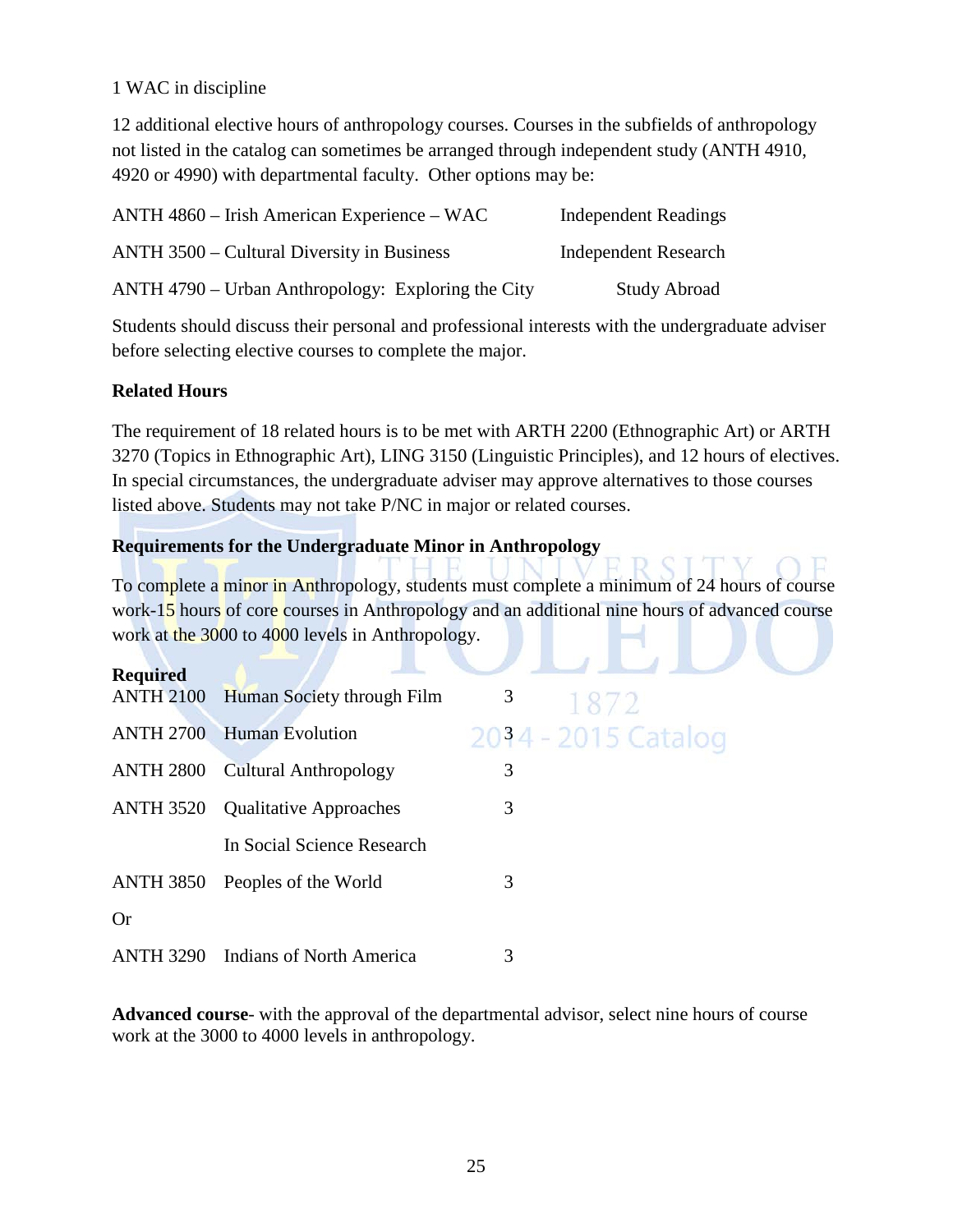#### **Honors in Anthropology**

Qualified juniors and seniors may apply to work for honors in anthropology. The following are requirements for entrance into the Honors Program in anthropology.

A. Admission

- 3.3 minimum GPA in anthropology courses
- 3.0 minimum cumulative GPA

12 hours completed work in anthropology

Qualification as an anthropology major

#### B. Requirements

A student must complete 9 hours of independent work in anthropology. During the final quarter before graduation, the student must pass a comprehensive examination or submit a completed honors thesis. Students should discuss their special interests with faculty members or with the honors adviser, who will help identify an appropriate faculty member to guide the honors work.

# **Asian Studies Program**

#### **Interdisciplinary Major**

Gene Chang, Director and Adviser

**Degrees Offered**: Asian Studies offers a program for a bachelor of arts.

# **Requirements for the Undergraduate Major** 2014 - 2015 Catalog

This program is designed to provide the student with a comprehensive and systematic training in Asian affairs for a liberal education and career preparation. Emphasis is placed on political science, economics, history, geography, etc. In addition to academic courses, activities in the Institute for Asian Studies conducted through the Center for International Studies and Programs include lectures, seminars, and study abroad programs in Asia as well as selected exchanges in the region.

In addition to the general education requirements of the University of Toledo and the College of Languages, Literature, and Social Sciences, students will take 30 hours in Asian Studies selected from (but not limited to) the list of courses below. Students must select courses from a minimum of three different departments; no more than 15 hours of course work from one department will count toward the Asian Studies major.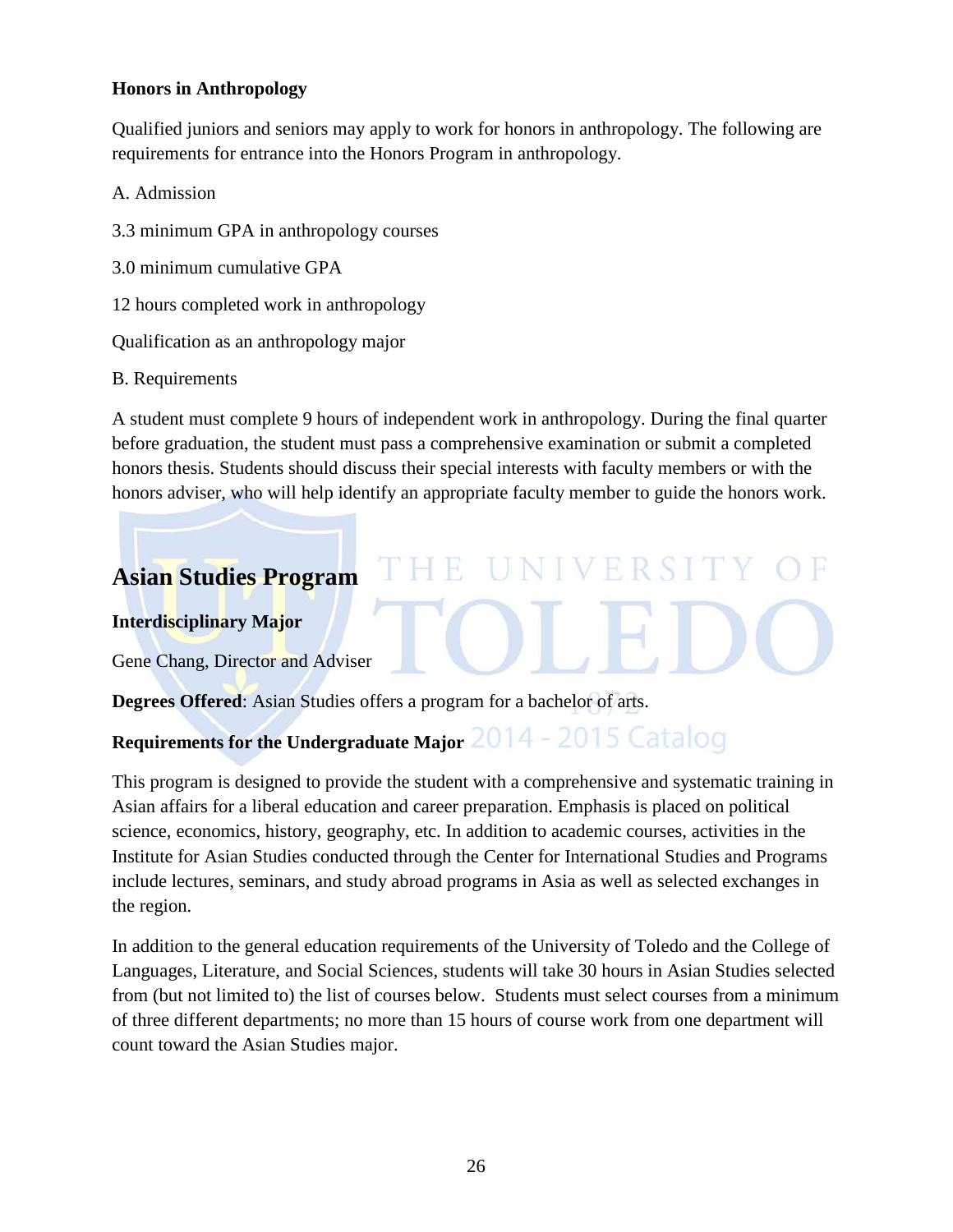**Major Courses:** ASST 2100, 3010, 4910, 4920, 4980; ARTH 2100, 3250; ECON 3500; GEPL 3120; HIST 2700, 2710, 2720, 2730, 4720, 4740 and 4750; PHIL 3500 and 4500; PSC 2680, 4690, 4780 and 4900; REL 3510; Japanese and Chinese, all courses above the 2000 level.

With the approval of the adviser, a maximum of six elective hours may be chosen from independent study courses offered by various departments (other than ASST 4910 and 4920). This general distributive pattern is designed to encourage the student to examine the various aspects of Asian Studies. Asian Studies majors are encouraged to take Japanese, (or Chinese or other Asian languages, if offered) for their foreign language requirement.

In addition to the 30 hours in the major, students are required to take 18 hours in related courses in humanities, social sciences, natural sciences, business, law and other areas chosen in consultation with the adviser. Under special circumstances, certain courses in other colleges may be used to satisfy the related requirement.

# **Disability Studies Program**

#### **Interdisciplinary Program**

James Ferris, Ability Center of Greater Toledo Endowed Chair and Adviser

**Degrees Offered:** Disability Studies offers a minor.

#### **Requirements for the Undergraduate Minor**

The minor in the Program of Disability Studies consists of a minimum of 12 hours of required courses and at least 9 hours of upper-division electives (3000 level or above) chosen in consultation with the Disability Studies Program adviser. A list of potential electives is below.

#### **Disability Studies Minor**

#### **Suggested Introductory Course for Disability Studies**

DST 2020\* Disability Studies in the U.S.

\*Does not count toward minor, but can be used to count as a U.S. diversity course

#### **Required Disability Studies Courses**

DST 3020 Definitions of Disability

DST 3030 Issues in Disability Studies

#### DST 4890 Disability Studies Research and Methodologies

DST 4940 Internship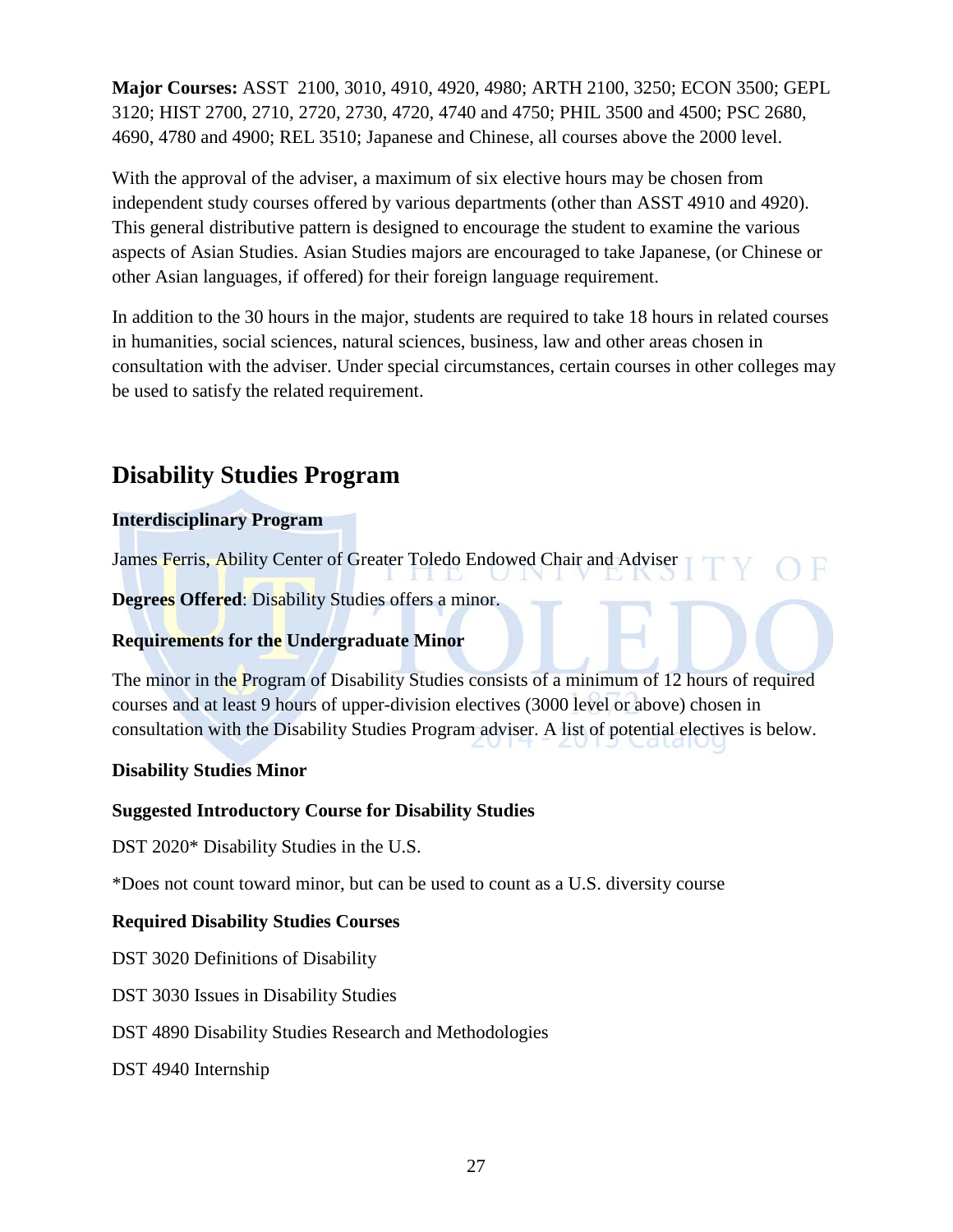#### **Suggested Electives**

#### **DST**

DST 3060 US Disability History

DST 3250 Disability and Life Narratives

DST 3980 and 4980 Special Topics in Disability Studies

DST4200 Crip Arts, Crip Culture

DST4400 Gender and Disability

DST4640 Disability Law and Human Rights

DST4800 Autism and Culture

#### **Humanities**

AFST 4530 Human Rights

ENGL 3050 Persuasive Writing

ENGL 3730 Folklore

HIST 4830 Theory of Public History

PHIL 3310 Science and Society

PHIL 3370 Medical Ethics

WGST 3010 Issues in Women's Studies

WGST 4170 Mental Health and Gender

WGST 4880 Queer Theory

WGST 4980 Feminism and Disability

#### **Social Sciences**

ANTH 4760 Medical Anthropology

COMM 3820 Persuasion Theory

COMM 4820 Family Communication

COMM 4830 Gender, Culture, & Communication

ECON 4750 Health Economics

GEPL 3750 Transportation Geography

GEPL 3810 Political Geography

GEPL 4530 Principles of Urban Planning

VERSITY  $18/$ 2014 - 2015 Catalog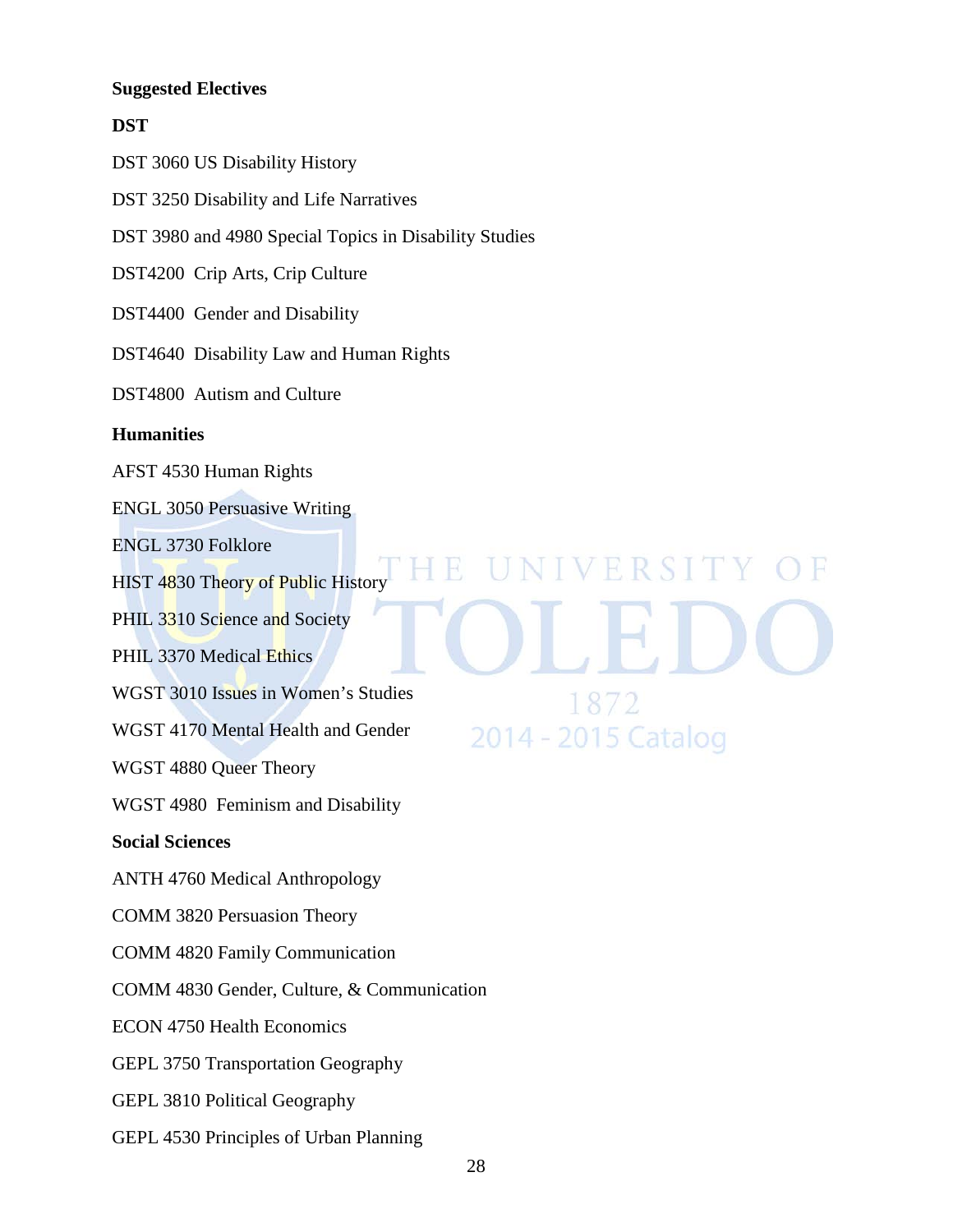GEPL 4550 Community Economic Planning GEPL 4600 Urban Design PSC 3520 Constitutional Law and Politics II PSC 3800 Sexual Politics PSC 4220 Interest Groups in American Politics PSC 4330 Health Care Policy PSC 4350 Health Care Delivery Systems PSC 4410 Management of Non-Profit Organizations PSC 4530 Civil Rights PSC 4860 Feminist Political Theory PSC 4590 Law, Policy, and the Politics of Sexuality PSY 3200 Personality and Individual Differences PSY 3210 Clinical Psychology IVERSIT PSY 3320 Psychopathology of Childhood H. SOC 4180 Medical Sociology SPED 3690 American Sign Language III SPED 3690 American Sign Language IV 1872

# **Department of Economics**

Michael Dowd, Chair

Kristen Keith, Adviser

**Degrees Offered**: Economics offers a program for a bachelor of arts.

#### **Requirements for the Undergraduate Major**

The requirement of 30 hours in economics must include, from among the following, 15 hours of core courses and 15 hours of electives.

2014 - 2015 Catalog

Economics majors are required to take the following courses:

ECON 1150: Principles of Macroeconomics

ECON 1200: Principles of Microeconomics

ECON 2810: Introduction to Econometrics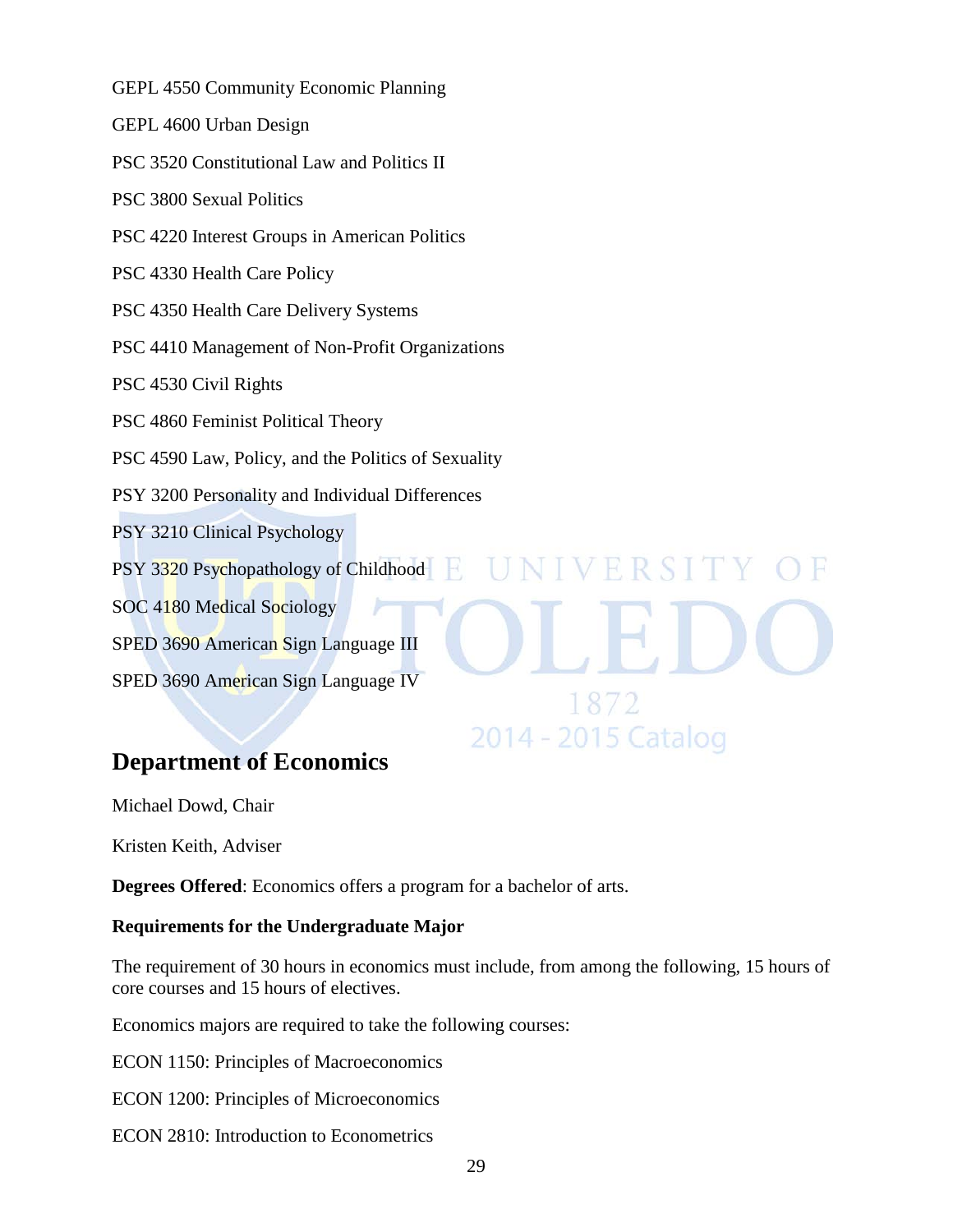ECON 3150: Intermediate Macroeconomic Theory

ECON 3200: Intermediate Microeconomic Theory

**Economics electives:** 15 hours, chosen in consultation with the Economics Adviser

**Related courses** required for an economics major: Majors are encouraged to meet the mathematics and statistics requirements at an early stage of their course work.

Students must meet those requirements by choosing one calculus and one statistics course from the following:

MATH 1850: Calculus I

or

MATH 1730: Calculus with Applications to Business and Finance

MATH 2600: Introduction to Statistics

or

MATH 2630: Statistics for Business and Economics

or

BUAD 2060: Data Analysis for Business

In the major area, 21 hours are to be taken under the regular grading system; the P/NC option is available for the remaining 9 hours and for all related courses.

#### **Optional Concentration in Environmental Economics**

IE UNIVERSITY

To earn the concentration in environmental economics, students must complete four of these elective courses as part of their major

ECON 3240: Environmental Economics OR ECON 3270: Natural Resource Economics.

ECON 3300: Cost-Benefit Analysis (WAC)

ECON 4/5240: Applied Environmental OR alternative economics course at 3000 level or above chosen in consultation with the undergraduate economics adviser.

ECON 4/5660: Public Finance Economics OR alternative economics course at 3000 level or above chosen in consultation with the undergraduate economics adviser.

The department will award credit after reviewing the advanced placement tests. Students with a score of 3, 4, or 5 will receive credit for ECON 1150 if the macroeconomics portion of the test was taken and ECON 1200 if the microeconomics portion of the test was taken.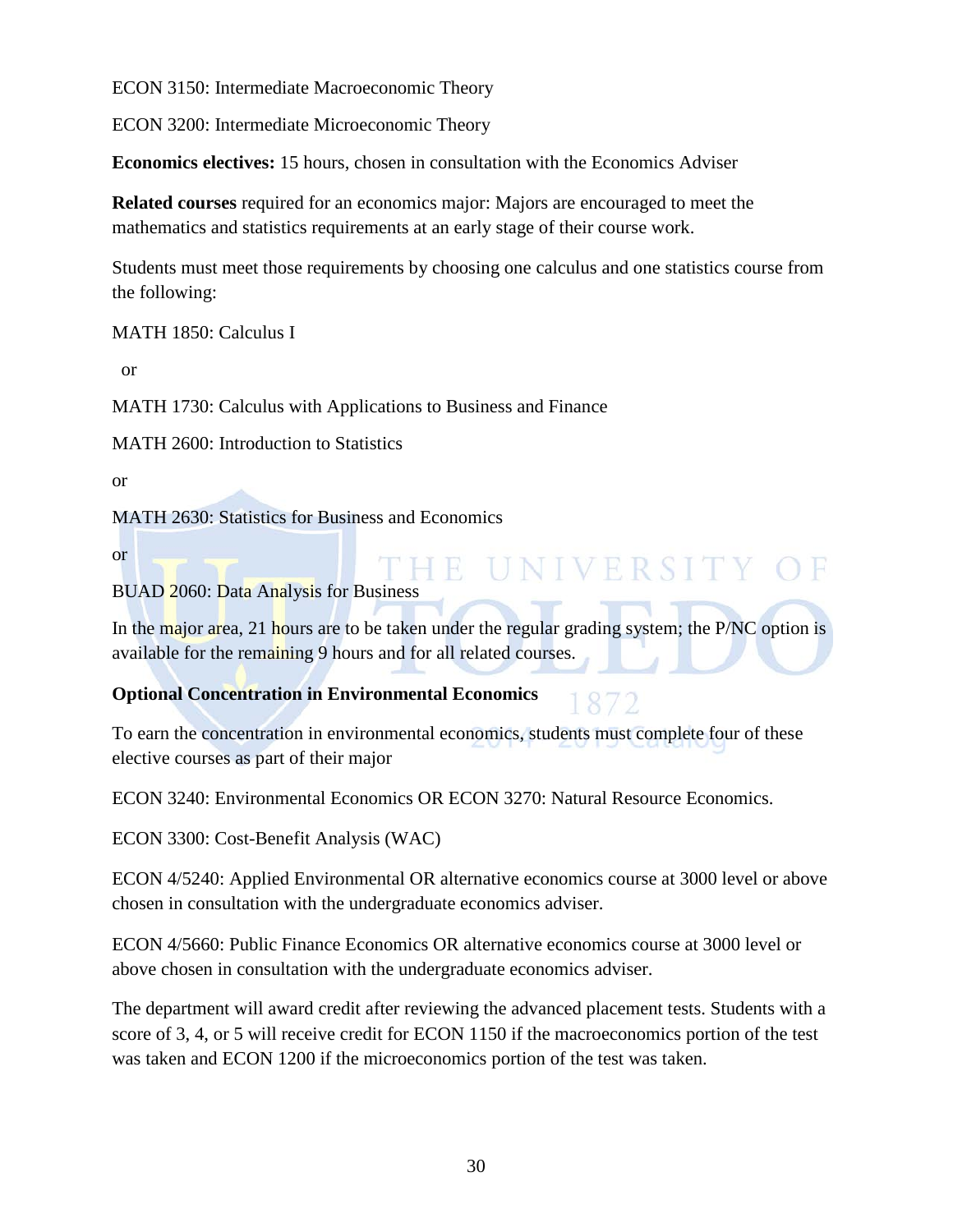#### **Undergraduate Research**

The department of economics offers students the opportunity to gain research experience under faculty guidance. Research topics can be theoretical analysis, empirical analysis or both. Further options regarding the level of research are available, as the department offers junior- and seniorlevel courses – ECON 3900, 3910, 4910 and 4920. A student interested in conducting research needs to register for one of those four courses with the consent of a faculty member who agrees to direct the student's research. Students may enroll in these courses more than once. If they do, however, they are encouraged to work with different faculty members to obtain more diverse research experiences.

#### **Requirements for a Minor in Economics**

Students electing to minor in economics must complete a minimum of 18 hours of course work. The 9 hours of required course work listed below for a minor in economics provide the theoretical and quantitative skills essential for a fundamental understanding of the discipline of economics and a rigorous background for an in-depth appreciation of upper division courses. Each program of study for a minor must receive the prior approval of the departmental Adviser. A minimum GPA of 2.0 must be achieved in courses within the minor.

#### **Courses required for a minor in economics**:

ECON 1150: Principles of Macroeconomics

ECON 1200: Principles of Microeconomics

One of ECON 3150: Intermediate Macroeconomic Theory or

ECON 3200: Intermediate Microeconomic Theory

187

V F R S I

or another macro or micro course chosen with the consent of the undergraduate Adviser

#### **Minor Electives**

Additional nine hours from course work in economics at the 3000 to 4000 levels, chosen in consultation with the undergraduate advisor. No more than three hours of ECON 4910 or 4920 may be included in the nine hours of additional course work.

#### **Honors in Economics**

Qualified juniors and seniors are invited to work for the citation "honors in economics."

**A. Admission:** The Honors Program is open to all undergraduate economics majors whether or not they are enrolled in College Honors. Students who have shown superior ability in their freshman and sophomore years and who show promise of continuing good performance in the major should apply to the department for enrollment in the departmental Honors Program. Ordinarily, the student must have a minimum cumulative GPA of 3.0.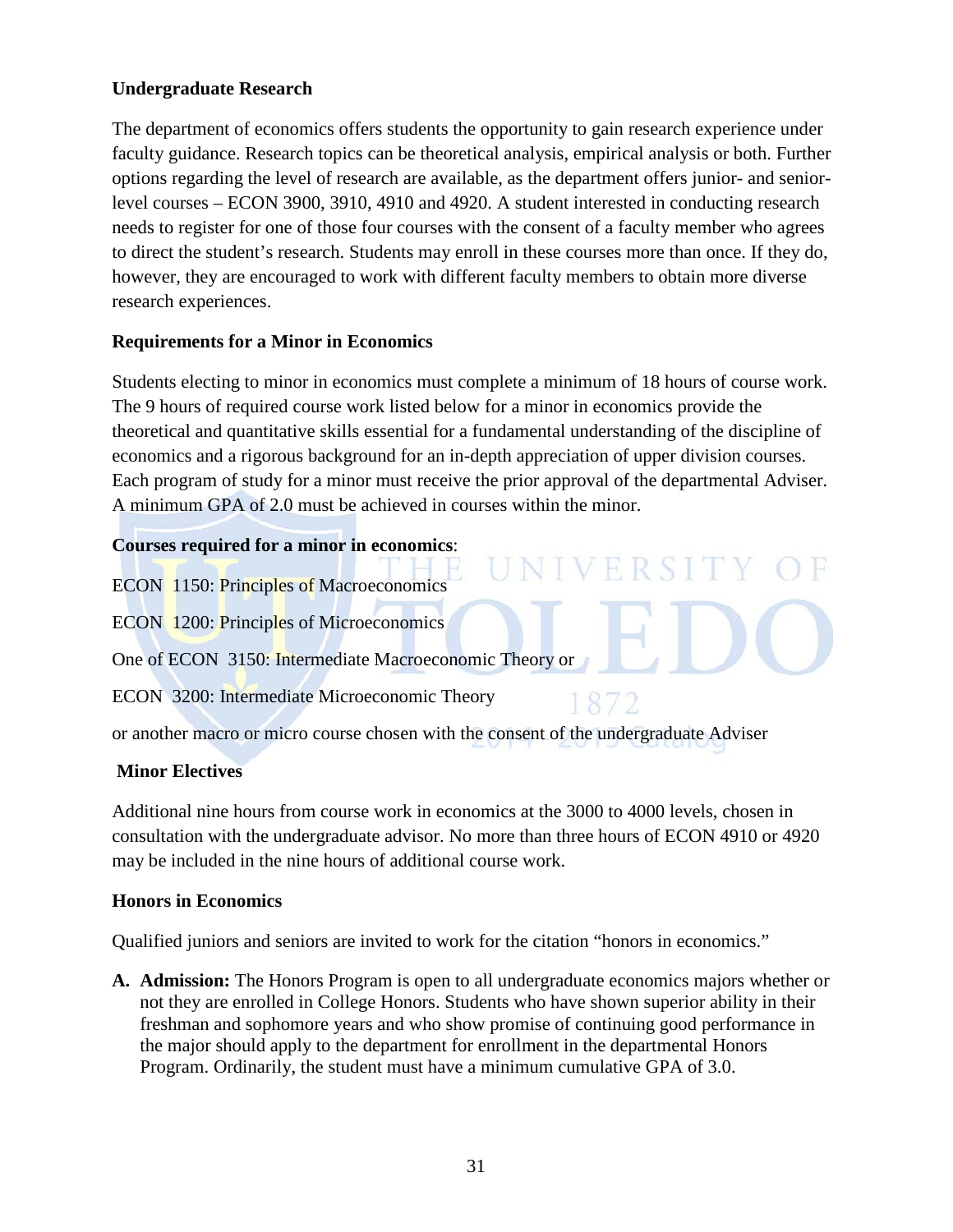**B. Requirements:** To be awarded departmental honors in economics, the student must complete a senior thesis and must take nine of the 30-hour major requirements in the honors and honors recognition courses offered by the department. Every regularly scheduled 4000-level course can be given honors recognition by assigning readings and research in addition to the normal requirements of the course. To remain in the program, the student ordinarily must maintain a minimum GPA of 3.3 in the major.

#### **Early Admission to Master's Degree Program in Economics**

A special opportunity exists for undergraduate students at the University of Toledo interested in pursuing a Master's of Arts Degree in Economics. Being evaluated by the same criteria as graduate students, undergraduate students have the opportunity to apply advanced-level work to their undergraduate degree requirements while, at the same time, securing a significant "head start" toward satisfying the requirements for a master's degree in Economics. Qualifying undergraduate students are allowed to apply particular courses (and associated credit hours) towards both their undergraduate and graduate degree requirements.

If accepted into this program, undergraduate students may register for up to 3 graduate-level Economics courses (9 credit hours). Because the M.A. degree in Economics requires 30 credit hours of graduate-level work, students who complete 9 of those hours as an undergraduate student have to complete only 21 additional credit hours as a graduate student to receive their **EKO1** master's degree. L).

Undergraduate students with a declared major in Economics and a cumulative GPA in Economics courses of 3.3 or higher are eligible for this program. Students accepted into this program must consult and receive prior approval from the Department of Economics' graduate director as to which courses at the University of Toledo may be applied for dual credit toward both undergraduate and graduate degree requirements. Students interested in this program are encouraged to speak with the Department of Economics' Chair, graduate director, or undergraduate advisor for additional information and the application form for this program.

# **Department of English Language and Literature**

Sara Lundquist, Chair Andrew Mattison, Associate Chair, Director of Undergraduate Studies, Advisor Timothy Geiger, Writing Advisor Melissa Gregory, Honors Adviser Anthony Edgington, Director of Composition

**Degrees Offered:** English offers a program for a bachelor of arts.

#### **Advanced Placement**

Students with a score of 3 will receive credit for Composition I Students with a score of 4 will receive credit for Composition I and a course in ENGL 2700 series;

Students with a score of 5 will receive credit for Gomposition I and II and ENGL 2700 level.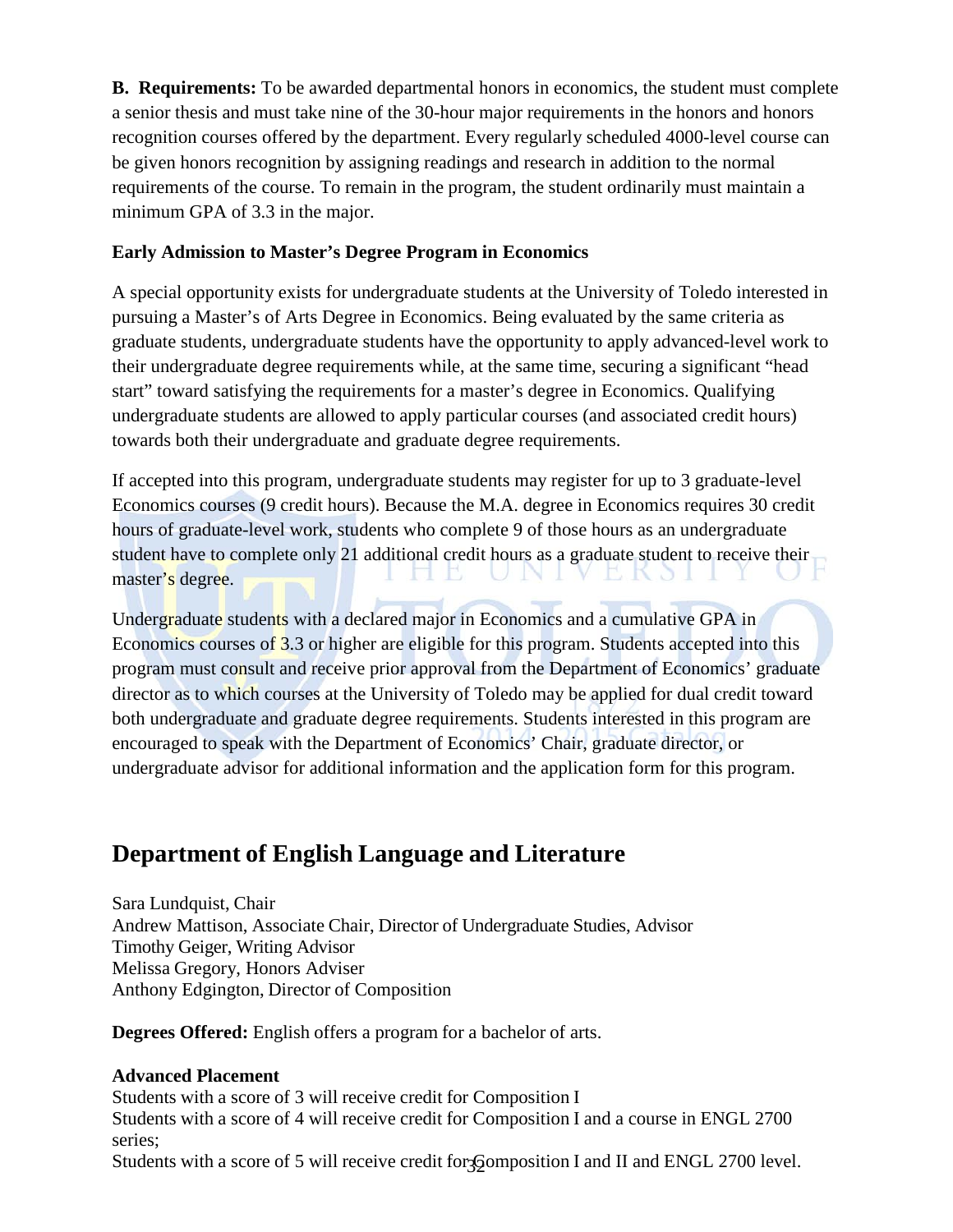#### **Requirements for the Undergraduate Major in English**

The English major offers two concentrations: General Literature and Creative Writing All concentrations require a minimum of 36 credit hours.

The major core is required of both concentrations. These courses are offered at least once a year. ENGL 3790: Foundations of Literary Study. ENGL 3670: Literature of Postcolonial, Diasporic, and Non-White Communities ENGL 3810: Shakespeare.

Specific concentration requirements:

#### **General Literature Concentration:**

English Major Core as above (9 credits) ENGL 3600: American Literary Traditions OR ENGL 3610 British Literary Traditions (3 credits) One 4000-level course in British literature before 1800 (3 credits) One 4000-level course in British literature after 1800 (3 credits) One 4000-level course in American literature (3 credits) One 4000-level course examining single author in depth (3 credits) Four 3000-4000 level ENGL electives (12 credits)

# **Creative Writing Concentration:**

English Major Core as above (9 credits) ENGL 3010: Creative Writing (3 credits) ENGL 3020: Readings for Writers (3 credits) Three 4000-level ENGL courses including British, American, and single author (9 credits) Three workshops in Fiction, Poetry, or Creative Non-Fiction (9 credits) One writing elective (3 credits)

#### **Related fields:**

The major requires 18 total credit hours in related fields outside of English, half of which must be on the 3000- or 4000-level. These are usually chosen from the other humanities, the social sciences, and interdisciplinary programs. The related fields requirement may also be satisfied by taking a minor.

2014 - 2015 Catalog

#### **Requirements for the minor in English, minimum of 18 credits**

1. One course from the following: ENGL 3600 American Literary Traditions ENGL 3601 British Literary Traditions ENGL 3760 Postcolonial, Disaspritc and Non-White Literature ENGL 3770 World Literature ENGL 3810 Shakespeare

33 2. One course from the following: ENGL 2800 Writing About Literature ENGL 3010 Creative Writing ENGL 3020 Reading for Writers ENGL 3790 Foundations of Literary Study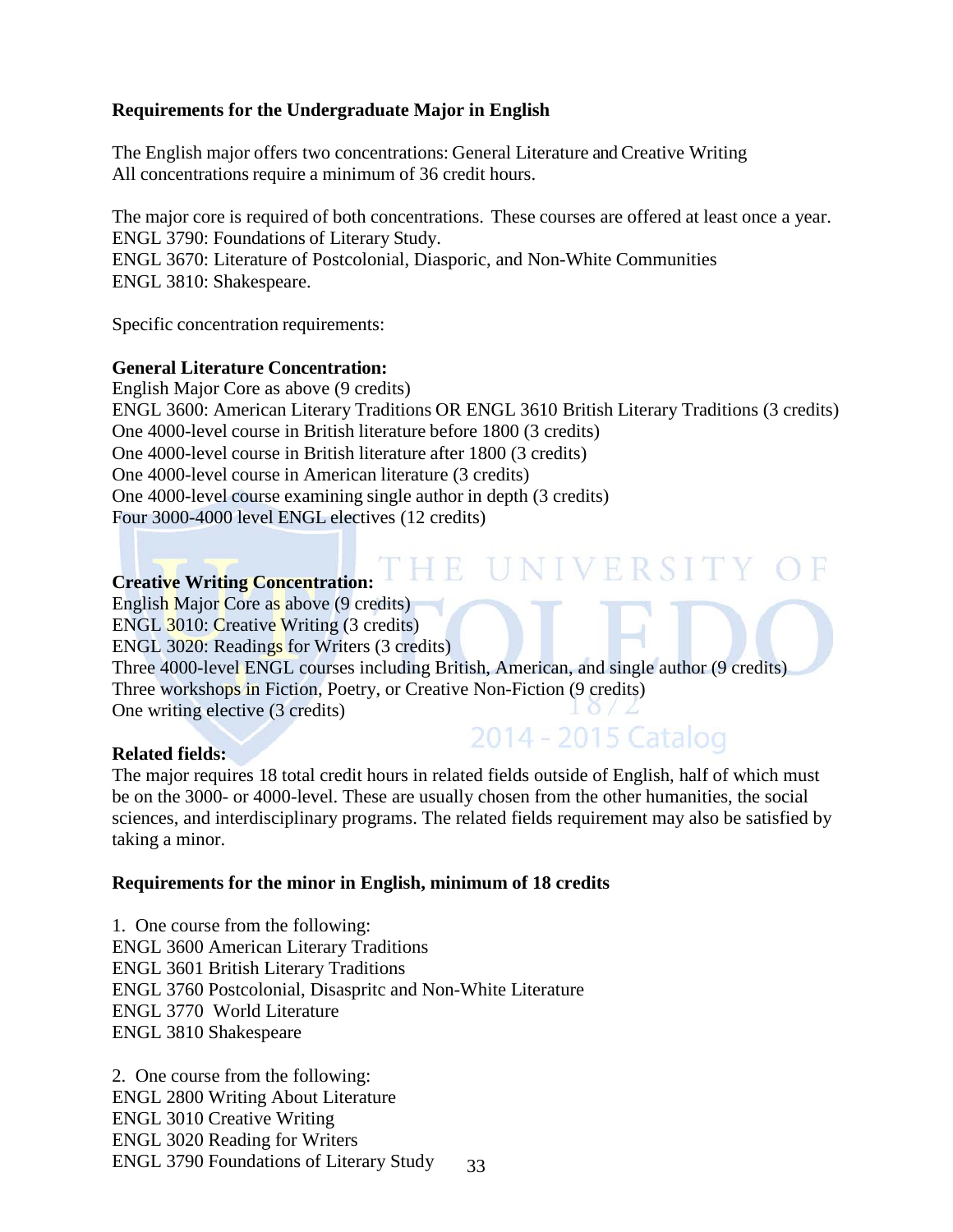3. At least three English courses at the 4000-level. At least one must be a literature course (numbered between 4200 and 4890).

4. English elective at the 3000- or 4000- level.

#### **Honors in English**

An English honors candidate must be a junior or senior, have completed 15 hours of 3000-4000 level English courses, and have a GPA of 3.6 or higher in these courses. He/she must discuss the possibility of departmental Honors with the English Honors adviser prior to enrolling in ENGL4900 and ENGL 4960. In order to receive the designation of honors, the student must fulfill the departmental Honors requirements in addition to the hours required for the major, and receive an A on the thesis. Students do not have to be enrolled in the College Honors program to pursue departmental Honors.

# **Department of Foreign Languages**

Ruth Hottell, Chair and Adviser (Majors and Minorr), French

Oscar Lepeley, Undergraduate Adviser for Minors, Spanish

Juan Martin, Undergraduate Adviser, Spanish (A-H)

Freiederike Emonds, Undergraduate Adviser, German

Gaby Seeman, Undergraduate Adviser for Minors, Arabic

Kathleen Thompson-Casado, Undergraduate Adviser, Spanish (I-Z)

**Degrees Offered:** The Department of Foreign Languages offers a program for a bachelor of arts.

The Department of Foreign Languages offers instruction in the following foreign languages: Arabic, Chinese, French, German, Japanese, Latin, and Spanish. A major can be earned in the areas of French, German, and Spanish; Departmental Honors can be pursued in these same areas. A Minor can be earned in any of the major fields as well as Arabic and Japanese. **Advanced Placement**

Students with a score of 3: Credit for 1110 and 1120. Student places into 2140.

Students with a score of 4: Credit for 1110, 1120, and 2140. Student places into 2150.

Students with a score of 5: Credit for 1110, 1120, 2140, and 2150. Student places into 3000 level.

#### **Requirements for the Major in French, German, and Spanish**

A minimum of 34 hours is required for the undergraduate major in any of these languages beginning in all cases at the 3000 language level. French, German, and Spanish offer two tracks for majors, the general and the applied language or business track.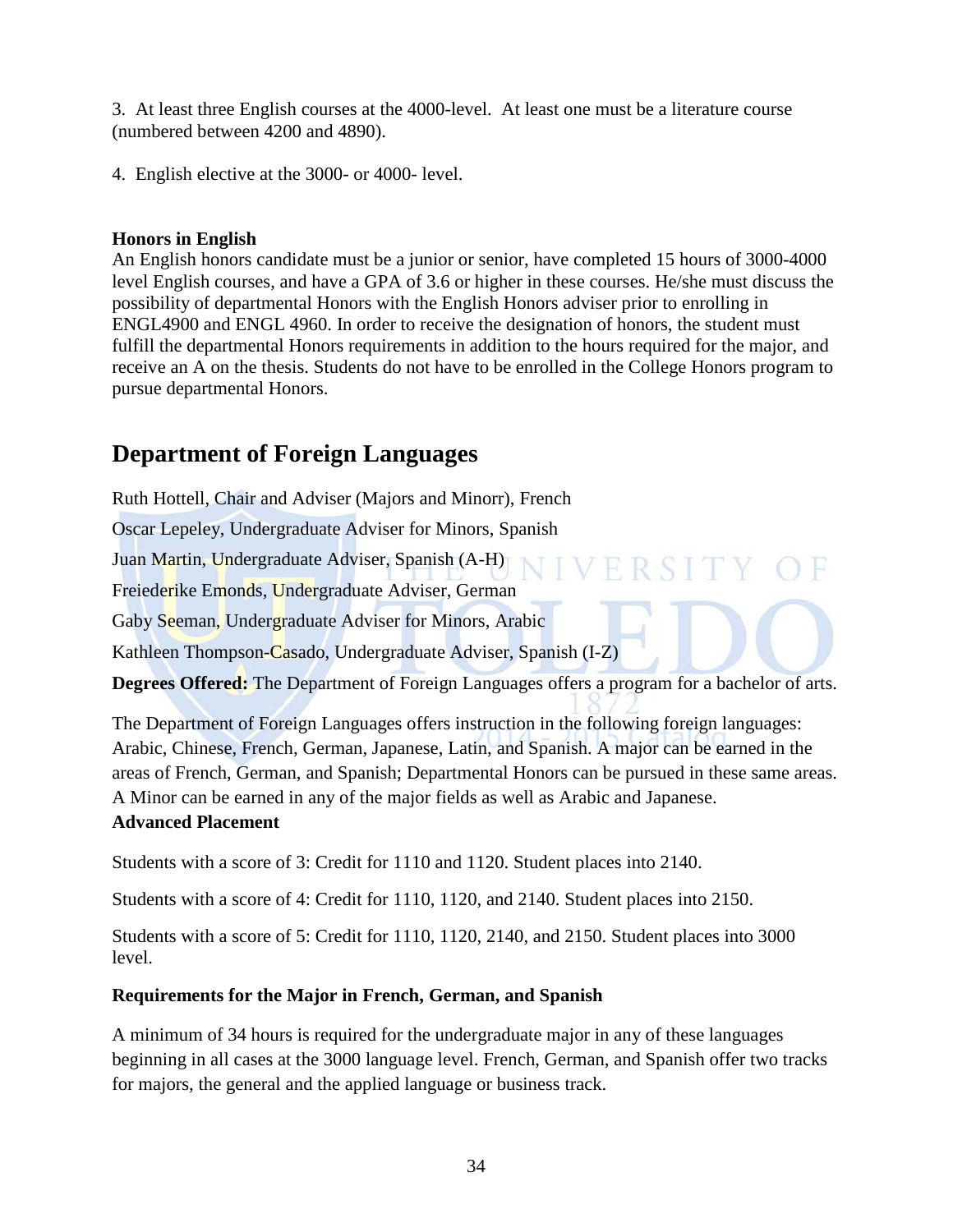Required courses for the general French major are: FREN 3010, 3020, 3210, 3220, 3410, 3420, 4010, 4020; and additional 3000-4000 level courses with adviser's approval.

Required courses for German are: GERM 3010, 3020, 3200, 3410 or 3420, 4010, 4020, and additional 3000-4000 level courses with adviser's approval.

Required course for Spanish are: SPAN 3000, 3010, 3020 (or 3270, 3280), 3410 (or 3420), 4010 (or 4110), and additional 3000-4000 level courses with adviser's approval.

Required courses for Applied French major are: FREN 3010, 3020, 4010, 4020; 3220 or other literature course; 2 courses from: 3410, 3420, 4200 or 4980 culture topics course; 3170 and one of the following: 4070, 4190, or 4980 applied course work topics; and additional 3000-4000 level courses.

Required courses for the Applied German major are: GERM 3010, 3020, 4010, 4020; 3200 or other literature course; 2 courses from: 3410, 3420, 4200, or 4980 culture topics course; 2 courses from: 3170, 3180, 4940, or 4980 applied course work topics 3170 or 3180 must be taken); and additional 3000-4000 level courses.

Required courses for Business Spanish major are: SPAN 3000, 3010, 3020, 4000 (or 4010), either 3220 or 3280; 3410 and 3420; 3170 and 4370; and additional 3000-4000 level courses.

R

#### **Honors in Foreign Languages**

Qualified students are invited to pursue Honors in a French, German, or Spanish major and thereby earn the degree designation of "Departmental Honors" in their specific field upon graduation. Formal application for Departmental Honors must be made in the Department Office (Field House Room 2400). Normally, a petition for admission to the program should be made near the end of the sophomore year. Formal acceptance is based on the following: 1) Junior or senior standing; 2) A GPA of 3.3 overall in the major; and 3) Approval by the language Honors adviser and the Chairperson of the Department of Foreign Languages.

To graduate with the degree designation of "Departmental Honors," the student must: 1) Satisfy the standards requirements listed above for the major; 2) Maintain a GPA of 3.3 overall and in the major; 3) Satisfactorily complete a minimum of 12 hours of departmental honors course work at the 3000- or 4000 level; and 4) include among the 12 hours the Honors Research course (FREN, GERM, or SPAN 4960) that normally leads to the completion of an Honors thesis.

#### **Minor in Foreign Languages**

A minimum of 22 hours is required for the Minor in French, German, Japanese, or Spanish (Spanish requires 21-22 hours). A minimum of 18 hours is required for the Minor in Arabic. All course work must be in the same language and at the 3000 level or higher. Required courses include the following: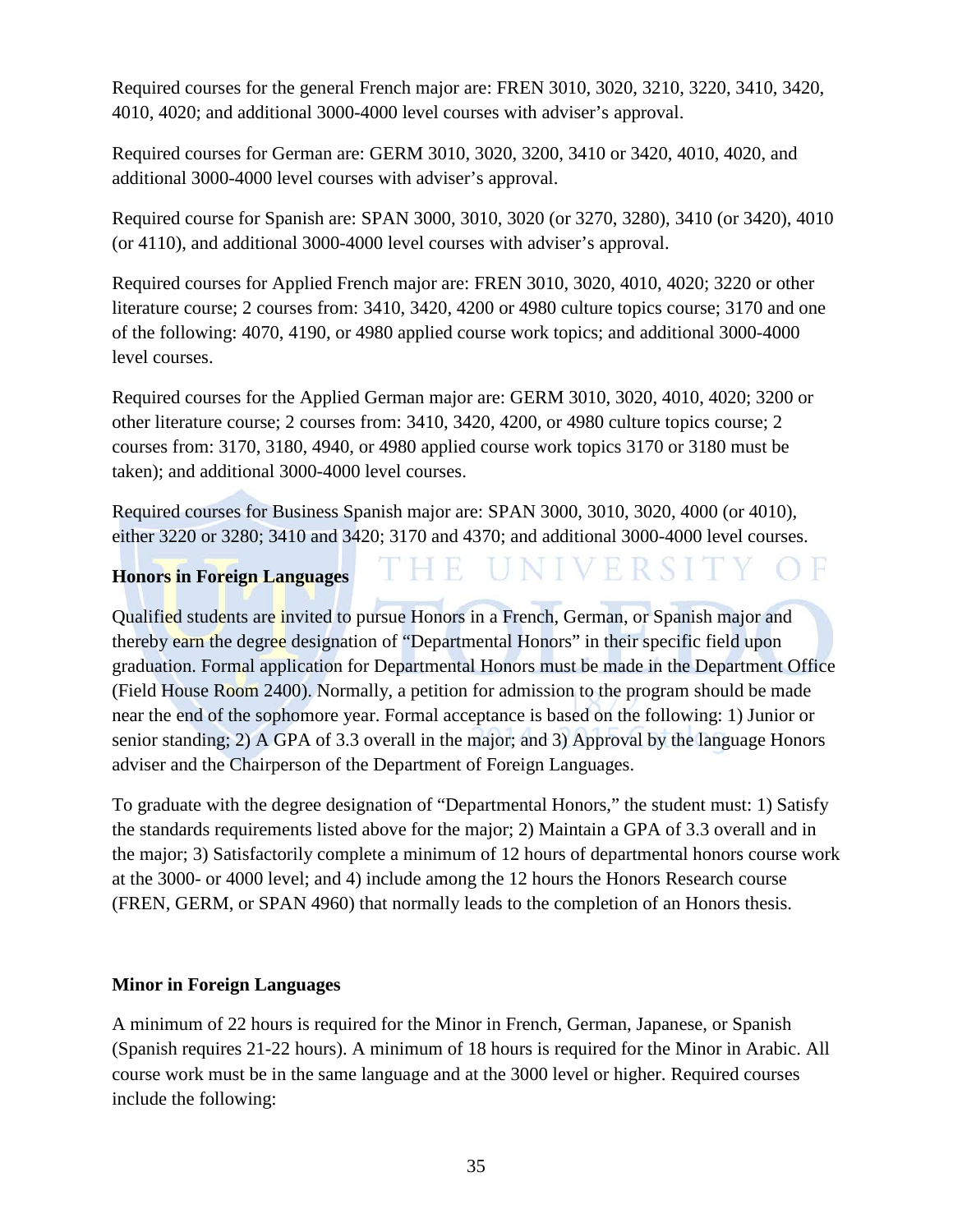| Arabic Minor                     |         |
|----------------------------------|---------|
| <b>ARBC 2140</b>                 | 3 hours |
| <b>ARBC 2150</b>                 | 3 hours |
| <b>ARBC 3010</b>                 | 3 hours |
| <b>ARBC 3020</b>                 | 3 hours |
| Electives 3000-4000 Levels       | 6 hours |
| General and Applied French Minor |         |
| FREN 3010, 3020                  | 6 hours |
| FREN 4010, 4020                  | 7 hours |
| Electives                        | 9 hours |

| <b>General German Minor</b>    |                   |
|--------------------------------|-------------------|
| GERM 3010, 3020                | 6 hours<br>ERSITY |
| GERM 3200, 3410, 3420, or 4200 | 3 hours           |
| GERM 4010, 4020                | 7 hours           |
| Electives                      | 6 hours           |
|                                |                   |

| <b>Applied German Minor</b>                 | 2014 - 201 |
|---------------------------------------------|------------|
| GERM 3010, 3020                             | 6 hours    |
| GERM 3410, 3420, 4200, 4980 (as applicable) | 3 hours    |
| GERM 3170 or 3180                           | 3 hours    |
| GERM 4010, 4020                             | 7 hours    |
| Electives                                   | 3 hours    |

| Japanese Minor  |         |
|-----------------|---------|
| JAPN 3010, 3020 | 6 hours |
| JAPN 4010, 4020 | 7 hours |
| Electives       | 9 hours |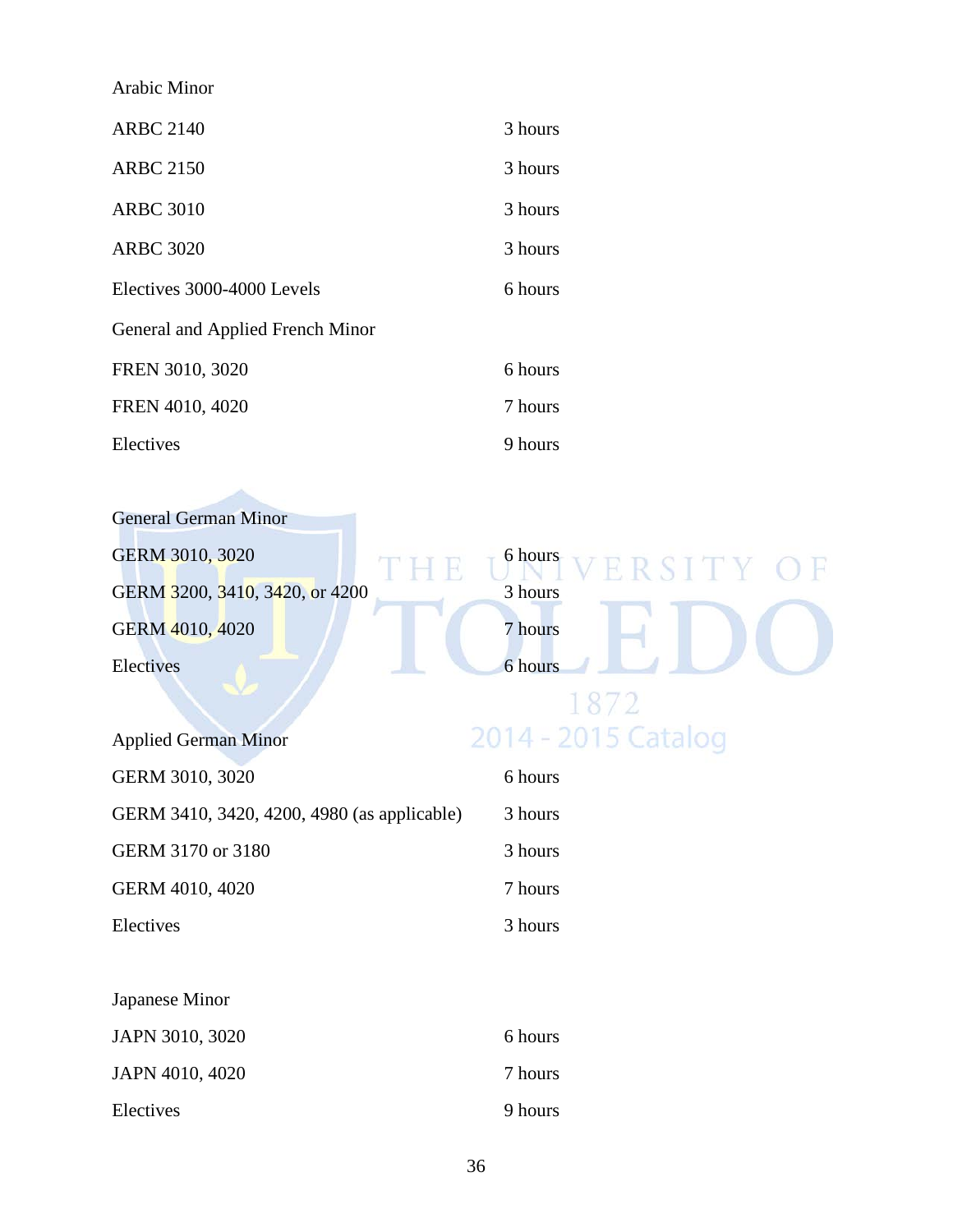| Spanish Minor                  |           |
|--------------------------------|-----------|
| <b>SPAN 3000</b>               | 3 hours   |
| SPAN 3010, 3020                | 6 hours   |
| SPAN 3210, 3220, 3270, or 3280 | 3 hours   |
| SPAN 3410 or 3420              | 3 hours   |
| SPAN 4010 or 4020              | 3-4 hours |
| Electives                      | 3-4 hours |

Total required for each = 22 hours (Spanish 21-22 hours)

Students wishing to receive a minor in Foreign Languages have the responsibility, in consultation with the adviser in their major, to see that the necessary course work is included in the total number of undergraduate courses taken. Students outside the College of Languages, Literature, and Social Sciences should make sure that the minor in Foreign Languages is an approved program within their college.

Candidates for the minor in Foreign Languages must have their course work verified and approved by a Foreign Language Department adviser or that department's chairperson at the time they make formal application for graduation. A form for this verification can be obtained from the college or department office.

Courses required for either the major or minor may not be taken P/NC; however, up to 12 hours of P/NC course work may be included in the related area.  $\angle 015$  Catalog

### **Study Abroad**

Credit for foreign language study abroad will be given only for those accredited courses or programs approved in advance. Students should apply for approval at the Department of Foreign Languages at least one month prior to the anticipated date of departure. Credit will be granted only upon presentation of a formal certificate indicating the hours completed and examinations passed.

### **Department of Geography and Planning**

Patrick Lawrence, Chair

David J. Nemeth, B.A. Coordinator, Undergraduate Adviser

**Degrees Offered**: Geography and Planning offers a Bachelor of Arts in Geography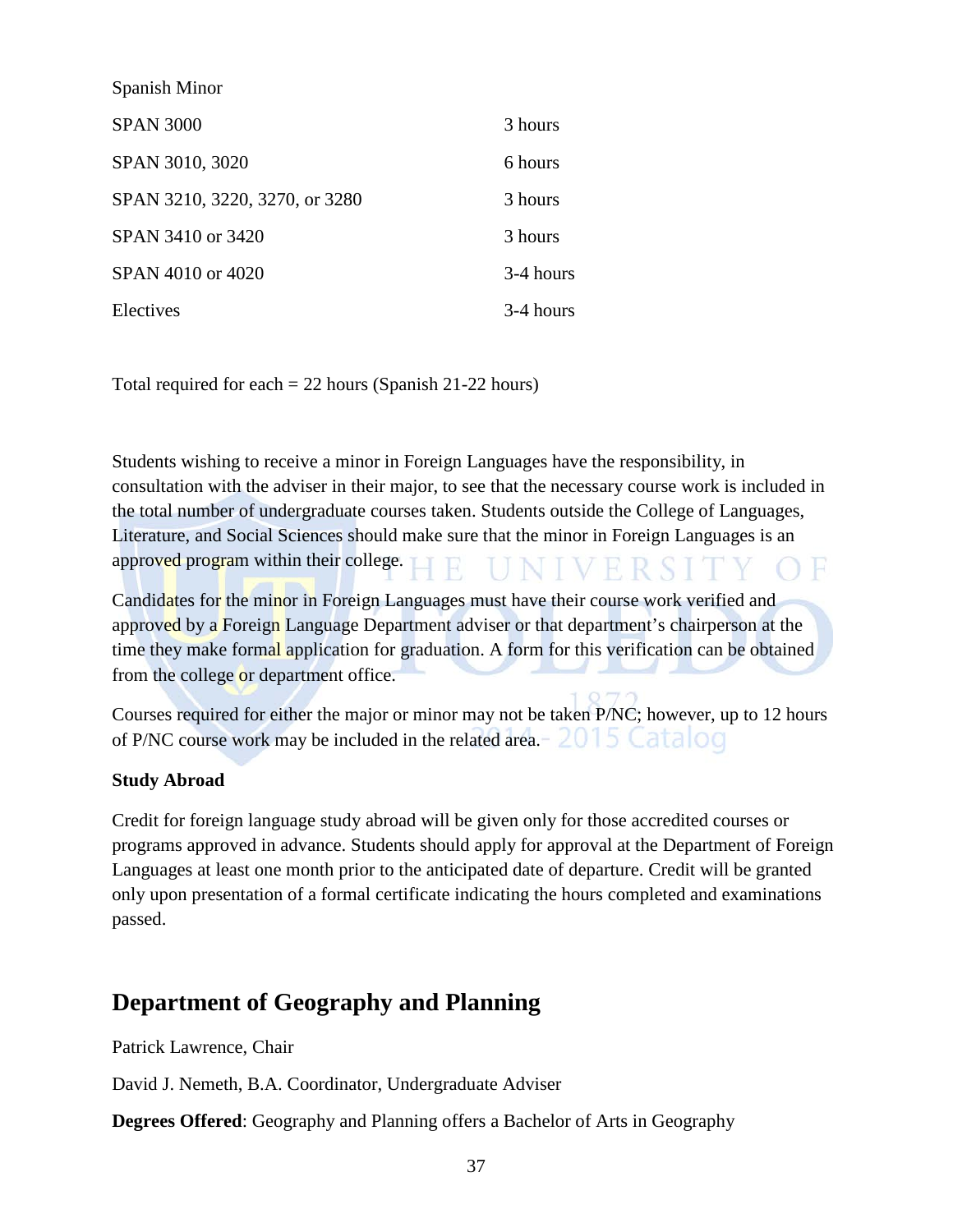### **Requirements for the Undergraduate Major**

### **31 Hours Required**

a) Environmental Geography & Planning – one of:

GEPL 3610, Conservation and Resources

GEPL 4540, Weather and Climate

GEPL 4650, Physical Geography

b) Human-Economic Geography – one of:

GEPL 2030-4990 except GEPL 3610, GEPL 4540, GEPL 4650, GEPL 4490, GEPL 4500, GEPL 4520

Required for both:

- c) GEPL 4420, Quantitative Methods
- d) GEPL 2010, Fundamentals of Geography
- e) Elective Hours (remainder of hours)

### **Concentration in GIS**

A Bachelor of Arts in Geography with Concentration in Geographic Information Science

187

- GEPL 2010, Fundamentals of Geography
- GEPL 4420, Quantitative Methods and Mapping
- GEPL 4110, Geographic Information Systems
- GEPL 4180, Geographic Information Systems Applications<sup>2015</sup> Catalog
- GEPL 4490, Remote Sensing Environment
- GEPL 4500, Digital Image Analysis
- GEPL 4520, Analytical and Computer Cartography
- GEPL 4580, Location Analysis

### **Concentration in Planning**

A Bachelor of Arts in Geography with Concentration in Planning

Required Core Courses (19 hours)

GEPL 2010, Fundamentals of Geography

- GEPL 4420, Quantitative Methods and Mapping
- GEPL 4210, Land Use Planning
- GEPL 4530, Principles of Urban Planning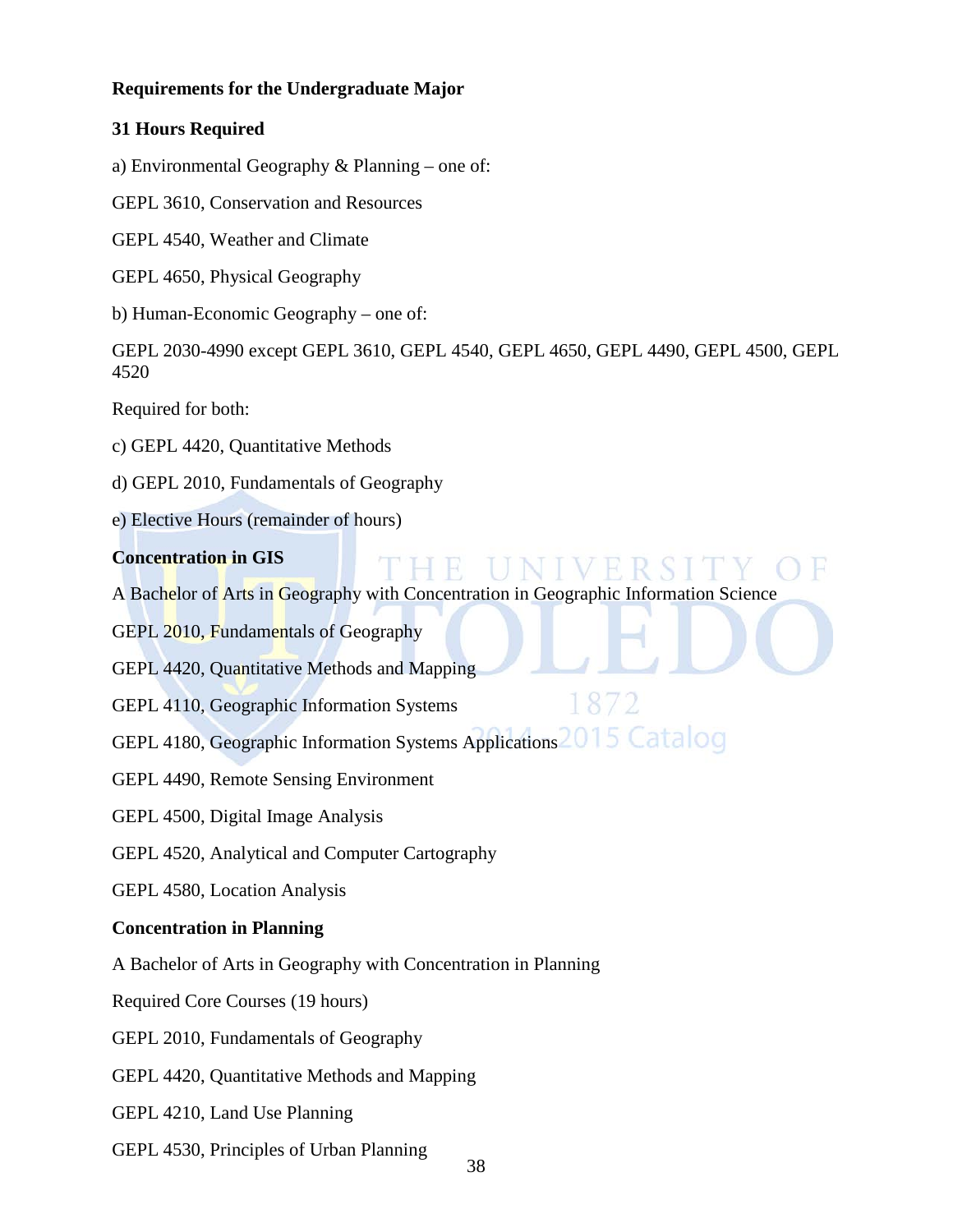GEPL 4600, Urban Design

GEPL 4700, Community Planning Workshop

Electives (12 hours)

GEPL 3460, Geography of Housing

GEPL 3610, Conservation and Resources

GEPL 3900, Environmental Planning

GEPL 4550, Community Economic Development

GEPL 4570, Land Development and Planning

GEPL 4710, Urban Environments

Total 31 hours

#### **Minor in Geography**

Core Curriculum:

GEPL 2010, Fundamentals of Geography

GEPL 2030, Cultural Geography

GEPL 4530, Principles of Urban Planning

GEPL 4650, Physical Geography

GEPL 4710, Urban Environments

One Regional Course Selected from:

GEPL 3030, Geography of Europe

GEPL 3120, Geography of Asia

GEPL 3300, Geography of Latin America

GEPL 4060, Geography of Great Lakes

One Planning Course Selected from:

GEPL 4210, Land Use Planning

GEPL 4530, Principles of Urban Planning

GEPL 4550, Community Economic Development

GEPL 4570, Land Development and Planning

GEPL 4600, Urban Design

GEPL 4700, Community Planning Workshop

VERSIT R. 1872 2014 - 2015 Catalog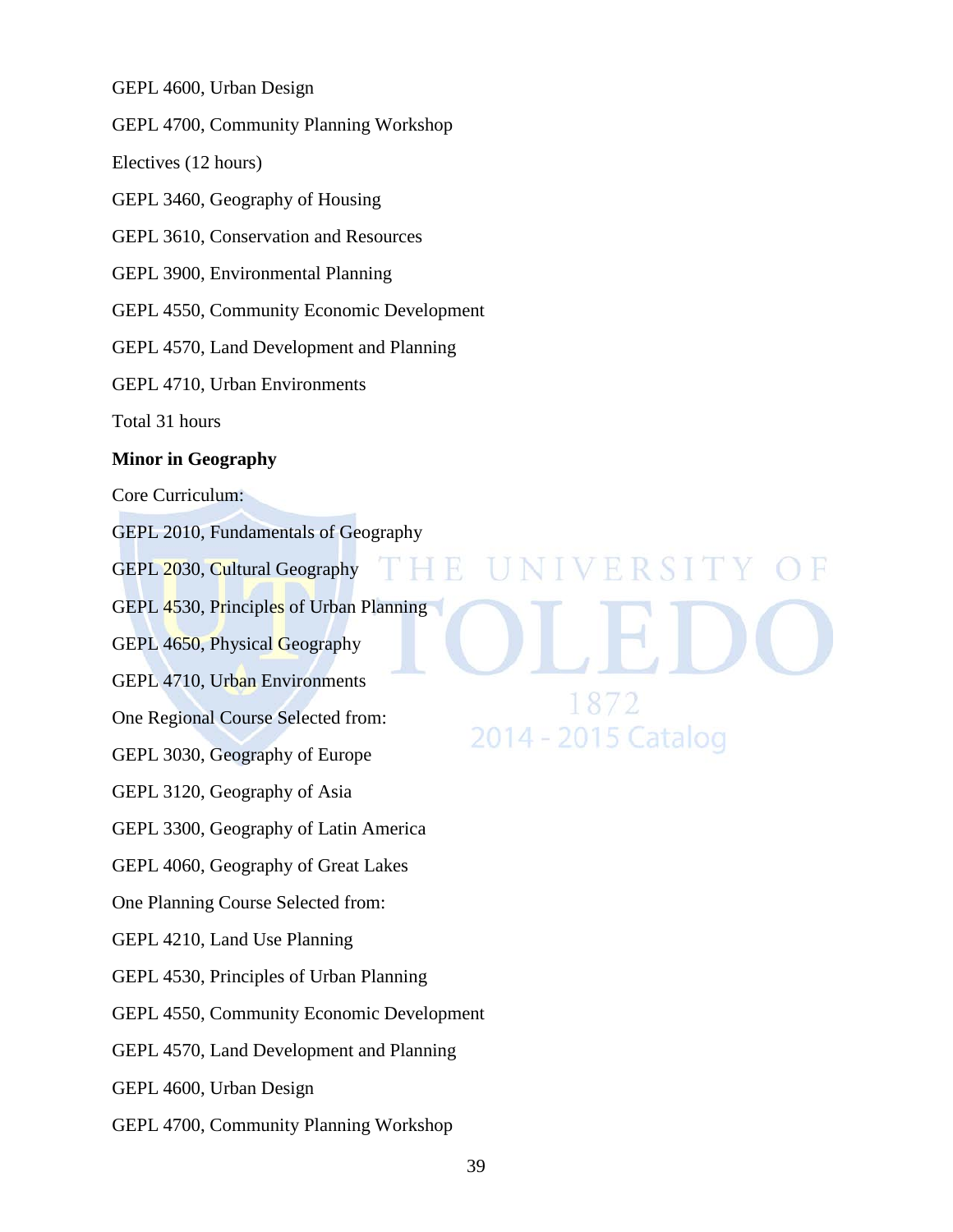### **Minor in Geographic Information Science (GIS)**

Required Courses (23 hours)

GEPL 2010, Fundamentals of Geography

GEPL 4110, Geographic Information Systems

GEPL 4180, Geographic Information Applications

GEPL 4490, Remote Sensing of the Environment

GEPL 4500, Digital Image Analysis

GEPL 4520, Analytical and Computer Cartography

### **Minor in Planning**

Core Curriculum (12 hours)

GEPL 4210, Land Use Planning

GEPL 4530, Principles of Urban Planning

GEPL 4600, Urban Design

GEPL 4700, Community Planning Workshop

Electives (10 hours) Selected from:

GEPL 3460, Geography of Housing

GEPL 3900, Environmental Planning

GEPL 4550, Community Economic Development

GEPL 4570, Land Development and Planning

GEPL 4710, Urban Environments

Total 22 hours

### **Honors in Geography and Planning**

The honors program in Geography and Planning is open to all qualified undergraduate majors whether or not they are enrolled in College Honors. The following are requirements for entrance into the Honors program in Geography and Planning:

VERSIT

2015 Catalog

 $187$ 

14 -

Admission:

- 1. The student must maintain a 3.5 minimum GPA in Geography and Planning courses.
- 2. The student must maintain a 3.3 minimum cumulative GPA.
- 3. 12 hours completed work in Geography and Planning
- 4. Qualification as a Geography and Planning major whether or not they are enrolled in College honors.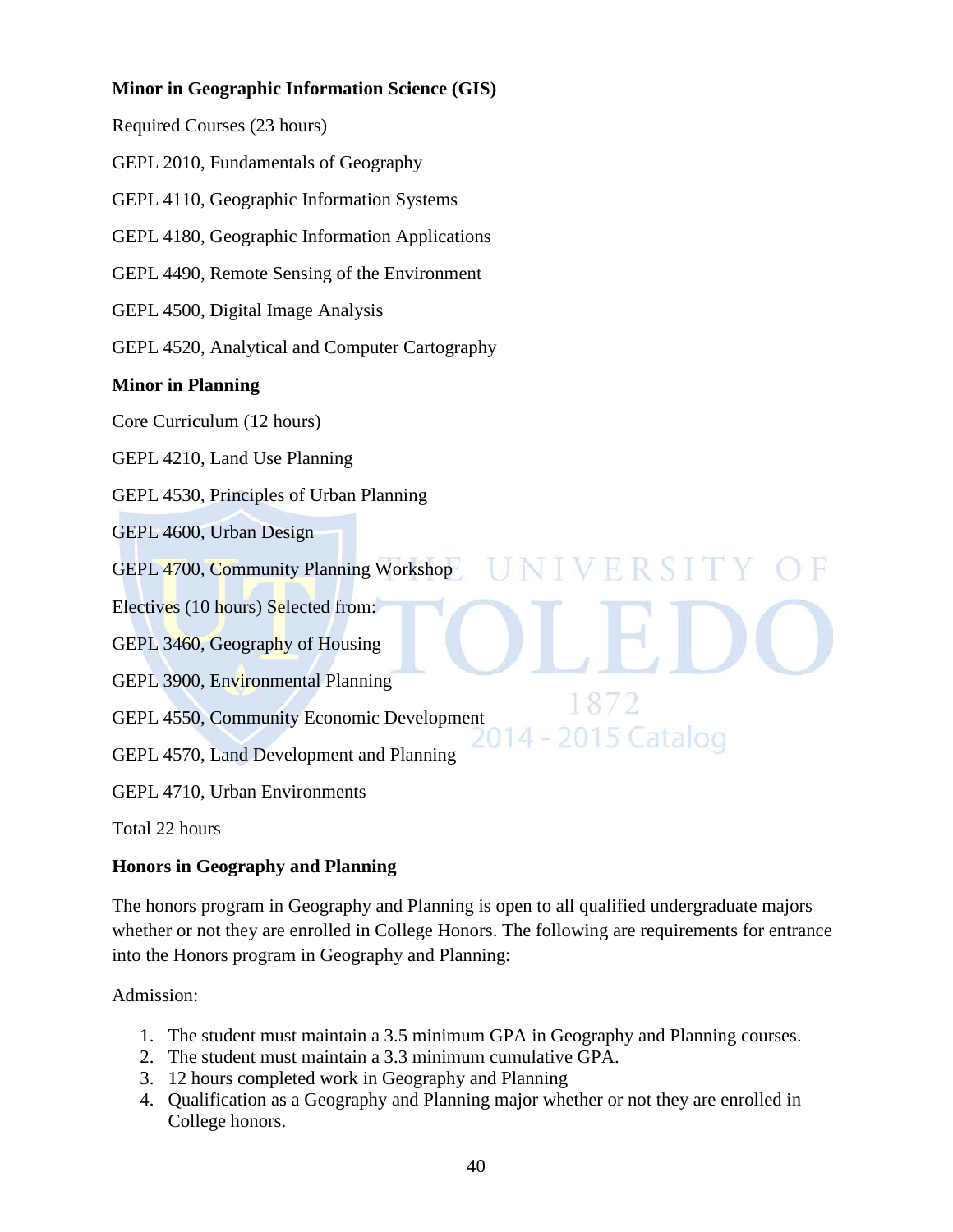### Requirements:

A student must complete 9 hours in designated honors courses in Geography and Planning and a 4-hour senior honors thesis project. During the final year before graduation, the student will meet with the department's undergraduate advisor to select a faculty research advisor, complete and submit to the department's faculty for approval a senior honors project (GEPL 4960).

### Senior Honors Thesis

The title of the senior honors thesis is reported to the undergraduate advisory who will then select a faculty research advisor for the student. The title of the honor's thesis must be filed no later than one semester prior to the expected date of graduation. A copy must also be filed in the library of the Department and students are also expected, as a courtesy, to provide members of their thesis committee with copies.

### **Global Studies**

### **Interdisciplinary Major**

Jetsabe Caceres, Director

**Degrees Offered**: Global Studies offers a program for a bachelor of arts.

Global Studies is a major that allows students to study a variety of international processes in a comprehensive and multidisciplinary program of study. The curriculum is planned so that it offers students a background in global affairs in the broadest sense, as well as an opportunity to focus on one geographic area of the world and one international interest area.

> 1872 2014 - 2015 Catalog

### **Department of History**

Charles BeattyMedina, Department Chair

Todd Michney and Robert McCollough, Undergraduate Advisors

**Degrees Offered:** History offers a program for a bachelor of arts degree and an honors degree.

### **Requirements for the Undergraduate Major**

The major of 33 hours in History must be distributed as follows:

A. HIST 2000 (4 hours)

B. Of the remaining 29 hours, 12 to 16 hours (4 courses) must be at the 4000 level.

C. At least 9 of these 29 hours (3 courses) shall be in fields of United States history, and at least

9 (3 courses) must be in fields of non-United States history.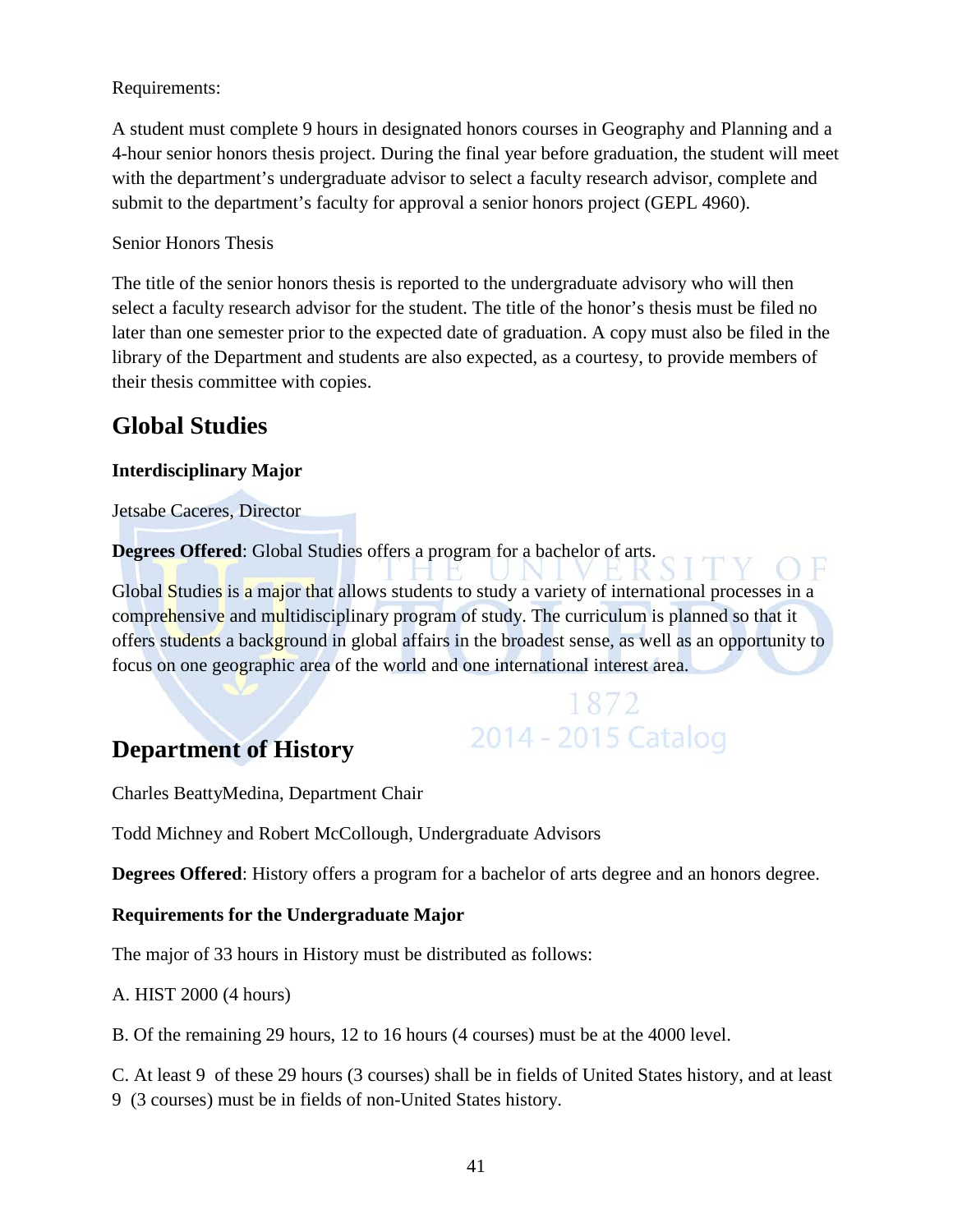Additionally history majors must complete a minor, a second major, or meet the requirement of 18 hours in "related fields" courses. These classes are chosen from at least 3 of the following areas: economics, political science, English and American literature, foreign language, geography, philosophy, sociology, psychology, art history, music history or theatre history. Courses accepted to meet this requirement are listed in the student Degree Audit Report. At least 12 of the hours in related courses must be at the 3000 and 4000 levels.

The related fields course requirement may be met with completion of a minor in another discipline or a second major. However, students are required to meet with an advisor to verify and approve their selection in advance as most approved minors and second majors are in the Tri-colleges (Languages Literatures and Social Sciences, Natural Science and Math, or Communication and the Arts).

Student may not take P/NC for the minimum requirements for the major, but may opt for P/NC in related courses.

### **Requirements for the Undergraduate Minor in History**

The minor of 21 hours in History must be distributed as follows:

A. HIST 2000 (4 hours)

B. Of the remaining 17 hours, 9 hours must be at the 4000 level. ERSIT

### **Honors in History**

Qualified students are invited to work for the degree citation "honors in history."

A. Admission: History majors who demonstrate unusual promise in the study of history are invited by the department to enroll in the University Honors Program; departmental honors may be pursued concurrently. Admission to departmental honors is based on the following:

- 1. Sophomore standing
- 2. Overall minimum GPA of 3.0
- 3. A minimum GPA of 3.3 in all history courses (a minimum of 10 hours)
- 4. Recommendation from two professors
- 5. An interview with the Adviser

B. Requirements: To earn departmental honors in history, each student will satisfactorily complete the following. The required credit hours are included among the 33 hours necessary for the major in history.

1. Honors recognition in two history courses. Honors recognition courses are regularly scheduled 3000 to 4000 level courses in which special recognition is achieved by reading and research in addition to the normal requirements of the course.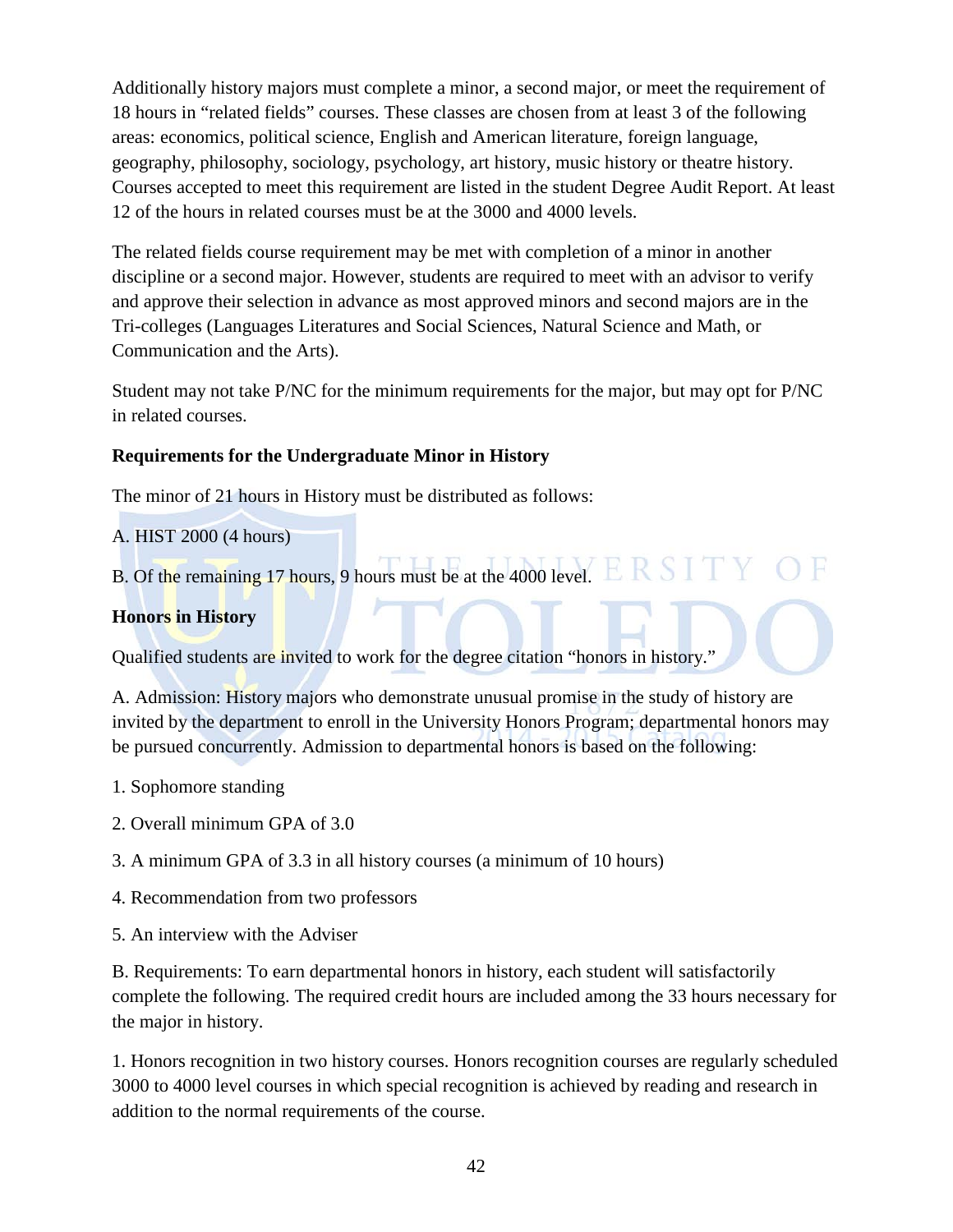2. Three hours of independent research under Junior Honors Research (HIST 3870).

3. Six hours of thesis under Senior Honors Research (HIST 4870, 4880) leading to the completion of a senior thesis.

4. Oral examination covering the area of the senior thesis.

### **Law and Social Thought**

### **Interdisciplinary Major**

Renee Heberle, Co-Director, Adviser

Jerry Van Hoy, Co-Director, Adviser

Sam Nelson, Pre-Law Adviser

**Degrees Offered**: Law and Social Thought offers a program for a bachelor of arts.

LST's Curriculum is strictly interdisciplinary. It provides students with tools for the appraisal of U.S. and other legal systems and the policies, practices and philosophies that underlie them. It encourages reflection on the values that shape citizenship in contemporary democracy. It also focuses on issues of law in relation to morality, politics, language and the arts of critical and creative thinking. LST students are given the responsibility of determining their path through LST, with hands-on advising from the co-directors, and are consulted on questions of program direction and course selection. Upper Division Seminars are selected by students in collaboration with faculty.

## Requirements for the Undergraduate Major 2014 - 2015 Catalog

LST 2010, Gateway Course, 3 hours

LST 2500, 3500, Pro-seminars, 3 hours

LST Elective Courses/Cross-Listed Courses, 18 hours

Path 1: Law, History, and Theory

Path 2: Law, Difference, and Social Practices

Path 3: Law, Institutions, and Public Policy

Path 4: Comparative Law

- LST 4900, Upper Division Seminars, 6 hours
- LST 4990, Capstone Seminar, 3 hours.
- LST 4940, Field Experience, 3-6 hours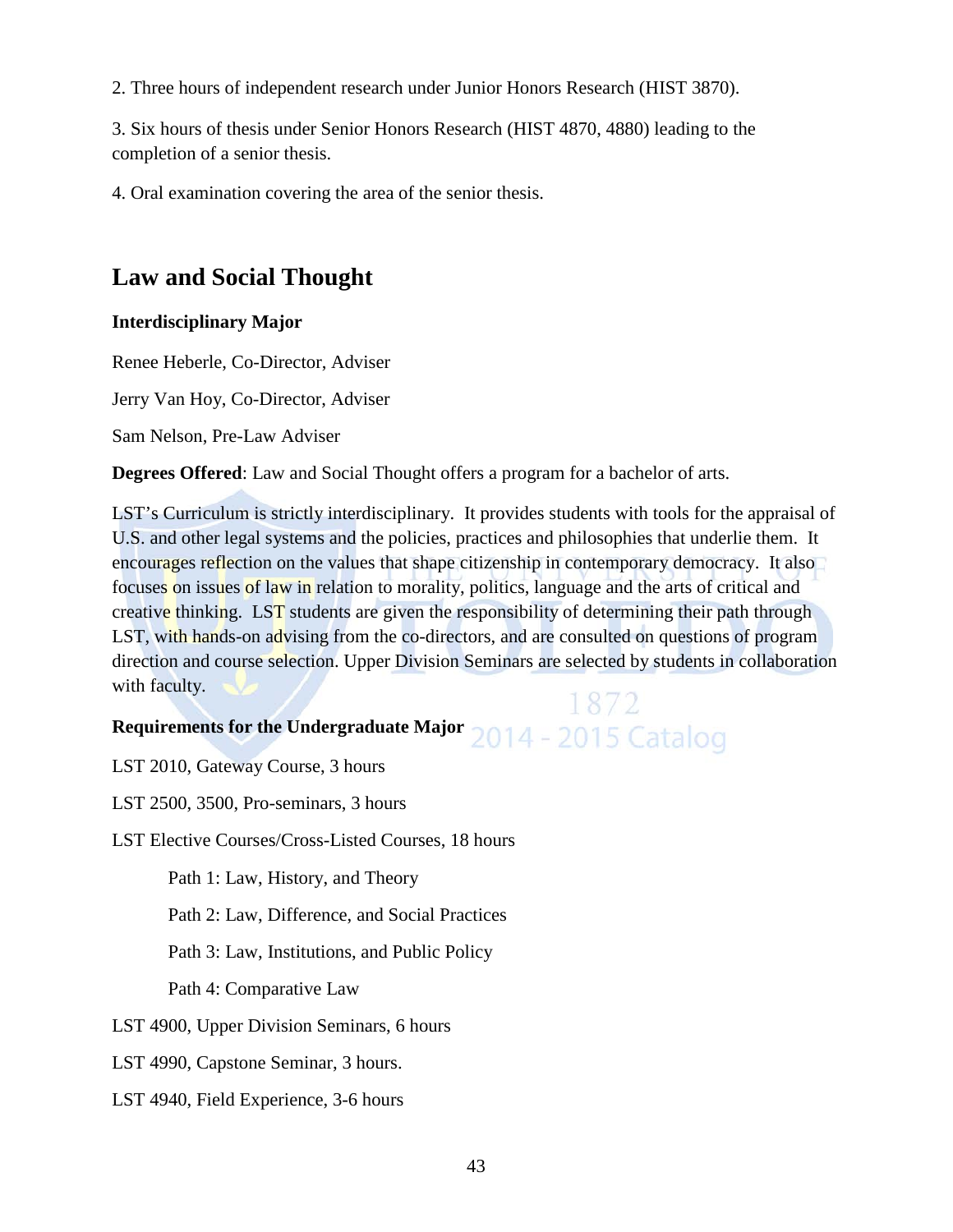Every LST student is required to turn in a graduation portfolio.

### **Concentrations**

Women's and Gender Studies

Disability Studies

### **Honors in LST**

Majors in Law and Social Thought are strongly encouraged to pursue program honors. In order to earn program honors, the student must:

1. Have a minimum LST GPA of 3.4 and a minimum cumulative GPA of 3.3.

2. Submit two papers from different, advanced LST courses to Program Directors. These courses will also satisfy the LST elective or upper division seminar requirements.

3. Write a thesis under the direction of an LST-affiliated faculty member. Students must enroll in Honors Thesis in Law and Social Thought. Participation in the University Honors College is not required for those seeking program honors.

4. Honors Thesis in Law and Social Thought (3 hours) will count as an elective course in the required courses for the major. K H.

### **Minor in Law and Social Thought**

Courses taken in the minor must come from a discipline other than the student's major discipline to ensure that the minor will provide intellectual breadth complementary to a specialized curriculum in a traditional discipline.

Core Requirements (6 hours):

```
2014 - 2015 Catalog
```
LST 2010, Gateway Course, 3 hours

Critical Reasoning, 3 hours

Electives (15 hours):

Five electives cross-listed or taught for the Law and Social Thought program. Electives should be chosen from one of the four paths listed above in the degree requirements for Law and Social Thought majors.

At least one elective must be a law and social thought upper division seminar (LST 4900) compatible with the chosen path.

Independent Study

No more than one independent study will count toward completion of the minor.

Program of Study

44 The student's program of study must be approved by a program Adviser and verified before graduation.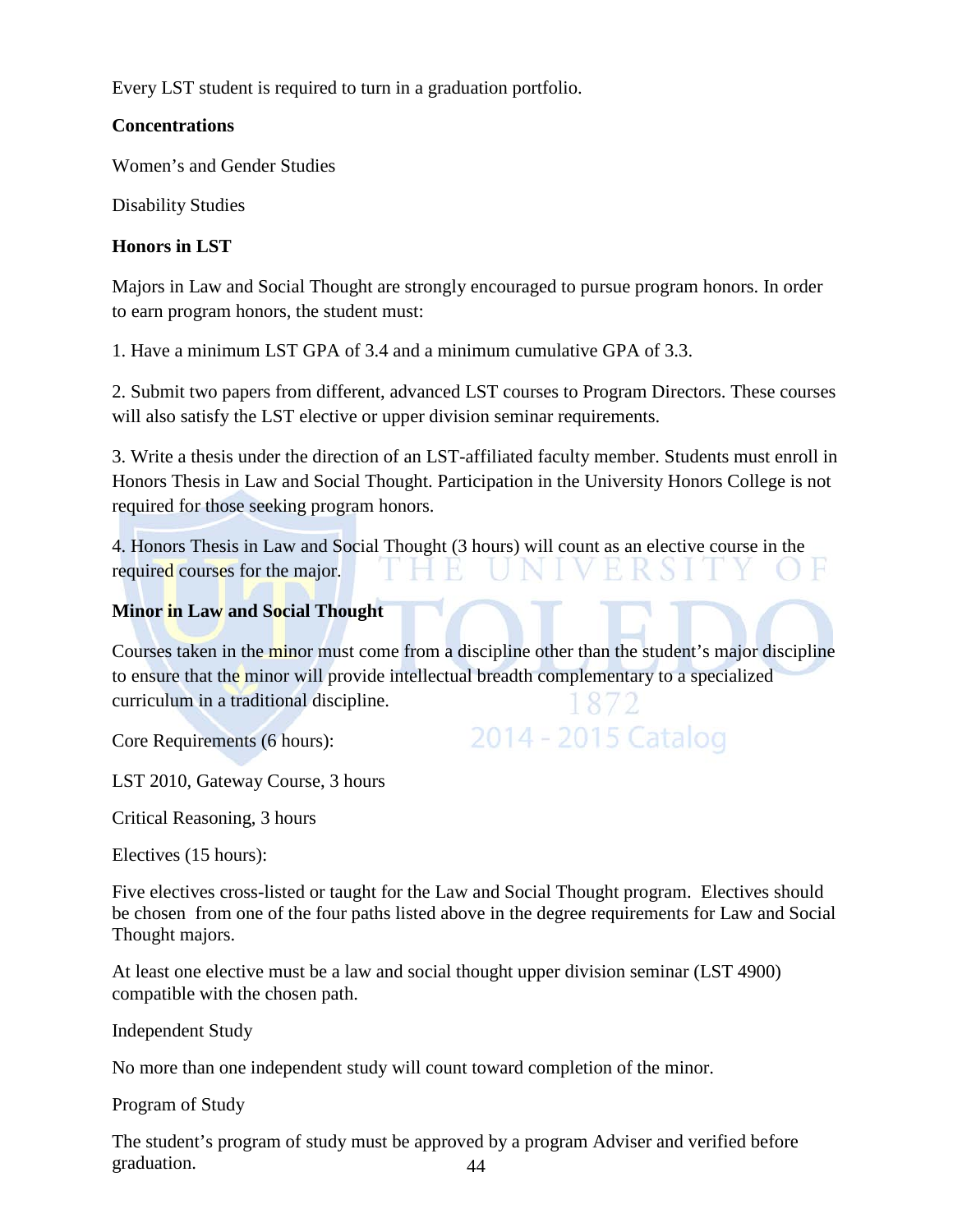### Field Experience

Students working toward a minor in Law and Social Thought will be invited to participate in field experience, and elective credit will be offered depending on the student's level of involvement.

### **Linguistics**

(Administered by the Department of English) Sara Lundquist, Department Chair, English, Douglas Coleman, Melinda Reichelt

**Degrees Offered**: Linguistics offers a program for a bachelor of arts. The major requires a minimum of 33 hours.

### **NOTE: Now new majors accepted after Fall 2013. Requirements for the Undergraduate Major**

- 1. LING/ENGL 3150 Linguistic Principles
- 2. LING 4160 Phonology and Morphology
- 3. LING 4260 Semantics and Pragmatics
- 4. LING 3190 Sociolinguistics
- 5. LING 4170 Applied Linguistics II
- 6. One course in historical linguistics, either ENGL/LING 4100 History of the English Language or, with advisor's approval, a course in the history of another language
- 7. ENGL 3170 Syntax, or with advisor's approval, a course in the syntax of another language.
- 8. Two courses chosen from the following (or other appropriate courses as available with adviser's approval): ANTH 2800 Cultural Anthropology; LING 4110 Old English, 4120 Middle English, 4150 Applied Linguistics I, 4210 Issues in ESL Writing, LING 4980, COMM 3870 Communication Theory; EECS 3500 Automata and Language Translation, Systems; ARBC 4010 Arabic Syntax and Stylistics, ARBC 4020 Arabic Syntax and Stylistics II, FREN 4010 French Syntax and Stylistics I, 4020 French Syntax and Stylistics II, 4040 French Linguistics, 4310 Medieval France: Language and Literature; GERM 4010 German Syntax and Stylistics I, 4020 German Syntax and Stylistics II; JAPN 4010 Japanese Syntax and Stylistics I, 4020 Japanese Syntax and Stylistics II; PSY 3400 Cognitive Neuropsychology, 3610 Behavioral Neuroscience; SPAN 4010 Spanish Syntax and Stylistics, 4110 Introduction to Spanish Linguistics; SLP 3010 Clinical Phonetics, 3200 Articulation / Phonological Disorders, 3300 Communicative Disorders: Language, 4500 Organic Disorders of Speech and Language.
- 9. Students must earn a minimum grade of "C" in six credit hours at the 3000-level or above in a single Indo-European language OR a minimum grade of "C" in six credit hours at any level of a single living non-Indo-European language, e.g., Arabic, Japanese, or Chinese.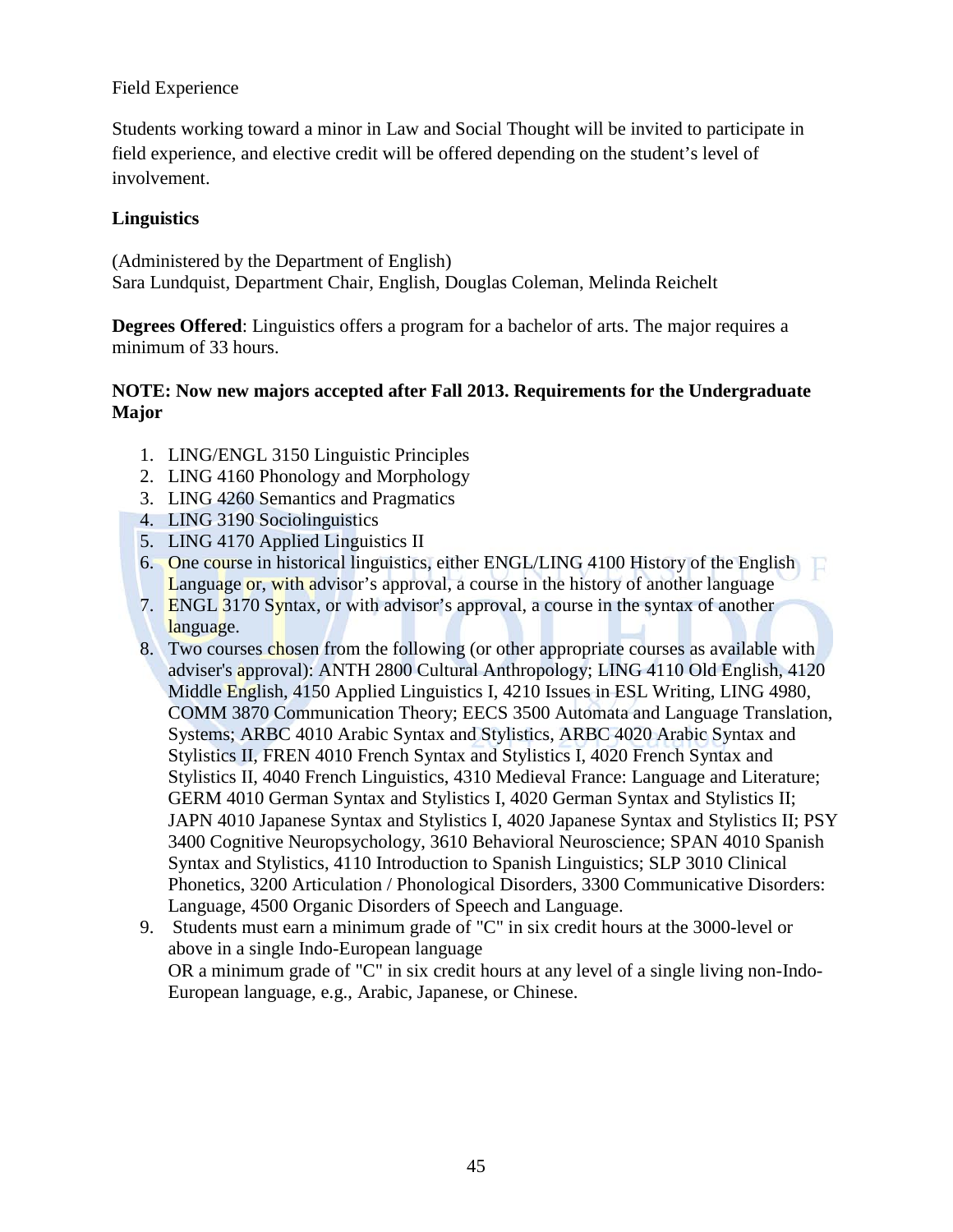### **Related fields**

The major requires 18 total credit hours in related fields outside of Linguistics, half of which must be on the 3000- or 4000-level. Linguistics majors should select one of the minors offered by departments and programs within the College of Languages, Literature, and Social Sciences. Those offered by anthropology, English, foreign languages, psychology and philosophy are recommended. Alternatively, a student may select courses from a variety of departments and programs with the approval of the linguistics adviser.

### **Minor in Linguistics**

To minor in Linguistics, a student must complete a minimum of 21 hours in Linguistics. Students must complete ENGL/LING 3150, LING 4160 Phonology and Morphology, LING 3170 Syntax, and LING 4260 Semantics and Pragmatics.

To satisfy the remaining 9 required hours, students may select any courses that satisfy the Linguistics major.

### **Honors in Linguistics**

To be eligible to pursue Honors in Linguistics, a student must:

- be a junior or senior
- have completed 15 hours of 3000-4000 level Linguistics courses
- hold a GPA of 3.6 or higher in 3000-4000 level Linguistics courses
- discuss the possibility of Linguistics Honors with the Linguistics advisor
- make an appointment with the English Department Honors Advisor to discuss the possibility of pursuing departmental Honors and receive official permission from the Advisor prior to enrolling in ENGL 4900 and 4960

To graduate with the designation of Honors in Linguistics, a student must

- fulfill the departmental Honors requirements (ENGL 4900 and 4960) in addition to the hours required for the major
- receive an A on the thesis
- maintain a GPA of 3.6 or higher in 3000-4000 level Linguistics courses

Please note that students do *not* have to be enrolled in the Honors College to pursue Honors in Linguistics, but all Honors College students are required to follow their department's existing guidelines for their theses. Also note that ENGL 4900 and ENGL 4960 are usually offered only during the FALL Semester.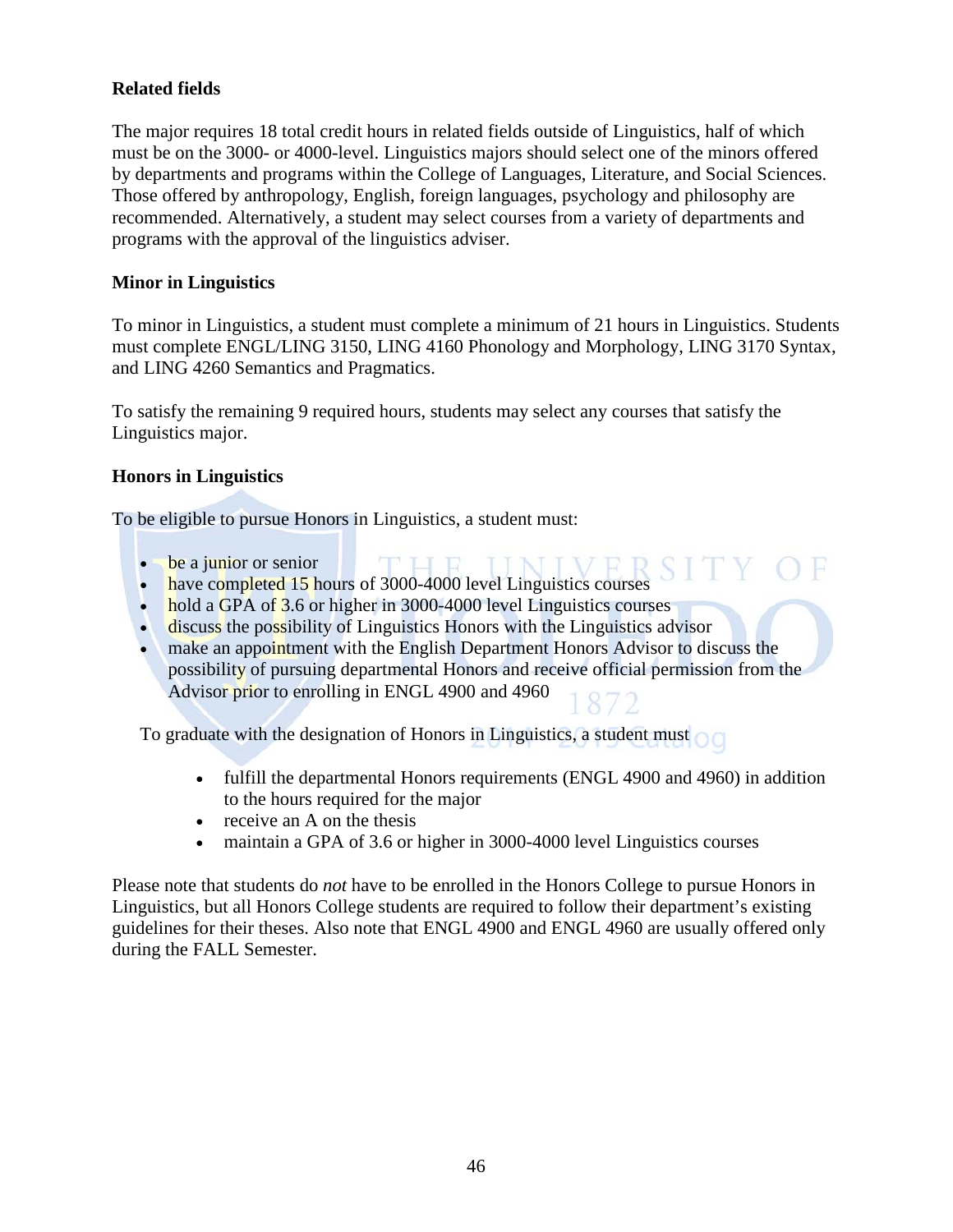### **Middle East Studies**

#### **Interdisciplinary Major**

#### Gaby Semaan, Adviser

Middle East Studies is a specialization within the Global Studies major. Its offerings are designed to provide students an appropriate exposure to the history, religions, cultures, and socioeconomic systems of the Middle East, and in turn, that region's relations with the rest of the world, as well as to create balanced perceptions of the various factors and phenomena in the Middle East in historical and contemporary contexts.

The Middle East Studies program requires a total of 48 semester hours that must be completed in consultation with the adviser. The following courses are a guideline for students who are interested in Middle East Studies:

21 Hours of Social Science Courses:

## Required\* PSC 4670, 3 hours PSY 4740, 3 hours \*if not offered (available) may be replaced with adviser permission. **Electives** ANTH 2750, 3 hours ANTH 2800, 3 hours 187 2014 - 2015 Catalog ECON 4510, 3 hours ECON 4520, 3 hours GEPL 3810, 3hours PSC 2700, 3 hours PSC 4650, 3 hours PSC 4730, 3 hours PSC 4800, 3 hours SOC 4340, 3 hours SOC 4800, 3 hours SOC 4830, 3 hours SOC 4980, 3 hours

21 hours of History/Humanities Courses: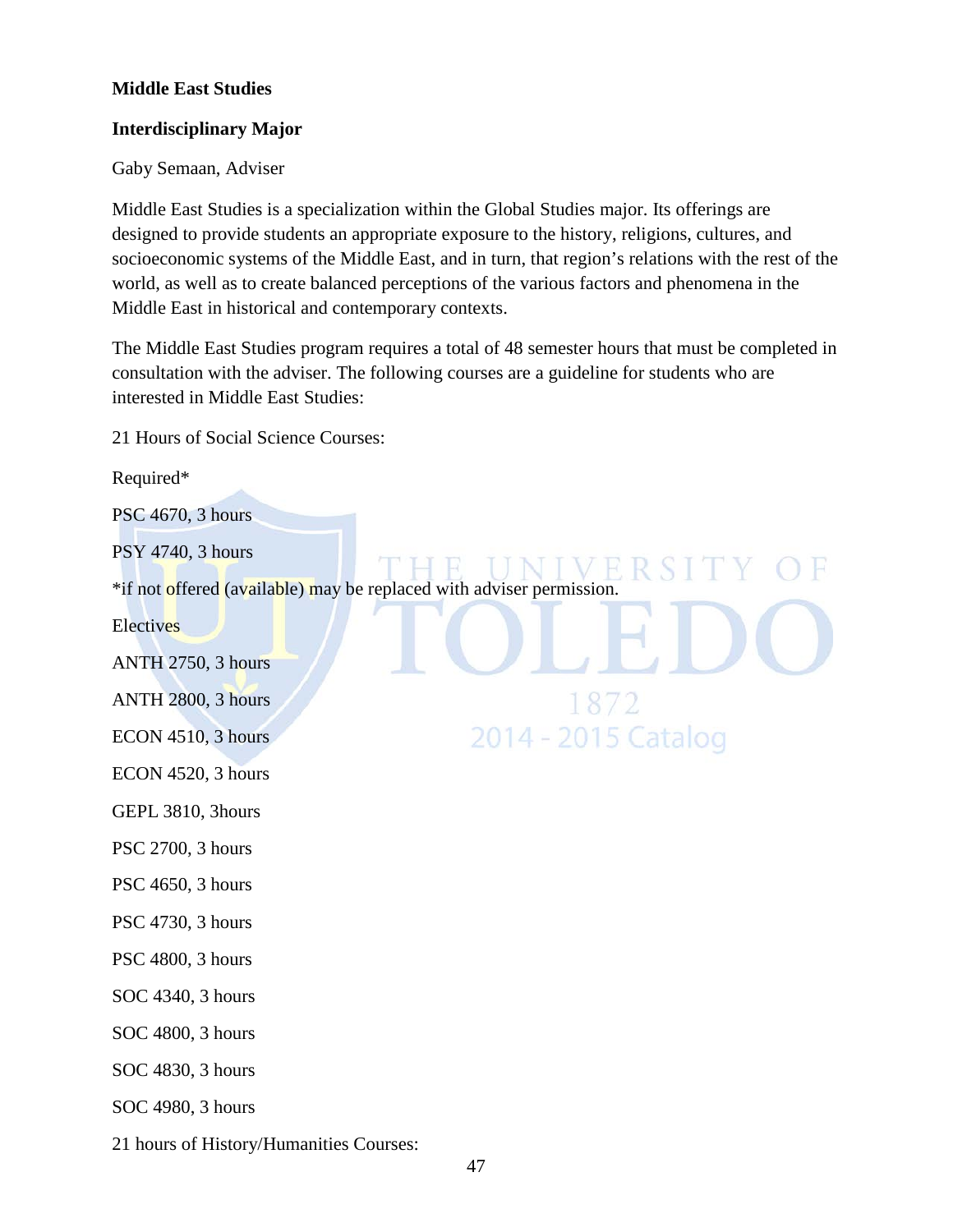Required:

HIST 2040, 3 hours

Electives: REL 4520, 3 hours HIST 3550, 3 hours ARBC 1110, 3 hours ARBC 1120, 3 hours HIST 2070, 3 hours PHIL 3500, 3 hours PHIL 3570, 3 hours REL 3980, 3 hours REL 2310, 3 hours REL 3100, 3 hours REL 2500, 3 hours REL 3350, 3 hours ARBC 2140, 3 hours ARBC 2150, 3 hours ARBC 3010, 3 hours

## THE UNIVERSITY OF

Additional Requirements:

Approximately 6 hours of related courses chosen in consultation with the adviser. Students are encouraged to take courses in foreign languages of the Middle East. Students should take HIST 1120 toward the college's distributive Humanities requirement.

# **Department of Philosophy and Religious Studies**

John Sarnecki, Department Chair

**Degrees Offered**: Philosophy offers a program for a bachelor of arts.

### **Requirements for the Undergraduate Major**

### **1. Two Courses in History of Philosophy**

PHIL 3210 Ancient and Medieval Philosophy PHIL 3230 Modern Philosophy

### **2. At least one course in Analytical Philosophy**

PHIL 3000 Symbolic Logic

PHIL 3060 Philosophy of Language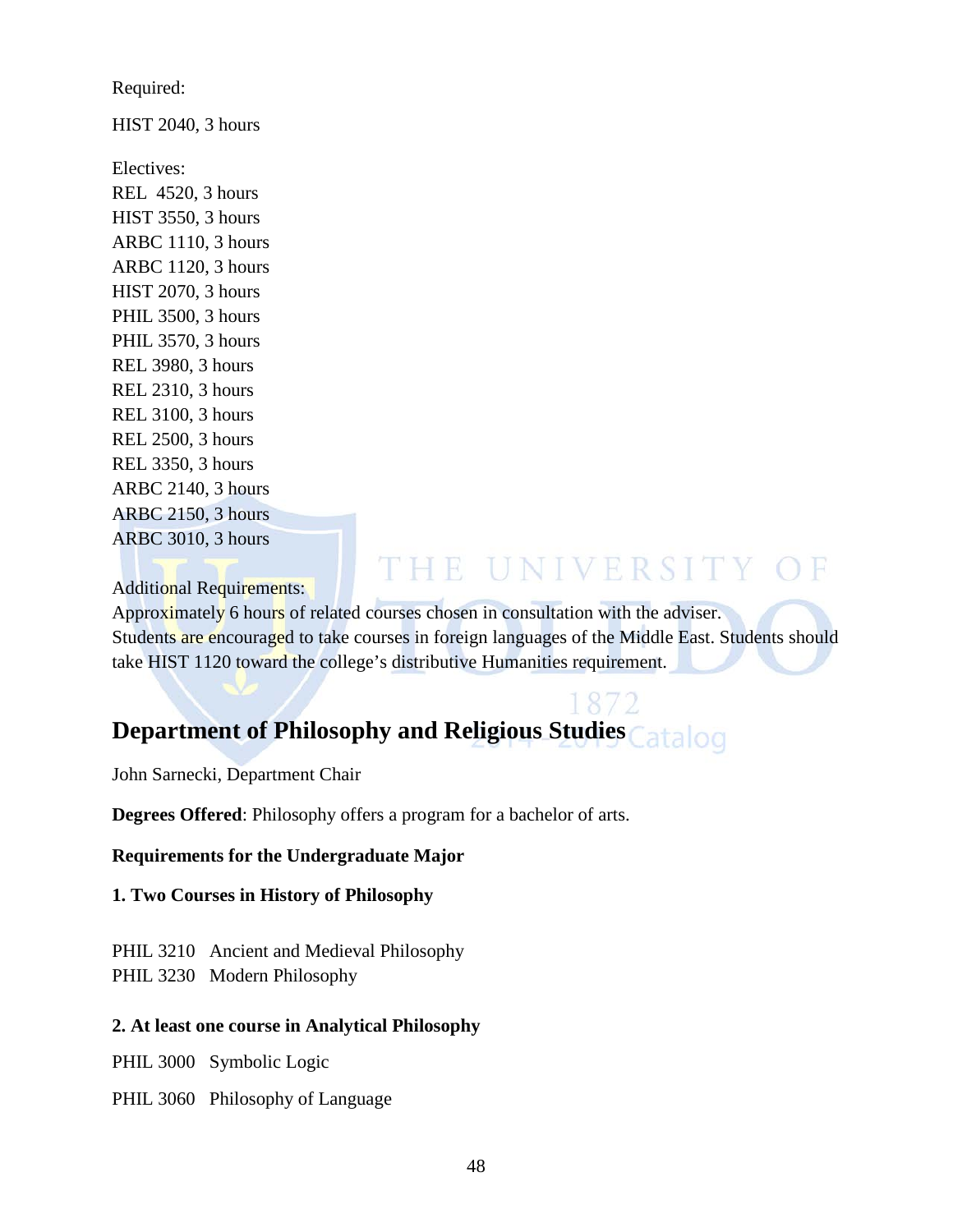### **3. At least one course in Ethical and Political Theory**

PHIL 3400 Ethical Theory

PHIL 3750 Social & Political Philosophy (every year)

### **4. At least one course in Diverse Philosophical Traditions**

- PHIL 3240 Existentialism
- PHIL 3250 Current European Philosophy
- PHIL 3500 Eastern Thought
- PHIL 3540 Philosophy of Love, Sex & Marriage
- PHIL 4240 19th Century European Philosophy
- PHIL 4250 Phenomenology
- PHIL 4260 Recent European Philosophy
- PHIL 4270 American Philosophy
- PHIL 4500 Buddhist Philosophy

#### **5. At least two advanced classes**  NIVERSIT

Two 4000-level philosophy courses.

### **Total: 30 credit hours in philosophy**

### **6. Related Courses**

The student must also take 18 hours of related courses. These courses should be selected in consultation with the Adviser.

Majors planning to pursue graduate study in Philosophy are encouraged to take PHIL 3000, 3060, 3400 and 3750, as well as PHIL 3600 or 4000-level courses in these core areas of philosophy.

Specialized programs of study can be designed for majors preparing for professional careers in law, medicine, or business. See the undergraduate adviser for details.

### **Honors in Philosophy**

A. Admission: Junior and senior majors with an overall minimum GPA of 3.3 may work for the citation "honors in philosophy."

### B. Requirements

49 Upon graduation, the student shall have a 3.6 GPA in philosophy courses. The student shall complete a substantial term paper in each of two courses with two different philosophy faculty members.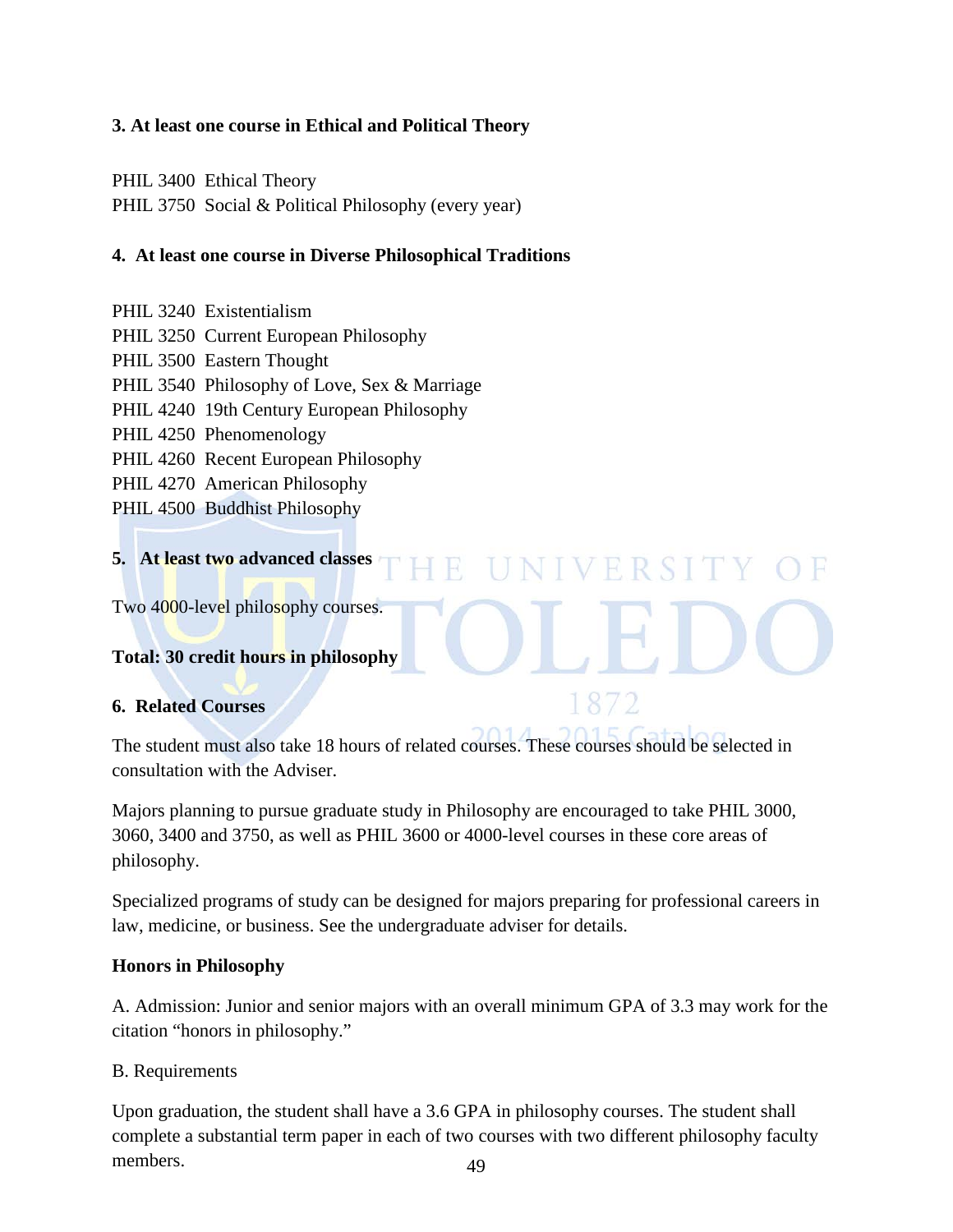- 1. One paper shall be work completed for a regular 4000-level seminar.
- 2. One paper shall be an honors thesis completed while registered for PHIL 4990 under the direction of a second faculty member.

Upon the recommendation of the two respective instructors and with the approval of a majority of the philosophy faculty, the student shall be awarded the citation "honors in philosophy."

### **Minors in Philosophy**

A minor in Philosophy complements a variety of University major programs in the humanities, the social and natural sciences, education and business. All minors in Philosophy must meet the following requirements:

1. 21 hours in philosophy with a minimum GPA of 2.0.

2. PHIL 3210 or 3230.

3. At least one course numbered 4000 or above.

4. No more than one independent study, PHIL 4920, will count toward the completion of the minor.

5. The program of study must be approved by the department undergraduate Adviser and verified before graduation.

18

2014 - 2015 Catalog

Specific predesigned programs of study are available in the following areas:

Prelaw

Philosophy and medicine

Philosophy and education

Philosophy of natural science

Philosophy of social science

Also available is a philosophy minor with honors. Specific requirements are:

1. Requirements 1 through 5 above.

2. At least two courses at the 4000 level

3. Either an honors section of a 3000-level course or a 3000-level course taken under an honors contract.

4. A minimum GPA of 3.3 in philosophy.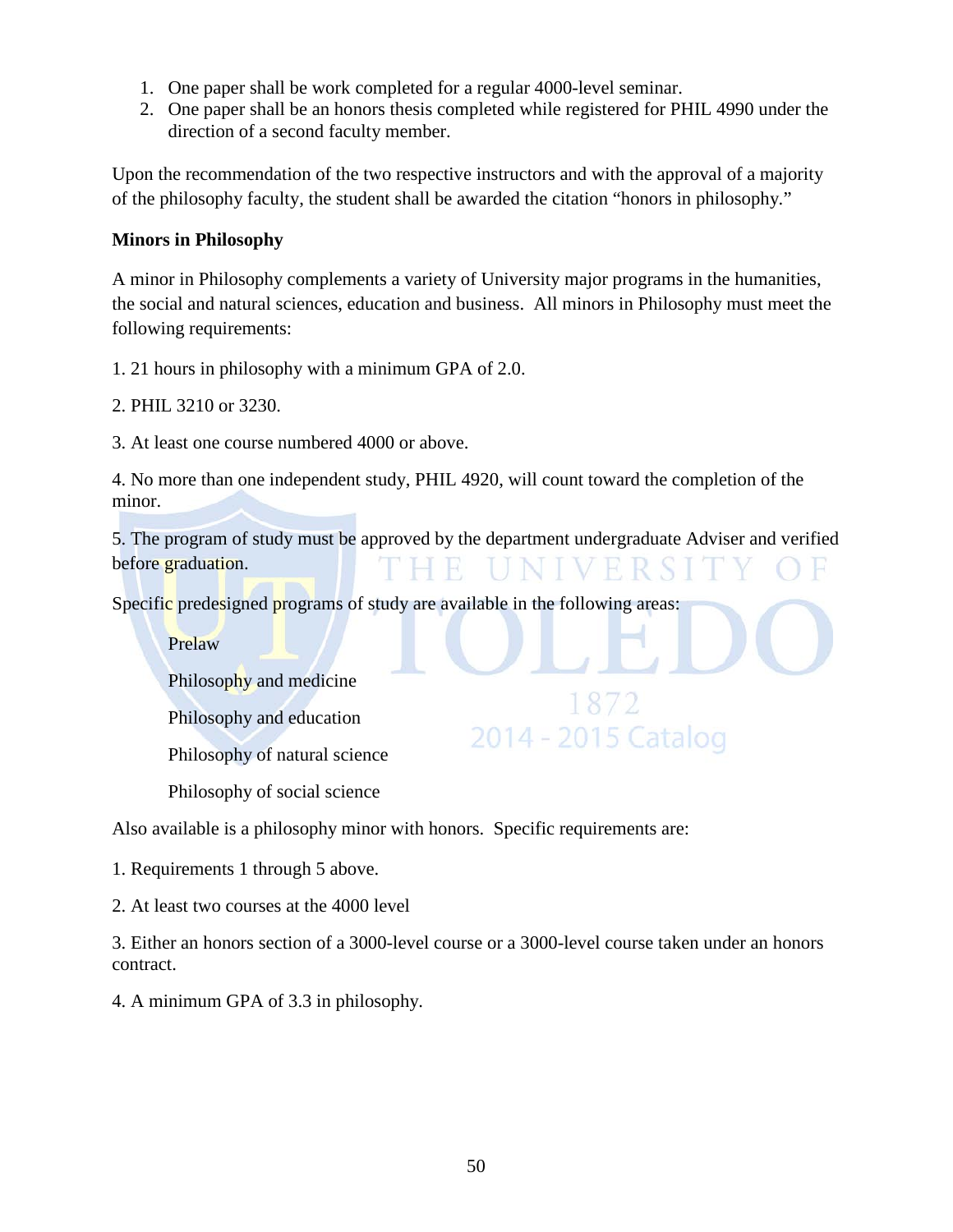## **Department of Political Science and Public Administration**

### **Political Science and Public Administration**

Sam Nelson, Chair

Lynn Bachelor, Undergraduate Adviser Sam Nelson, Pre-law Adviser

Renee Heberle, Undergraduate Honors in Political Science

**Degrees Offered**: Political Science offers a program for a bachelor of arts.

### **Advanced Placement**

Students with a score of 3, 4 or 5 on the American Government and Politics examination will receive credit for PSC 1200.

Students with a score of 3, 4 or 5 on the Comparative Government test will receive credit for PSC 1100.

### **Requirements for the Undergraduate Major**

Either PSC 1200, American National Government (3 cr.) or PSC 1400, Current Issues in U.S. Public Policy (3 cr.) plus a minimum of 30 additional hours in political science chosen in consultation with a departmental adviser.

1872

2014 - 2015 Catalog

In addition, students must take one course from three of the following four fields:

Public Administration

PSC 3420, Public Administration, 3 hours

International Relations

PSC 2700, International Relations, 3 hours

Comparative Government

PSC 2600, Principles of Comparative Politics

Political Theory

PSC 2800, Principles of Political Theory, 3 hours

Completion of additional courses in the department to satisfy the 30-hour requirement.

### **Related course work requirements**:

The required 18 hours of related course work should be chosen according to the student's interests and objectives. Selections should be made from 2000-level and higher courses in any other social science (anthropology, economics, geography, psychology and sociology), or in history, philosophy, Law and Social Thought, or Women's and Gender Studies in consultation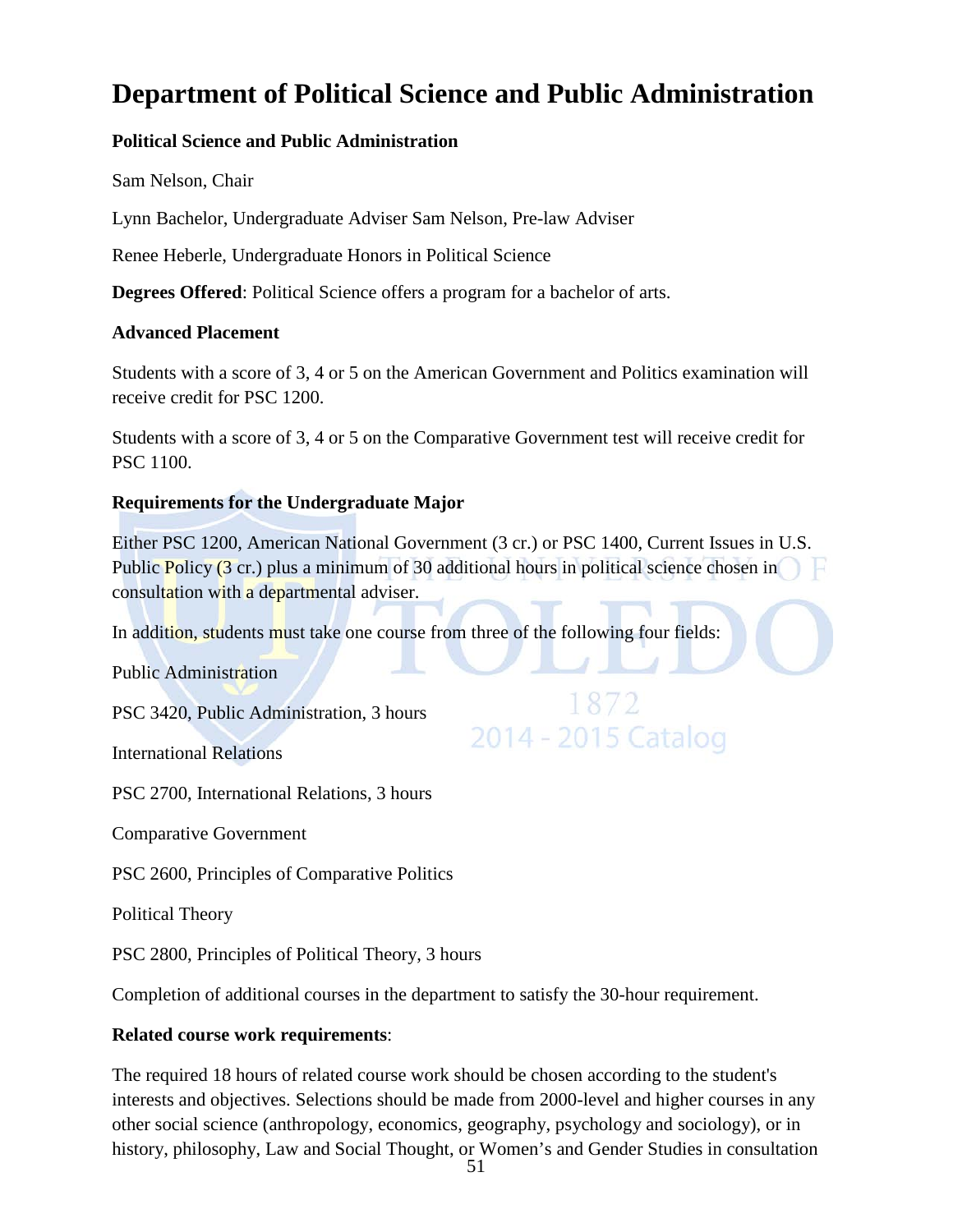with an adviser. Selected courses offered by the Department of Communication or in the College of Business Administration also may be chosen with the permission of an adviser. Completion of a minor or of a second major in any department of the university also will be accepted as completion of the Department's related requirement.

### **Specialization in Legal Studies**

This program is designed to allow students to focus their studies on law, legal processes, and legal institutions for careers in the legal profession, for leadership in public affairs, as well as for an interesting major. This solid liberal arts specialization provides excellent preparation for law school and a subsequent career as a lawyer or judge.

The specialization requires the completion of 33 hours in political science, as well as the related course work and other requirements that are normal in the College of Languages, Literature, and Social Sciences.

The foundation for this specialization is a B.A. in Political Science, within which the student must have included the following two courses:

PSC 1200, American National Government, 3 hours

PSC 3500, Principles of Law

In addition to this 6-credit core, students must take at least four courses from the department's specialized law and legal studies course offerings:

1 8 7

2014 - 2015 Catalog

PSC 3510, Constitutional Law and Politics I, 3 hours

PSC 3520, Constitutional Law and Politics II, 3 hours

PSC 4530, Civil Rights, 3 hours

PSC 4550, Contemporary Issues in Law and Politics, 3 hours

PSC 4560, Law & Public Administration, 3 hours

PSC 4570, Judicial Process & Jurisprudence, 3 hours

PSC 4580, International Law, 3 hours

Nine of the remaining 15 hours required for a degree in political science must be earned by completing one course from within three of the four "gateway" fields of the discipline:

Public Administration

PSC 3420, Principles of Public Administration, 3 hours

International Relations

PSC 2700, Principles of International Relations, 3 hours

Comparative Government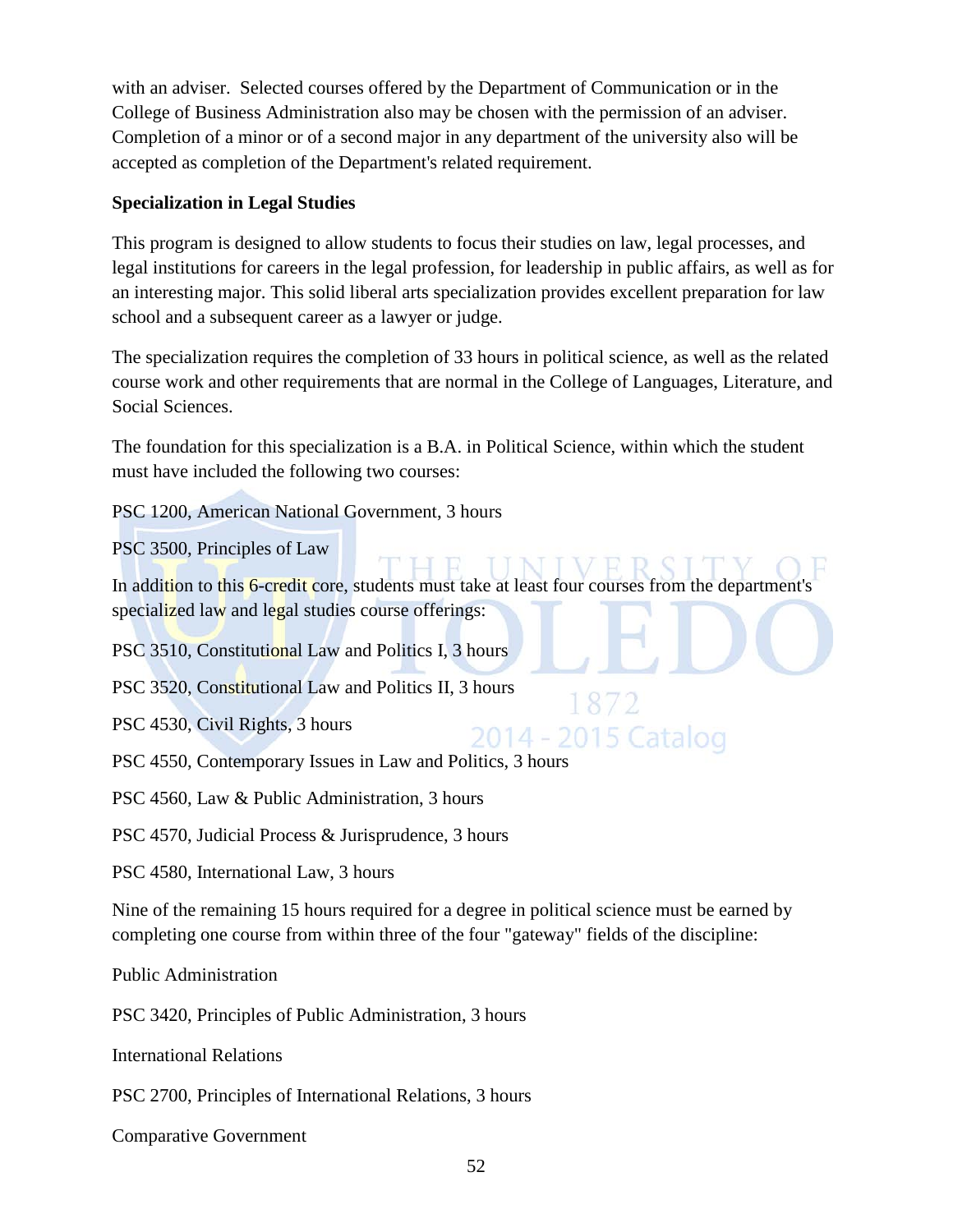PSC 2600, Principles of Comparative Politics

Political Theory

PSC 2800, Principles of Political Theory, 3 hours

While only two additional electives within political science are required for the Legal Studies specialization, students may elect to complete additional classes in the discipline.

Students in the Legal Studies specialization must also complete the College of Languages, Literature, and Social Sciences related course requirements. This consists of 18 hours of upper level (2000 and above) courses in fields related to legal studies (for example, Law and Society, Criminology, Psychology and the Law, Philosophy of Law, Business Law, etc.) selected in consultation with an adviser.

### **Specialization in Public Administration**

The objective of this program is to prepare students for careers in public and nonprofit organizations upon graduation, as well as to provide a basis for subsequent graduate work in a wide variety of professional programs. The specialization requires the completion of 34 hours in political science and public administration, as well as the related course work and other requirements that are normal in the College of Languages, Literature, and Social Sciences. The foundation requirements for this specialization are:

2014 - 2015 Catalog

PSC 1200, American National Government, 3 hours

PSC 2300, Principles of State and Local Government, 3hours

PSC 3110, Social Science Statistics, 3 hours

PSC 3420, Principles of Public Administration, 3 hours

Second, the student is to select one course from among each of the four following areas of specialization:

Organization Theory

PSC 4370, Administrative Behavior, 3 hours

PSC 4410, Management of Nonprofit Organizations, 3 hours

PSC 4470, Public Organization Theory, 3 hours

PSC 4610, Sociology of Organizations, 3hours

MGMT 3030, Managerial and Behavioral Processes in Organizations, 3 hours

Public Policy

PSC 3260, Government & the Economy, 3 hours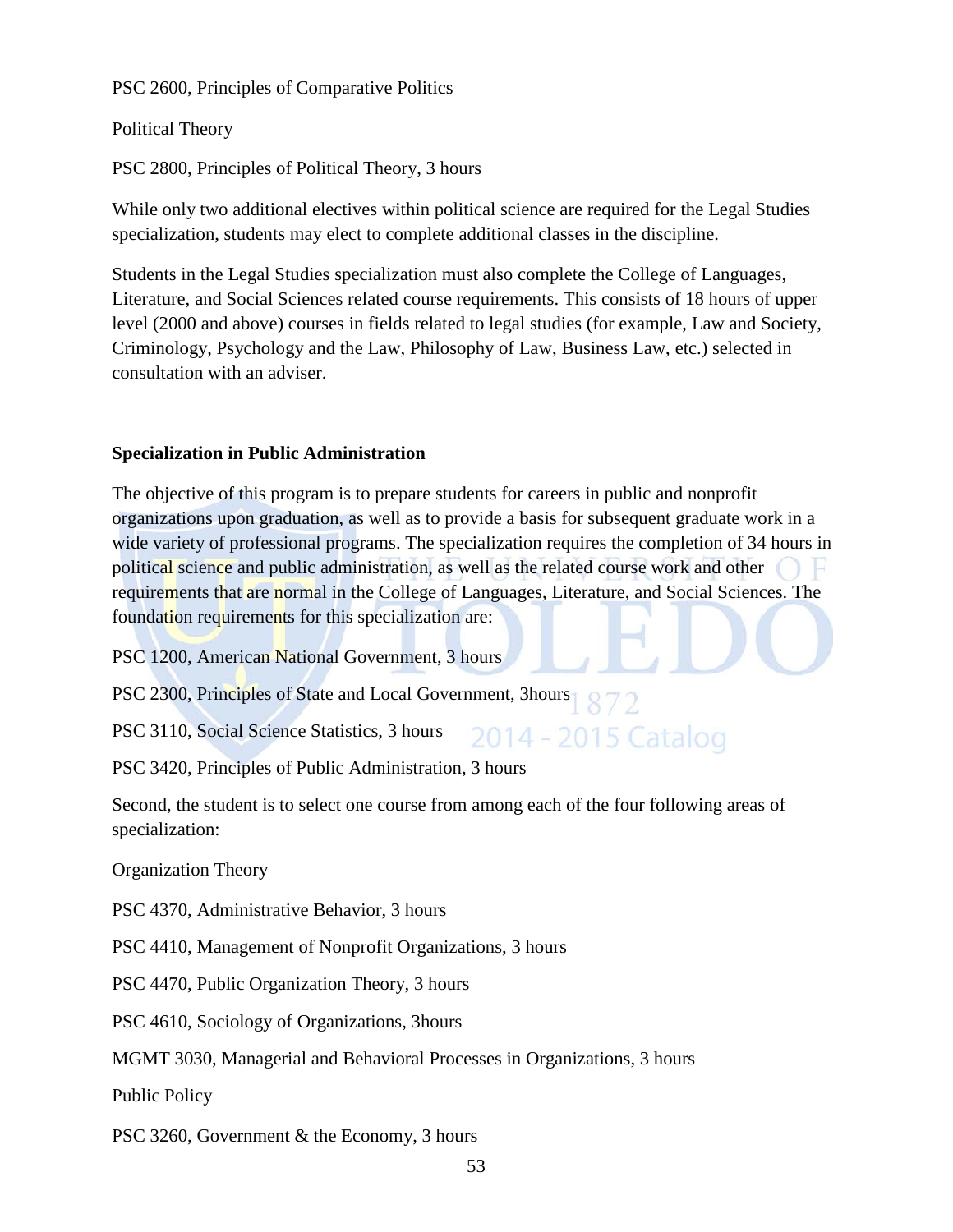PSC 4320, Urban Policy & Administration, 3 hours

PSC 4330, Health Care Policy, 3 hours

PSC 4340, Environmental Policy & Administration, 3hours

PSC 4460, Policy and Administration

Personnel Administration

PSC 4430, Public Personnel Administration, 3 hours

MGMT 3220, Human Resource Management, 3 hours

MGMT, 3630, Conflict Resolution & Negotiations, 3 hours

Financial Administration

PSC 4440, Budget & Finance Administration, 3 hours

ACCT 3010, Cost Accounting for Non-Accounting Majors, 3 hours

Third, since this specialization falls within the B.A. in Political Science, the student must comport with the "gateway" requirements of the degree by selecting one course from among two of the three following subfields of the discipline:

Comparative Government

PSC 2600, Principles of Comparative Government, 3 hours

International Relations

PSC 2700, Principles of International Relations, 3 hours

Political Theory

2014 - 2015 Catalog

PSC 2800, Principles of Political Theory, 3 hours

Fourth, one additional course in political science is required to amass the required 34 hours of credit for the major.

### **Departmental Honors**

Honors work fosters intellectual growth through independent study, involves students in research, prepares students for the intellectual rigor of graduate study, and makes students more competitive for the best employment opportunities upon graduation.

Departmental Honors prepares majors for post-graduate study, for law school, for advanced work in policy research, and for other professional pursuits. However, it is open to all interested in engaging in independent intensive, research oriented intellectual work.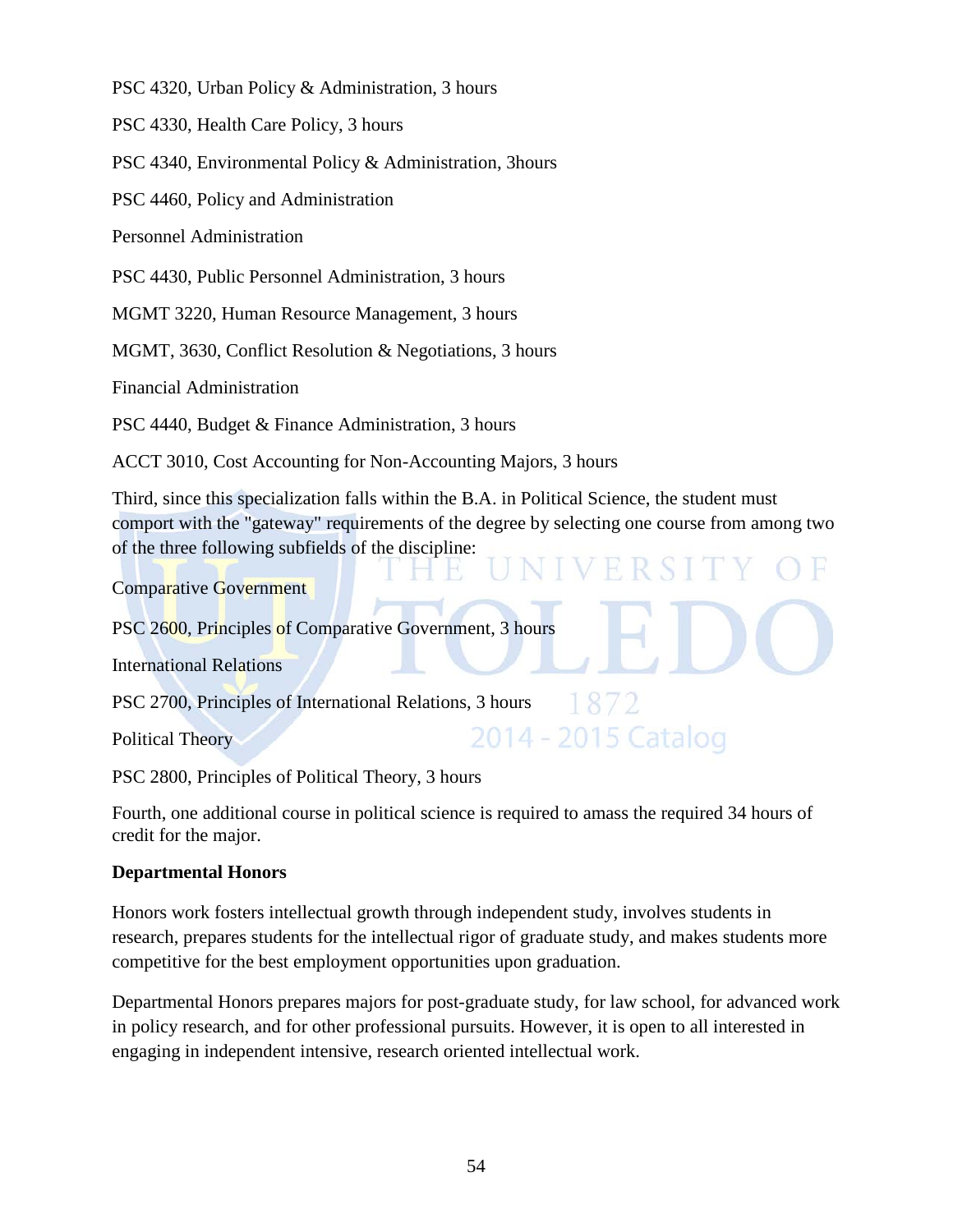Honors work is for those in pursuit of excellence in:

Intellectual organization

Concept formation

Research and Writing

These are the skills you will need in many professional positions - whether in the governmental or private sector. Departmental Honors offers the opportunity to specialize in one of the subdisciplines of Political Science and to work closely with faculty in their areas of interest.

If you aspire to do the kind of work required for Departmental Honors, we encourage you to contact the Honors Adviser (Dr. Heberle). Judge for yourself whether this individualized, intensive program is right for you.

Departmental Honors work is distinct from the University Honors Program, but works closely with it. You must have an overall GPA of at least 3.0 and be in your third year of study to sign up for honors work.

### **Minor in Political Science**

Students seeking a minor in political science must complete at least 21 hours of course work at the 2000 level or above in the discipline, chosen in consultation with a departmental adviser. It is recommended that minors include in their undergraduate program the introductory course in American Government (PSC 1200) and three of the four gateway subfields. At least 9 of the 21credit hour minimum must be at the 3000-4000 levels.

### **Minor in Public Administration**

### 1872

The minor in public administration is comprised of 21 hours of course work. The minor is not available to undergraduate political science majors; political science majors with an interest in public administration should pursue the specialization in public administration. Students minoring in public administration should take the following courses:

Required Courses (9 credits):

PSC 3420, Principles of Public Administration, 3 hours

PSC 3110, Social Science Statistics

### **Electives (12 credits):**

Part A – Two courses from the following:

PSC 4370, Administrative Behavior, 3 hours

PSC 4430, Public Personnel Administration, 3 hours

PSC 4440, Budgeting and Financial Administration, 3 hours

PSC 4460, Policy and Administration, 3 hours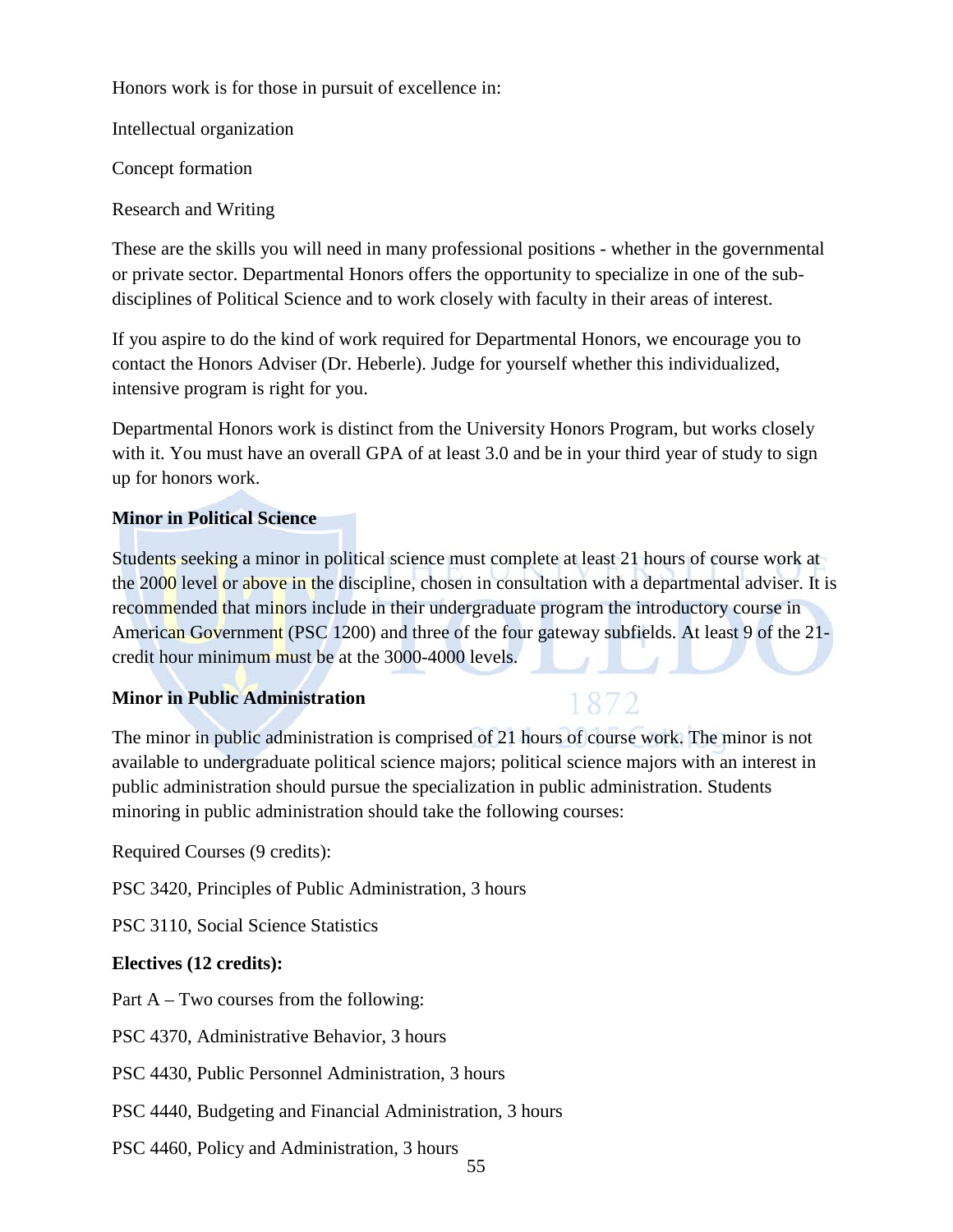PSC 4470, Public Organization Theory, 3 hours

Part B – Two courses from the following:

PSC 3260, Government and the Economy, 3 hours

PSC 3310, Municipal Government, 3 hours

PSC 3510, Constitutional Law I, 3 hours

PSC 3730, American Foreign Policy, 3 hours

PSC 4250, Intergovernmental Relations, 3 hours

PSC 4330, Health Care Policy, 3 hours

PSC 4340, Environmental Policy & Administration, 3hours

PSC 4350, Health Care Delivery Systems, 3 hours

PSC 4360, Ethics in Public Policy & Administration, 3 hours

PSC 4410, Management of Nonprofit Organizations, 3 hours

PSC 4480, Comparative Public Administration, 3 hours

PSC 4490, Current Topics in Public Administration, 3 hours

### **Pre-Law**

Sam Nelson, Adviser

Unlike some pre-professional programs, there is no fixed pre-law curriculum. Critical reading, writing and speaking dominate legal practice and legal education; thus, the central theme of any pre-law course of study should be the development of these skills in the context of areas of substantive interest to the student. Clearly, a course of study designated "pre-law" may extend across a broad range of different disciplines and interests and contain a wide variety of courses. Each student's course of study will be different and should reflect, in consultation with advisors, the specific interests of the student and attention to the development of the critical and analytical skills necessary for success in law school and the legal profession.

## **Department of Psychology**

A. John McSweeny, Chair

Kamala London Newton, Associate Chair

Rickye Heffner, Undergraduate Coordinator and Director of Advising

Undergraduate Advising

University Hall 5030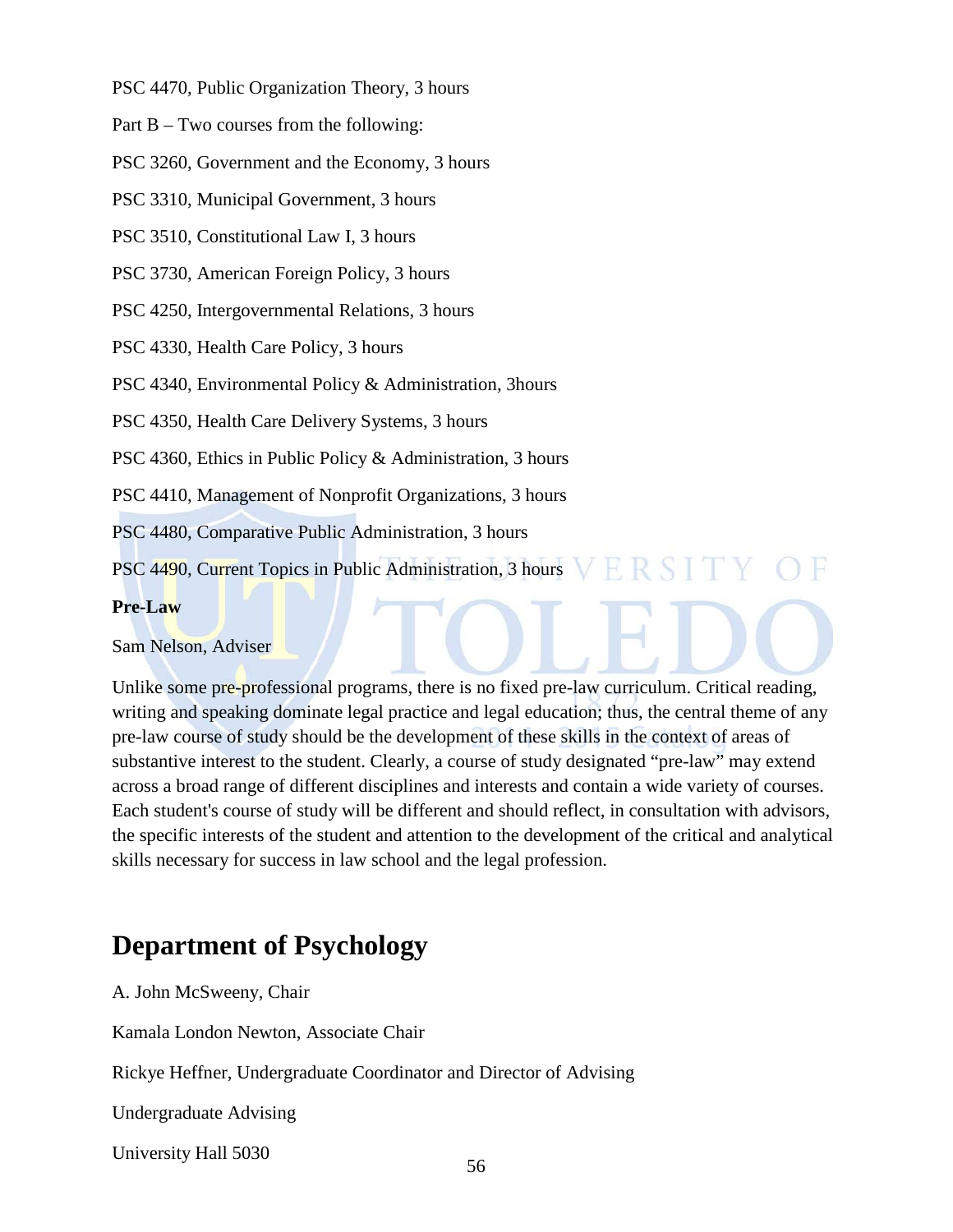The Psychology Advising Office is open on a walk-in basis. The graduate students in the advising intake office can answer basic questions about degree requirements, help you tailor your course selections to meet your goals, and fill out graduation progress evaluations.

**Degrees Offered**: Psychology offers a program for a bachelor of arts.

### **Requirements for the Undergraduate Major**

Before declaring the Psychology Major, students must have at least 30 hours of college credit and a cumulative GPA of 2.5 or higher. Students who do not meet this requirement will be considered "Pre-Psychology" majors and will be advised by Psychology advisors. The major in Psychology requires a minimum of 34 semester hours of Psychology courses, with at least 22 of these hours taken at the University of Toledo, plus 18 hours of related courses. Courses for the major in Psychology cannot be taken as P/NC.

### **The B.A. Curriculum**

The B.A. degree in psychology is designed to provide a liberal arts education and to prepare students for graduate training either in a specialized area of psychology (e.g., Experimental or Clinical graduate programs), or for graduate work in related disciplines. Students will be exposed to all of the major fields of psychology. Related courses come from a list pre-approved by faculty in the department and available on the Psychology Department website. These courses are taught by other departments, but are relevant to various areas of psychology. Fundamentals of Biology or Biodiversity (BIOL 2150 or EEES 2150) with lab (BIOL 2160 or EEES 2160) is on the list and is the only related course required of all majors. Students who wish to do so can use these BIOL or EEES hours toward their natural science requirement. Students are free to choose any other courses from the related list, but should do so in consultation with their advisors.

The core psychology curriculum is as follows:

A. **Required** basic psychology courses: **15** hours (Students must select 5 of 6 courses)

PSY 2200 Abnormal Psychology

PSY 2400 Cognitive Psychology

PSY 2500 Developmental Psychology or PSY 2510 Lifespan Developmental

PSY 2600 Psychobiology

PSY 2610 Learning and Motivation

PSY 2700 Social Psychology

B. **Required** methodological courses: **7** hours

PSY 2100 Statistical Methods\* (must earn a grade of C- or higher before taking PSY 3110)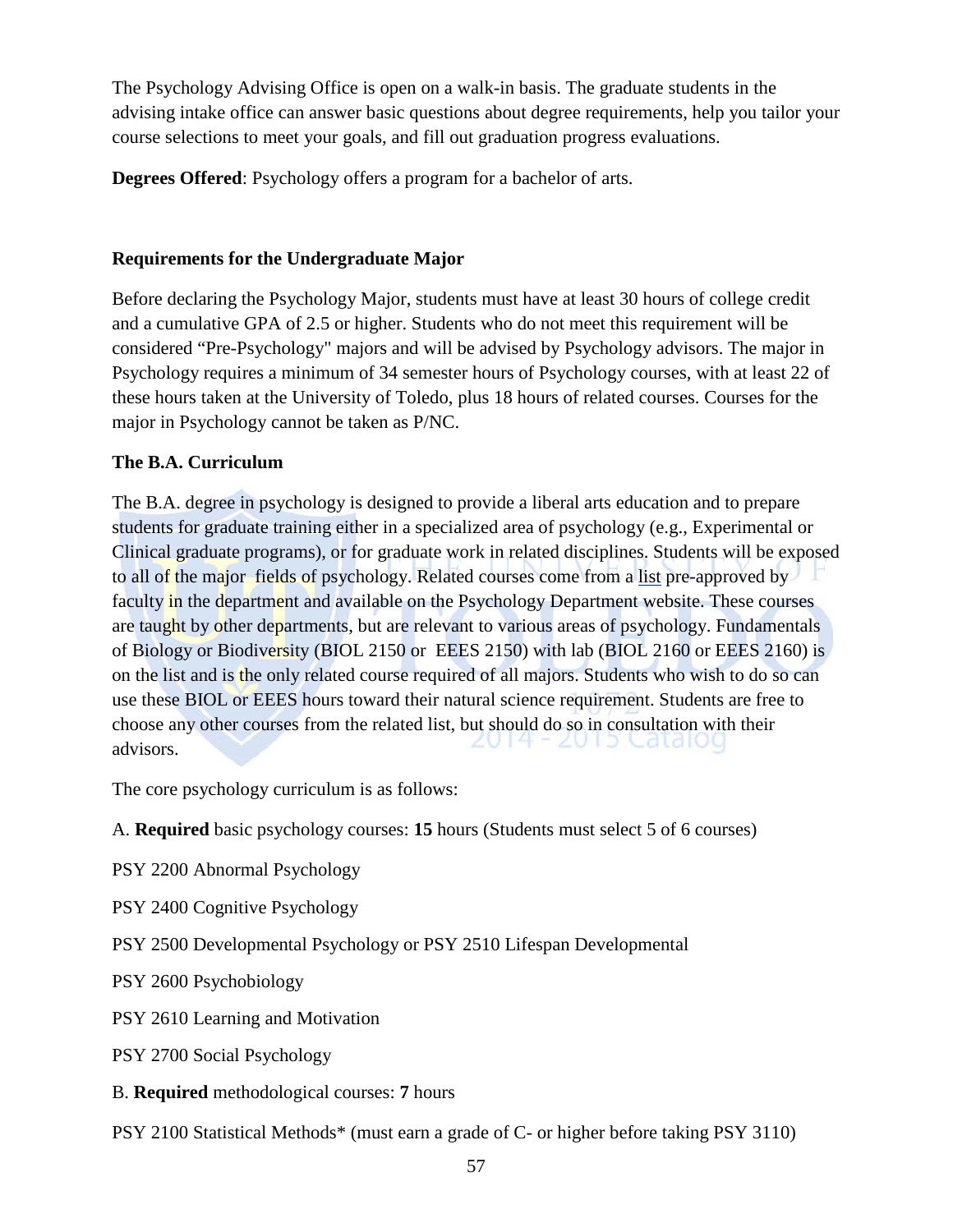PSY 3110 Research Methods in Psychology

**An Advanced Research Course is not required of all majors but s**tudents planning to pursue graduate work in psychology are strongly advised to take an advanced research course from the following list:

PSY 4100 Research Practicum

PSY 4200 Research in Clinical Psychology

PSY 4400 Research in Cognitive Psychology

PSY 4500 Research in Developmental Psychology

PSY 4600 Research in Psycho biology and Learning

PSY 4700 Research in Social Psychology

PSY 4910 Independent Research

PSY 4960 Honors Thesis

\* Students must have a C- or higher in MATH 1320 or higher before taking PSY 2100

### C. **Elective** psychology courses: **12-18** hours

This category includes all Psychology courses at the 3000- or 4000-level that are not taken to meet requirements A and B. At least 12 hours of electives must be taken at a 3000-level or higher.

R

No more than a total of 8 hours of Externship in Psychology (PSY 3940), Research Practicum (PSY 4100), Independent Study (PSY 4990), Independent Research (PSY 4910), and/or Honors Thesis (PSY 4960) combined can count toward the Psychology major.

### D. **Related** courses: **18** hours

The 18 hours of related courses are taken outside the Department of Psychology, and must be on the related list and/or approved by the student's Department advisor.

At least 9 hours must be courses numbered 3000 or higher

Fundamentals of Biology (BIOL 2150) or Biodiversity (EEES 2150), with lab (BIOL 2160 or EEES 2160), must be included in the Related Courses category (or taken as part of the natural science requirement)

A minor in another department or a second major may be used to complete the remaining Related Courses requirement, with the advisor's approval.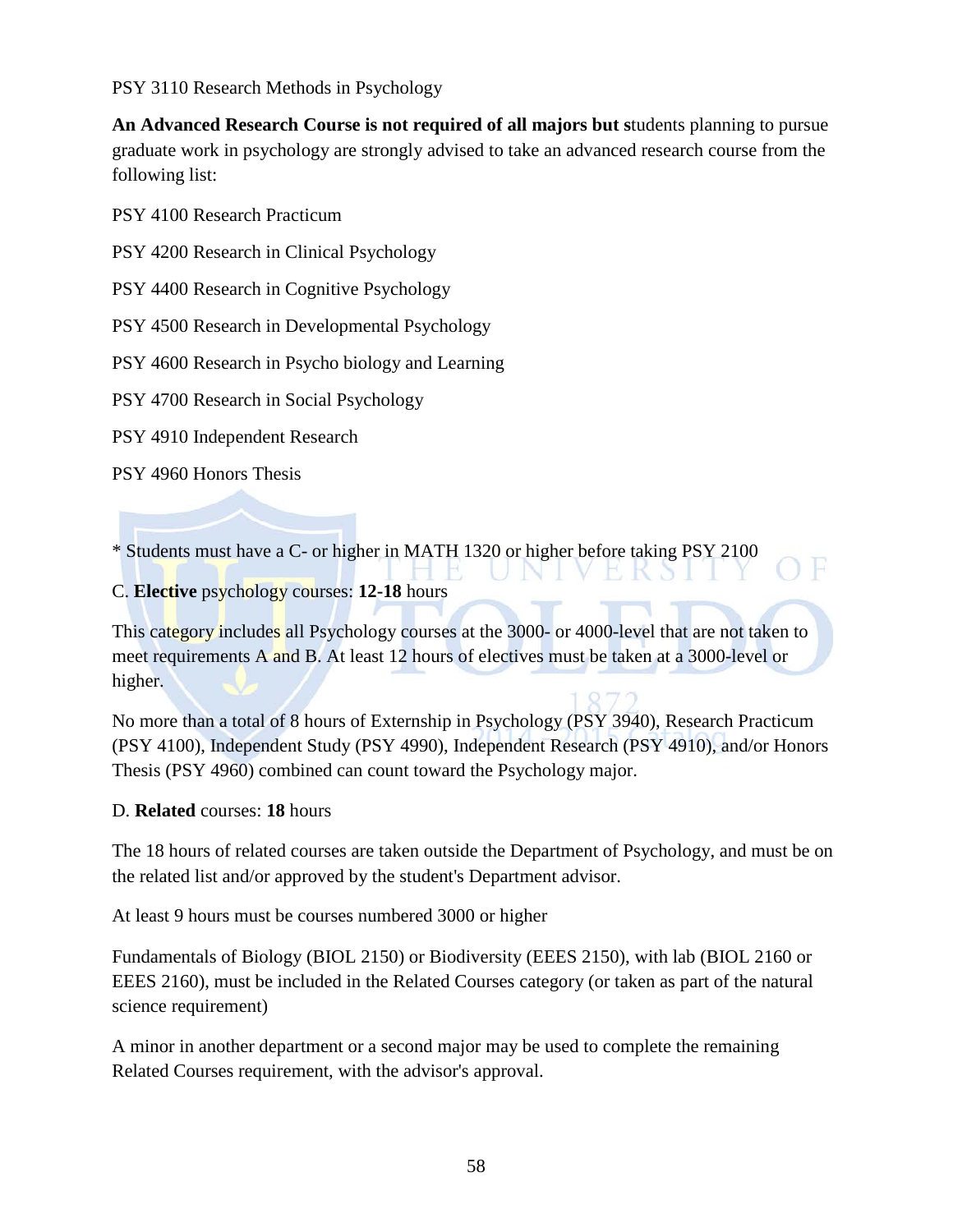### **Honors in Psychology**

### **Requirements for Admission**

Psychology majors are encouraged to earn the graduation citation "Honors in Psychology" through the Department of Psychology honors program. A student can be admitted at any time but no later than the end of the first semester of their junior year. The following criteria must be met for admission to the program:

An overall GPA of 3.8 or higher -*or*- Good standing in the College Honors program

A grade of B or higher in PSY 2100

A GPA in Psychology courses of 3.4 or higher

Recommendation by two Department faculty members

Check with your advisor about your suitability for honors. If interested, contact the Department Honors Advisor for application materials.

### **Requirements for Graduation with Honors in Psychology**

Once admitted, Honors students must meet all Requirements for the Undergraduate Major with the addition of:

Honors Proposal PSY 3800: *Review a topic under the guidance of a faculty member and design and write a proposal for an empirical research project, 3 hr credit*

Honors Research PSY 3910: *Carry out the proposed research project, 3 hr credit*

Honors Thesis PSY 4960: *Analyze the data from the research project, write the results for a research publication in APA style, and present it formally to department faculty, 3 hr credit*

The final GPA in all Psychology courses must be 3.4 or higher.

### **Minor in Psychology**

Students electing to minor in psychology at the University of Toledo must complete a minimum of 21 semester hours of course work: 12 hours of basic courses in Psychology and an additional 9 hours of advanced Psychology courses. Each program of study must be approved by a department adviser. A minimum GPA of 2.0 must be achieved in courses within the minor. Courses in the minor may NOT be taken as P/NC.

The curriculum is as follows:

A. Basic psychology courses: 12 hours

With the approval of a Department advisor, the student must select 4 out of 5 of the following:

PSY 2200 Abnormal Psychology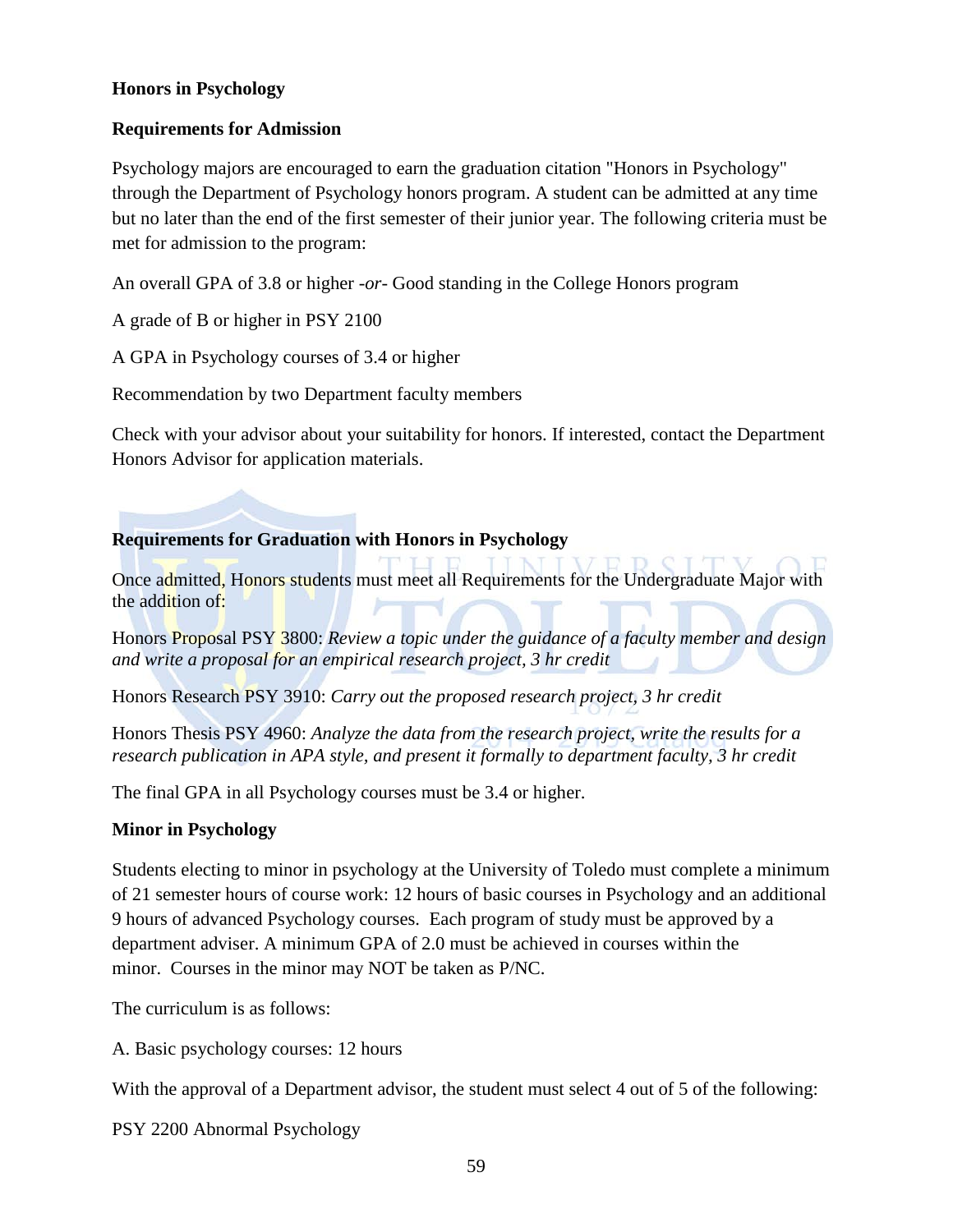PSY 2400 Cognitive Psychology

PSY 2500 Developmental Psychology or PSY 2510 Life span Developmental Psychology

PSY 2600 Psychobiology

PSY 2700 Social Psychology

B. Advanced courses: 9 hours

With the approval of a Department advisor, the student must select 9 hours of Psychology courses numbered 3000-4990. It should be noted that no more than a total of 4 hours of Research Practicum (PSY 4100), Independent Study (PSY 4990), and/or Independent Research (PSY 4910) may be included.

### **Religious Studies**

(Administered by the Department of Philosophy and Religious Studies)

John Sarnecki, Program Director and Chair

**Degrees Offered**: Religious Studies offers a program for a bachelor of arts.

### **Requirements for the Undergraduate Major**

All students majoring in Religious Studies must take a minimum of 30 hours in Religious Studies plus 18 hours of related courses. The course requirements for the major are as follows:

1872

2014 - 2015 Catalog

**A. Required courses (6 hrs.):**

REL 2000 Introduction to Religion, 3 hours

REL 3570 Philosophy of Religion, 3 hours

### **B. Distributive Requirements (12 hrs.)**

At least one course must be taken in each of the three areas listed below. The fourth course can be chosen from any of the three groups. At least one course must be taken at 3000-4000 level. The student may petition their advisor to have other courses substituted for the list below in fulfillment of the distribution requirement.

### **1. Group One:**

REL 2310, Old Testament/Tanakh, 3 hours

REL 2330, New Testament, 3 hours

REL 2350, Authority and the Bible, 3 hours

REL 2410, Intro. to Christian Thought, 3 hours

60 REL 3420, Christian Ethical Perspectives, 3 hours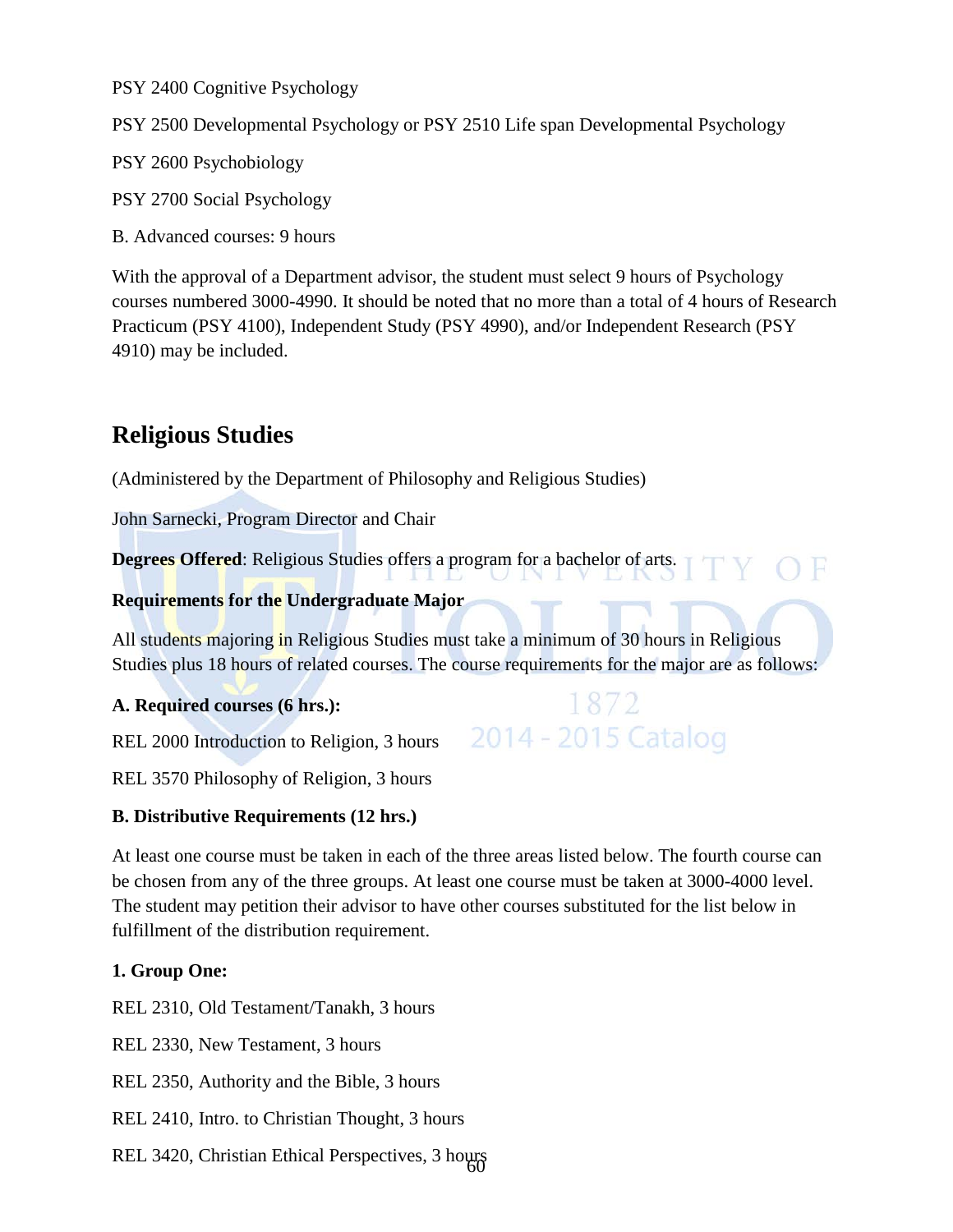REL 3080, Jewish Biblical Studies, 3 hours

REL 3670, Christian Ritual and Worship, 3 hours

### **2. Group Two:**

REL 2300, Understanding Monotheism, 3 hours

REL 2980, Intro. to Islam, 3 hours

REL 3350, Qur'an and Hadith, 3 hours

REL 3580, Cont. Issues in Islam, 3 hours

### **3. Group Three:**

REL 3500, Eastern Thought, 3 hours

REL 3520, Zen Philosophy, 3 hours

### **C. Focal Area/Electives (12 hrs.)**

Students can choose courses around a desired focal area (e.g., Christian studies, Islamic Studies, Religion and Literature, Religion in America, Science and Religion) or some other area of interest to be determined in consultation with the Religious Studies advisor. At least 6 hours of these electives must be taken at the 4000 level.

### **D. Related Courses (18 hrs.)**

As part of the general College of Languages, Literature, and Social Sciences requirements, the student must take 18 hours of related courses outside the Religions Studies program that have been approved by the student's advisor. A minimum of 9 of these hours must be taken at the 3000-level or above. A Minor in another department may be used to satisfy the related courses requirement.

### **Department of Sociology**

TBA, Chair

Angela Siner, Undergraduate Adviser

**Degrees Offered**: Sociology offers a program for a bachelor of arts.

### **Requirements for the Undergraduate Major in Sociology**

The undergraduate major of 33 hours must include the following:

SOC 2000 ProSeminar in Sociology I, 1 hour

SOC 3270 Social Research Methods, 3 hours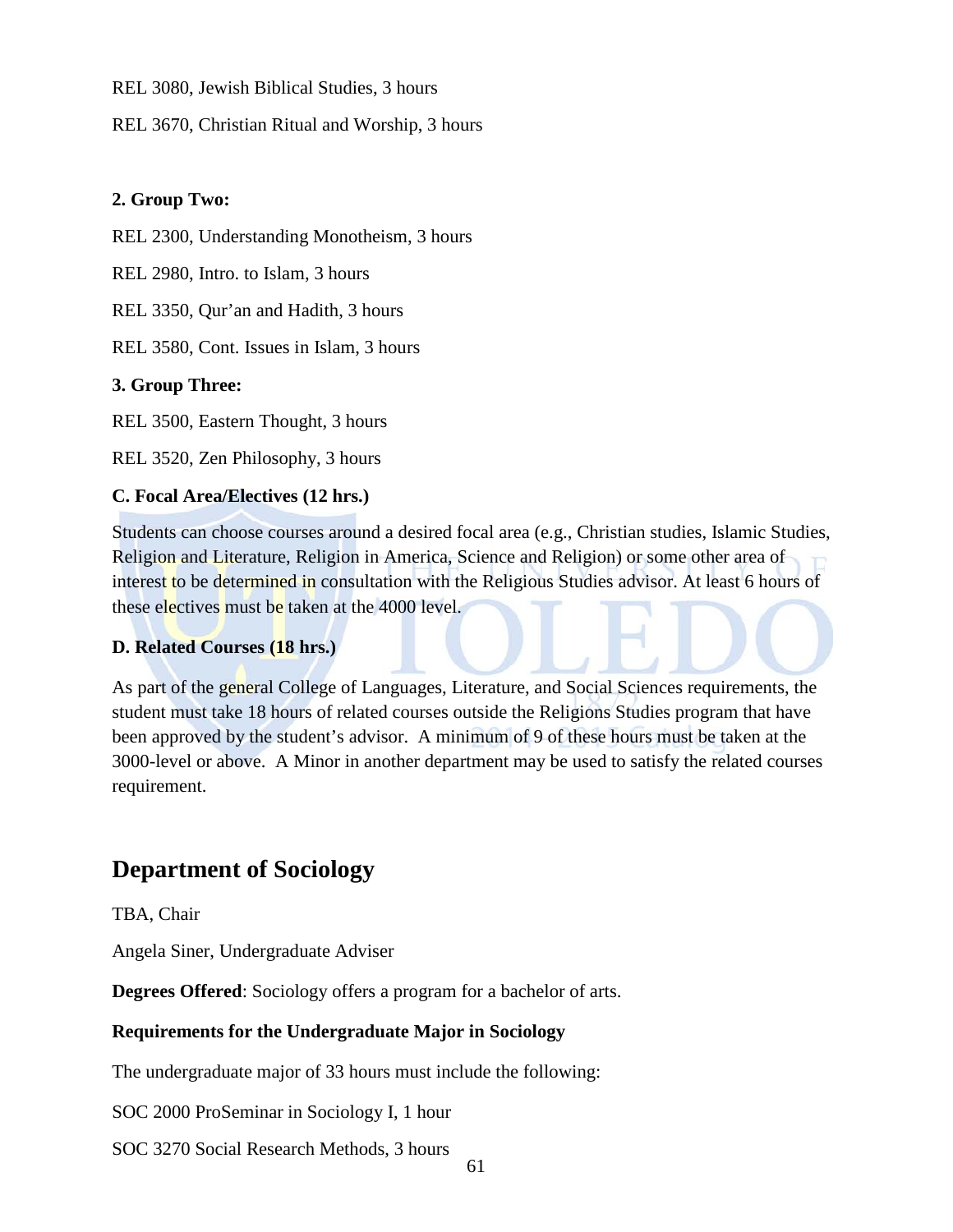SOC 3290 Social Statistics, 3 hours

SOC 4000 ProSeminar in Sociology II, 2 hours

SOC 4040 Classical Theory, 3 hours

21 additional elective hours of sociology courses, at least 15 of which must be at the 3000 or 4000 level.

Students should discuss their personal and professional interests with the undergraduate adviser before selecting elective courses to complete the major.

### **Related Hours**

The requirement of 18 related hours is met with electives taken from at least four of the following disciplines: Africana Studies, Anthropology, Communications, Economics, Geography, History, Political Science, Psychology and Women's and Gender Studies. Fifteen of these hours must be taken at the 3000 or 4000 level. Students may not take P/NC in major or related courses.

### **Honors in Sociology**

Qualified juniors and seniors may apply to work for honors in sociology. The following are requirements for entrance into the Honors Program in sociology:

A. Admission

3.3 minimum GPA in sociology courses

Minimum cumulative GPA of 3.0

Completion of 12 hours of sociology courses; and

Qualification as a sociology major

B. Requirements

A student must complete nine hours of independent work in sociology. During the final semester before graduation, the student must complete an honors paper. The honors topic and paper are to be developed in close conjunction with a faculty adviser. Students should discuss their special interests with faculty members or with the honors adviser, who will help identify an appropriate faculty member to guide the honors work.

2015 Catalog

### **Undergraduate Minor in Sociology**

Requirements for the undergraduate minor must include 21 hours configured as follows:

SOC 3270 Social Research Methods, 3 hours

SOC 3290 Social Statistics, 3 hours

SOC 4040 Classical Theory, 3 hours

12 additional elective hours of sociology courses pat the 3000 or 4000 level.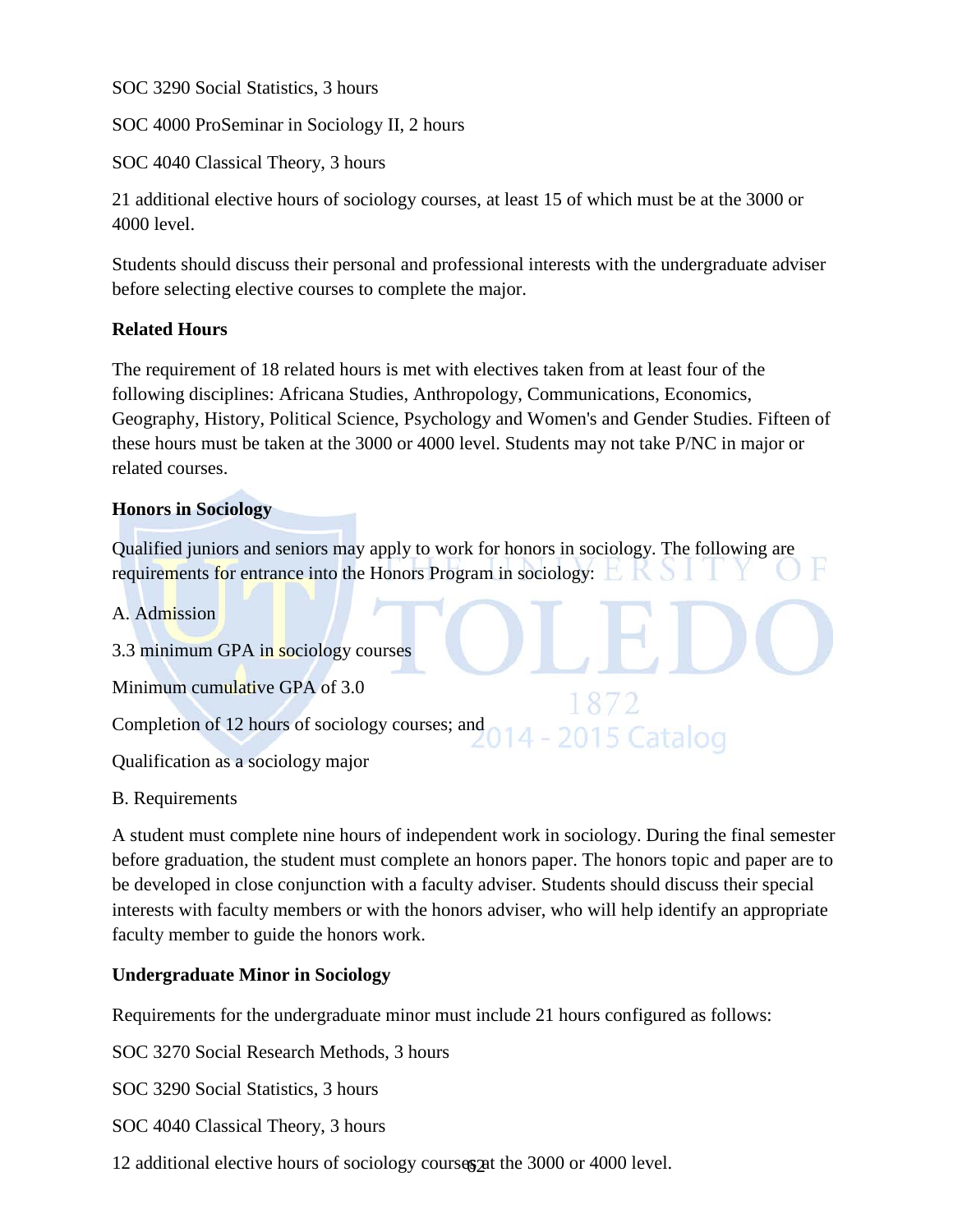### **Urban Studies**

### **Interdisciplinary Major**

**Degrees Offered**: Urban Studies offers a program for a bachelor of arts.

### **Requirements for the Undergraduate Major in Urban Studies**

The Urban Studies program, totaling 48 credit hours, is an interdepartmental major with emphasis on urban-oriented courses in economics, geography, history, political science, and sociology. Its purpose is to provide a broadly based educational foundation for understanding the impact and scope of urbanization so that students will be suitably educated to pursue graduate or professional academic programs or to assume positions in urban-related employment.

Required courses: 15 hours chosen from the following, with one course from each department:

H.

ECON 3600, 3 hours

GEPL 3710, 3 hours

HIST 3270 OR 3280, 3 hours

PSC 3310, 3 hours

SOC 2410, 4440 OR 4450, 3 hours

12 hours chosen from any of these courses:

ECON 4050; GEPL 4530, 3460; HIST 3250, 3400, 3410; PSC 2300; SOC 3600, 3640, 4340, 4610.

UNIVERSIT

1872

One course in statistics (3 hours): ECON 2640, PSC 3110 or SOC 3290.4.

Students will consult with adviser to choose 18 hours of courses in fields related to Urban Studies.

### **Department of Women's and Gender Studies**

### **Interdisciplinary Major**

Sharon Barnes, Interim Chair and Adviser

**Degrees Offered**: Women's and Gender Studies offers a program for a bachelor of arts.

### **Requirements for the Undergraduate Major in Women's and Gender Studies**

Major, B. A. 33 hours (30 hours if double-majog<sub>3</sub>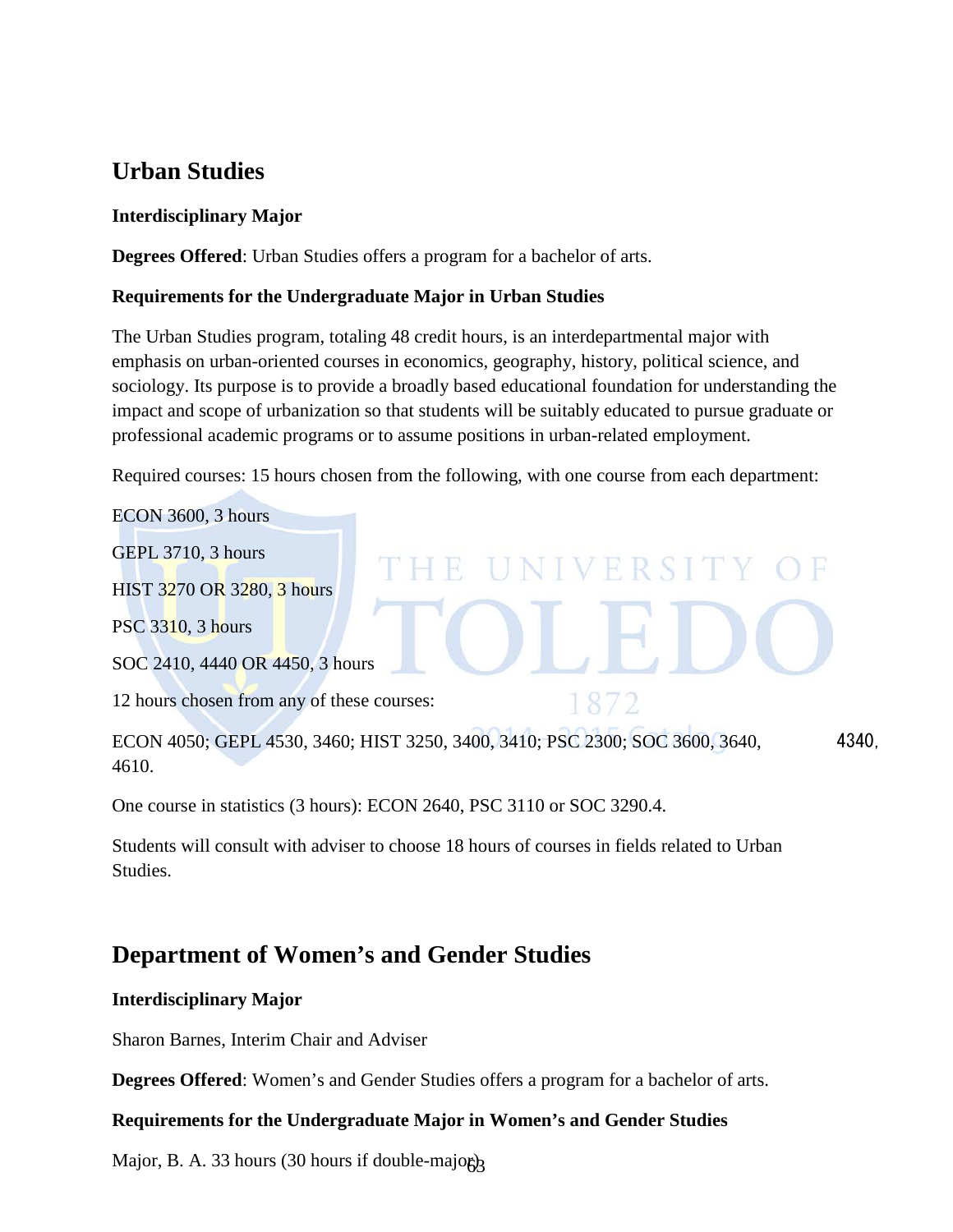### **Core Requirements**: 18 hours

WGST 1150 Proseminar in Women's and Gender Studies I, 1 hour WGST 2150 Proseminar in Women's and Gender Studies II, 1 hour WGST 3010 Issues in Women's Studies, 3 hours WGST 4870 Feminisms (Feminist Theory), 3 hours WGST 4890 Research & Methodologies, 4 hours WGST 4900 Senior Seminar, 3 hours WGST 4940 Praxis, 3 hours

**Electives:** 15 hours (12 hours if double-major)

All cross-listed WGST classes or courses with WGST numbers (that are not core-classes) count as WGST electives. In some cases, where relevant, courses with other department alpha-codes may count as electives at the discretion of the adviser or chair.

### **Requirements for the Undergraduate Minor in Women's and Gender Studies**

Minor in Women's and Gender Studies: 22 hours

### **Core Requirements: 10 hours**

WGST 3010 Issues in Women's Studies, 3 hours WGST 4870 Feminisms (Feminist Theory), 3 hours WGST 4890 Research & Methodologies, 4 hours<br>  $\frac{10}{2014} - \frac{10}{2015}$  Catalog

### **Electives: 12 hours**

All cross-listed WGST classes or courses with WGST numbers (that are not core-classes) count as WGST electives. In some cases, where relevant, courses with other department alpha-codes may count as electives at the discretion of the adviser or chair.

1872

### **Requirements for the Undergraduate Minor in Sexuality Studies**

To complete the minor in Sexualities Studies, students must maintain a minimum GPA of 2.0 in the minor field, and complete 19 credits of coursework—10 of required core courses and 9 from a broad list of elective courses, subject to approval by the student's adviser and department chair.

Required core:

WGST 2010: Introduction to Women's Studies, 3 cr.

WGST 4980: Queer Theory OR WGST 4780: Feminisms, 3 cr.

WGST 4890: Women's and Gender Studies Research and Methodologies, 4 cr.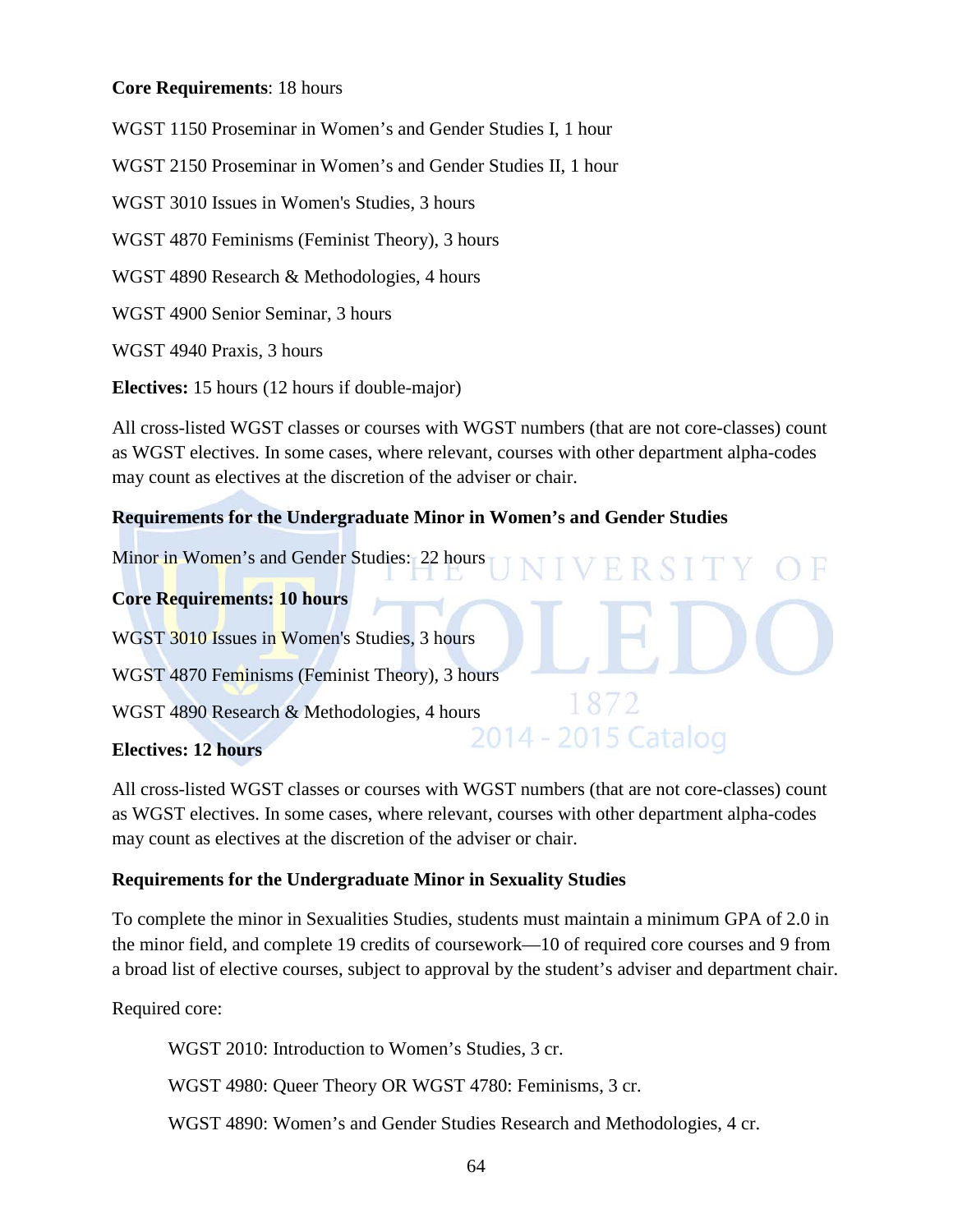### Electives:

WGST 2880: Queer Culture(s), 3 cr. WGST 3200: Issues in LGBT Communities, 3 cr. WGST 3550: Love, Sex, and Marriage, 3 cr. WGST 3800: Sexual Politics, 3 cr. WGST 4590: Law, Policy, and the Politics of Sexuality, 3 cr. WGST 4780: Feminisms,\* 3 cr. WGST 4980: Queer Theory\* 3 cr.

\*Only one of these may count as an elective. The other will be counted as part of the core requirements.

### **WGST and Pre-Med**

Students interested in the Pre-Med program may major in WGST. The Pre-Med program is a career track, not an official academic major. All students enrolled in the pre-med program must also choose a major. In the past few years, an increasing number of students interested in healthrelated careers have chosen WGST as their major. Students with a particular interest in women's health and topics related to gender and healthcare may take the following: WGST 4810 Women's Health Care, WGST 4160 Health and Gender, and WGST 3980 Women and Disability in partial fulfillment of the Women's and Gender Studies major electives. In addition, WGST students pursuing the Pre-Med option will be assigned a mentor, from the medical profession, to provide guidance and advice as they develop their career goals. Students who would like to pursue the WGST and Pre-Med option should speak with the department adviser and the Pre-Med adviser.

### **WGST and Pre-Law**

65 Students interested in pursuing law school may major in WGST. Pre-Law is not a specific major at the University of Toledo. Students who would like to prepare them-selves for law school may choose any academic major. According to the American Bar Association students interested in attending law school should prepare themselves by gaining the following skills: Analytic / Problem Solving Skills, Critical Reading and Writing Skills, Oral Communication / Listening Abilities, General Research Skills, Task Organization / Management Skills. The WGST degree provides students with the opportunity to gain all of the skills recommended for the successful pursuit of a career in law. In addition, undergraduates in Women's and Gender Studies who wish to study legal ideas, institutions, and procedures from the perspective of gender may pursue a concentration in Law and Social Thought by taking the following: LST 2010, 2500 (2 hours), and 4900 in partial fulfillment of the women's and gender studies major electives, and LST 4940 (3 to 6 hours) to satisfy the women's and gender studies internship requirement. Students should meet with the department adviser to discuss their specific academic plan.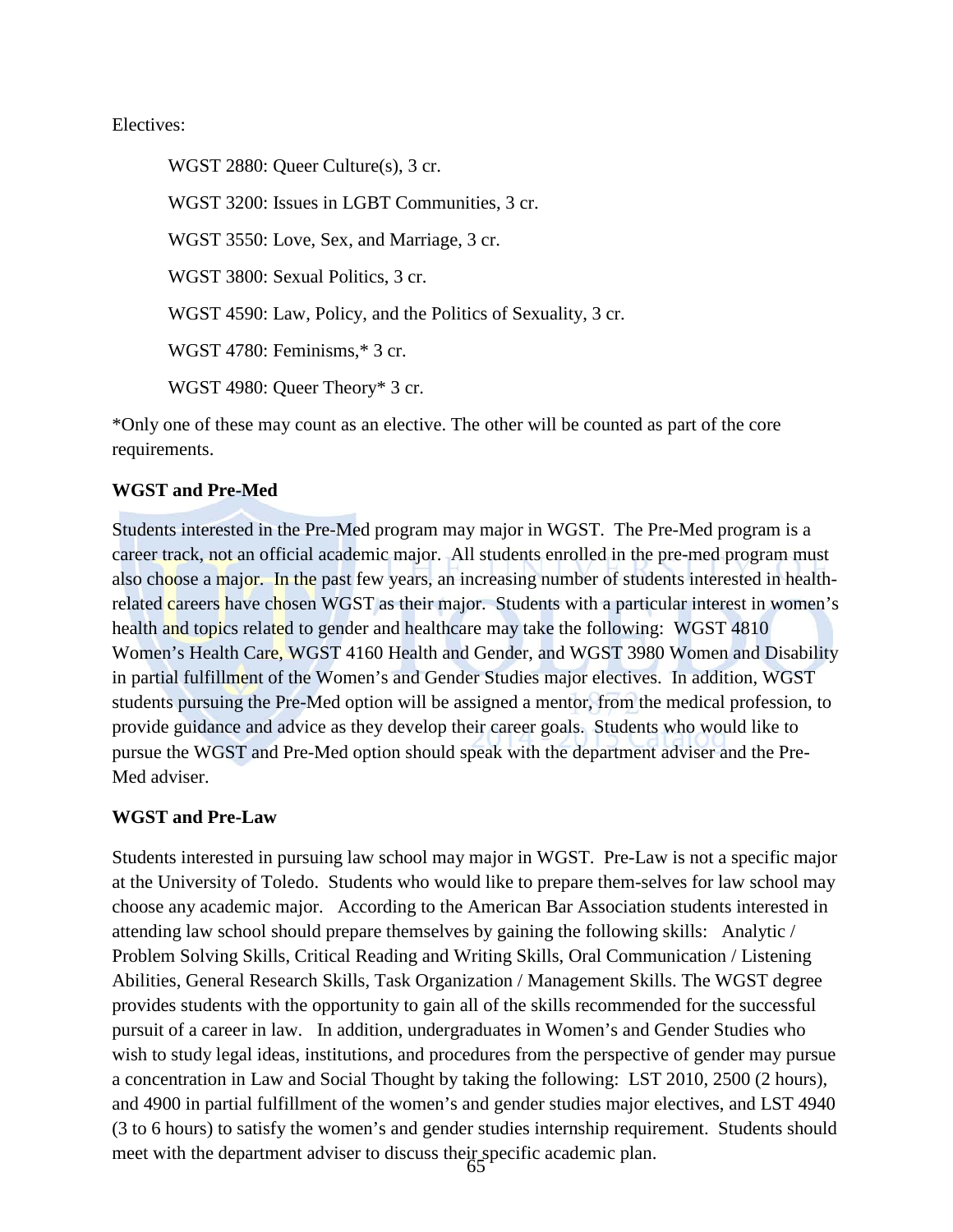### **Concentrations:**

WGST has formal concentrations in Sexuality Studies and Law and Social Thought. Please speak to the department adviser for more information on these programs.

### **Honors in Women's and Gender Studies**

A student majoring in Women's and Gender Studies who is seeking departmental honors should make formal application near the end of the junior year. The following requirements must be met in order to earn the departmental honors designation at the time of graduation: 1) minimum cumulative GPA of 3.3 overall and 3.5 in WGST courses, 2) Two WGST 3000-4000-level elective courses and 3) WGST 4910 Thesis for three hours, an honors thesis, or a paper from a 4000-level class submitted for review by the department honors committee.

### **College of Languages, Literature, and Social Sciences Faculty**

### **Disability Studies Program**

**Allyson Day, 2014, Assistant Professor IIVED CITI** B.A., B.F.A., University of Maine at Farmington; M.A., Simmons College; Ph.D., Ohio State **University** 

**James Ferris**, 2008, Professor and Ability Center of Greater Toledo Endowed Chair in Disability Studies B.A., Marquette University; M.A., University of Texas at Austin; Ph.D., Southern Illinois University at Carbondale

2014 - 2015 Catalog

**Kim E. Nielsen**, 2012, Professor B.A., Macalester, M.A., Ph.D., Iowa

**Liat Ben-Moshe**, 2013, Assistant Professor B.A., Tel Aviv University; M.A., Ph.D. Syracuse University

### **Department of Economics**

**Olugbenga Ajilore**, 2003, Associate professor B.A., U.C. Berkeley, Ph.D., Claremont Graduate University

**Aliaksandr Amialchuk**, 2007, Associate professor B.A., Hrodno State University; M.A., National University Kyiv-Mohyla Academy; Ph.D., University of Houston

**David C. Black**, 1990, Associate professor and Graduate adviser B.A., M.A., Ph.D., State University of New York - Buffalo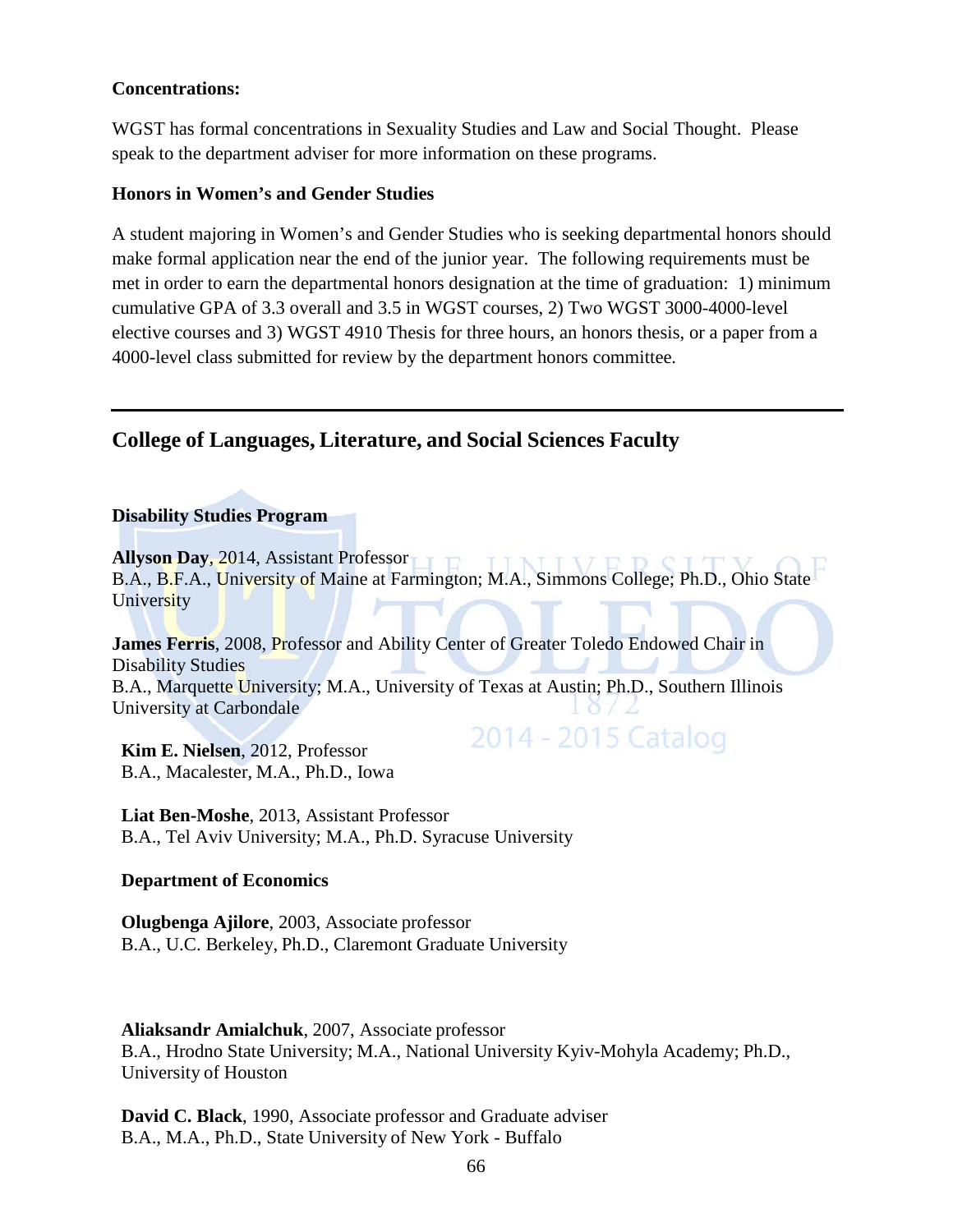**Gene Hsin Chang**, 1989, Professor

B.A., Ph.D., Fudan University; M.A., University of California - Berkeley; M.A., Ph.D., University of Michigan

**Michael R. Dowd**, 1989, Associate professor and Chair B.A., M.A., Ph.D., State University of New York - Buffalo

**Kevin Egan**, 2005, Associate professor B.A., Central College; Ph.D., Iowa State University

**Kristen Keith**, 1994, Associate professor and Undergraduate adviser B.A., University of Montana; M.A., Ph.D., The Ohio State University

**Oleg Smirnov**, 2006, Associate professor B.S. Novosibirsk State University; M.A., West Virginia University; Ph.D., West Virginia University

Lecturers

**Larry Cook**, 2006, Associate Lecturer B.A., M.A., The University of Toledo

Emeritus Faculty

## THE UNIVERSITY

**Julius Gylys**, 1967, Professor emeritus, 1993 B.S., M.B.A., University of Detroit; M.A., Ph.D., Wayne State University

**Michael Magura**, 1969, Professor emeritus, 1999 B.A., St. Vincent College; M.A., Ph.D., Boston College

**Raj Roy**, 1963, Professor emeritus, 1999 5 Catalog  $2014 -$ B.A., M.A., Calcutta University; Ph.D., Wayne State University

**Frederick Tank**, 1970, Associate Professor emeritus, 1999 B.B.A., University of Georgia; M.A., The University of Toledo; Ph.D., Wayne State University

**Steven Weiss**, 1968, Professor emeritus, 1999 B.A., M.A., Ph.D., University of Colorado

**Calman R. Winegarden**, 1962, Research Professor emeritus, 1989 B.S., American University; M.A., Ph.D., Case Western Reserve University

**Donald J. Yankovic**, 1968, Professor emeritus, 1989 B.A., Monmouth College; Ph.D., University of Pittsburgh

### **Department of English Language and Literature**

**C. Jane Bradley**, 1990, Professor B.A., University of Tennessee; M.A., Syracuse University; M.F.A., Vermont College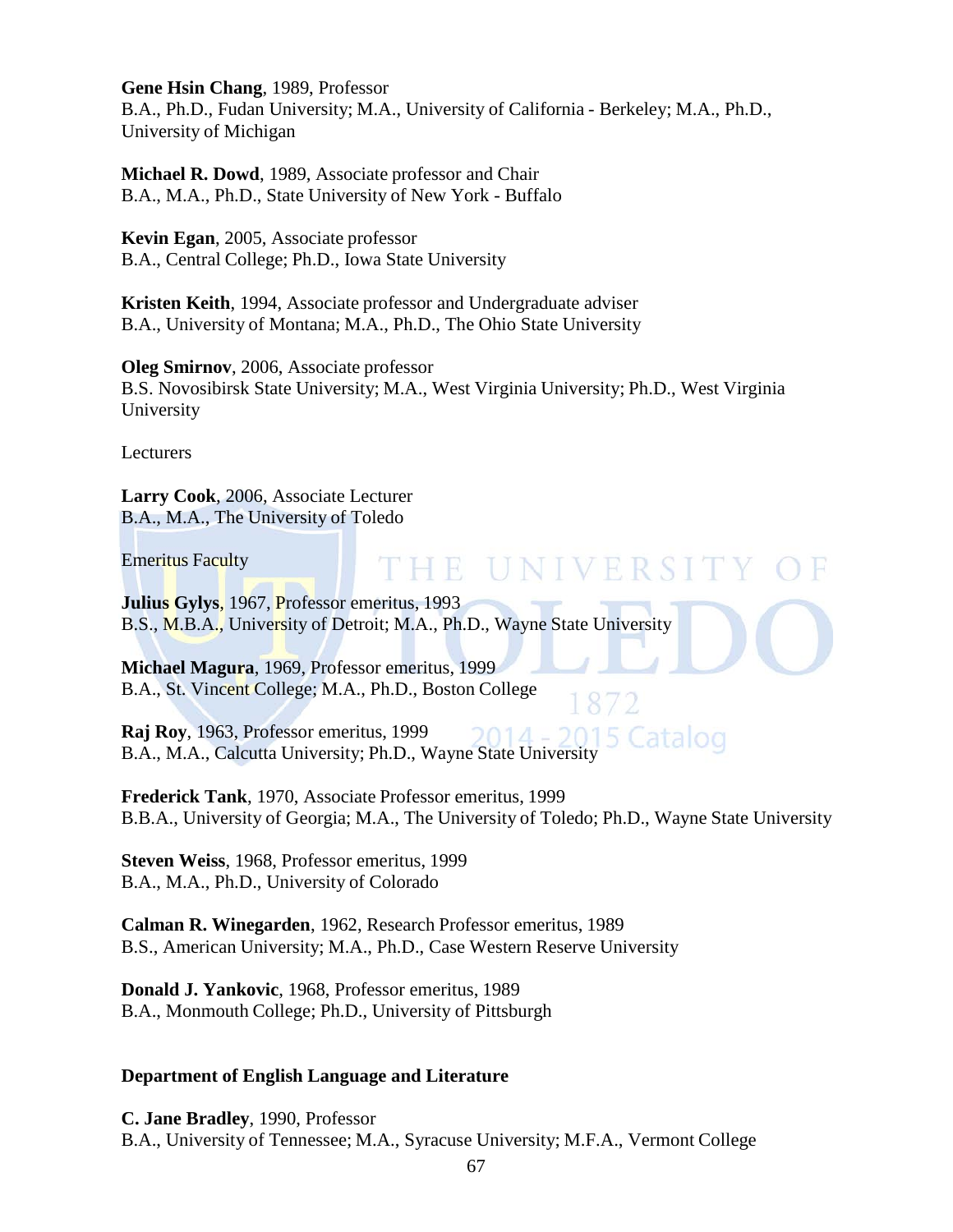**Douglas W. Coleman**, 1989, Professor B.A., M.A., Ph.D., University of Florida

**Daniel Compora**, 1993, Associate professor A.S., Monroe County Community College; B.A., M.Ed., Ph.D., The University of Toledo

**Anthony Edgington**, 2005, Associate professor

B.A., University of Pittsburg; M.A. Slippery Rock University; Ph.D., University of Louisville

**David L. Erben**, 1997, Assistant professor B.A., M.A., Ph.D., University of South Florida

**Christina M. Fitzgerald**, 2003, Professor B.A., Columbia University; M.A., Ph.D., University of California, Los Angeles

**William N. Free**, 1966, Professor B.A., Yale University; M.A., Indiana University; Ph.D., Yale University

**Timothy Geiger**, 1997, Professor, Associate Chair B.A., West Chester University of Pennsylvania; M.F.A., University of Alabama

**Melissa Valiska Gregory**, 2002, Associate professor B.A., College of Wooster; M.A., Ph.D., Indiana University

**Sara Lundquist**, 1993, Associate professor and Chair B.A., Boston University; B.S., Virginia Commonwealth University; Ph.D., Boston College

**Andrew Mattison**, 2005, Professor A.B., Vassar College, M.A., Ph.D., Brandeis University

**Carmen L. Phelps**, 2008, Associate professor 2014 - 2015 Catalog B.A./B.S., University of Kansas; M.A., Chicago State University; Ph.D., George Washington University

**Melinda Reichelt**, 1997, Professor B.A., Anderson University; M.A., Ph.D., Purdue University

**Russell J. Reising**, 1994, Professor B.A., M.A., Miami University; Ph.D., Northwestern University

**Parama Sarkar,** 2009, Assistant professor B.A., Presidency College, India; M.A., Jadavpur University, India; Ph.D., Michigan State University

**Barbara Schneider**, 2001, Associate professor and Associate Dean, College of Languages, Literature, and Social Sciences B.A., Gonzaga University; M.A., Ph.D., Wayne State University

**Skaidrite Stelzer**, 1985, Assistant professor B.A., M.A., Western Michigan University; Ph.D., Kent State University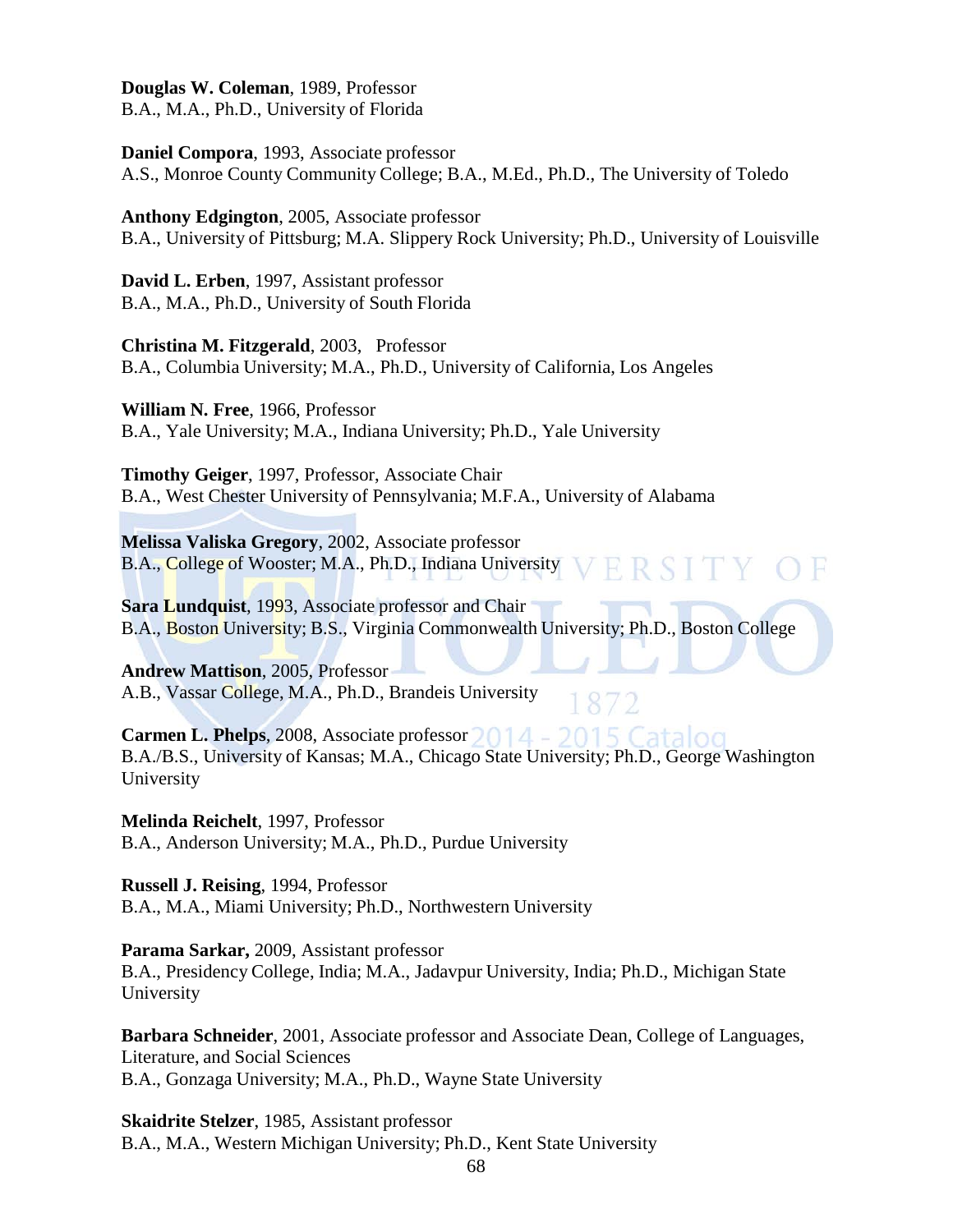**Benjamin Stroud**, 2011, Assistant professor B.A., University of Texas, Austin; M.A., M.F.A., Ph.D., University of Michigan

**Robert S. Turley**, 1989, Associate professor B.A., Oral Roberts University; M.A., University of Tulsa; Ph.D., Florida State University

Lecturers

**Elliot Adams,** 2008, Associate Lecturer B.A., M.A., University of Alabama; Ph.D., Bowling Green State University

**Sheri Benton**, 2012, Lecturer B.A., M.A. University of Toledo

**Marykay Bryan**, 2004, Senior Lecturer B.A., M.A., The University of Akron

**Paul Conner**, 2007, Associate Lecturer B.S., Indiana University Southeast; M.A., University of Louisville

**Deborah Coulter-Harris**, 2007, Associate Lecturer B.A., Fitchburg State College; M.A., Ph.D., University of Toledo

**Michelle Davidson**, 2004, Senior Lecturer B.A., M.A., The University of Toledo

**Michael S. Dubose**, 2005, Associate Lecturer B.A., M.A., University of North Florida, Ph.D., Bowling Green State University

**Michael A. Hiser**, 1990, Senior lecturer B.A., M.A., The University of Toledo

2014 - 2015 Catalog

**Susan E. Hoehing**, 1989, Senior lecturer B.A., Georgetown University; M.A., The University of Toledo

**Robert S. Imbur**, 2005, Associate Lecturer B.A., M.F.A., University of Notre Dame

**Kevin W. Jett,** 2003, Senior Lecturer B.A., M.A., Indiana State; Ph.D., The University of Toledo

**Rosemary Johnson-Kurek**, 2003, Senior Lecturer B.A., M.A., Bowling Green State University; Ph.D., The University of Toledo

**Laura S. Keller**, 2005, Associate Lecturer B.A., M.A., The University of Toledo

**James Thomas Miller,** 2013, Lecturer B.A. Mississippi State University, M.F.A., Southern Illinois University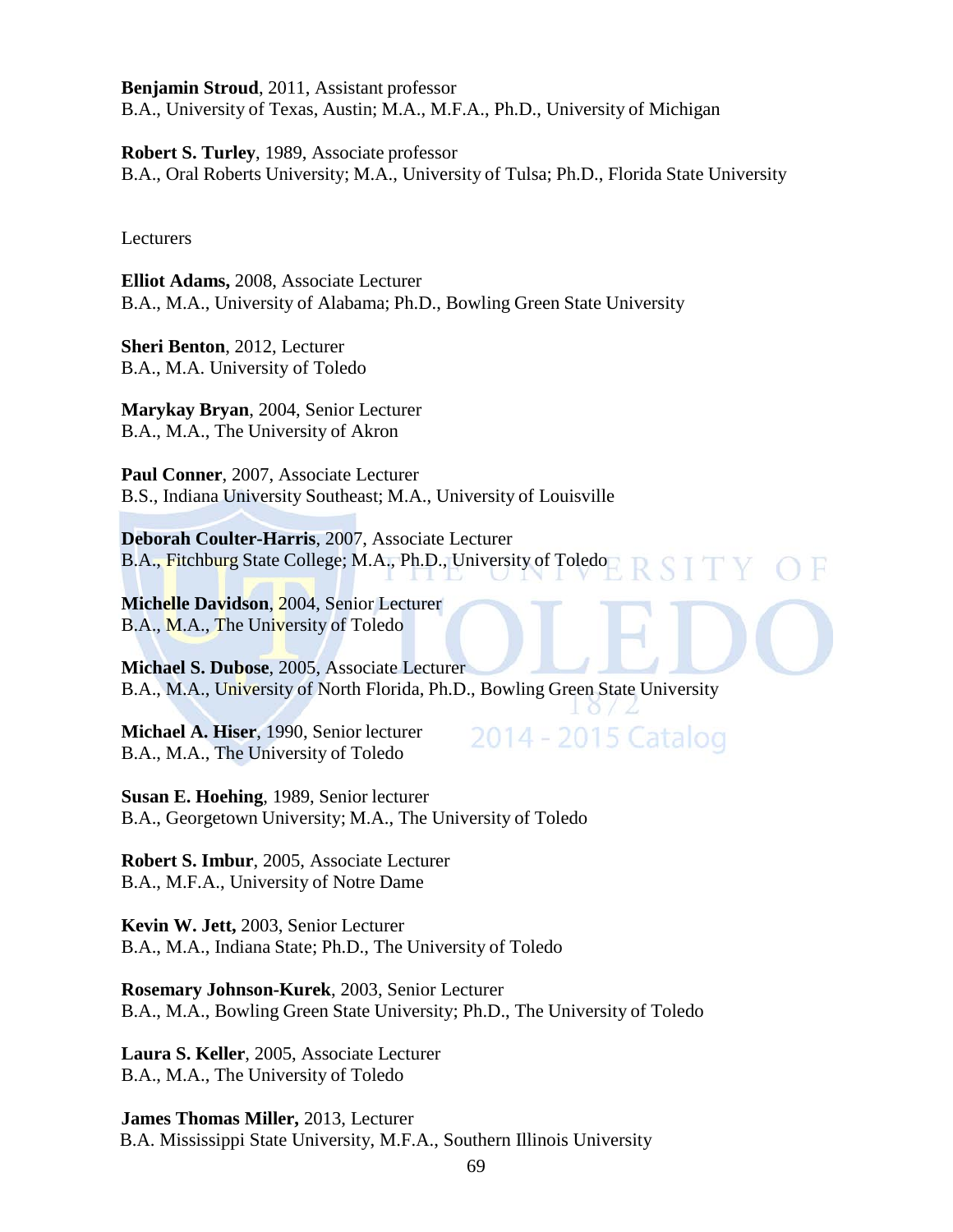**Stephanie J. Moldawsky**, 2003, Senior Lecturer B.A., M.A., The University of Toledo

**Shari L. O'Brien**, 1988, Senior Lecturer B.A., The University of Toledo; M.A., Ph.D., University of Michigan; J.D., The University of Toledo

**Carol Parsil**, 2012, Lecturer B.A., M.A., University of Toledo.

**Sabrina Peters-Whitehead**, 2004, Senior Lecturer B.A., Carson-Newman College, M.A., Virginia Polytechnic and State University.

**Michael V. Piotrowski**, 1988, Senior Lecturer B.A., Siena Heights College; M.A., The University of Toledo

**Patricia M. Reid**, 1991, Senior Lecturer B.A., State University of New York - Plattsburg; M.A., State University of New York - Binghamton

**Paul Stabile,** 2013**,** Lecturer B.S. Saint Louis University, M.A., University of Missouri-St. Louis, Ph.D., Saint Louis **University** 

**Linda A. Schuller**, 1989, Senior Lecturer B.A., Kenyon College; M.A., Ph.D., The University of Toledo

**Suzanne E. Smith**, 1989, Senior Lecturer B.A., State University of New York - Brockport; M.A., The University of Toledo

**Mary B. Van Ness**, 1989, Senior Lecturer B.A., M.A., The University of Toledo

**Paul W. Wise**, 2004, Senior Lecturer

B.A., Northern Michigan University, M.A., Bowling Green State University, Ph.D., Michigan State University

2014 - 2015 Catalog

**Mary Beth Wetli**, 2014, Lecturer B.A., Villanova University; M.A., University of Notre Dame; Ph.D., University of Pennsylvania

**Sara J. Yaklin**, 2004, Senior Lecturer B.A., Hiram College; M.A., University of Toledo

Emeritus and Superannuate Faculty

**Samir Abu-Absi**, 1968, Professor emeritus, 2006 B.A., American University of Beirut; M.A., Ph.D., Indiana University

A.B., M.A., Bryn Mawr College; Ph.D., The Ohio State University **Harriet F. Adams**, 1972, Associate professor emeritus, 2000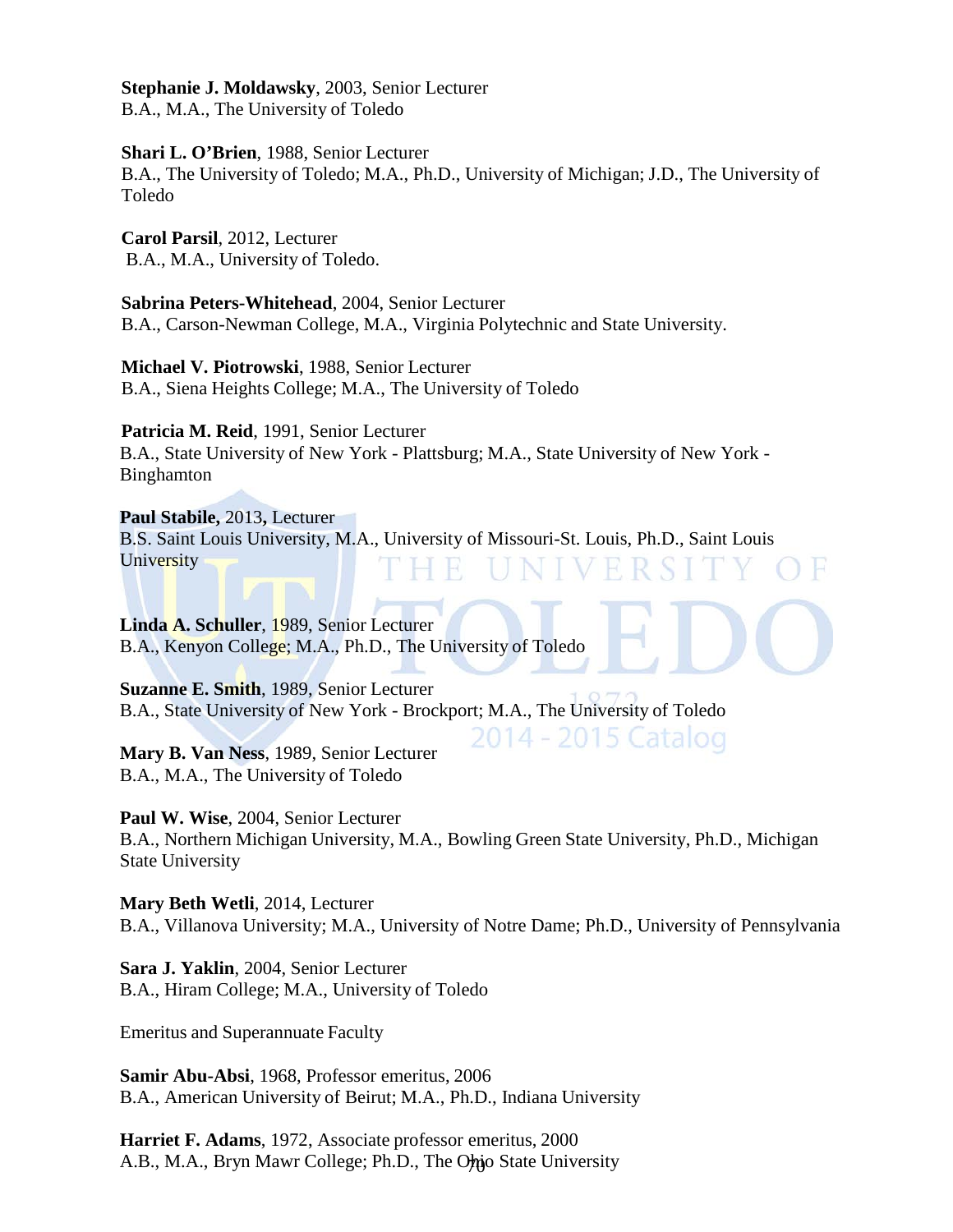**Thomas E. Barden**, 1976, Professor Emeritus 2013 B.A., M.A., Ph.D., University of Virginia

**Lawrence J. Dessner**, 1969, Professor emeritus, 1999 B.A., Yale University; M.A., Ph.D., New York University

**Ruth Friedman**, 1968, Professor emeritus, 1985 B.Ed., M.A., The University of Toledo

**Alfonso J. Grande**, 1964, Professor emeritus, 1990 B.A., M.A., Seton Hall University

**James K. Larson**, 1965, Associate professor emeritus, 1993 B.A., M.A., Columbia University

**Clarence B. Lindsay Jr.**, 1971, Professor emeritus, 2009 B.A., Illinois State University; Ph.D., University of Minnesota

**Joel A. Lipman**, 1975, Professor emeritus, 2012 B.S., J.D., University of Wisconsin; M.A., State University of New York - Buffalo

**William McDonald Jr.**, 1955, Professor emeritus, 1993 B.A., M.A., University of Alabama; Ph.D., Northwestern University

**Carol Nelson-Burns,** Associate professor emeritus, 2007 B.A., Mount Union College; M.A., Youngstown State University; Ph.D., University of Toledo

**Jon F. Patton**, 1968, Associate professor emeritus, 1999 B.A., Kent State University; M.A., University of Oregon; Ph.D., Ohio University

**Robert S. Rudolph**, 1965, Professor emeritus, 1999 B.A., Temple University; M.A., Ph.D., University of Wisconsin

**Dorothy Siegel**, 1977, Associate professor emeritus, 2010 B.A., Brandeis University; Ph.D., Massachusetts Institute of Technology

**David Q. Smith**, 1967, Associate professor emeritus, 1999 B.A., Columbia University; M.A., New York University; Ph.D., University of Illinois

**Guy A. Szuberla**, 1969, Professor emeritus, 1999 A.B., Purdue University; M.A., Roosevelt University; Ph.D., University of Minnesota

**Herbert P. Zornow**, 1961, Associate professor emeritus, 1989 B.A., Wesleyan University; M.A., Yale University

**Matthew H. Wikander**, 1987, Professor Emeritus, 2014 B.A., Williams College; B.A., M.A., Cambridge University; Ph.D., University of Michigan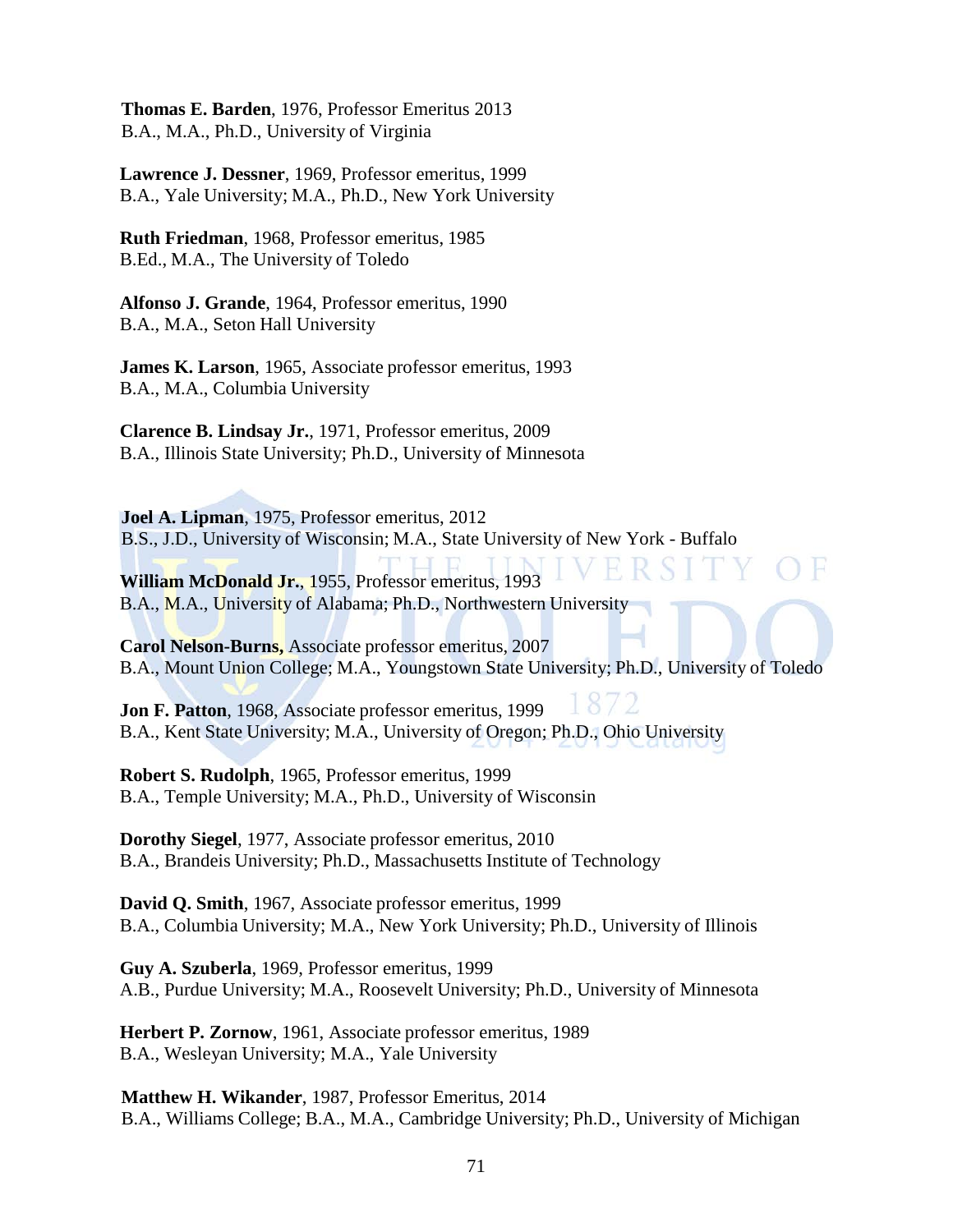#### **Department of Foreign Languages**

**An Chung Cheng,** 1998, Associate professor of Spanish B.A., Fu Jen Catholic University; M.A., Ohio University; Ph.D., University of Illinois at Urbana - Champaign

**Friederike Emonds,** 1994, Associate professor of German M.A., Washington University; Ph.D., University of California - Davis

**Ruth Ann Hottell**, 1988, Professor and Chair B.A., Western Kentucky University; M.A., University of Louisville; Ph.D., University of Illinois at Urbana - Champaign

**Oscar Lepeley**, 1996, Associate professor of Spanish B.A., Universidad de Santiago; M.A., Ph.D., University of Illinois at Urbana - Champaign

**Juan Martin**, 1994, Associate professor of Spanish B.A., Complutense University of Madrid; M.A., Ph.D., University of Southern California

**Linda Rouillard**, 2001, Associate professor of French B.A., M.A.T., University of Vermont; Ph.D., University of Pittsburgh

**Gaby Semaan**, 2007, Assistant professor of Arabic B.A., Lebanese University; M.A., The University of Toledo; Ph.D., Bowling Green State **University** 

1872

2014 - 2015 Catalog

Kath**leen Thompson-Casado,** 1993, Associate professor of Spanish B.A., M.A., Ph.D., The Ohio State University

**Lecturers** 

**Katherine Best,** 2004, Senior Lecturer B.S., M.A., Bowling Green State University

**Kimberlie Colson**, 2007, Associate Lecturer B.A., Florida A&M; M.A., Purdue University

**María Contreras**, 2008, Associate Lecturer B.A., University of Chihauhau, Mexico; M.A. University of Toledo

**Walter Denk,** Senior Lecturer. B.S., Northwestern University, ABD, Michigan State.

**Warren Dick,** 2003, Senior Lecturer B.A., M.A., George Washington University; Ph.D., Ohio State University

**Joseph Y. Hara,** 1990, Senior Lecturer B.A., Meiji Gakain University; Th.D., Lexington Theological Seminary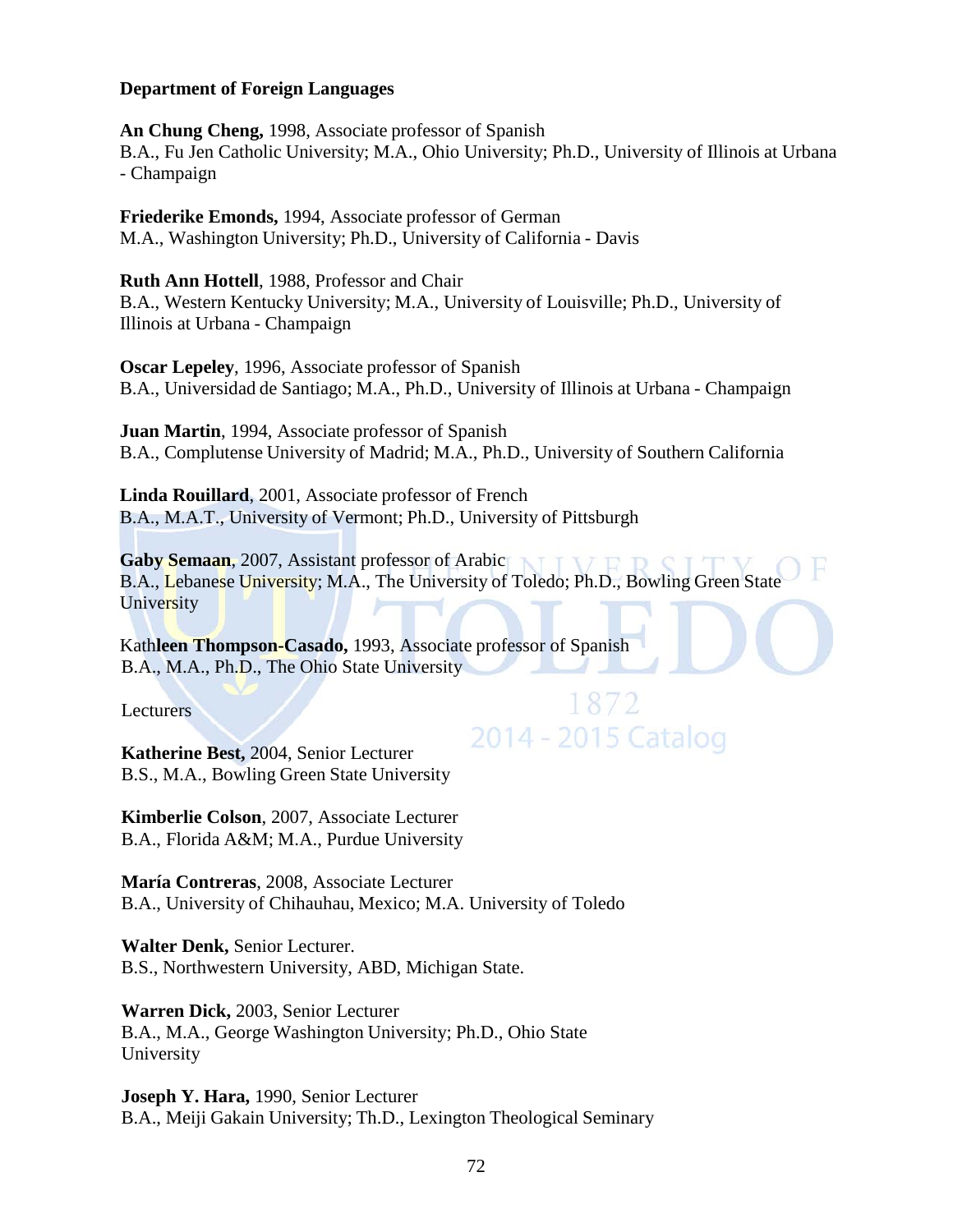**Mary L. Hoak**, 2011, Lecturer

B.A.,Mercer University; M.A. (German), University of Georgia; M.A. (French), Middlebury College; Ph.D., University of Tennessee.

**Michael A. Kistner,** 1994, Senior Lecturer B.A., M.A., Bowling Green State University

**Mirta Parodi**, 2007, Associate Lecturer B.A., Universidad de la Republica (Montevideo); M.A., The University of Toledo

**Laurie Puszczewicz,** 2005, Associate Lecturer B.A., M.A., The University of Toledo

**R. Bruce Way,** 2010, Associate Lecturer B.A., Kent State University, M.A., Ph.D., University of Toledo

**Cheryl Wessel,** 2003, Senior Lecturer B.A., Luther College; M.A., The University of Toledo

Emeritus Faculty

**Burley D. Channer,** 1970, Professor emeritus of German, 1993 B.A., University of Kansas; M.A., Middlebury College; Ph.D., The Ohio State University

**Andrew M. Chermak,** 1965, Assistant Professor emeritus of French, 1993 B.A., LaSalle College

**Mestre,** 1966, Professor emeritus of Spanish, 1983 B.A., B.Ed., The University of Toledo; M.A., Purdue University

**Juergen G. Mudrow,** 1966, Professor emeritus of German, 1993 ataloo B.S., Utah State University; M.A., University of Minnesota

**Guessler M. Normand,** 1970, Professor emeritus of French, 1999 Diplome, Universite d'Aix - Marseille; M.A., Ph.D., University of Kentucky

**Orlando M. Reyes-Cairo,** 1969, Professor emeritus of Spanish, 1989 B.A., University of South Dakota; M.A., University of Minnesota; Ph.D., University of Michigan

**Timothy M. Scanlan,** 1970, Professor emeritus of French, 1999 B.A., University of Akron; M.A., Ph.D., Case Western Reserve University

**Uta I. Schaub,** 1969, Professor emeritus of German, 1999 Staatsexamen, University of Heidelberg; Assessorexamen, Studienseminar Heidelberg; Ph.D., Rice University

**Antonio Varela,** 1982, Associate professor of Spanish B.A., San Francisco State University; M.A., Ph.D., Indiana University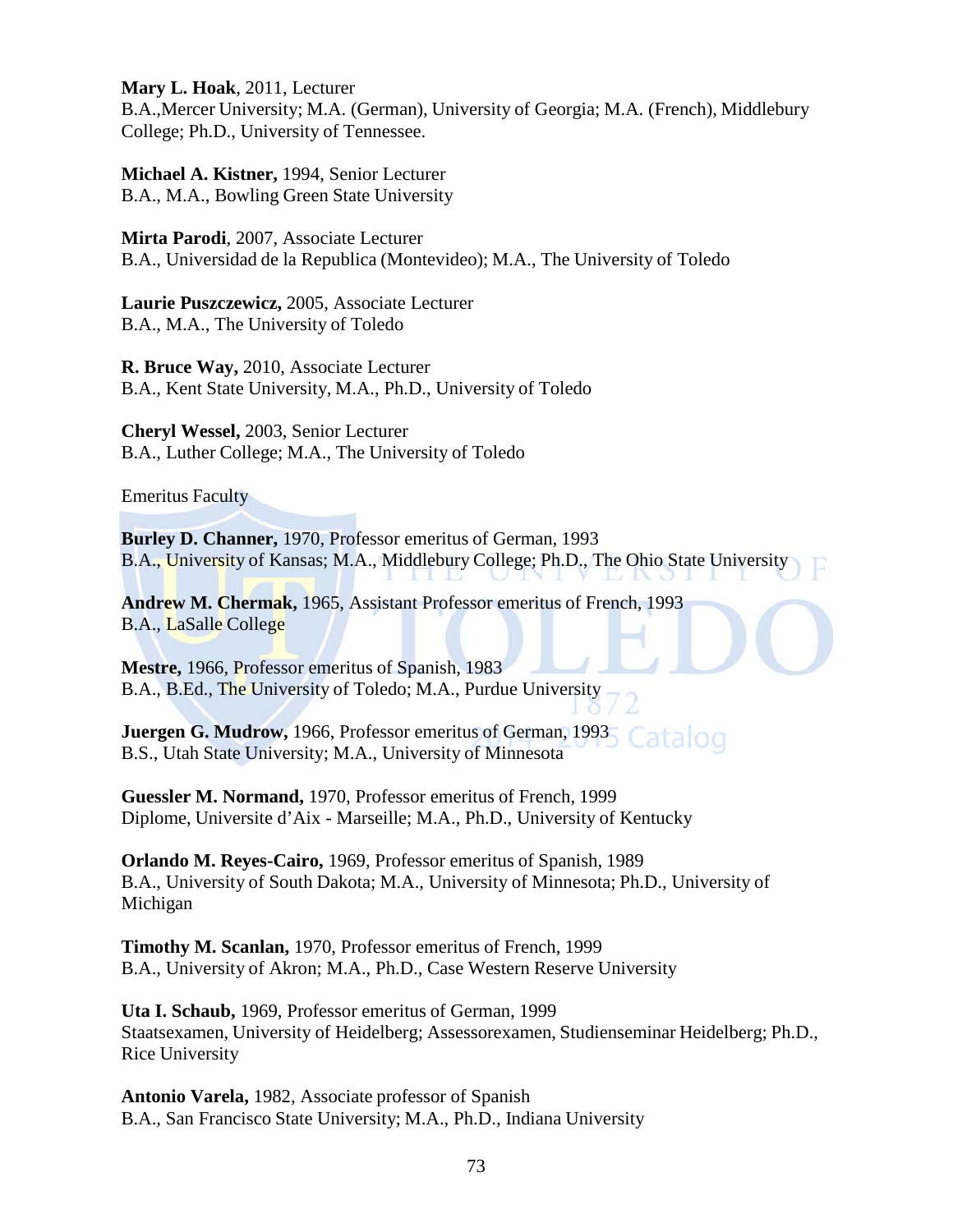### **Department of Geography and Planning**

**Bhuiyan Alam**, 2006 Associate professor B.S., Bangladesh University of Engineering and Technology; M.S., Asian Institute of Technology, Bangkok; M.S., Ph.D., Florida State University

**Kevin Czajkowski,** 1998, Professor

B.S., State University of New York at Oneonta; Ph.D., University of Michigan

**Daniel J. Hammel**, 2005, Professor B.A., Kansas State University, M.A., Ph.D., University of Minnesota

**Patrick Lawrence,** 1999, Professor and Chair B.S., University of Guelph; M.A., Ph.D., University of Waterloo

**Peter S. Lindquist,** 1988, Associate professor B.S., University of Wisconsin - Eau Claire; M.S.L.A., University of Wisconsin - Madison; Ph.D., University of Wisconsin – Milwaukee

**David J. Nemeth,** 1989, Professor

B.A., M.A., California State University - Northridge; Ph.D., University of California - Los Angeles

**Neil Reid,** 1991, Professor and Director of the Urban Affairs Center B.A., M.A., University of Glasgow; M.A., Miami University; Ph.D., Arizona State University

**M. Beth Schlemper,** 2008, Assistant professor B.A., M.A., University of Missouri Columbia, Ph.D., University of Wisconsin Madison

**Sujata Shetty,** 2005, Associate professor B Arch. School of Planning and Architecture (New Delhi), MUP, Ph.D., University of Michigan

Lecturer

**Neusa Hidalgo-Monroy McWilliams,** 2013**.** Lecturer. Ph.D.,University of California, Berkeley.

Emeritus Faculty

**Department of History**

**Charles Beatty-Medina**, 2003, Associate professor and chair B.A., Hunter College of The City University of New York; M.A., Ph.D., Brown University

**Todd Michney,** 2011, Assistant professor B.A., Case Western Reserve University, M.A., Ph.D., University of Minnesota

**Roberto Padilla**, 2009, Assistant professor

B.A., M.A., San Francisco State University; Ph.D., The Ohio State University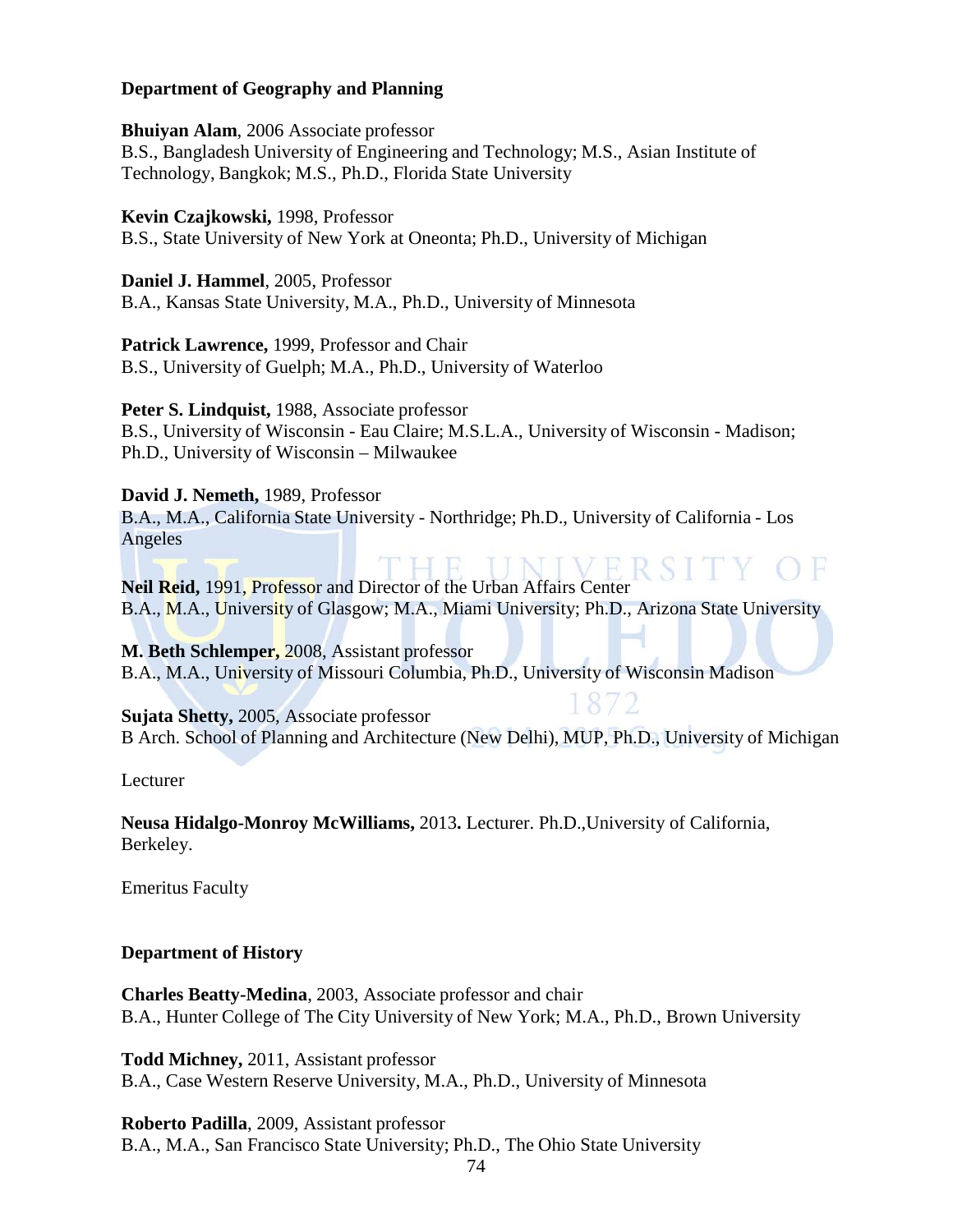Lecturers

**Robert McCollough,** 2008, Lecturer B.A., M.A., Ph.D., University of Toledo

Emeritus Faculty

**Richard E. Boyer**, 1964, professor emeritus, 1993 B.S.Ed., M.A., Northeast Missouri State College; Ph.D., University of Missouri

**Diane F. Britton,** 1986, in process B.A., M.A., University of Idaho; Ph.D., Washington State University

**Lorin Lee Cary**, 1968, Professor emeritus, 1989 B.A., Antioch College; M.A., Ph.D., University of Wisconsin

**Alfred A. Cave**, 1973, Professor emeritus, 2007 B.A., Linfield College; M.A., Ph.D., University of Florida

**Charles N. Glaab,** 1968, Professor emeritus, 2006 B.Ph., M.A., University of North Dakota; Ph.D., University of Missouri

**William D. Hoover**, 1968, Professor emeritus, 2006 B.A., Muskingum College; M.A., Ph.D., University of Michigan

**Michael Jakobson**, 1991, Professor emeritus, 2010 B.A., M.A., Tel Aviv University; Ph.D., University of Minnesota

Marvin L. Michael Kay, 1971, Professor emeritus, 1992 2015 Catalog B.A., Maryville College; Ph.D., University of Minnesota

**Peter Linebaugh**, 1994, in process B.A., Swarthmore College; M.A., Columbia University; Ph.D., University of Warwick

**William H. Longton,** 1968, Professor emeritus, 2003 B.A., University of Florida; M.A., Ph.D., University of North Carolina

**Ronald Lora**, 1967, Professor emeritus, 2006 B.S., Bluffton College; Ph.D., The Ohio State University

**Theodore Natsoulas,** 1980, Professor emeritus, 2005 B.A., City College of New York; M.A., University of Chicago; Ph.D., Syracuse University

**Bogdan C. Novak**, 1961, Professor emeritus, 1990 L.L.M., State University of Ljubljana; M.A., Loyola University; Ph.D., University of Chicago

**William J. O'Neal**, 1969, Professor B.A., in process St. Maynard College; M.A., Indiana University; Ph.D., University of Missouri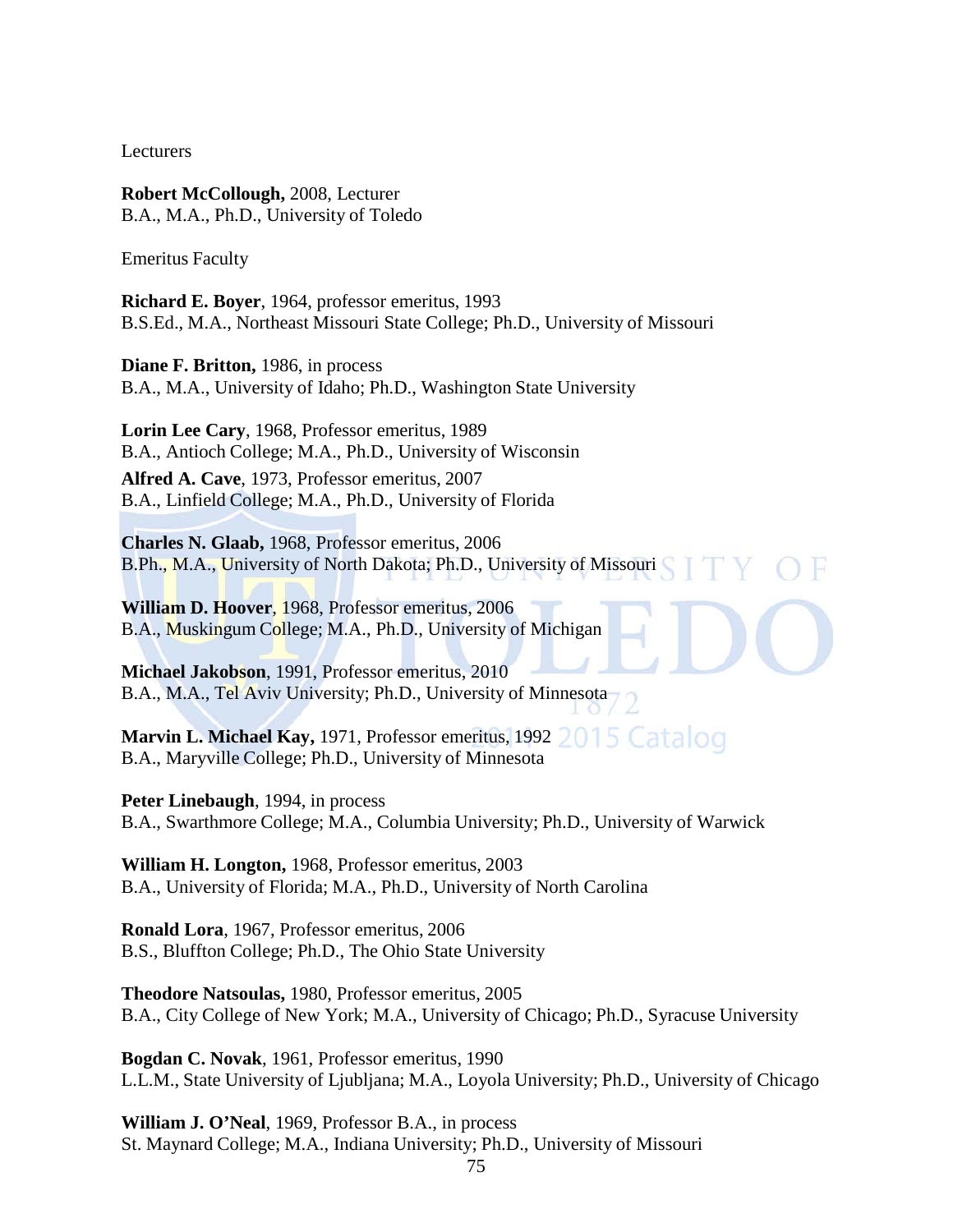**Roger D. Ray**, 1969, Professor emeritus, 2006 B.A., Baylor University; Ph.D., Duke University

**Ivan C. Scott,** 1968, Professor emeritus, 1984 B.A., College of William and Mary; M.A., Ph.D., University of Pennsylvania

**Robert F. Smith**, 1969, Distinguished University Professor B.A., M.A., University of Arkansas; Ph.D., University of Wisconsin

**Arthur R. Steele,** 1957, Professor emeritus, 1979 B.A., University of California; M.A., University of New Mexico; Ph.D., Duke University

**Larry D. Wilcox**, 1968, Professor emeritus, 2009 B.A., Ohio University; M.A., Ph.D., University of Virginia

## **Department of Philosophy and Religious Studies**

**Ammon Allred**, 2011, Assistant professor BA, Brigham Young University, M.A., Ph.D.,Villanova University.

**Ovamir Anjum**, 2009, Associate professor, Imam Khattab Endowed Chair of Islamic Studies B.E., University of Wisconsin-Madison; M.A., University of Chicago; M.S., Ph.D., University of Wisconsin, Madison

**James Campbell**, 1982, Distinguished University Professor, Director of American Studies B.A., Temple University; M.A., Ph.D., State University of New York - Stony Brook

**Jeanine Diller**, 2010, Assistant Professor B.A., Wheaton College; M.A. Syracuse University; Ph.D., University of Michigan

**Peter Feldmeier**, 2011, Thomas and Margaret Murray & James J. Bacik Professor of Catholic Studies B.A., Purdue University; M.A., University of St. Thomas; M.Div., St. Paul Seminary;

Ph.D. Graduate Theological Union

**Madeline Muntersbjorn**, 1994, Associate professor B.A., Carleton College; M.A., Ph.D., University of Pittsburgh

**Susan M. Purviance**, 1988, Professor B.A., M.A., Ph.D., University of California - Santa Barbara

**John Sarnecki**, 2002, Associate professor and Chair B.A., M.A., University of Calgary, Ph.D., Rutgers University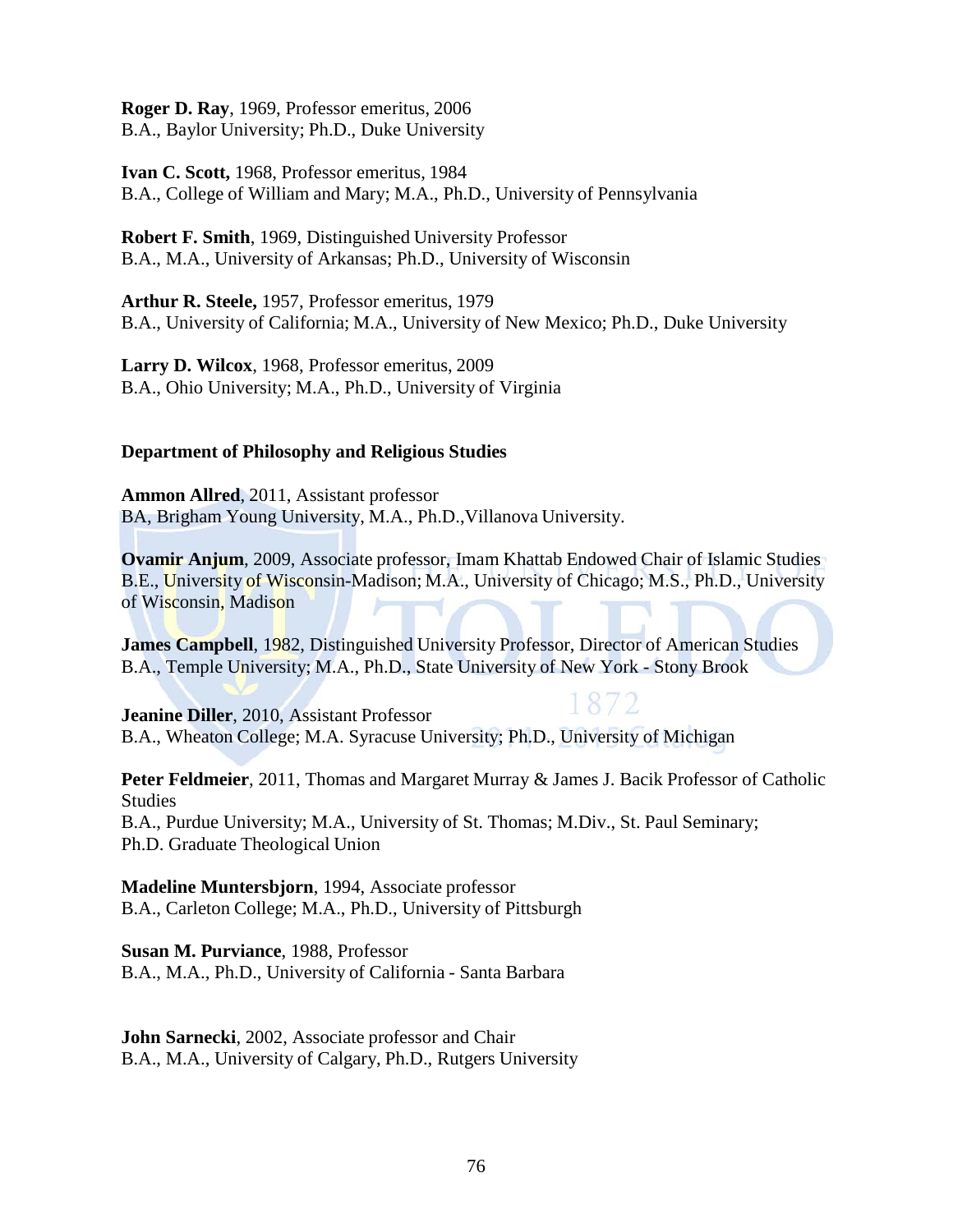Affiliated Faculty

**Ben Grazzini**, 2010, Associate Lecturer B.A., Penn State University; M.A., Ph.D., The New School of Social Research

Emeritus Faculty

**Charles V. Blatz**, 1989, Professor emeritus, 2012 B.A., University of Cincinnati; M.A., Ph.D., University of Michigan

**George P. Guthrie**, 1961, Professor emeritus, 1988 A.B., D.B., Ph.D., University of Chicago

**Thomas C. Mayberry**, 1969, Professor emeritus, 1989 B.A., M.A., Oklahoma State University; Ph.D., University of Washington

**Ramakrishna Puligandla**, 1966, Professor emeritus, 1993 B.S., M.Sc., Andhra University; M.S., Purdue University; A.M., University of South Dakota; Ph.D., Rice University

**Stephen S. Tigner**, 1965, Professor emeritus, 1990 B.A., University of Rochester; M.A., Ph.D., University of Michigan

**Department of Political Science and Public Administration**

**Lynn W. Bachelor**, 1988, Associate professor B.A., Mount Holyoke College; M.A., University of New Hampshire; Ph.D., University of Chicago

2014 - 2015 Catalog **Jetsabe Caceres**, 2011, Assistant professor B.A., University of Puerto Rico; M.A., Ph.D., University of Florida

**David H. Davis**, 1989, Professor B.A., Cornell University; M.A., Ph.D., Johns Hopkins University

**Renee J. Heberle**, 1997, Professor, Co-Director of Law and Social Thought B.A., Brandeis University; M.A., Ph.D., University of Massachusetts - Amherst

**Samuel P. Nelson**, 2001, Associate professor and Chair. B.A., Northwestern University; M.A., Ph.D., University of Wisconsin - Madison

**Taylor, Jami,** 2009, Associate Professor B.A., M.P.A., Old Dominion University; M.L.I.S., University of North Carolina, Greensboro; Ph.D., North Carolina State University

77 **Sunday E. Ubokudom**, 1995, Professor B.S., Oklahoma State University; M.P.A., Ph.D., University of Kansas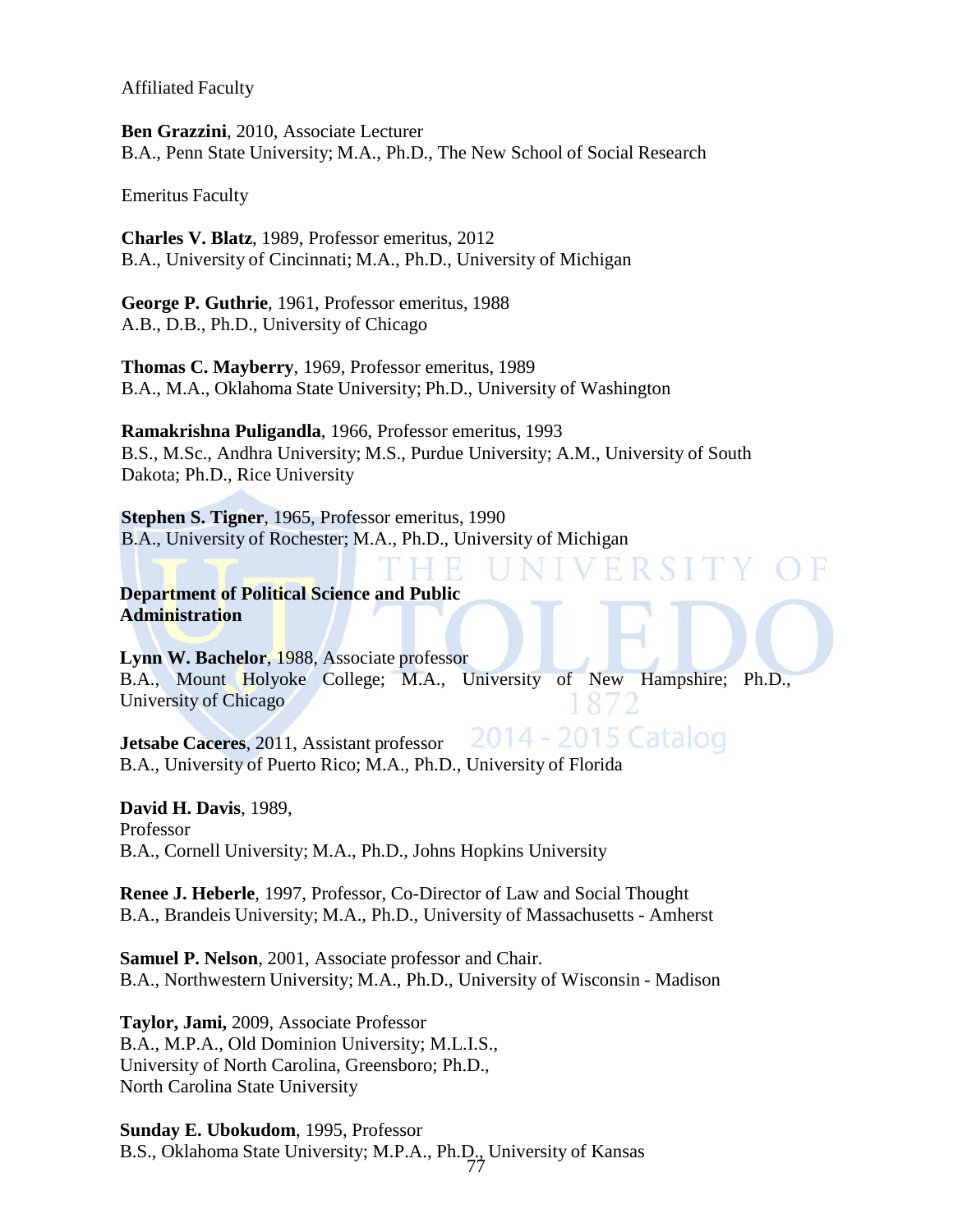Emeritus and Superannuate Faculty

**Norman Blume**, 1956, Professor emeritus, 1983 B.A., University of Connecticut; M.A., Boston University; Ph.D., The Ohio State University

**Winfield S. Bollinger**, 1967, Professor emeritus, 1993 B.A., Ph.D., Syracuse University

**George P. Jan**, 1968, Professor emeritus, 1993 B.A., National Chengchi University; M.A., Southern Illinois University; Ph.D., New York University

**James W. Lindeen**, 1967, Professor emeritus, 2009 B.A., University of Omaha; M.A., Ph.D., University of Nebraska

 **Ronald R. Randall**, 1970, Professor emeritus, 2006 B.A., University of Montana; Ph.D., University of Wisconsin

**Willard W. Smith**, 1961, Professor emeritus, 1989 B.A., Miami University; M.S.G.M., University of Denver

**Robert S. Sullivant**, 1973, Professor emeritus, 1990 A.B., M.A., University of California; Ph.D., University of Chicago

**Karl O. Vezner**, 1971, Professor emeritus, 1992 B.A., Valparaiso University; M.A., American University; Ph.D., University of North Carolina

**David S. Wilson**, 1970, Associate Professor emeritus, 2010 B.A., Dartmouth College; M.A., Ph.D., Cornell University<br>2015 Catalog

### **Department of Psychology**

**Wesley A. Bullock**, 1988, Associate professor B.A., M.S., Ph.D., University of Oklahoma

**Michael Caruso**, 1988, Associate professor B.A., M.A., The University of Akron

**Stephen D. Christman**, 1989, Professor B.A., University of Michigan; Ph.D., University of California - Berkeley

**Jon D. Elhai, 2009,** Associate professor B.A., University of Delaware, M.S., Ph.D., Nova Southeastern University

**Sarah E. Francis**, 2014, Associate Professor B.A., Albany, SUNY; Ph.D., University of Hawaii at Manoa

B.A., University of Cincinnati; M.S., Ph.D., Ohio University **Andrew L. Geers**, 2001, Professor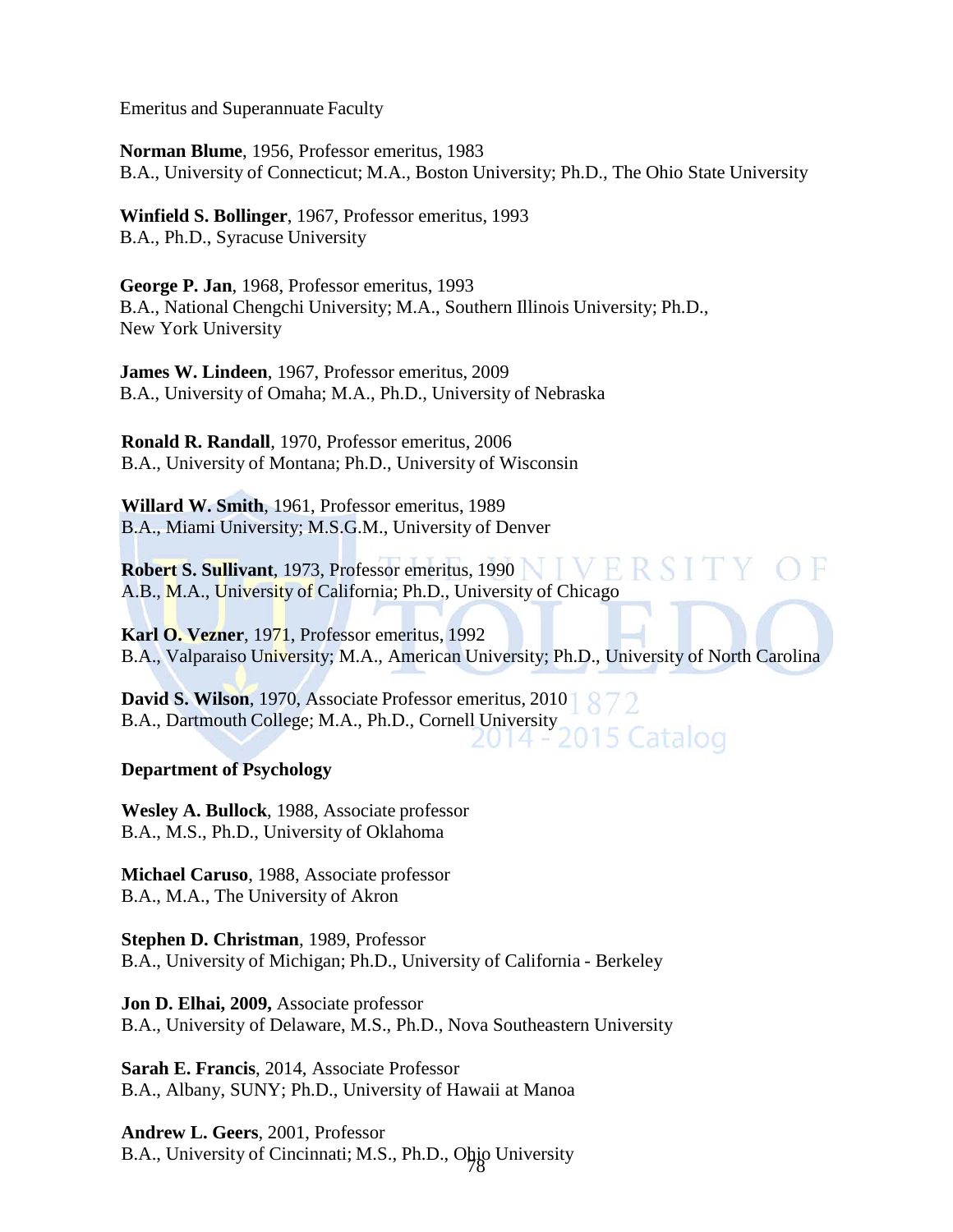**Henry E. Heffner**, 1987, Professor B.A., Trinity College; M.S., Ph.D., Florida State University

**Rickye S. Heffner**, 1987, Professor B.A., Vanderbilt University; M.S., Ph.D., Florida State University

**John D. Jasper**, 2001, Professor B.S., Kansas State University; M.A., Ph.D., University of Iowa

**Yueh-Ting Lee,** 2007, Professor B.A. Southern University, China; M.S., Beijing Normal; Ph.D., State University of New York, Stony Brook

**Jason C. Levine,** 2012, Assistant professor B.A., Bowling Green State University, M.A., Ph.D., University of Wisconsin-Milwaukee

**Kamala London Newton**, 2005, Associate professor B.A., Grand Valley State University; M.S., Ph.D., University of Wyoming

**A. John McSweeny**, 2013. Professor and Interim Chair B.A., University of Wisconsin-Madison, M.A., Ph.D. Northern Illinois University, J.D., University of Toledo.

**Gregory J. Meyer**, 2003, Professor B.S., University of Illinois at Urbana - Champaign; M.S., Ph.D., Loyola University in Chicago

**Joni L. Mihura**, 1996, Associate professor B.S., M.S., Ph.D., Oklahoma State University

**Jason Rose**, 2009, Associate professor B.A., Purdue University; Ph.D., University of Iowa

**Mojisola F. Tiamiyu**, 1997, Associate professor

# 1872 2014 - 2015 Catalog

B.Sc., Obafemi Awolowo University; M.Sc., University of Jos; Ph.D., University of Toronto

Emeritus Faculty

**Harvard L. Armus**, 1960, Professor emeritus, 2009 A.B., New York University; A.M., Columbia University; Ph.D., State University of Iowa

**Jeanne Brockmyer**, 1995, Professor emeritus, 2010 B.A., Bucknell University; Ph.D., University of North Carolina

**Robert J. Burns**, 1946, Professor emeritus, 1982 B.B.A., M.A., The University of Toledo; Ph.D., University of Michigan

**David M. Del Castillo**, 1968, Professor emeritus, 1993 B.S., M.S., Ph.D., University of New Mexico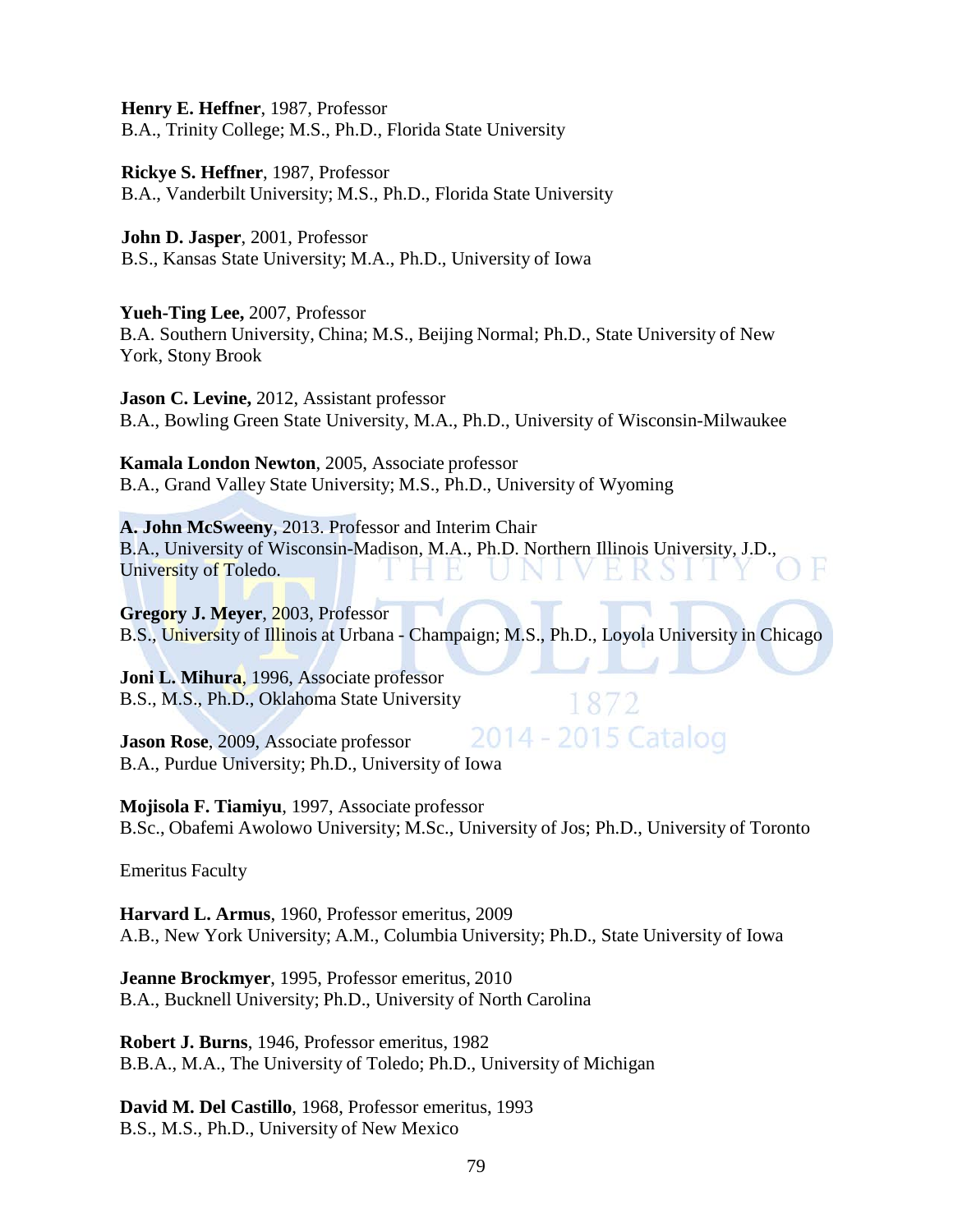**Robert K. Elliot**t, 1978, Professor emeritus, 2006 B.A., University of California - Santa Cruz; M.A., Ph.D., University of California - Los Angeles

**Robert A. Haaf**, 1969, Professor emeritus, 2004 B.A., Gettysburg College; M.A., University of Maryland; Ph.D., University of Connecticut

**Walter McKeever**, 1990, Professor emeritus, 2003 B.A., Miami University; Ph.D., University of Rochester

**Albert B. Palmer Jr.**, 1965, Professor emeritus, 1993 B.A., Heidelberg College; M.S., New Mexico Highlands University; Ph.D., Southern Illinois University

**Stefan Slak**, 1967, Professor emeritus, 1993 Diplome, Universite de Paris; M.S., Lehigh University; Ph.D., Wayne State University

**Peg Hull Smith**, 1983, Associate Professor emeritus, 2007 B.A., M.A., Ph.D., The University of Toledo

### **Department of Sociology and Anthropology**

**Patricia F. Case**, 2004, Associate professor B.A., M.A., Ph.D., Wayne State University

VIVERSITY **Barbara K. Chesney**, 1989, Associate professor B.A., Mount St. Mary's College; M.A., Eastern Michigan University; M.P.H., Ph.D., University of Michigan

**Barbara Coventry**, 1991, Associate professor B.A., Eureka College; M.S., Illinois State University; Ph.D., University of Illinois

**Dwight N. Haase**, 2007, Associate professor B.S.W., Purdue University; M.A., Clark University; Ph.D., University of Wisconsin-Madison

**Willie L. McKether**, 2006, Associate professor B.A., Grand Valley State University; M.B.A., Saginaw Valley State University; M.A., Ph.D., Wayne State University

**Seamus P. Metress**, 1969, Professor B.S., University of Notre Dame; M.A., Columbia University; Ph.D., Indiana University

**Elias T. Nigem**, 1976, Associate professor, Director of Middle East Studies, Professor emeritus, 2014 A.A., Los Angeles Valley College; B.A., M.A., California State University; Ph.D., Utah State University

**Mark Sherry**, 2005, Associate professor B.A., M.A., Ph.D., The University of Queensland

**Angela Siner**, 1989, instructor B.A., Grambling State University; M.A., University of Southwest Louisiana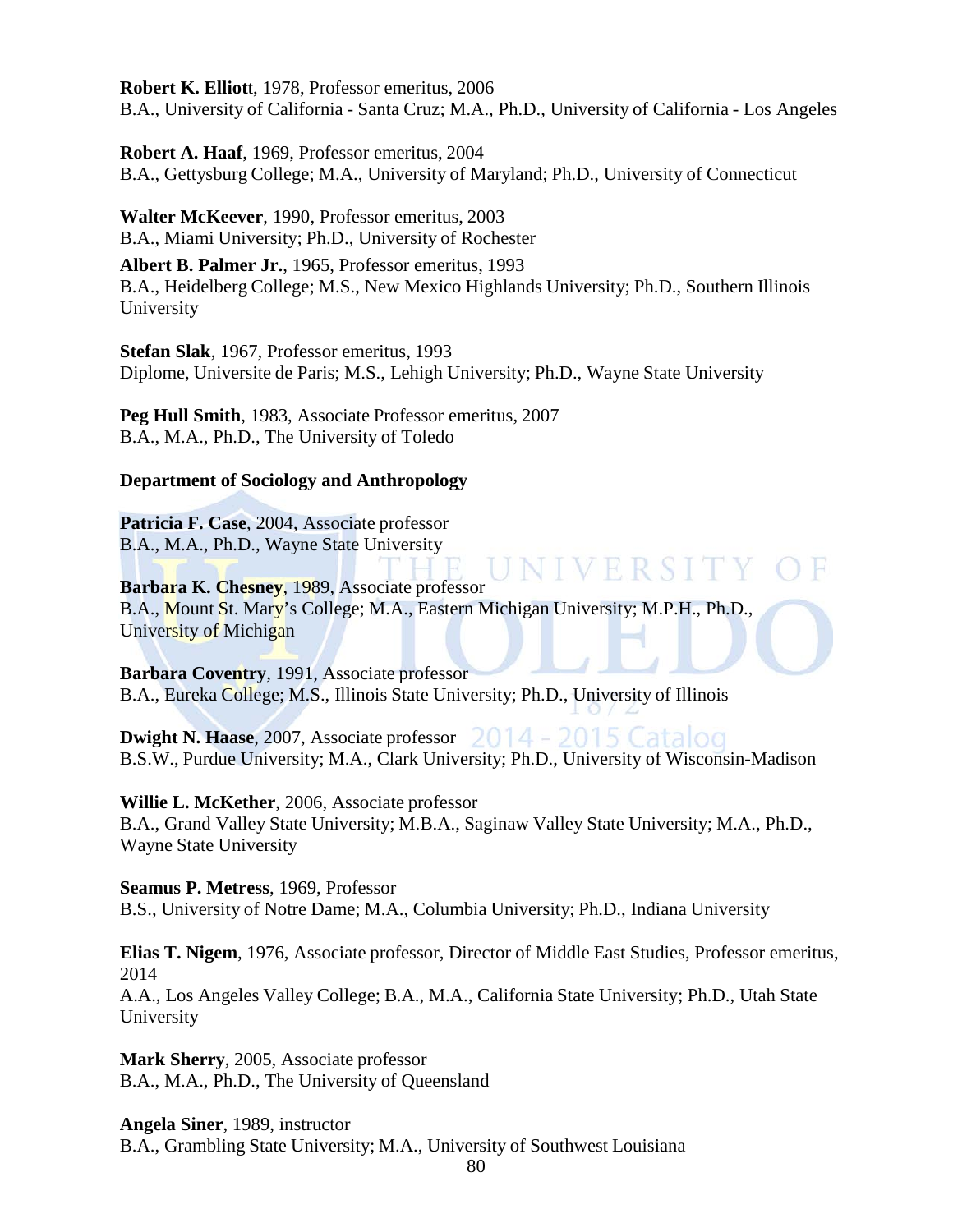**Jerry Van Hoy**, 2000, Associate professor, Co-Director of Law and Social Thought, Director of Master of Liberal Studies B.A., University of California - Santa Cruz; M.A., Ph.D., Northwestern University

Emeritus Faculty

**Nadim Bitar**, 1969, Professor emeritus, 1990 B.A., M.A., Wayne State University; Ph.D., Sorbonne University of Paris

**Robert E. Forman**, 1969, Professor emeritus, 1986 B.A., M.A., Ph.D., University of Minnesota

**Mary Louise Glen**, 1967, Professor emeritus, 2006 B.A., Wayne State University; M.Ed., Ed.S., Ed.D., The University of Toledo

**Sidney J. Kaplan**, 1962, Professor emeritus, 1989 B.A., M.A., Boston University; Ph.D., Washington State University

**James A. King**, 1971, Professor emeritus, 1999 B.A., St. Procopius College; M.A., Ph.D., University of Notre Dame

**Marietta Morrissey**, 1989, Professor emeritus, 2012 B.A., University of Pittsburgh; M.A., Ph.D., Michigan State University

**Neil M. Palmer**, 1967, Professor emeritus, 1991 B.S., B.A., M.A., The University of Texas; Ph.D., University of Iowa

**Ruth E. Searles**, 1969, Professor emeritus, 1991 B.A., Oberlin College; M.A., Ph.D., University of Michigan Catalog

**Department of Women's and Gender Studies**

**Jamie Barlowe**, 1990, Professor and Dean, College of Languages, Literature, and Social Sciences B.A., Indiana University; M.A., Ph.D., The Ohio State University

**Asma M. Abdel Halim**, 2004, Associate professor LL.B., University of Khartoum; MAIA, Ph.D., Ohio University

**Sharon Barnes**, 2001, Associate professor B.A., Sienna College; M.A., Ph.D., The University of Toledo

Lecturer

**Shara Crookston**, 2009, Lecturer B.A., Arizona State University, Ph.D., University of Mississippi